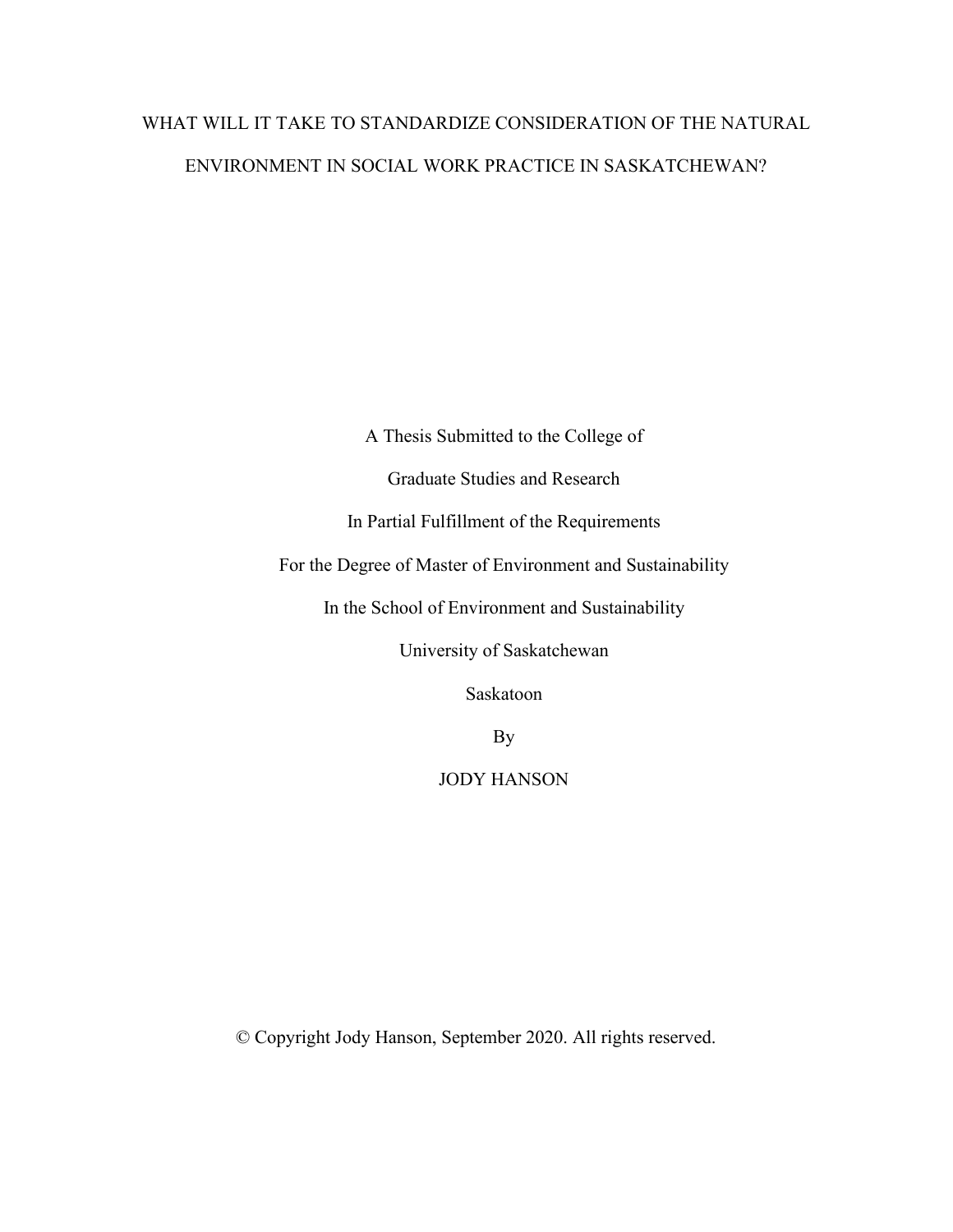#### **Permission to Use**

<span id="page-1-0"></span>In presenting this thesis in partial fulfilment of the requirements for a postgraduate degree from the University of Saskatchewan, I agree that the libraries of this university may make it freely available for inspection. I further agree that permission for copying of this thesis in any manner, in whole or in part, for scholarly purposes may be granted by the Head of the School of Environment and Sustainability. It is understood that any copying or publication or use of this thesis or parts thereof for financial gain shall not be allowed without my written permission. It is also understood that due recognition shall be given to me and to the University of Saskatchewan in any scholarly use that may be made of any material in my thesis. Requests for permission to copy or to make other use of material in this thesis in whole or part should be addressed to:

Head of the School of Environment and Sustainability

Room 323, Kirk Hall

University of Saskatchewan

Saskatoon, Saskatchewan, S7N 5C8

Canada

#### OR

# Dean

College of Graduate and Postdoctoral Studies University of Saskatchewan 116 Thorvaldson Building, 110 Science Place Saskatoon, Saskatchewan S7N 5C9 Canada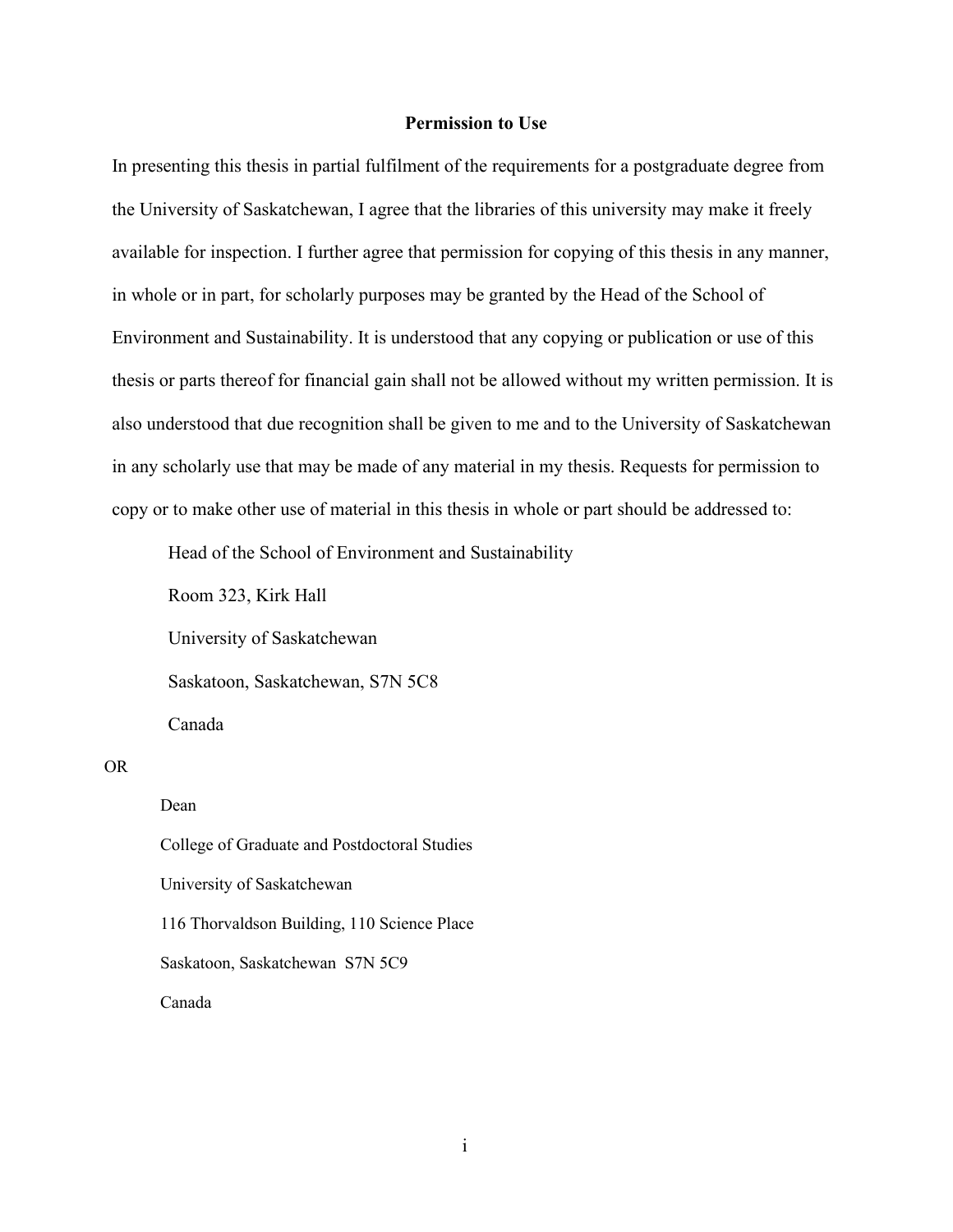#### **Abstract**

<span id="page-2-0"></span>Social workers in Saskatchewan adhere to the Canadian Association of Social Workers' (CASW) (2005a) "Code of Ethics," which espouses social justice and client welfare (wellbeing). The natural environment has demonstrated implications for both well-being and social justice. Taking into consideration the current environmental crisis, scholars argue for social work to shift its anthropocentric and Eurocentric perspectives for the sake of client well-being, social justice, and the health of the more-than-human world, but the profession has been slow to act. There are recognizable gaps between considerable literature on the urgency of mobilizing the social work profession to prioritize the natural environment and the uneven ways in which this has translated in policy, education, and practice in Saskatchewan.

The goals of this study were to understand the gaps that exist between the literature and social work policy, education, and practice in Saskatchewan, and to make recommendations for addressing these gaps. This study used a policy sciences framework and drew on counterhegemonic and Val Plumwood's critical ecofeminist theoretical perspectives to explore the research question: "What will it take for the natural environment to become a standardized consideration for social work practice in Saskatchewan?" Data informing the research findings include an analysis of trends and underlying contextual conditions and semi-structured interviews with seven social workers.

ii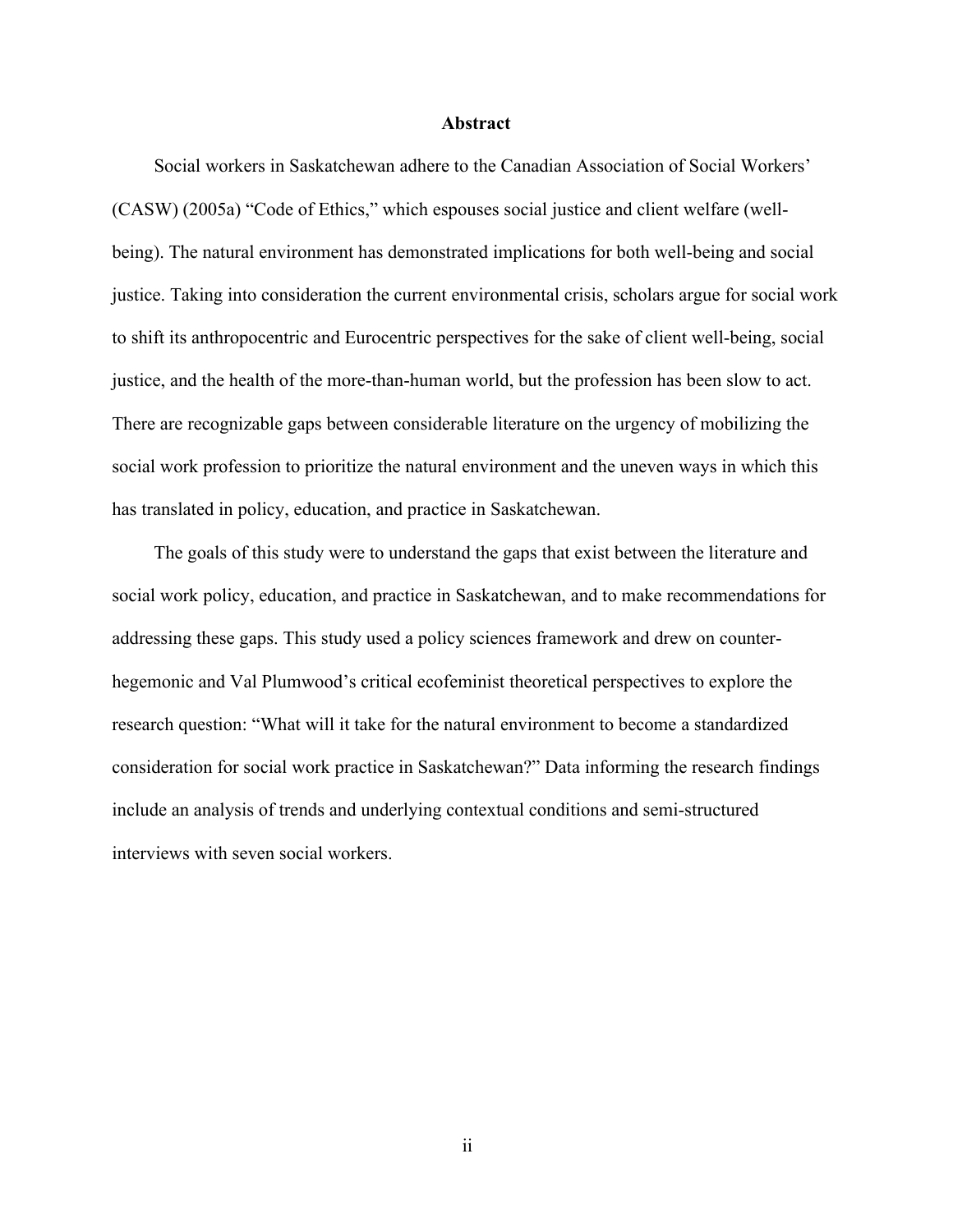#### **Acknowledgments**

<span id="page-3-0"></span>I would like to thank my supervisor, Dr. MJ Barrett, who has been a thorough, understanding, and responsive guide to me on this journey. Thank you for seeing this through with me.

I was fortunate to have a delightful committee of insightful, kind people who helped me see this research from many angles. Thank you so much to Dr. Darlene Chalmers, Dr. Marie Lovrod, and Dr. Tim Claypool, whose contributions strengthened my work.

Thanks to Dr. Ulrich Teucher for his enthusiastic and curious questions.

A major thank you to my research participants who generously shared their thoughts and time with me, and without whose input this research would not have been so rich or meaningful.

Thank you to Carolyn Hoessler, whose thinking pushed this thesis over a sizable bump.

Thanks to the School of Environment and Sustainability and the University of Saskatchewan Dean's Scholarship for funding, and to Mary Hampton of Luther College at the University of Regina for additional funds.

Thank you to Connie Russell, Cate Sandilands, and Leesa Fawcett for starting this off.

Thanks to P for accepting calls, no matter how late or frantic, about table of contents glitches.

Thanks to Viky and Max for being in the thick of it with me.

Thanks to all of my friends and family, especially those who have offered unbelievable amounts of support and motivation: Pooky, Shnip, Bit, Murph, Lolo, 'Nuu, Fishy, Danny, S. Ramen, Mel, Kenny, Taryn, and the toiny cousins who light up my life with chess, bubble tea runs, and basketball games. Thanks to Ninny and Michael for editing and cheering. Thanks to Arl, Muriel, and Marg for constant encouragement.

Thanks to Abu who was here first and Pip who is here now, for reminding me to get outside and throw a ball.

Thanks Da for pretending to know what I have been working on, for caring about what matters, and for enduring the clingy panda.

Mom, consider this thesis yours as much as it is mine. You have earned it and I love you. And finally, Cossin and Kiki. Every sappy cliché. Every single one.

iii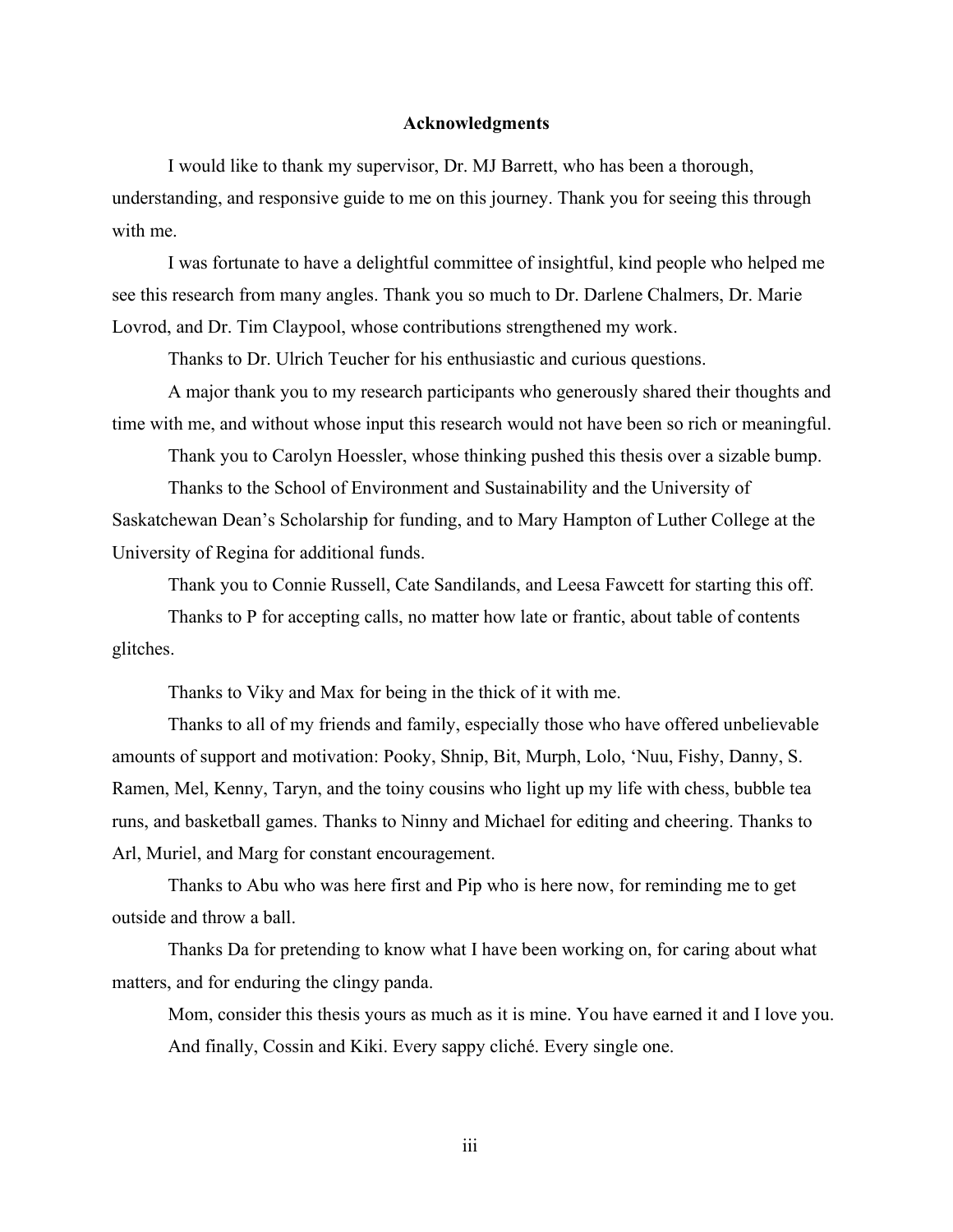# **Dedication**

<span id="page-4-0"></span>I dedicate this to Big Al, my cute little North Star, with me then and still.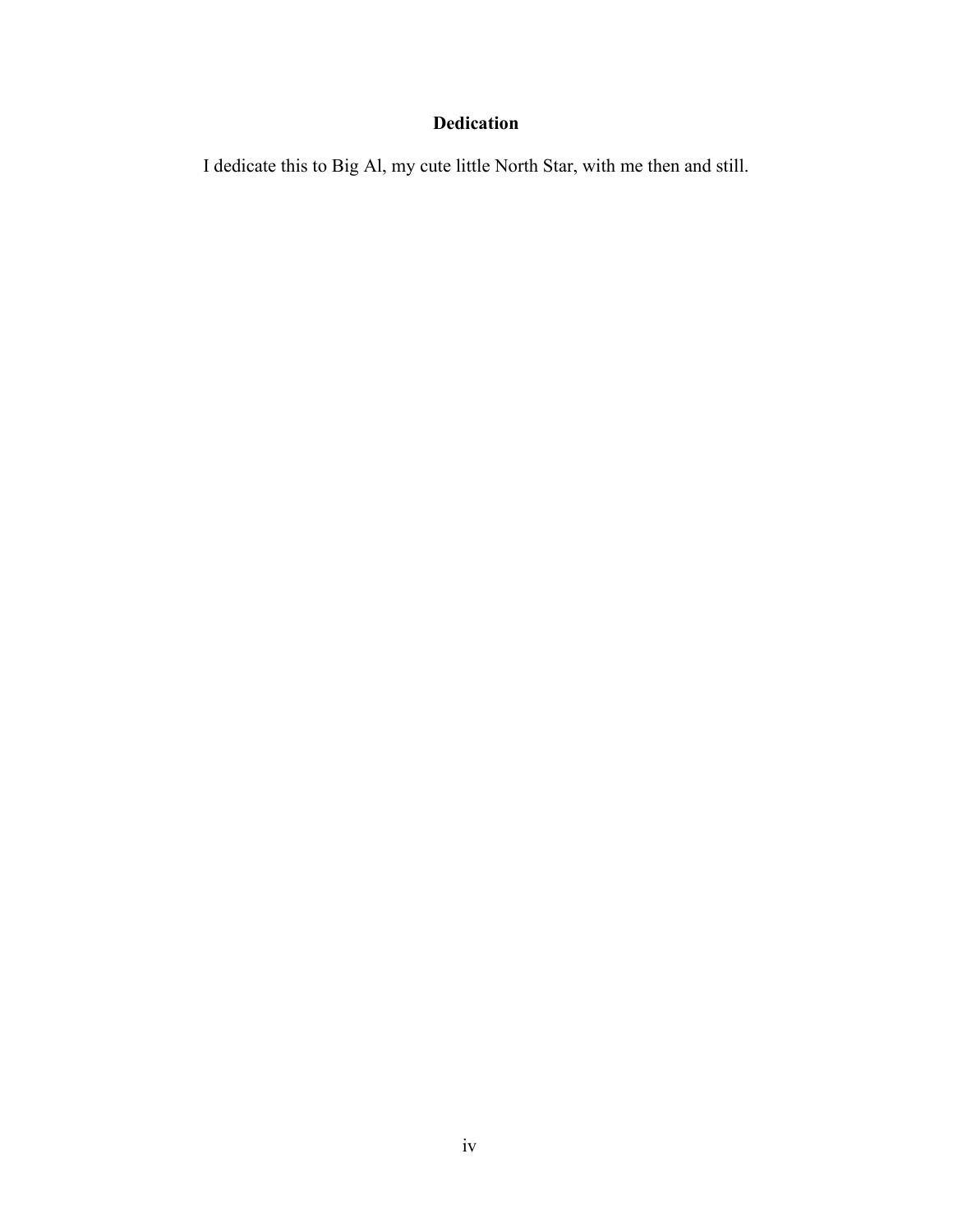# **List of Abbreviations and Acronyms**

- <span id="page-5-0"></span>AAA – animal-assisted activities
- AAT animal-assisted therapy
- CASW Canadian Association of Social Workers
- CASWE Canadian Association for Social Work Education
- FNUniv First Nations University of Canada
- HAB human animal bonds
- HAI human animal interactions
- IASSW International Association of Schools of Social Work
- IFSW International Federation of Social Workers
- NASW (American) National Association of Social Workers
- NE natural environment
- PIE person-in-environment [approach]
- PSF policy sciences framework
- SASW Saskatchewan Association of Social Workers
- SW social work
- U of R University of Regina
- U of S University of Saskatchewan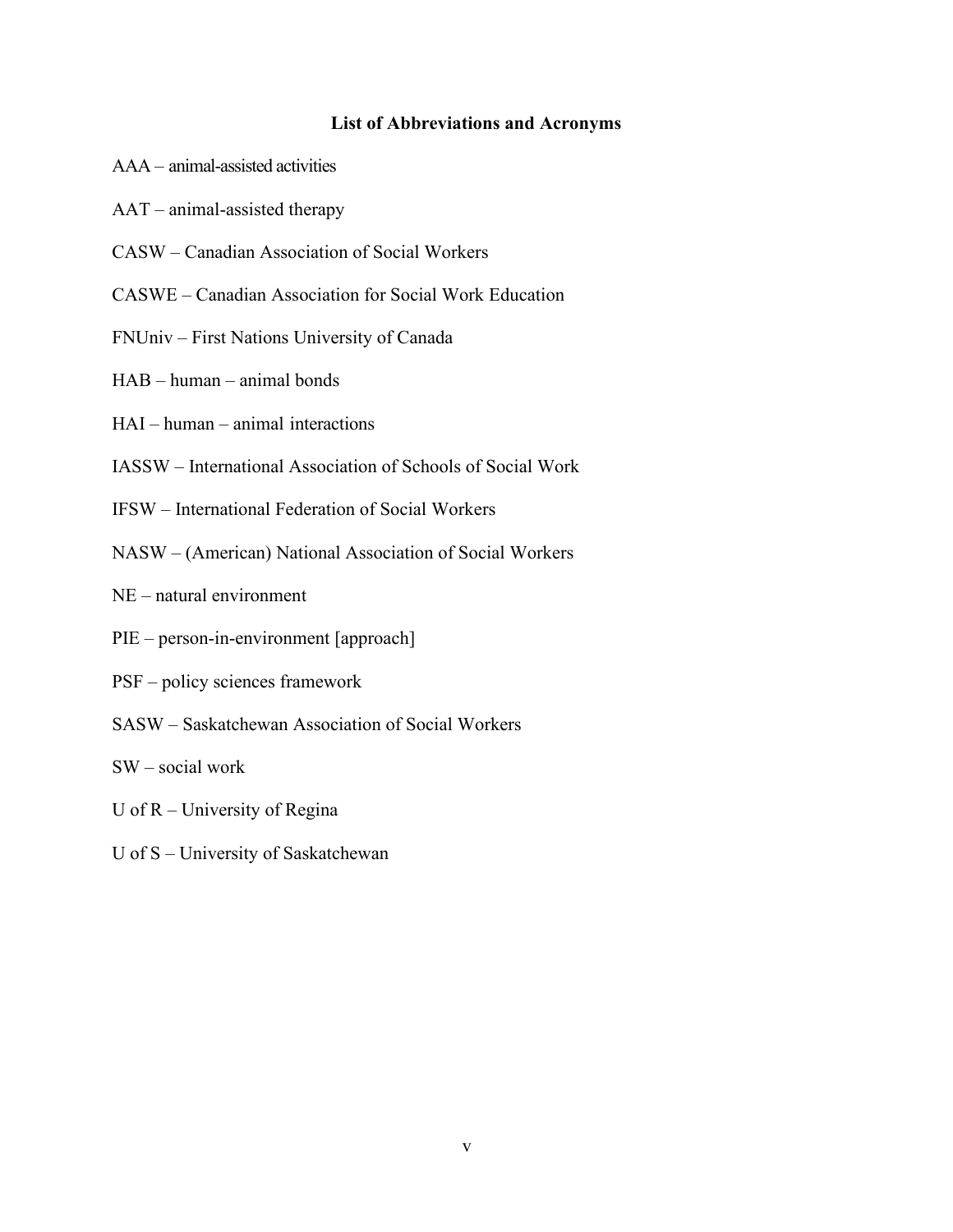# **Clarification of Terms**

<span id="page-6-0"></span>Throughout this paper, I use the terms "social work" and "social worker(s)" as a shorthand for mainstream social work with its Eurocentric roots. By "Eurocentric," I mean embeddedness in systems based around western ways of thinking, including individualization, the creation of dualisms, neoliberal views welfare rather than holistic well-being, scientific knowledge and rationality, humanism, and specific, exclusionary ways of knowing. I also acknowledge the existence and validity of various ways of engaging in social work that lie outside this Eurocentric tradition, including some Indigenous modes (Hart, 2009; Gray et al., 2006).

For simplification in writing and not of ideology, I use the term "animal" to refer to all animals that are not human. I recognize (and embrace) humans as members of the animal world.

Although I believe that humans are not separate from the natural environment, in my work with participants, I used the term "natural environment"<sup>1</sup> to refer to parts of the world that are neither human nor primarily built by humans. This might include (but is not limited to) animals (mammals, birds, amphibians, reptiles, insects, fish), plants (trees, flowers, vegetables, weeds<sup>2</sup>), wind, the stars, the sky, soil, rocks, fields, land, water (oceans, rivers, lakes), and specific places. I have used the term as a shorthand to isolate the more-than-human from the human and to draw attention to particular parts of their work that constitutes the focus of this thesis. I recognize that

<sup>&</sup>lt;sup>1</sup> This term at times feels oddly cold, given all that it encompasses. I prefer the warmth of the "more-than-human" world" to describe our fellow organisms, water, and so on, but when I was designing the research questions and speaking with participants, I used "natural environment" so for consistency will follow through with that despite a later change of heart on the usage. I also recognize that the term "natural environment" may be more accessible to mainstream social workers, institutions and organizational leaders, who are a primary audience for this research. <sup>2</sup> I realize that the characterization of certain plants as "weeds" is subjective and carries a negative connotation; however, I specifically included this word in the definition to invite discussion of a non-romanticized natural environment as well as more neutral or positive ones.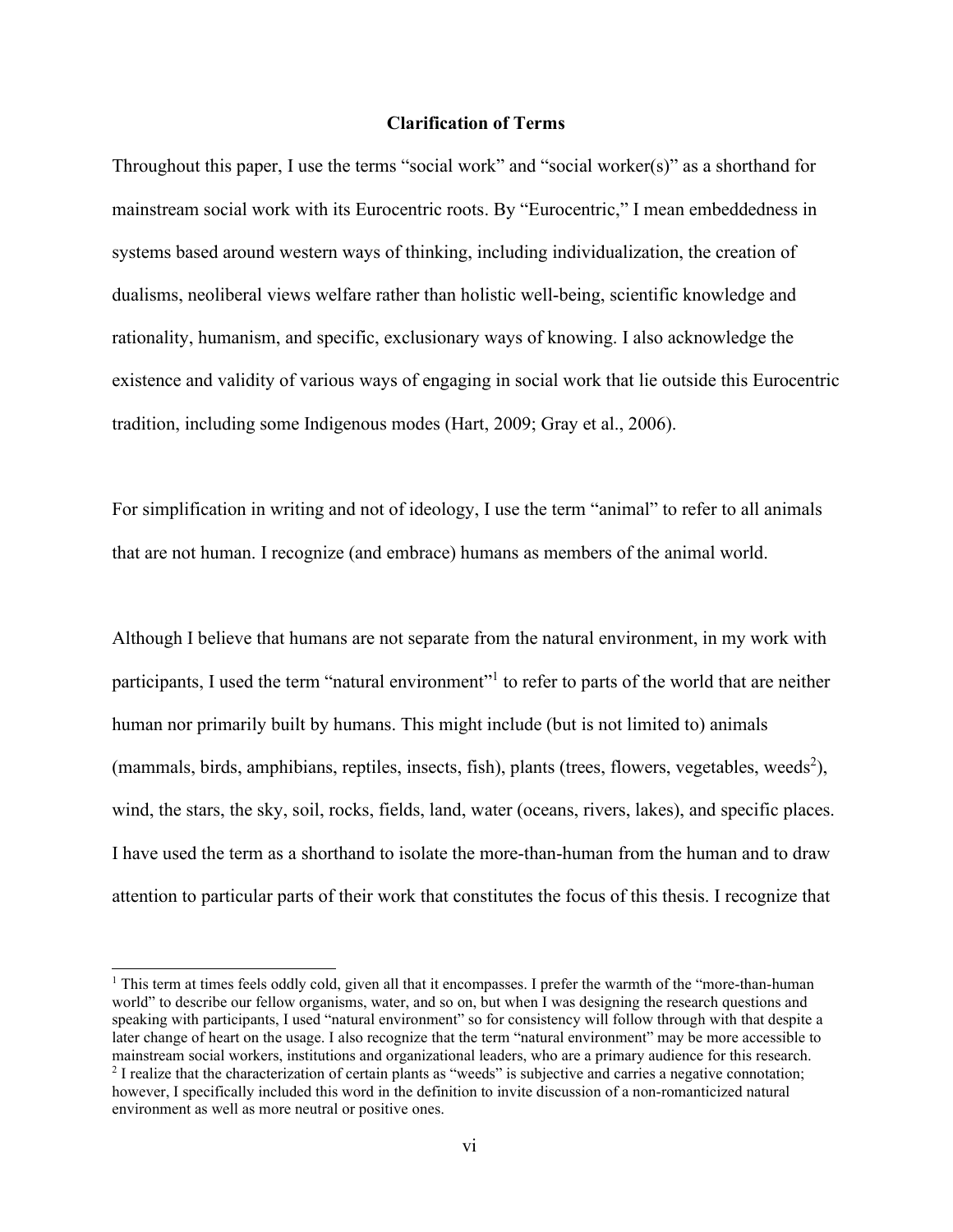the term contains an acknowledgement of a dualistic way of looking at humans and the rest of their environment even as I believe this separation to be an illusion.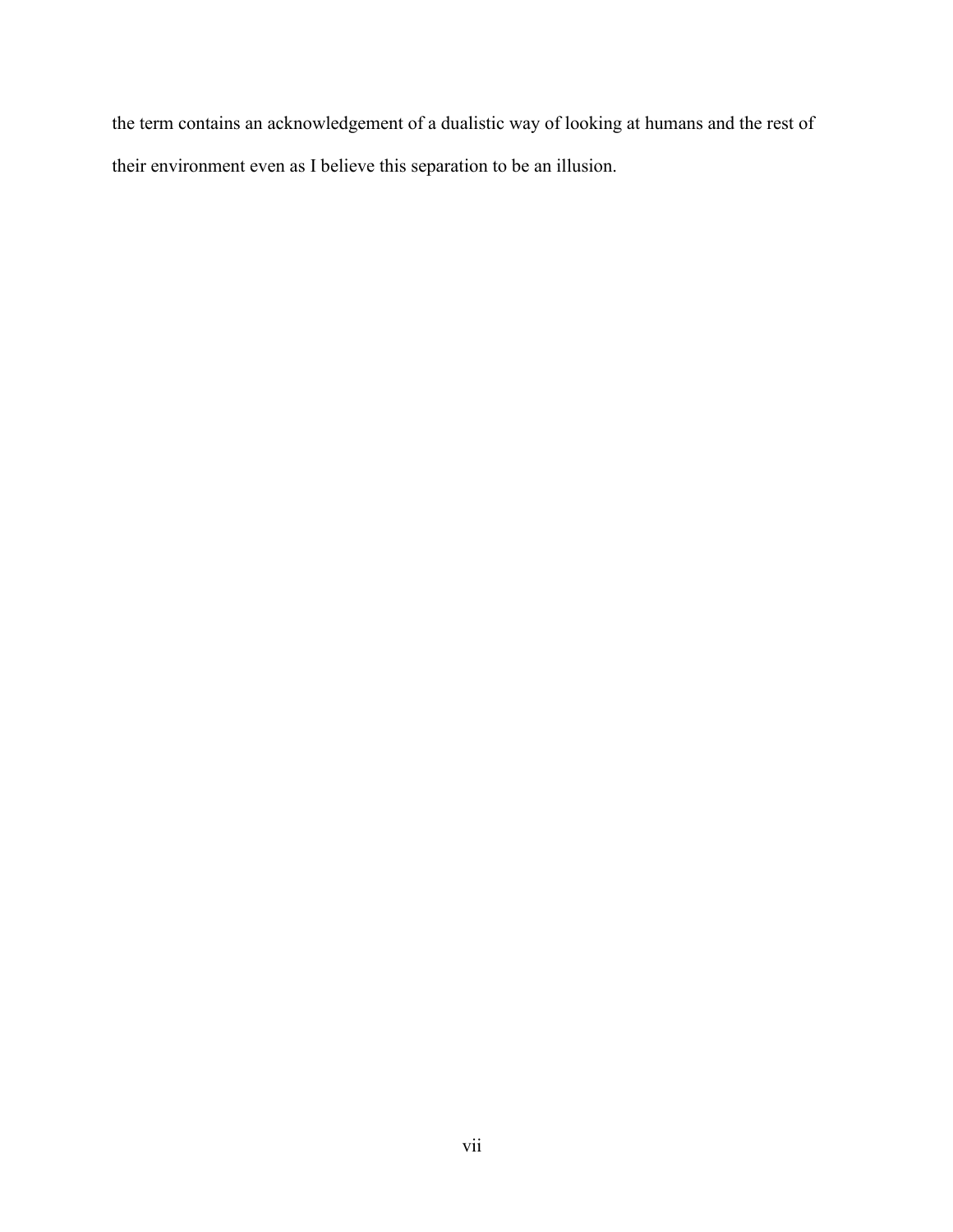| Social Work's Limited Environment(s) and the Need for Transformation  10              |  |
|---------------------------------------------------------------------------------------|--|
| Ecosocial Work and Concepts of Well-Being<br>13                                       |  |
| The Mental, Emotional, Physical, and Spiritual Benefits of the Natural Environment 14 |  |
|                                                                                       |  |
|                                                                                       |  |
|                                                                                       |  |
|                                                                                       |  |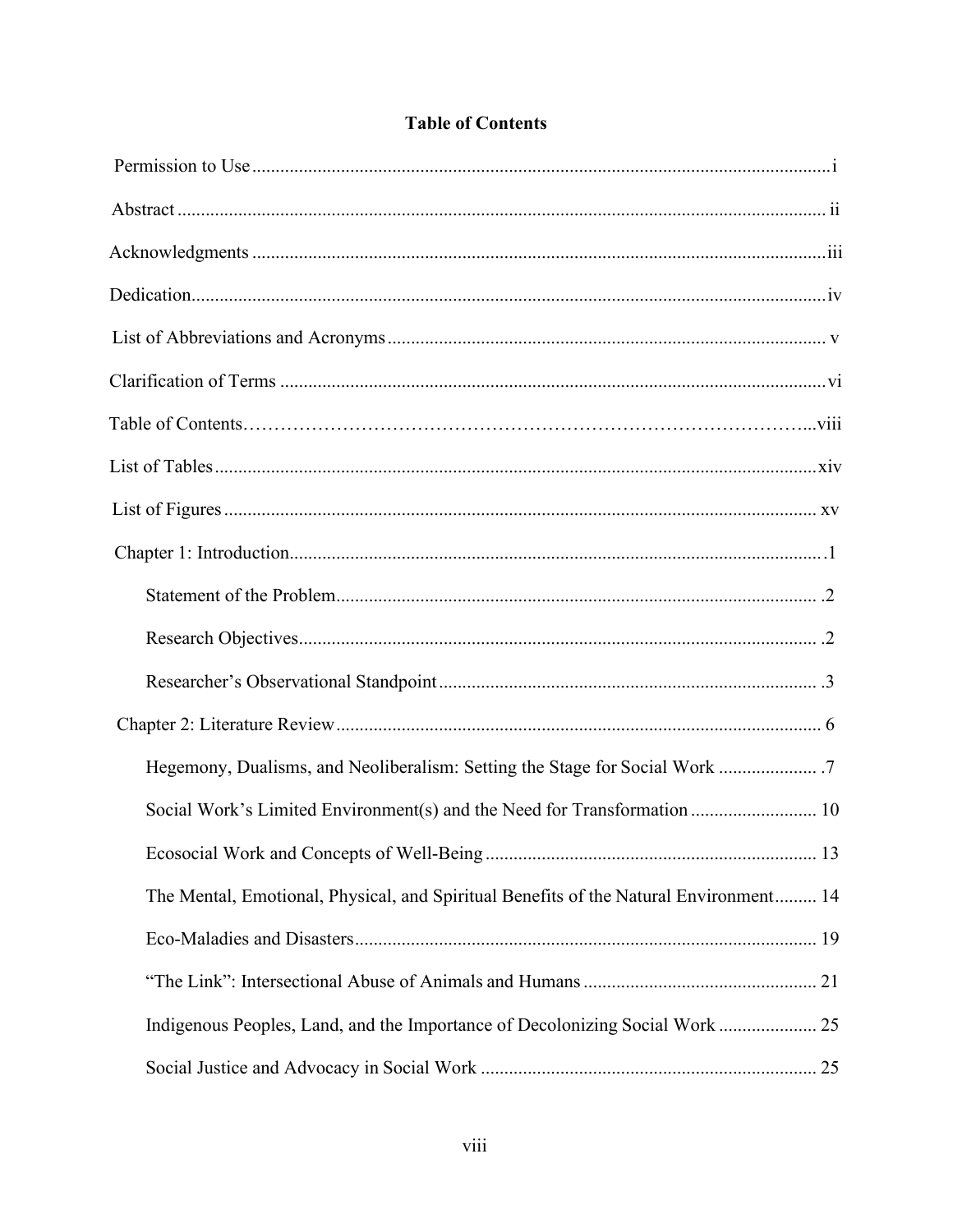| Theoretical Lenses: Counter-Hegemonic Orientation and Challenging |  |
|-------------------------------------------------------------------|--|
|                                                                   |  |
|                                                                   |  |
|                                                                   |  |
|                                                                   |  |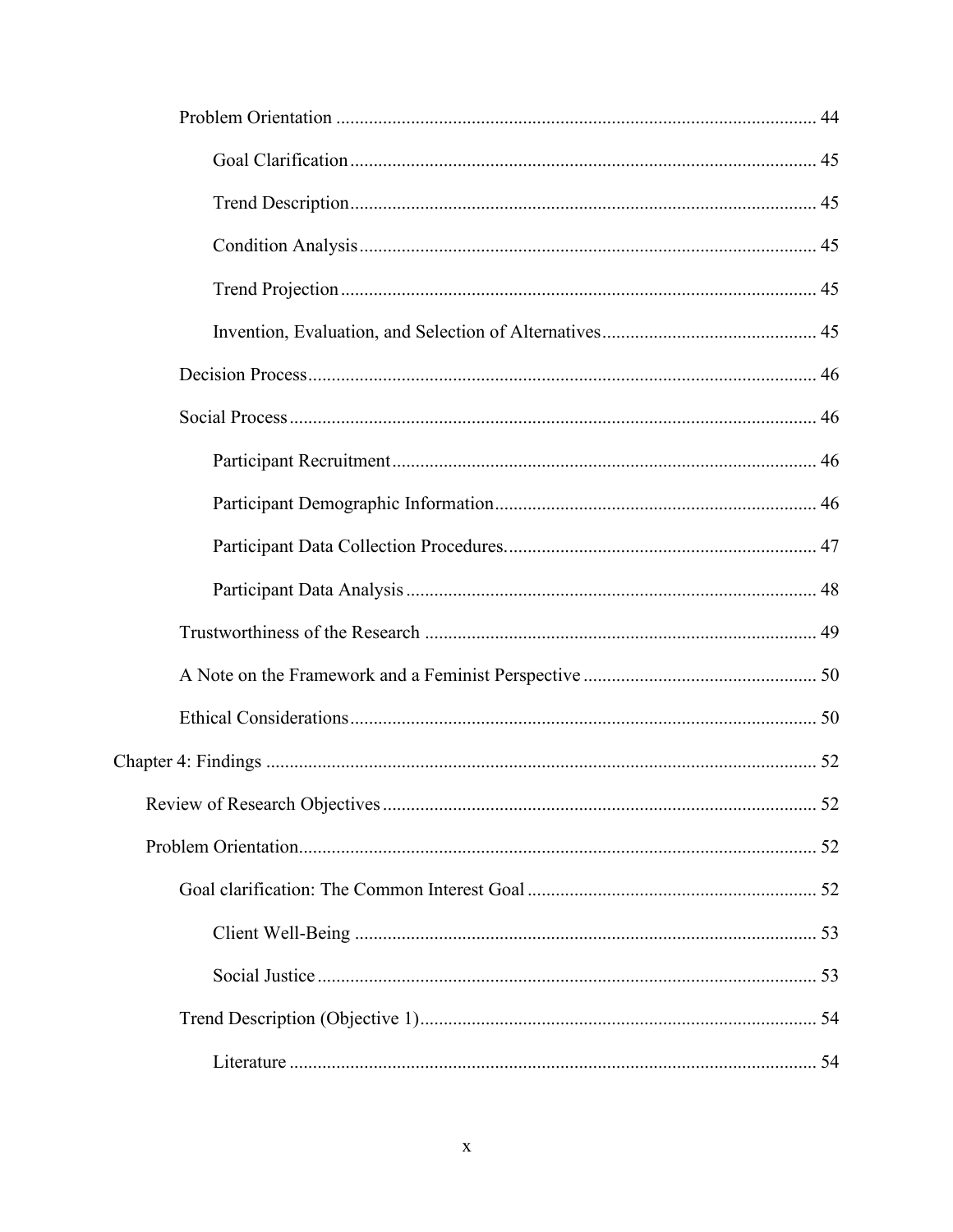| Understanding of the Importance of the Natural Environment to Well-Being (Objective  |
|--------------------------------------------------------------------------------------|
|                                                                                      |
| Understanding of the Connections Between the Natural Environment and Social Work     |
|                                                                                      |
| Sources of Information About Social Work and the Natural Environment (Objective 2a)  |
|                                                                                      |
| Understanding the Importance of Social Justice and Advocacy to the Profession        |
|                                                                                      |
|                                                                                      |
|                                                                                      |
| Barriers to/Supports of Incorporating the Natural Environment in Practice (Objective |
|                                                                                      |
|                                                                                      |
|                                                                                      |
|                                                                                      |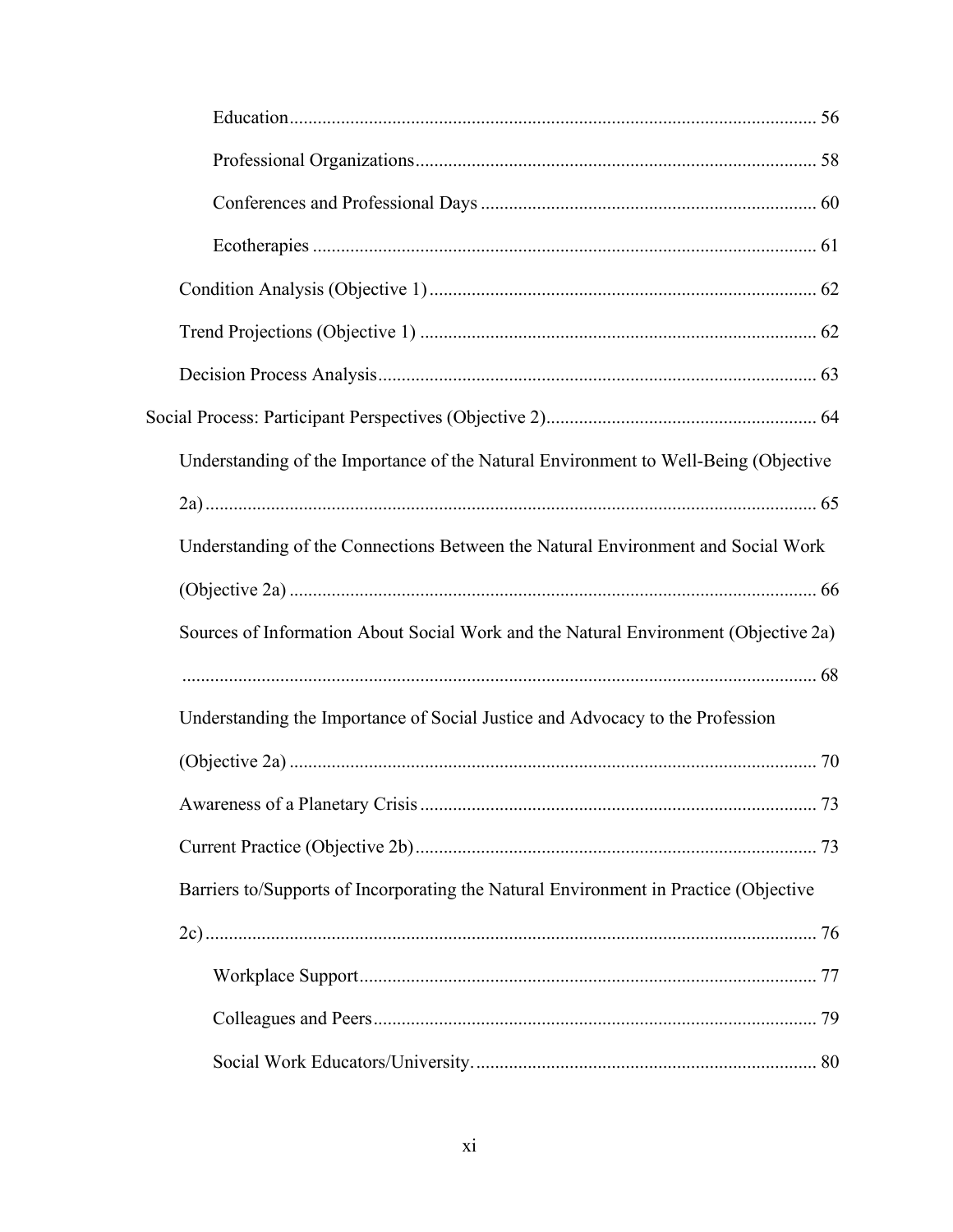| Self-placement on an Anthropocentrism/Ecocentrism Scale (Not mapped to an          |  |
|------------------------------------------------------------------------------------|--|
|                                                                                    |  |
|                                                                                    |  |
|                                                                                    |  |
|                                                                                    |  |
|                                                                                    |  |
|                                                                                    |  |
|                                                                                    |  |
| Understanding of the Connection Between Social Work and the Natural                |  |
|                                                                                    |  |
| What Participants Do to Connect the Natural Environment to their Practice          |  |
|                                                                                    |  |
| Participants' Identified Barriers to Incorporation of the Natural Environment into |  |
|                                                                                    |  |
|                                                                                    |  |
|                                                                                    |  |
|                                                                                    |  |
|                                                                                    |  |
|                                                                                    |  |
| There Is a Strong Counter-Current to Anthropocentrism and Eurocentrism  102        |  |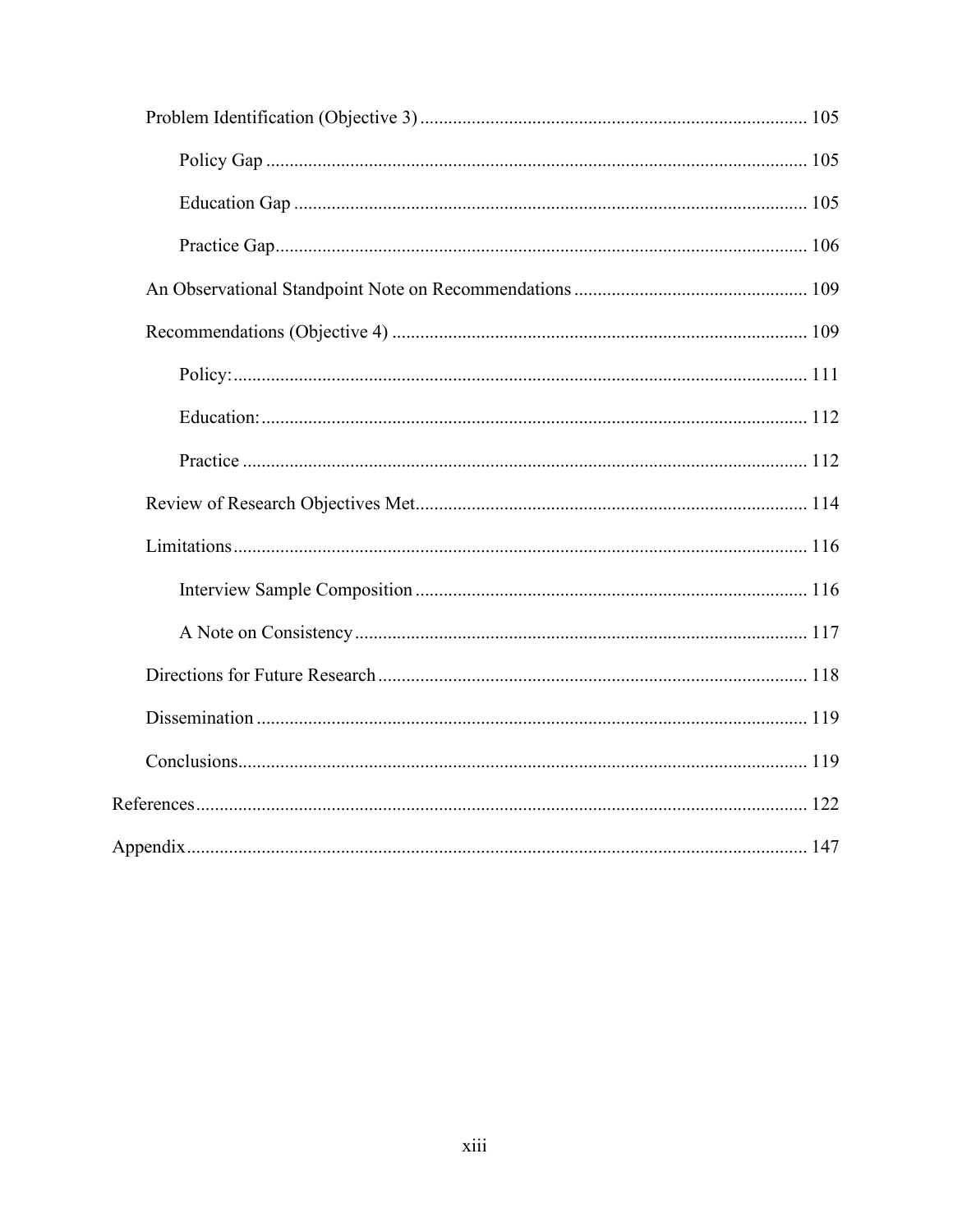# **List of Tables**

<span id="page-14-0"></span>

| Table 4.1. Participants' Level of Understanding of the Connections Between Social Work and     |
|------------------------------------------------------------------------------------------------|
|                                                                                                |
|                                                                                                |
| Table 4.3. Frequency of Participants' Inclusion of the Natural Environment in Their Practice74 |
| Table 4.4. Factors Increasing Social Workers' Incorporation of the Natural Environment into    |
|                                                                                                |
| Table 4.5. Participants' Stated Barriers to Incorporation of the Natural Environment in        |
|                                                                                                |
|                                                                                                |
|                                                                                                |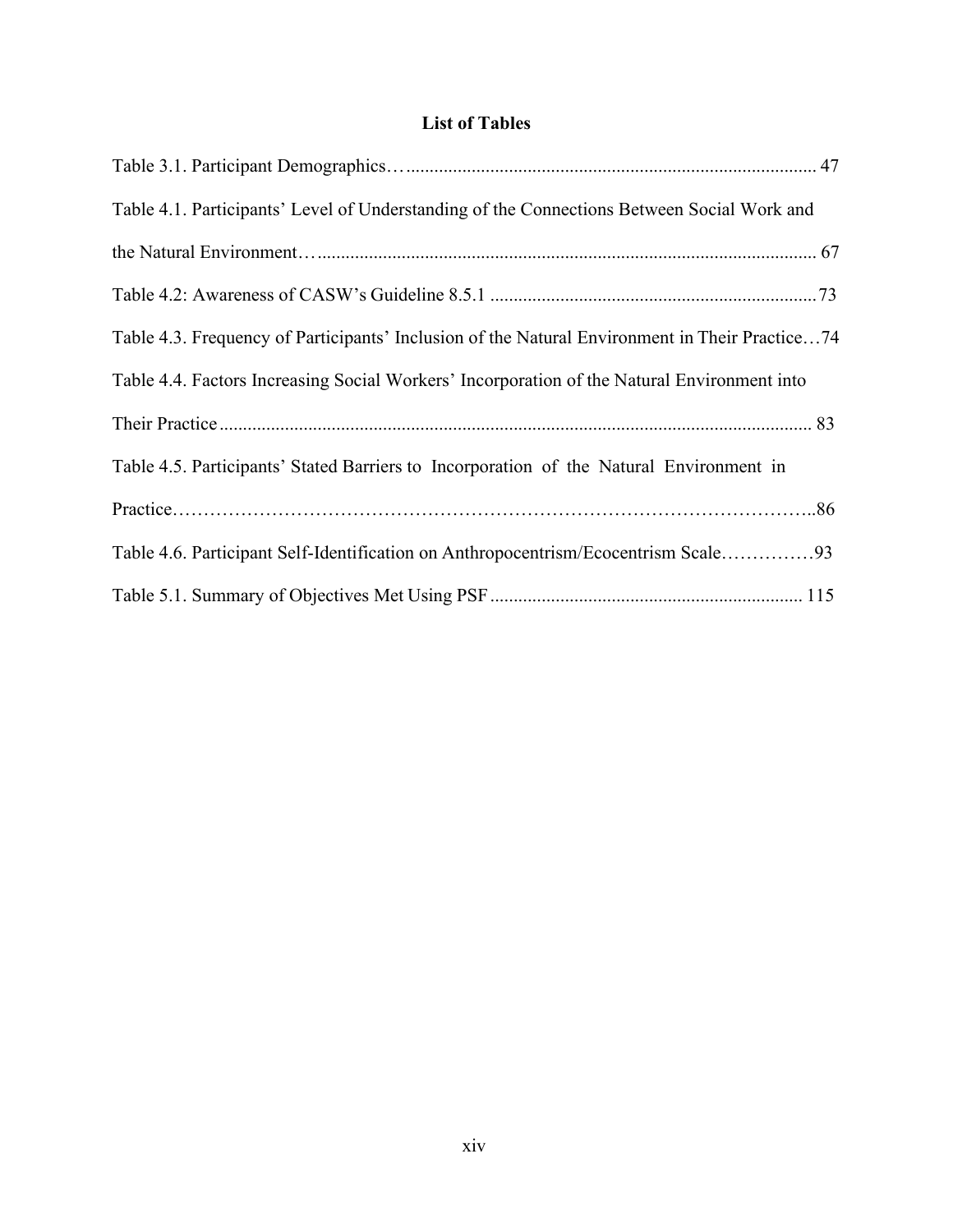# **List of Figures**

<span id="page-15-0"></span>

| Figure 4.1. Sources of Information about Social Work and the Natural Environment (by Number |  |
|---------------------------------------------------------------------------------------------|--|
|                                                                                             |  |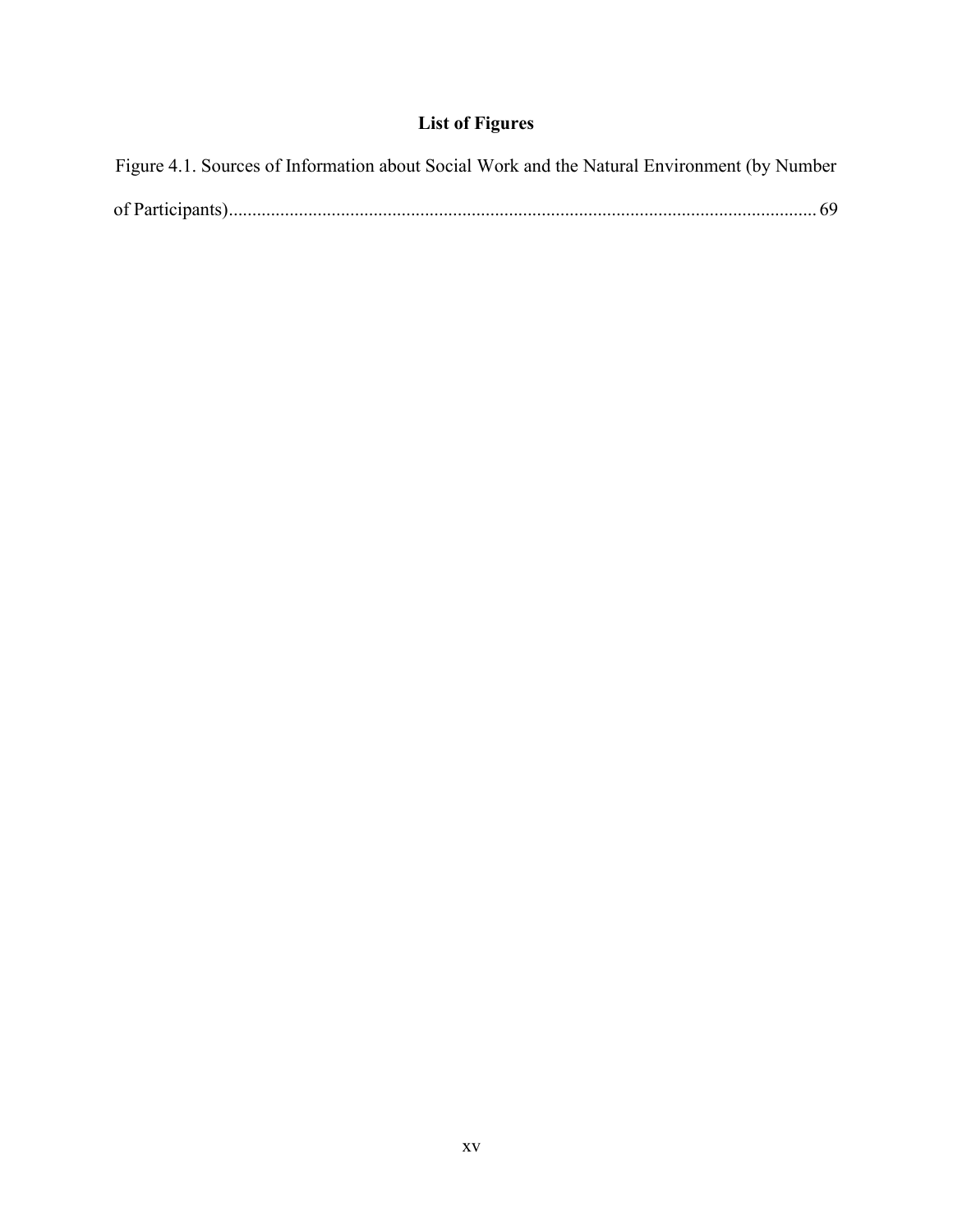#### **Chapter 1: Introduction**

<span id="page-16-0"></span>Social work is a multi-faceted profession practiced over a wide variety of settings, and it can be difficult to pinpoint the elements that mark social work ubiquitously. However, two central concepts in part define the profession: its focus on client well-being and its commitment to social justice (Canadian Association of Social Workers, 2005; Hick & Stokes, 2017; International Federation of Social Workers, 2018). Social work concerns itself both with clients' welfare and with working to achieve social justice for all humans by challenging systems that oppress individuals (CASW, 2005a).

Social work's emphasis has traditionally been on human-human social environments (Kemp, 2011; Zapf, 2010); however, the role of the natural environment is increasingly recognized as a foundational part of any client's well-being (Gamble, 2012; Helne & Hirvilammi, 2015). Besides the obvious realities of the importance of being able to breathe clean air, drink clean water, and have access to nutritious food, the natural environment is also relevant to the profession's social justice mandate. Its clients, often marginalized, are disproportionately affected by natural disasters, damage from extractive industries, and lack of access to resources (Gray et al., 2013a; Hetherington & Boddy, 2013). There are tangible social repercussions of issues involving the natural environment: Issues to do with the natural environment are gendered (Alston, 2013), racialized (Gray et al, 2013), classist (Dominelli, 2012) and speciesist (Matsuoka and Sorenson, 2014; Ryan, 2014).

Given these intersections between social work and the natural environment in terms of both well-being and social justice, it is salient to the profession that there is an environmental crisis occurring. Questions abound about how the profession will respond, and with what level of urgency. What are the profession's responsibilities regarding clients and the planet itself?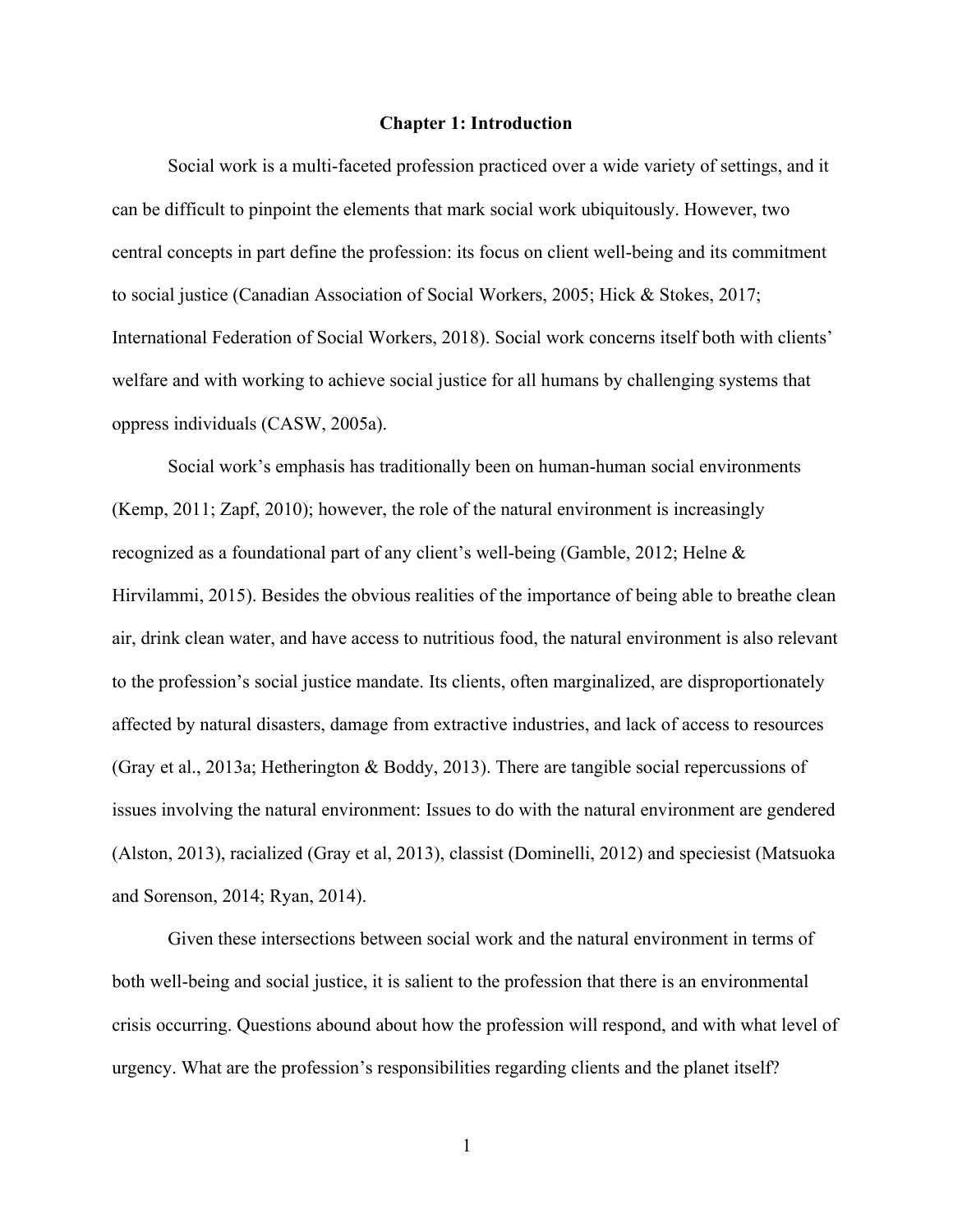Specifically for this study, what is the situation for social workers in Saskatchewan? What social and hegemonic factors shape the contexts in which they practice? What do they understand about the connections between the natural environment and social work? What supports – or hinders – their consideration of the natural environment in their practice? Finally, what will it take to standardize consideration of the natural environment in social work in this province?

#### <span id="page-17-0"></span>**Statement of the Problem**

Although there is a well-articulated call for the social work profession to consider the natural environment in working with clients, there appear to be gaps between scholarly understandings of the importance of the natural environment in social work and guiding policies in Saskatchewan, between policy and practice, and between theory and practice. This research aims to understand how the social work profession in Saskatchewan can standardize consideration of the natural environment in practice so that all social workers are aware of the myriad links between the profession and the natural environment.

#### <span id="page-17-1"></span>**Research Objectives**

This qualitative research study used counter-hegemonic and Val Plumwood's (2002) critical ecofeminist lenses and was guided by a policy sciences framework. The objectives of this study were to:

1. Articulate contextual factors, including current trends and underlying conditions within the profession,

2. Describe and analyze study participants' current understandings and practice related to the role of the natural environment in social work by:

a. determining participants' levels of understanding of the connections between social work and the natural environment,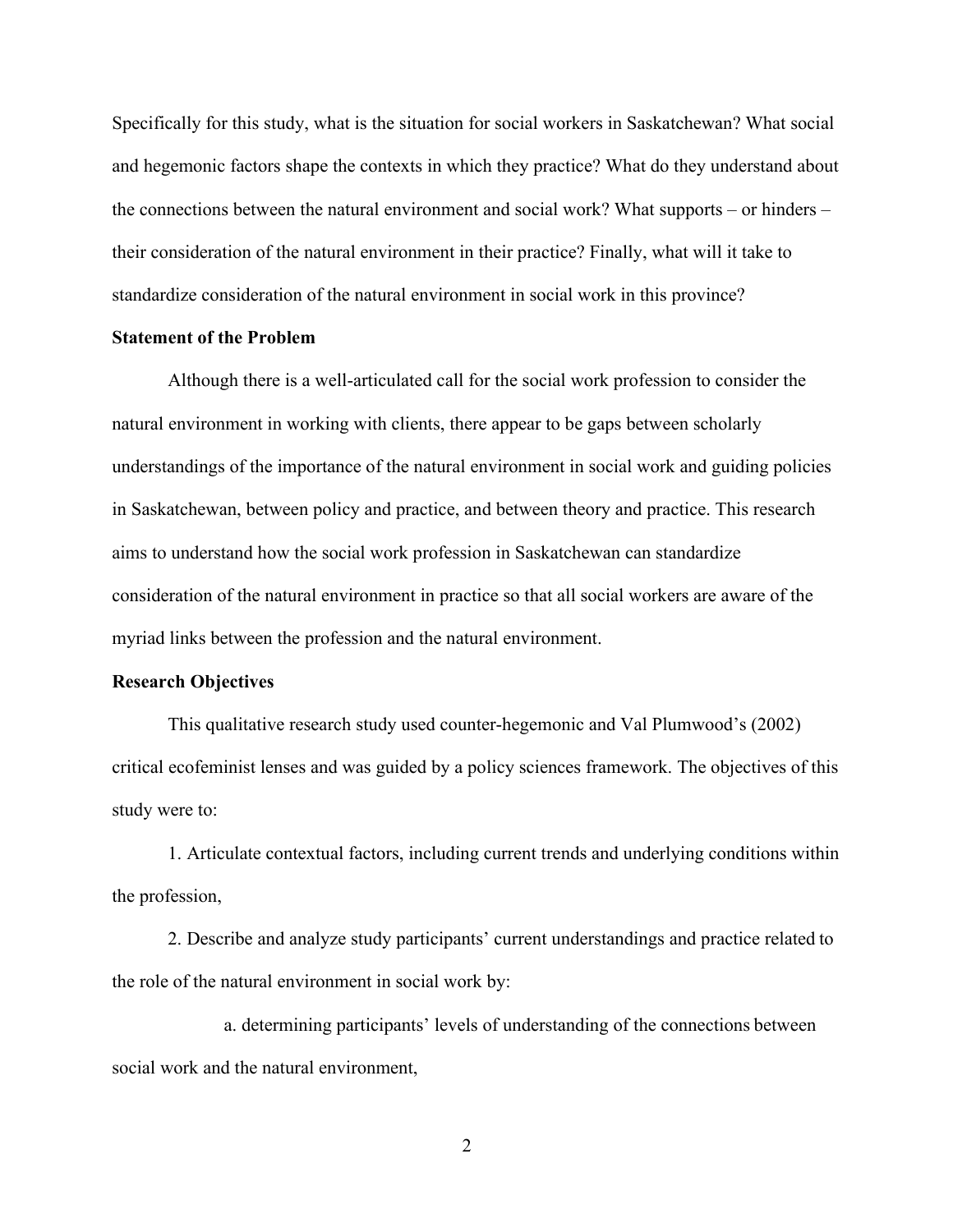b. learning what participants do to connect the natural environment to their social work practice, and

c. identifying, from participants' perspectives, what factors might increase social workers' incorporation of the natural environment into their work,

3. Identify the problems that result in the gap between the call for greater professional emphasis on the natural environment and social work reality, and

4. Make recommendations to address the gap that exists between the stated importance of the natural environment in social work literature and the inconsistency in practice, policy, and education in Saskatchewan.

## <span id="page-18-0"></span>**Researcher's Observational Standpoint**

I am a social worker. From the moment I began the coursework for my Bachelor of Social Work degree, I felt as if I had found a deep, fulfilling career path. This feeling increased throughout my practicum and into my job as an outreach counsellor with people who experience intimate partner violence. I love to hear people's stories, to witness their resilience, and to work through problems with them.

I recognize both social work's ambitious aspirations and its complicity in unjust systems that focus on changing individuals' behaviour rather than prevailing systems themselves. This is represented, for example, by social work's history with Indigenous peoples in Saskatchewan, which includes residential schools and the '60s scoop. The profession continues to be part of systems (such as medicine and child protection) that disproportionately negatively affect Indigenous peoples. Social work does not seem to question the broader society's penchant for rampant materialism, and it perpetuates the ideological separation between humans and the natural environment. These realizations are always with me, so when I say that I love social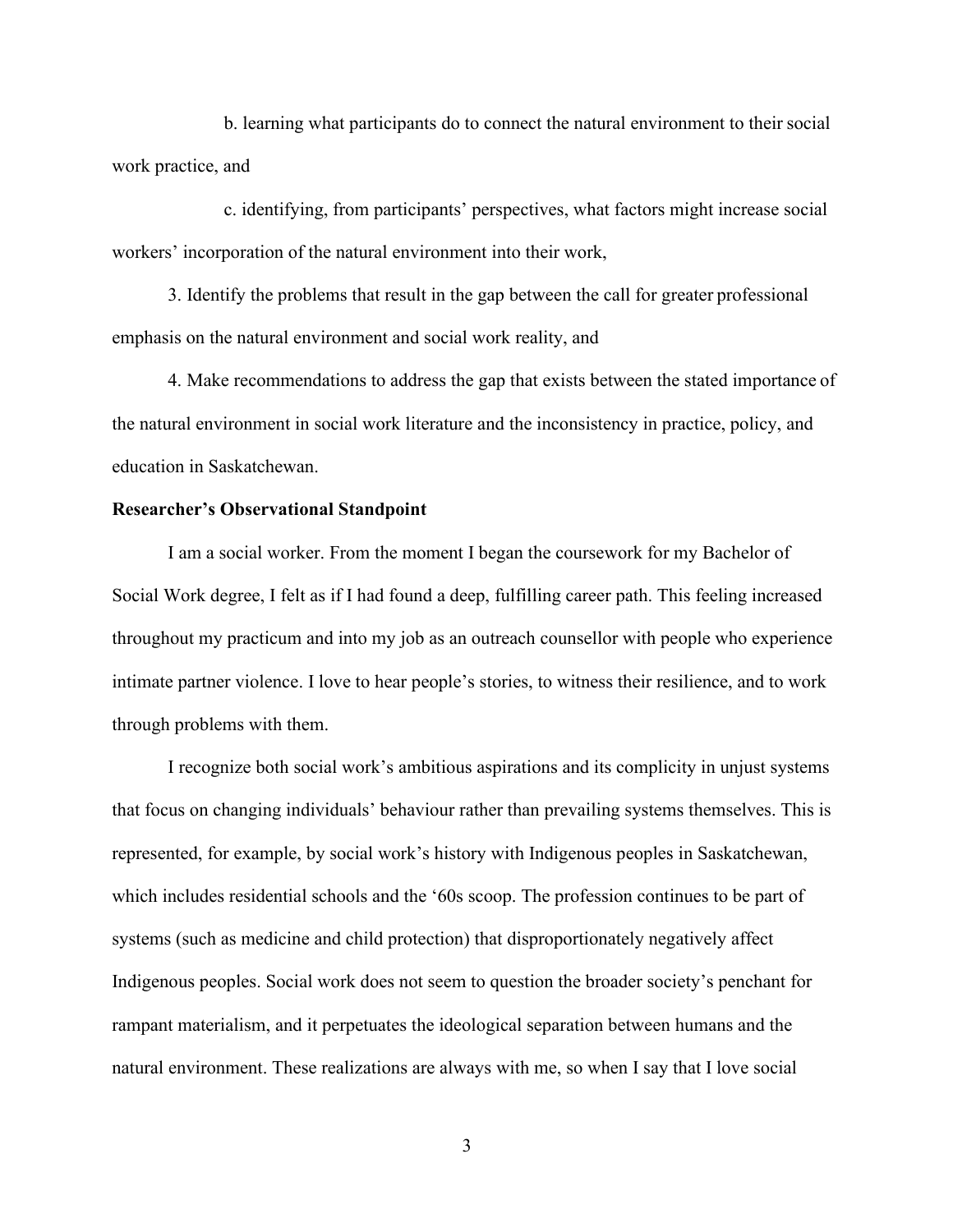work, I really mean that I love what I understand social work *wants* to be. I love that social work involves working with marginalized people and strives to unmask hidden powers and oppressive systems. I love that social work tries to work for the well-being of all people and attempts to eliminate discrimination. I am also not so naïve as to think that social work can transcend the systems in which it exists, but I believe in its potentials to do so.

From an early age, I was an environmentalist. As a child, I watched the nightly news, heartsick and terrified, as I learned about acid rain and mass deforestation in the Amazon region. Neither loving parents nor any amount of physical safety could protect me from the emotional devastations I felt over what humans were doing to other animals and the planet. Adult me has been unable to write/march/protest away my petrifaction over the climate crisis and ocean plastic. I feel heartbroken over the ivory trade and the annual dolphin slaughter in Taiji. I have difficulty watching the violence people can visit upon one another, but mostly, it is the state of the more-than-human world that keeps me up at night.

When I started my social work education, I recall being both surprised and disappointed to learn that this profession, grounded in seeing people as their whole selves and in context with their environments, seemed not to take the natural environment into account. I had expected all social workers to be default environmentalists, but very few were. The fact that a profession could consider systemic oppressions, client well-being, and social justice, without making the natural environment a big part of the conversation, raised questions that led me to this research.

In my life and in this research, I ponder such issues as power and inequality based on income, gender, species, and race. I think about the many -isms: racism, sexism, ableism, speciesism, and classism. I am aware of my overlapping identities and the fact that while I lack male privilege, in this society I experience privileges related to economic class, race, sexual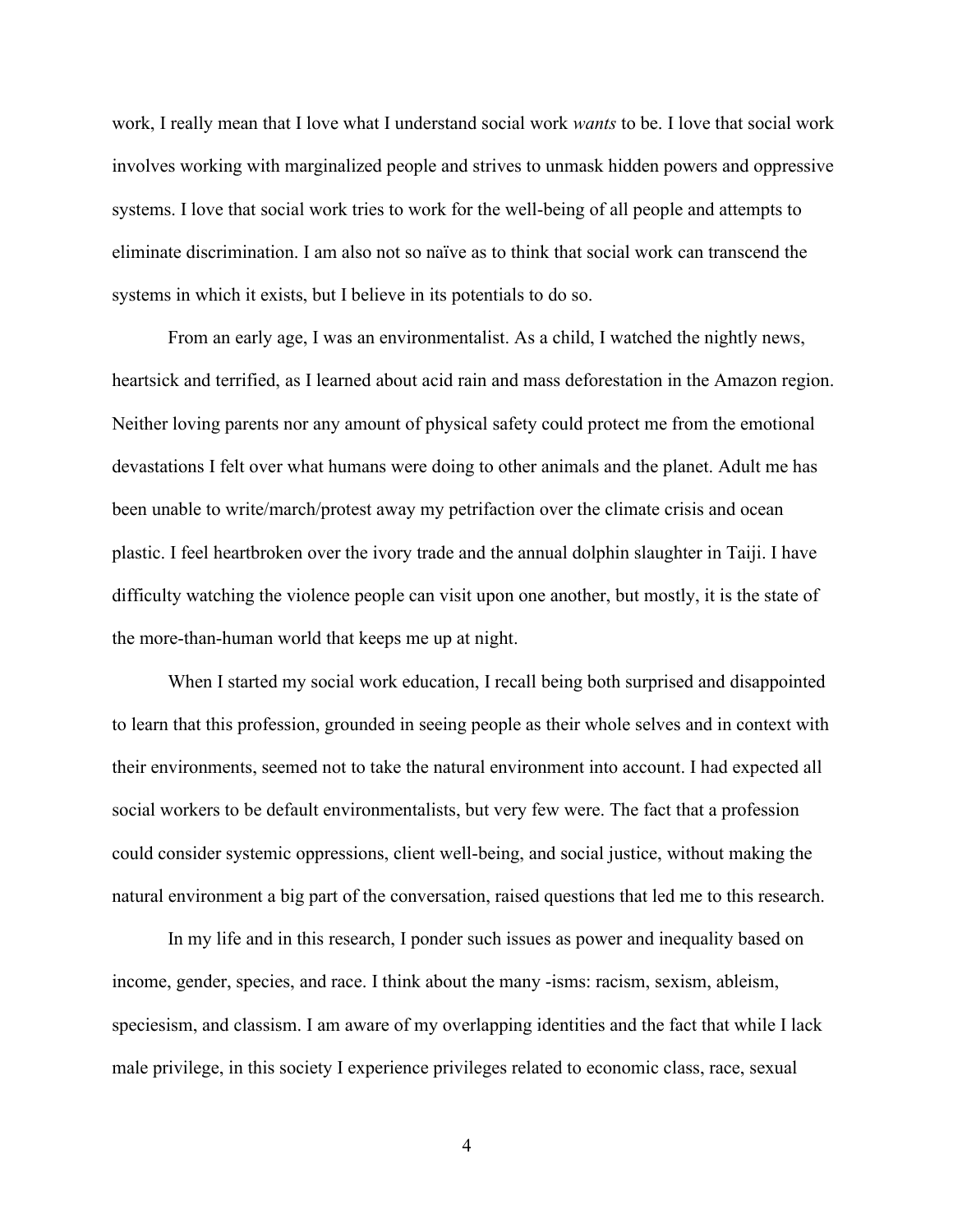orientation, gender identity, and relative ability. Ever-present for me are concepts of privilege, power, and discourse. I think about environmental racism (Dhillon & Young, 2010) and human injustice and my complicity in upholding systems that perpetuate inequalities, at the expense of poor or racially/sexually marginalized people and for the monetary benefit of people in dominant groups. As a feminist researcher, I know that I do not shed these concepts that are so much a part of my personal life once I begin doing research. Feminism and an attention to power dynamics and social justice have shaped how I look at the process and findings of this study from the beginning.

This research is my contribution to the state of knowledge about the importance of developing a reciprocal relationship between the profession I love and the planet that I also love.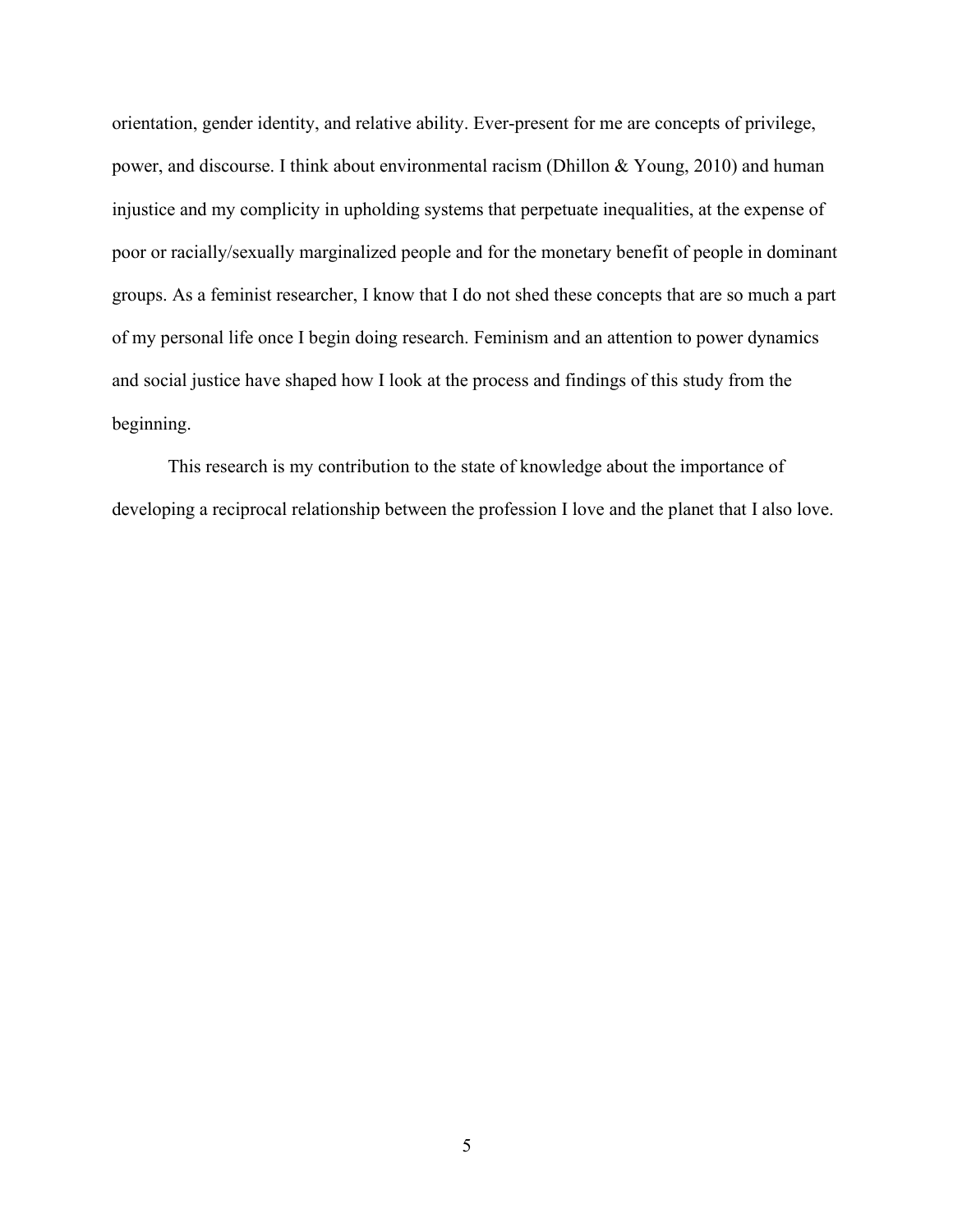#### **Chapter 2: Literature Review**

<span id="page-21-0"></span>In the past two decades, social work scholarship has paid increasing attention to the natural environment (Alston, 2013, 2020; Besthorn, 2011, 2013; Besthorn & Canda, 2002; Besthorn & McMillen, 2002; Boetto, 2016, 2017, 2019; Coates, 2003, 2013; Dominelli, 2012; Gray & Coates, 2012; Gray et al., 2013; Hanrahan, 2017; Jones, 2013; Kemp, 2011; Lysack, 2009, 2010, 2013; Ryan, 2011, 2014; Tester, 2013). The breadth of the topic as it relates to the profession is significant. It ranges from micro practice and the use of ecotherapies (Boetto, 2016) through meso practice and community activism and action (Case, 2017, Lysack, 2010) to macro practice and policy changes (Lysack, 2015). From having plants or nature posters in one's office (Boetto, 2016) through to acknowledging the impact of large-scale disasters and climate changerelated chaos (Dominelli, 2012, 2013), there is recognized relevance of the natural environment in social work.

The profession of social work arose to address problems such as child abuse, homelessness, and poverty (Hick & Stokes, 2017). Often, these problems resulted from humanhuman interactions such as violence, abuse, and social inequality. As the ecological crisis has deepened, there is increasing impetus for social work to consider the natural environment as a factor in social (in)justice (Dominelli, 2012), as a resource for well-being (Lee et al., 2011; Lysack, 2010; Lysack, 2013), as a source of disasters (Dominelli, 2012; Gray et al., 2013a), and as being ignored due to anthropocentrism (Besthorn, 2014).

Scholars who engage humans as part of the natural environment recognize the need for social work to shift its intensely human-centered focus toward acknowledgement of the natural environment, both to support clients and to respond, as a profession, to environmental damage (Besthorn, 2013; Besthorn & McMillen, 2002; Boetto, 2019; Doherty, 2013; Gray & Coates,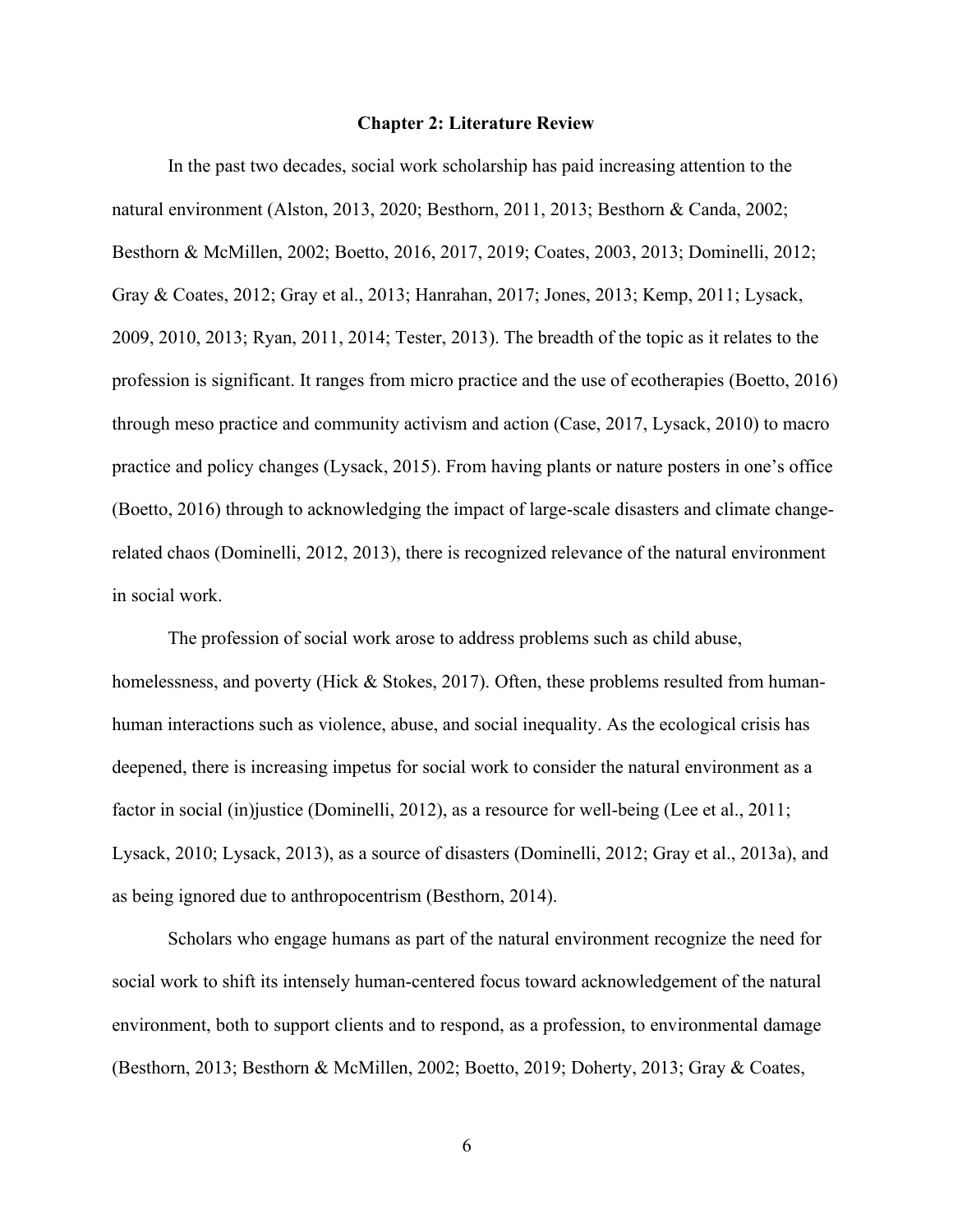2012; Gray et al., 2013a; Laing, 2020; NASW, 1999). Variously referred to as "ecosocial work" (Molyneux, 2010; Rambaree et al., 2019), "ecosocialwork" (Besthorn, 2013), "eco-social work" (Boetto, 2019), "green social work" (Dominelli, 2012), or "environmental social work" (Gray et al, 2013a), new(-ish) kinds of social work<sup>3</sup> in which there is greater attention to and prioritizing of the natural environment by repositioning of humans with respect to it. As Rambaree et al. (2019) point out, ". . .ecosocial work is not a specialty within social work, rather all social work can, and we argue *should,* be ecosocial work" (p. 205, authors' emphasis). While this momentum is growing, there is limited uniformity in who considers the natural environment in practice and to what degree.

## <span id="page-22-0"></span>**Hegemony, Dualisms, and Neoliberalism: Setting the Stage for Social Work**

Central to this research is the concept of hegemony. Defined by Brookfield (1995), hegemony is: . . . the process whereby ideas, structures, and actions come to be seen by the majority of people as wholly natural, preordained, and working for their own good, when in fact they are constructed and transmitted by powerful minority interests to protect the status quo that serves those interests" (p. 15).

Hegemony's "subtle tenacity" (Brookfield, 1995, p. 15) constantly reinforces apparent truths, notably for this research, and for the field of social work more generally, that humans are removed from and superior to non-human animals and the natural environment.

Gramsci (1971) describes how hegemony is maintained through "spontaneous consent" of the "masses," in which people agree upon the ideologies put forth by the dominant society (p. 214). Government, education, and religious institutions reinforce hegemony, exerting a power

<sup>&</sup>lt;sup>3</sup> Many scholars argue strenuously in favour of their preferred term-concept, such as Dominelli's (2012) "green social work" and Rambaree et al.'s (2019) "ecosocial work," I am intentionally staying out of this discussion in this thesis. Also, many concepts, such as "human rights," "sustainability," and "environmental justice" are loaded or fraught due to their misapplication in socio-economic discourses; however, it is not possible to qualify every usage within the scope of this thesis.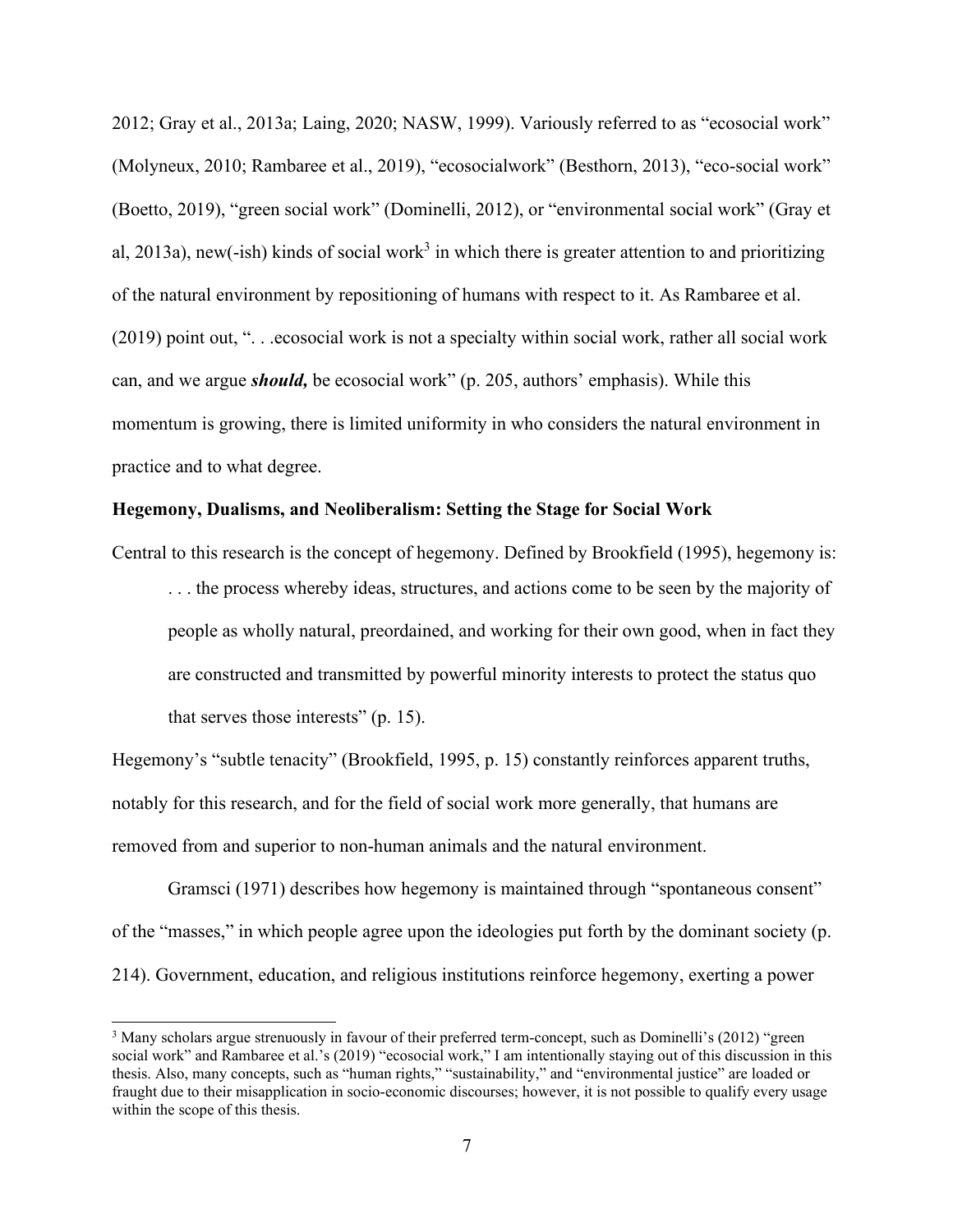that can be reproduced and transmitted. Consenting to the dictates of hegemonic power allows for the privileging of the elite and the seemingly inevitable marginalization of the less-deserving (female, colonized, non-human) "Other" (Plumwood, 2002). For example, Plumwood (2002) notes that:

A centric or colonising system typically differentiates very strongly between a privileged, hegemonic group awarded full agency status who are placed at the centre and excluded peripheral groups who are denied agency and whose contribution is discounted, neglected, denied, or rendered invisible (pp. 28-20).

Following such precepts, it becomes admissible for a society to "consent" to unrestrained destruction of the natural environment and to adopt a continued belief that humans are independent of (and superior to) it (Plumwood, 2002).

Part of Plumwood's (2002) analysis of radical separation includes the existence of forced binary categories in the dominant society: male/female, white/non-white, reason/emotion, spirit/matter, and mind/body (Plumwood, 1993; 2002). The assignation of all entities into rigid "One"/"Other" categories allows those in power to reinforce dualisms in which one category is deemed superior, the standard against which the inferior "Other" is judged (Plumwood, 2002, p. 17). In the dominant, self-appointed "rational" culture, the "Other" is relegated to a lesser status as the marginalized, the abnormal (Plumwood, 1993; 2002). Individuals are polarized between categories to highlight differences, while within categories their similarities are emphasized (Plumwood, 2002, p. 101). Plumwood (1993) argues that dualisms are "interrelated and mutually reinforcing" (p. 42) and together form an "interlocking structure" (p. 43).

In most Eurocentric societies, the implications of dualisms are myriad; they justify racism, colonization, and sexism via the Othering of people (Plumwood, 2002). Most salient to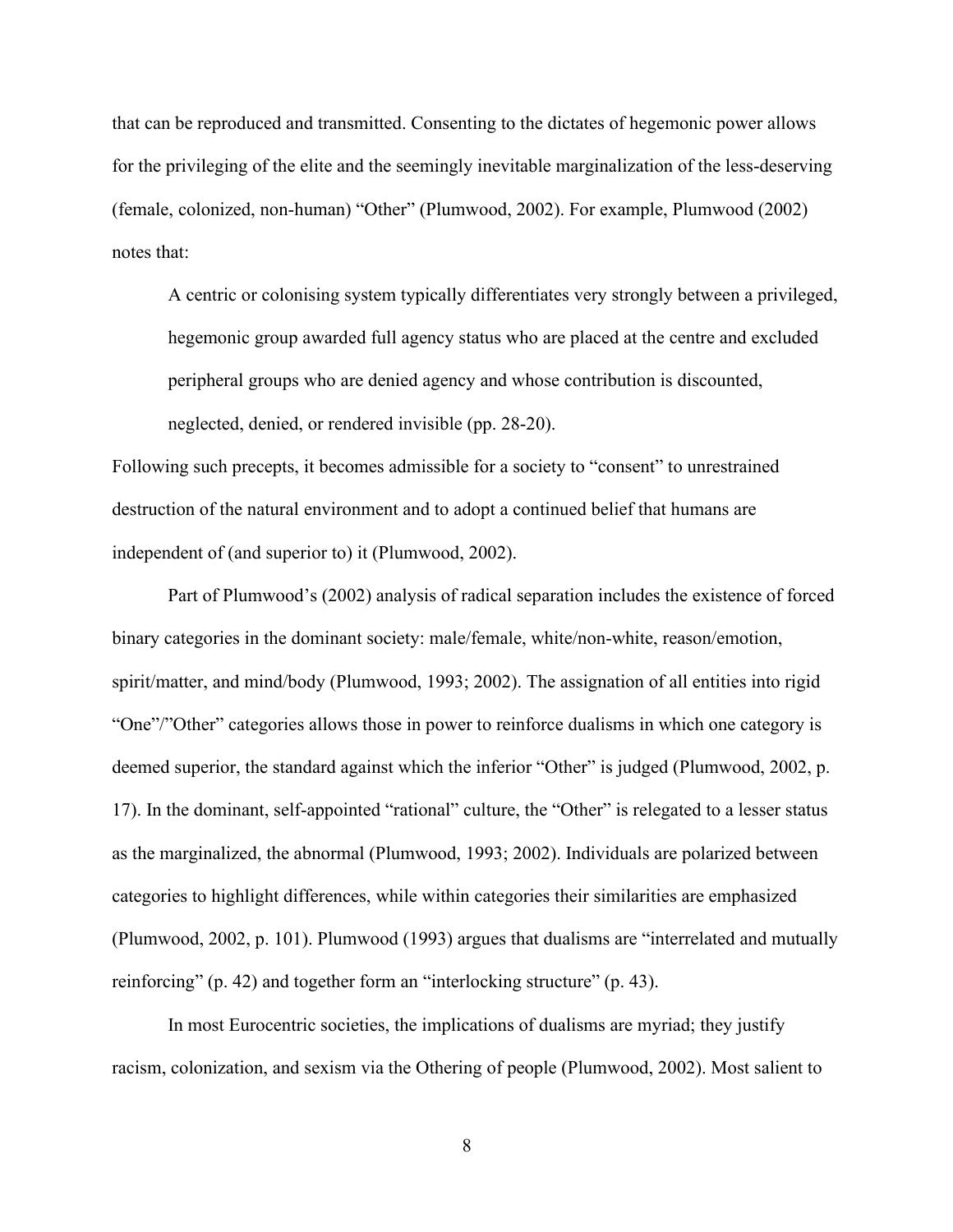this research, however, are those pairs that elevate the importance of humans and separate them from the natural environment: human/nature, human/animal, and culture/nature, which allow for an anthropocentrism that both initiates and sustains humans' lack of care for the natural environment and denies its importance (Plumwood, 2002). As Plumwood (2002) points out:

The epistemic and moral limitations and dualisms associated with human-centredness are . . . harmful and limiting. . . People under their influence. . . develop conceptions of

themselves as belonging to a superior sphere apart, a rational sphere of exclusively

'human' ethics, technology and cultural dissociated from nature and ecology (p. 99). Plumwood argues convincingly that the self-imposed "hyperseparation" (1993, p. 49) between the human species and the rest of the natural environment ("larger-than-human world," 2002, p. 186) has, by virtue of accentuating differences and assigning the non-human to a lesser status, created a rupture in the continuum of life that permeates western thinking. She points out that:

There is scarcely a subject or a topic which is not entwined in the knots of dualism these conceptual structures have created. The master's logic of colonisation is the dominant logic of our time. The explanation of what is happening to the earth and its complement of life is also to be found in this problematic, in the logic of mastery, now being seared into the biosphere of an entire scarred and wounded planet as well as across its sociosphere (1993, pp. 190-191).

She also argues, "This self-enclosed outlook has helped us to lose touch with ourselves as creatures who are not only cultural beings but also natural beings, just as dependent on a healthy biosphere as other forms of life." So embedded is this "logic" of western ontologies that the severance of humans from the natural world seems immutable and obvious. Even the act of stating that humans are animals, Plumwood (1993) remarks, is enough to cause discomfort. Such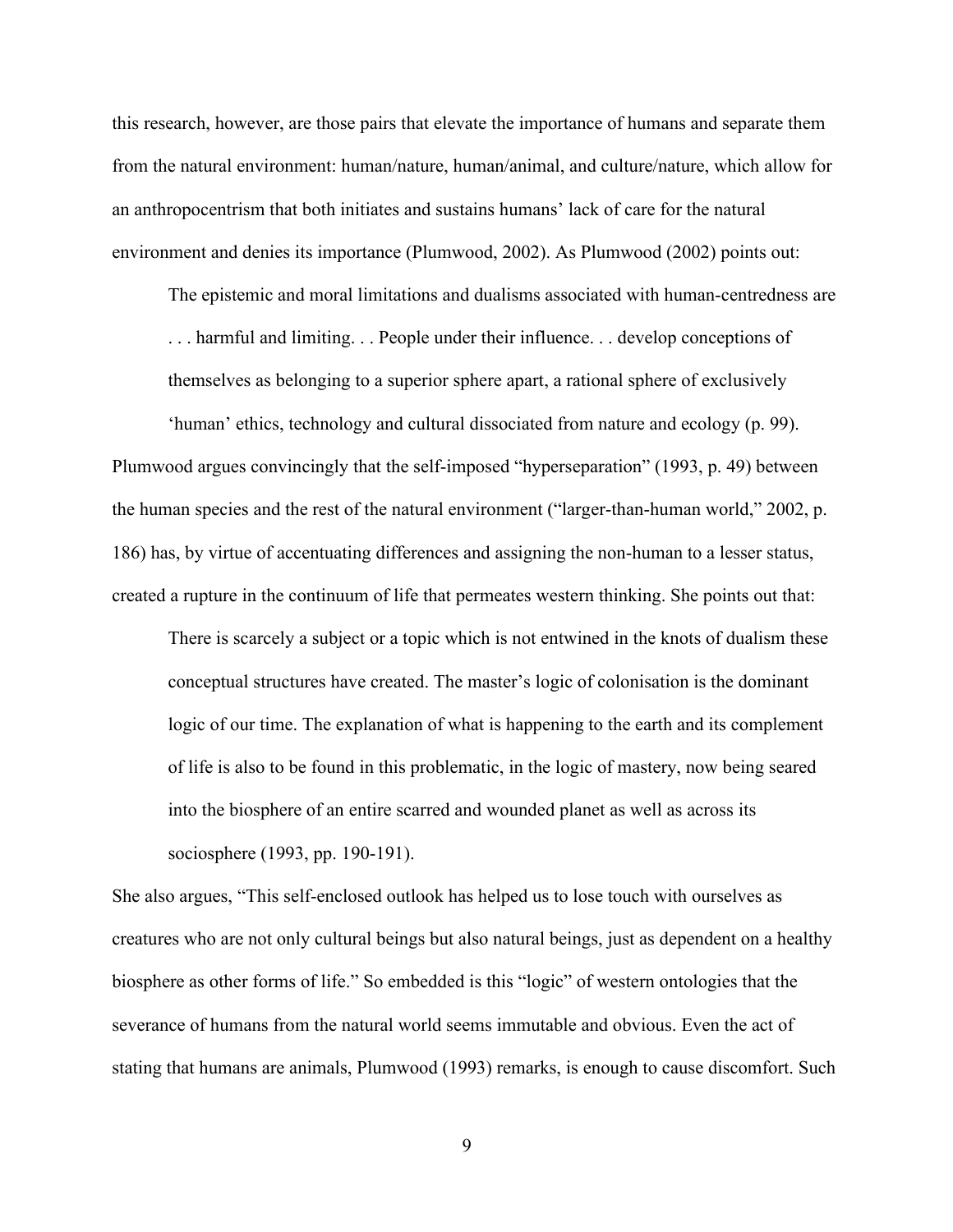a statement stands in sharp contrast to the dominant belief that humans are "only minimally and accidentally" bound to the natural environment (Plumwood, 1993, p. 6) and far removed from resemblance to or relationship with other animals.

The logic and rationalism that characterize modern western societies allow for the maintenance of a willfully blind market capitalism (Plumwood, 2002), and social work that is bound up in neoliberalism (Alston, 2020; Boetto, 2017, 2019). Benatar et al. (2018) state that "The central values of neoliberal political economics are focused on minimally restricted freedom of the individual and of enterprise (possessive individualism, competitiveness, acquisitiveness and consumerism) (p. 3). These fiscal priorities both reflect and have ramifications for parameters for "other"ed people, animals, and natural environment, those beings devalued and positioned opposite the privileged in socially-constructed dualisms (Plumwood, 2002).

### <span id="page-25-0"></span>**Social Work's Limited Environment(s) and the Need for Transformation**

Mainstream social work does not have a well-known model that incorporates the natural environment. Dominant thinking in social work is more consistent with people's living "on top of" rather than "in" the natural environment (Besthorn & McMillen, 2002, p. 223). When "environment" is considered at all, it has usually been in reference to social environments (Gray & Coates, 2012; Laing, 2020). Ecosystems theory aims to contextualize clients' lives and work with them in resolving problems that arise in their various social environments. A well-known principle of the social work profession, known as "person-in-environment (PIE)," emphasizes the social systems that surround clients, including family, school, work, and other (usually social) institutions (Besthorn, 2014; Crews & Besthorn, 2016; Kemp, 2011). Besthorn and Canda (2002) note that the term "environment" in social work usually refers to "relatively small scale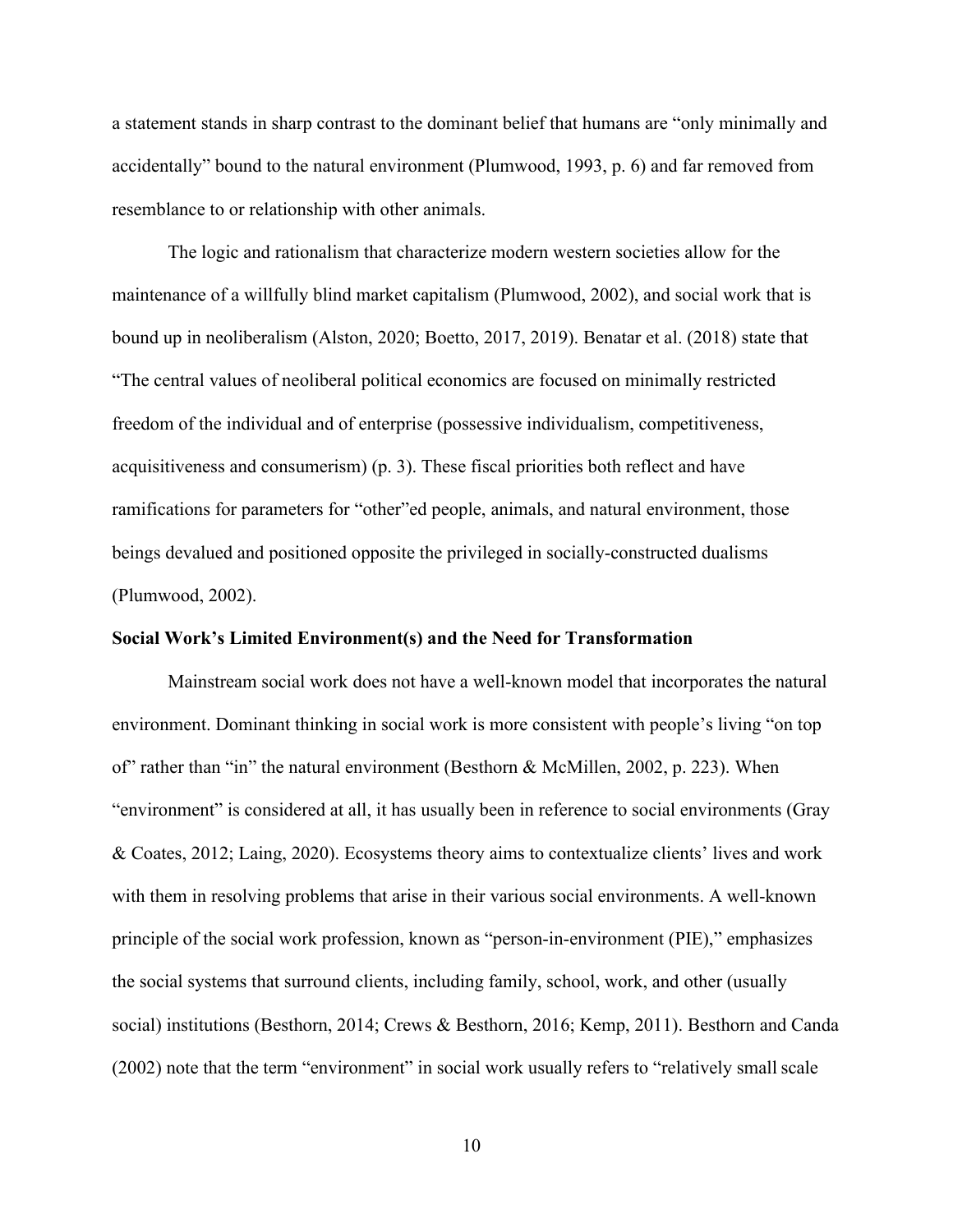[sic] personal space and social systems" concerning a given client (p. 81). The natural environment is largely absent from the discussion. Also, the definition of "social" in mainstream social work is generally applied to human-human interactions or interrelationships, excluding other beings from the consideration they are often given in Indigenous cultures (Vásquez-Fernández & Ahenakew, 2020; Watts-Powless, 2014).

Some authors have argued for the feasibility of PIE's usefulness if it expands to include the natural environment along with the social (Norton, 2009, 2012; Shaw, 2011). Norton (2009, 2012) appeals to social work to pair with ecopsychology in order to re-imagine a PIE that will recognize or encourage a reconnection of people with the natural environment (Norton, 2009). Alston (2013) argues for a version of PIE that uses a gendered lens to look at the natural environment.

Arguing against the utility of both the concept and term itself, Zapf (2010) asks for PIE to be "retired" (p. 38). He posits that this staple model of social work serves to separate an individual "person" from the "environment"; he even takes issue with the preposition "in," claiming that it puts the environment in a subordinate position. In lieu of the still anthropocentric PIE, Zapf (2010) proposes "people as place" (p. 39), saying that it situates a collective people "as" an inseparable part of "place," and "combines location and physical environment with character, meaning, and emotional significance for people" (p. 39). More than a mere linguistic exercise, Zapf (2010) considers "people as place" to be imbued with completely different meaning than "person-in-environment," encouraging a shift in social work's anthropocentric positioning of humans. Such a move seems also to characterize Shaw's (2011) description of movement from the "dominant social paradigm" (p. 7) to a "new environmental paradigm" (p. 8) already underway. The wish to move beyond ecological constructions such as PIE is shared by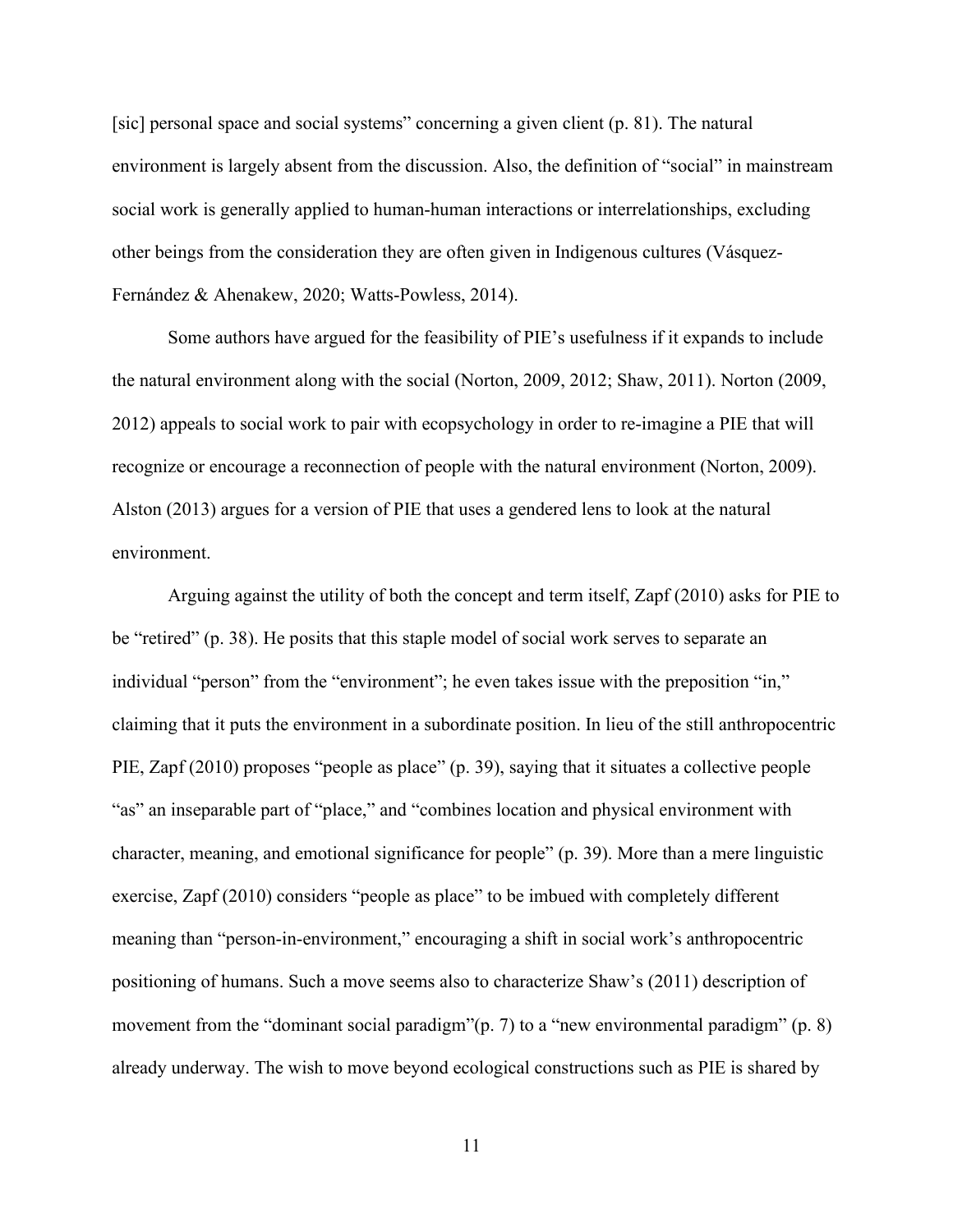Dominelli (2012; 2018) and Kennedy (2018), who believe that the focus needs to shift from clients' behaviour and its modification to the systems that oppress them.

Some scholars see social work's fixation on social (rather than natural) environments as symptomatic of a fundamental professional schism in which social work's anti-oppressive, egalitarian goals are at odds with its modernist roots (Boetto, 2017, 2019; Coates, 2003). Social work arose in the midst of capitalism, rationalism, and industrialism and, according to Coates (2003), the profession aims to support individuals in adjusting to the systems that oppress them. In accepting its role within the dominant modernist society without questioning its anthropocentrism, social work is "a co-dependent on the road to ecological destruction" (p. 39). In micro-practice especially, social work's focus is on working with humans rather than whole ecosystems, and with concepts of well-being that have more to do with exploitation of, rather than connection with, the natural environment (Boetto, 2016, 2019; Coates, 2003).

Boetto (2017, 2019) further notes the need for "transformative eco-social change" (p. 63), in which the interdependence between humans and the natural environment is acknowledged. She points out the need for an alignment of social work's action and philosophical underpinnings, which are currently out of sync. Her model for epistemological-ontologicalmethodological coherence, intended to address social work's inherent challenge, is described in the following section.

Mainstream social work's anthropocentrism is seen by some as an ethical limitation, and some scholars call for an expansion of the beings given moral consideration (Besthorn, 2013, 2014; Hanrahan, 2017; Ryan, 2011, 2013). Anti-oppressive practice is a core element of social work, and while it aspires to look critically at oppressive systems, the framework excludes other animals from its consideration (Hanrahan, 2014; Legge, 2016). Hanrahan (2014) proposes an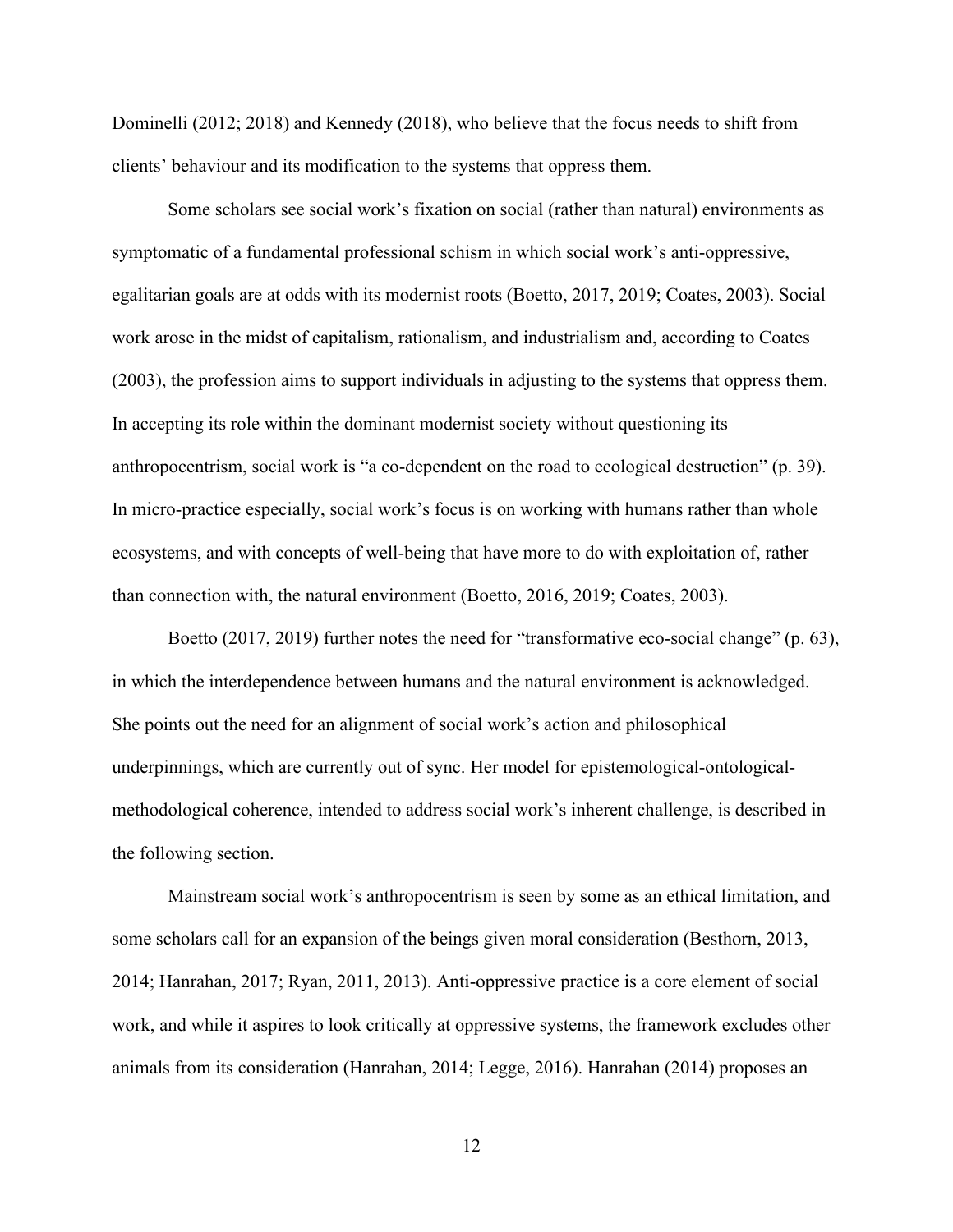"anti-oppressive biocentric approach" (p. 44) that combines the critical and social justice (social and political) lenses of anti-oppressive practice with the "ecosystem health" focus of the One Health initiative (p. 44). Ryan (2011) argues for the expansion of the Australian Association of Social Workers' Code of Ethics to include animals and the natural environment. Hanrahan (2017) points to a need for "broadening the circle of compassion" to include other species and claims that a more inclusive code of ethics would provide a framework for attending to all species. Matsuoka and Sorenson (2014) carve out a space for "trans-species justice" in which speciesism is considered alongside other examples of structural oppression. (p. 70).

#### <span id="page-28-0"></span>**Ecosocial Work and Concepts of Well-Being**

Social work lacks a universal definition of well-being. The CASW's (2005a) "Code of Ethics" uses the term "welfare," yet in its "Guidelines for Ethical Practice" (2005b), "wellbeing" is left undefined. Given the previous section's discussion of social work's emergence in western modernity and its enmeshment with the welfare state (Boetto, 2017; Coates, 2003), it seems that "well-being" in mainstream social work is considered in monetary or material terms. However, other ideas or models support notions of well-being that have other dimensions. Wellbeing can be conceptualized as including environmental, social, political, and economic facets (Gamble, 2012) or through an ecofeminist rendering in which meaning is derived from community, shared experiences, and interconnectedness with life (Besthorn & McMillen, 2002).

Boetto (2017) argues that social work's ontology (being), epistemology (thinking) and methodology (doing) are incongruent, and proposes an eco-social work model to bring them into alignment. "Being" refers to individual practitioners' own orientation to the natural environment and "thinking" refers to the profession's values, ethics, and knowledge. Boetto's (2017) core "thinking" elements include: ecological justice, "ecological literacy," "Indigenous perspectives,"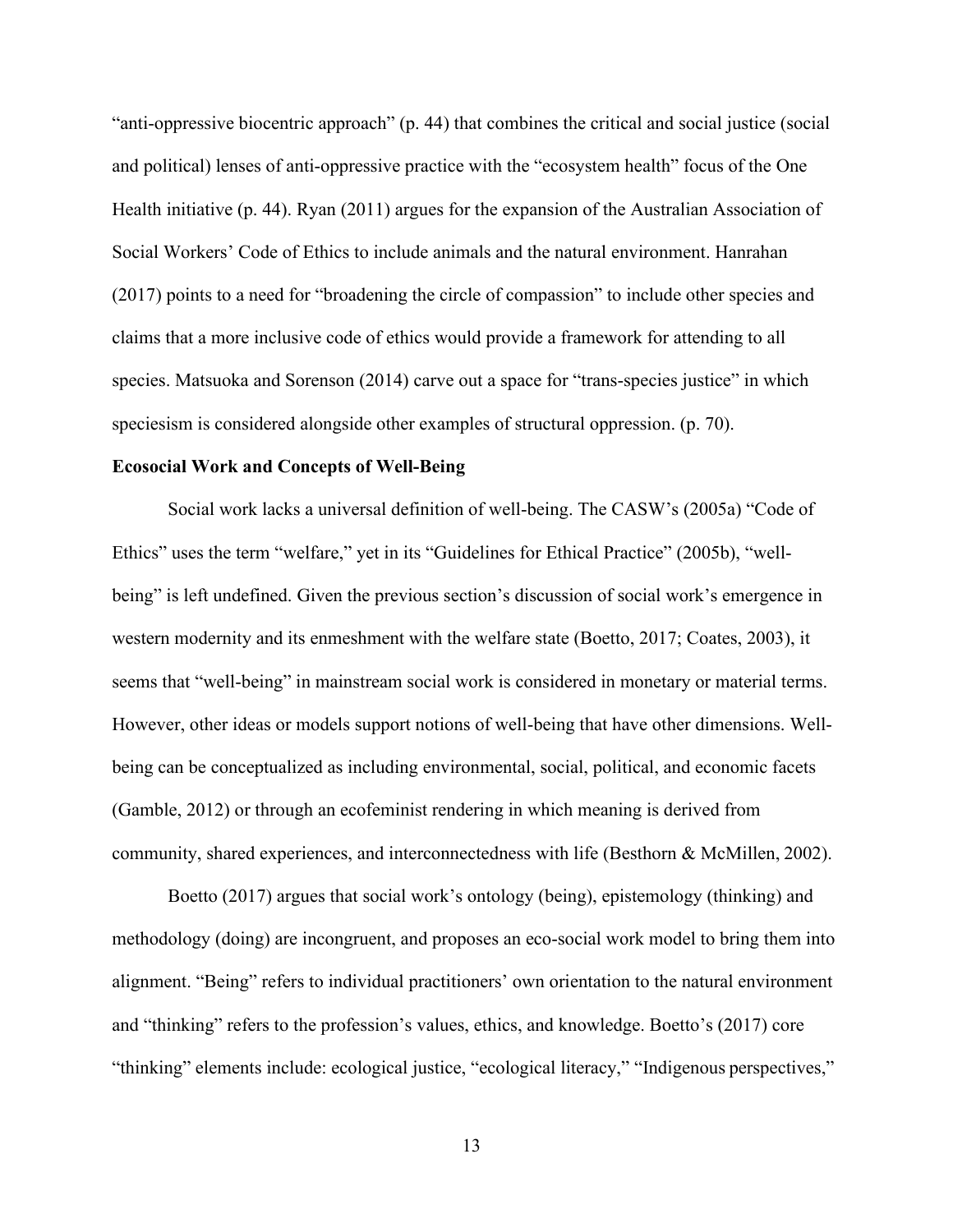"feminist perspectives and criticality," and "global perspectives." "Doing" is envisioned as a series of five nested layers, beginning with "personal growth and action towards sustainability" and fans out to "social action to facilitate economic and political change" (Boetto, 2017).

Helne and Hirvilammi (2015) also push back against rampant consumption and individualism (Besthorn & McMillen, 2002; Boetto, 2017; Coates, 2003), suggesting a model in which well-being can only be conceptualized as including a rejection of "business as usual" and "an unwillingness to question the value of economic growth" and "non-relationality" (pp. 168- 169). Helne and Hirvilammi's (2015) model consists of a "relational self" that can only be considered in correlation with its ecosystem. Elements of well-being (having, loving, being, doing) are situated within ecosystems. "Resources and services" flow in and "[e]nvironmental impacts" flow out of the well-being sphere, but these elements are limited by the delineation of the ecosystem (Helne & Hirvilammi, 2015). This model is evocative of the embeddedness observed in some Indigenous ways of viewing relationships between the land and life (Gray et al., 2010; Hart, 2009).

#### <span id="page-29-0"></span>**The Mental, Emotional, Physical, and Spiritual Benefits of the Natural Environment**

When considering the importance of increasing integration of the natural environment in practice, social workers can look to the wealth of literature on the benefits of ecotherapy on mental health. Ecotherapy is "an umbrella term for treatment modalities that include the natural world in relationships of mutual healing and growth, and as such is a form of applied ecopsychology" (Chalquist, 2009). In a summary study, Greenleaf et al. (2014) discuss the importance of horticulture therapy in improving emotional, cognitive, social, and physical functioning. It has been shown to have a psychological benefit for older adults in low-income housing (Wang & Glicksman, 2012) and people suffering from depression (Clatworthy et al.,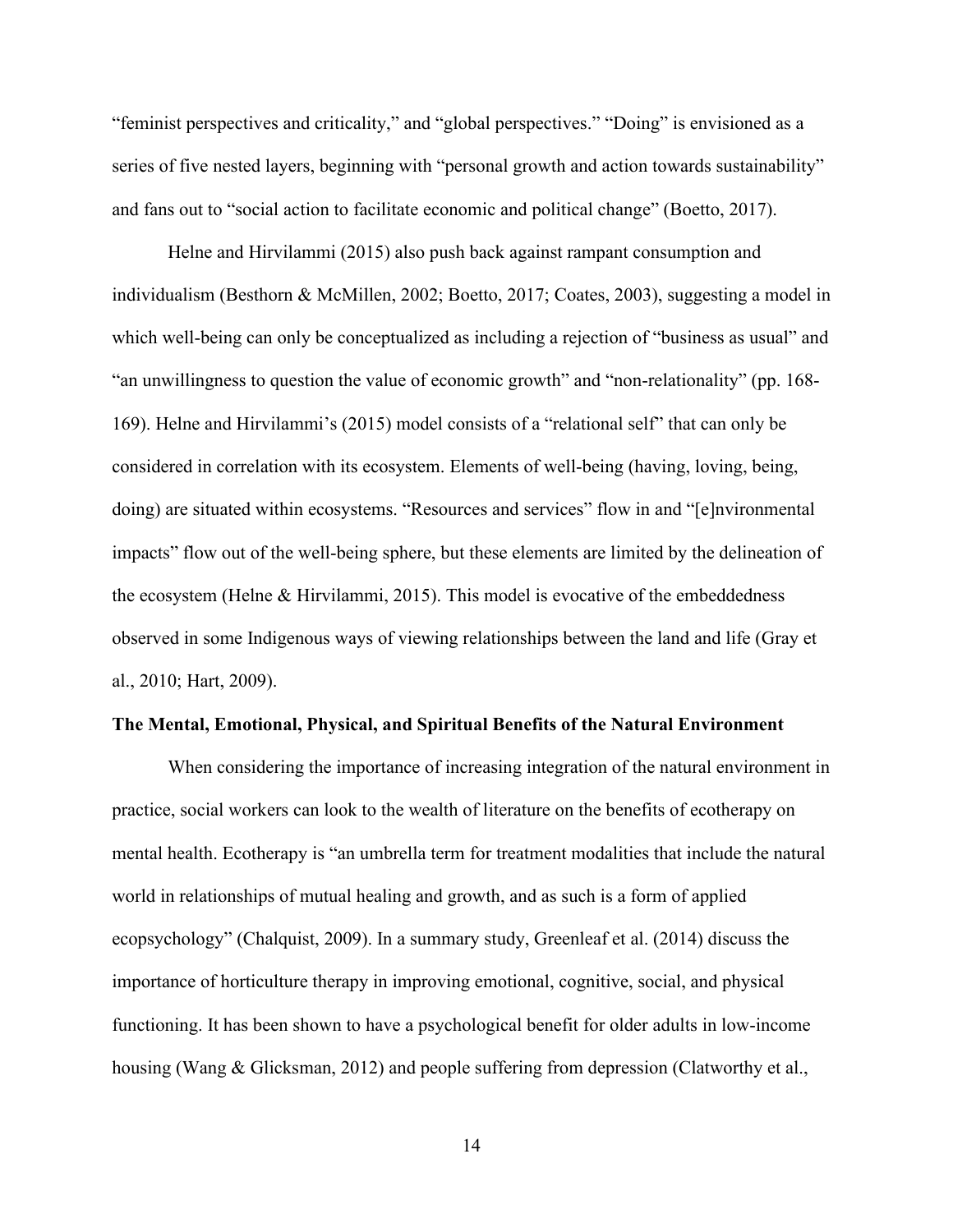2013). Another study shows that the impacts of stress on sick leave from work can be mitigated by time spent in a nature-based course (Sahlin et al., 2014). Palsdottir et al. (2014) look at the effects of a nature-based rehabilitation garden on clients experiencing "stress-related mental disorders" (p. 7095 The study showed that people experienced the garden as restorative, empowering, and inspiring (Palsdottir et al., 2014). Greenleaf et al. (2014) and Chalquist (2009) discuss the psychological benefits of walking or conducting other activities in natural settings. McKinney (2012) discusses the subject of "walk and talk" therapy in the outdoors. Her findings show that this type of therapy, as opposed to office-based therapy, has mental and physical benefits for clients, and speeds up the determination of the presenting problem (McKinney, 2012).

Positive experiences in nature during childhood have been associated with better mental health later in life (Windhorst & Williams, 2015). Children with autism spectrum disorder who spent time in green space have been shown to have improvements in mood (decreased stress and anxiety) and improved physical control, though these same activities, it should be noted, raise some concerns as well (Li, D. et al. in press). The experience of "forest bathing" shows not only an increase in positive feelings in participants, but lowered cortisol levels and heart rates, suggesting both psychological and physiological impacts (Lee et al., 2011). Greenleaf et al. (2014) report that even looking at nature through videos or windows improved the mood and/or recovery of patients in hospitals and other institutions. Nutsford et al. (2016) found that simply viewing "blue space" (the ocean) was linked to lower psychological distress.

Louv (2009) claims that bonding with nature sets the stage for learning. He suggests that, in addition to contributing to a reduction in obesity and vitamin D deficiencies, providing children with time in nature results in a state of calm that facilitates learning (Louv, 2009). While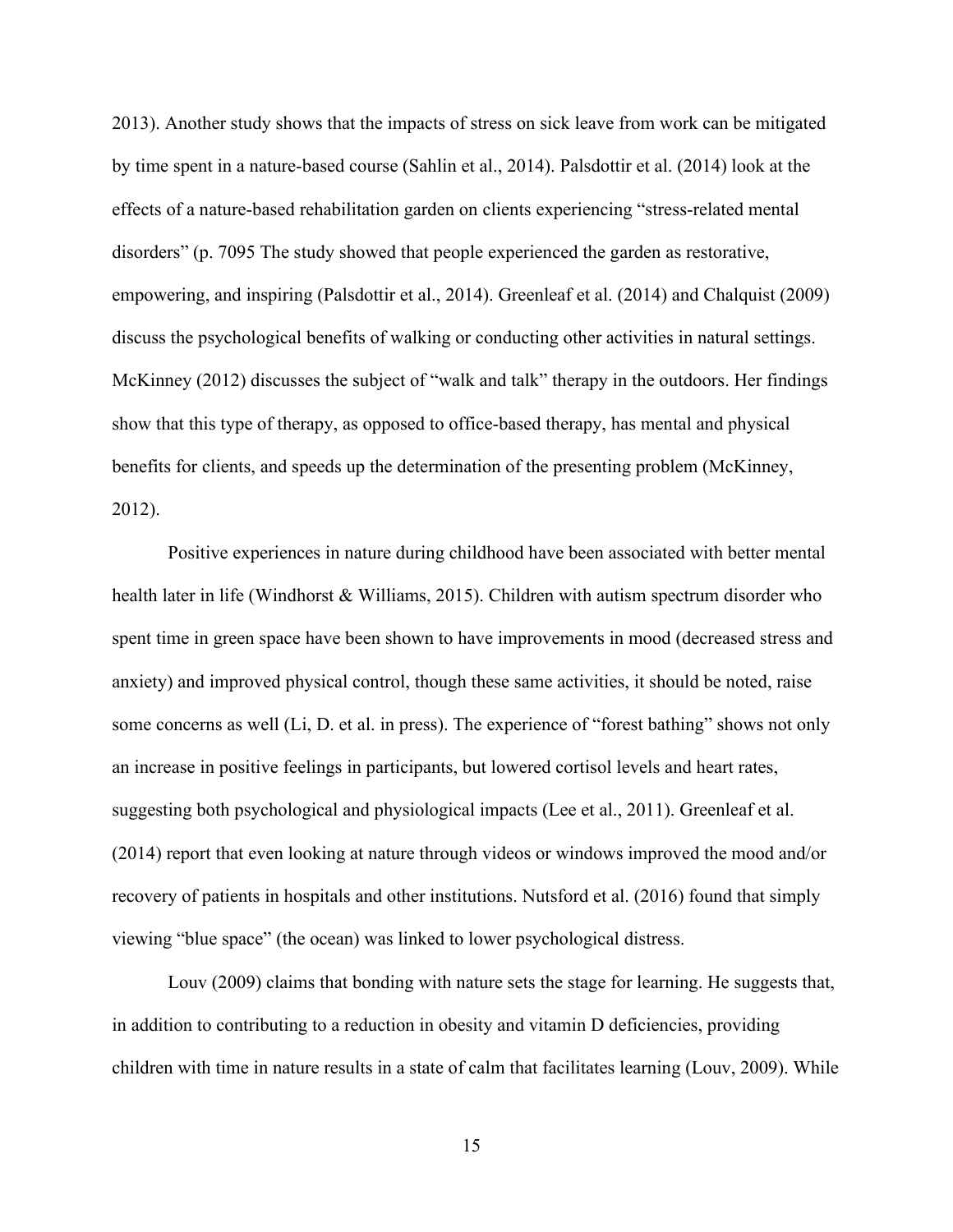Louv (2009) proposes the concept of "nature-deficit disorder," Reddon and Durante (2018) add their own continuum of "nature exposure sufficiency" to "nature exposure inefficiency" to encompass the range of health benefits and disorders experienced by people according to time spent in/observing/interacting with nature. In a later article, they outline the importance of nature exposure sufficiency for prisoners, suggesting that professionals working with this population aim for more natural views, time in nature, and even access to nature via virtual reality (Reddon & Durante, 2019).

Animals are often considered an extension of or connection to the environment and also provide benefits for people, whether as companions or in therapy programs, and bonds between humans and animals have now been studied extensively (Beetz et al., 2012; Hanrahan, 2011; Hodgson & Darling, 2011; Hodgson et al., 2015; Matsuoka & Sorenson, 2014; Walsh, 2014). Animal-assisted interventions (AAI) and their effects on many dimensions of well-being are well-documented (Beetz et al., 2012), though Legge (2016) suggests that the literature is "sparse."

In a summary study, Beetz et al. (2012) explore the role of oxytocin as an explanation for the effectiveness of human-animal interactions (HAI) across many populations. Across included studies, it was found that HAI, ranging from exposure to waiting room aquaria to petting dogs, had broad positive effects, from lowered blood pressure and anxiety to improved social functioning and empathy. Participants ranged from adults to children to people with Alzheimer's disease to inmates (Beetz et al., 2012). Chalmers and Dell (2015) describe a range of species interacting with humans (to the benefit of the latter), by providing connections to the "natural world." Equine- and canine-therapies have been incorporated in work with many different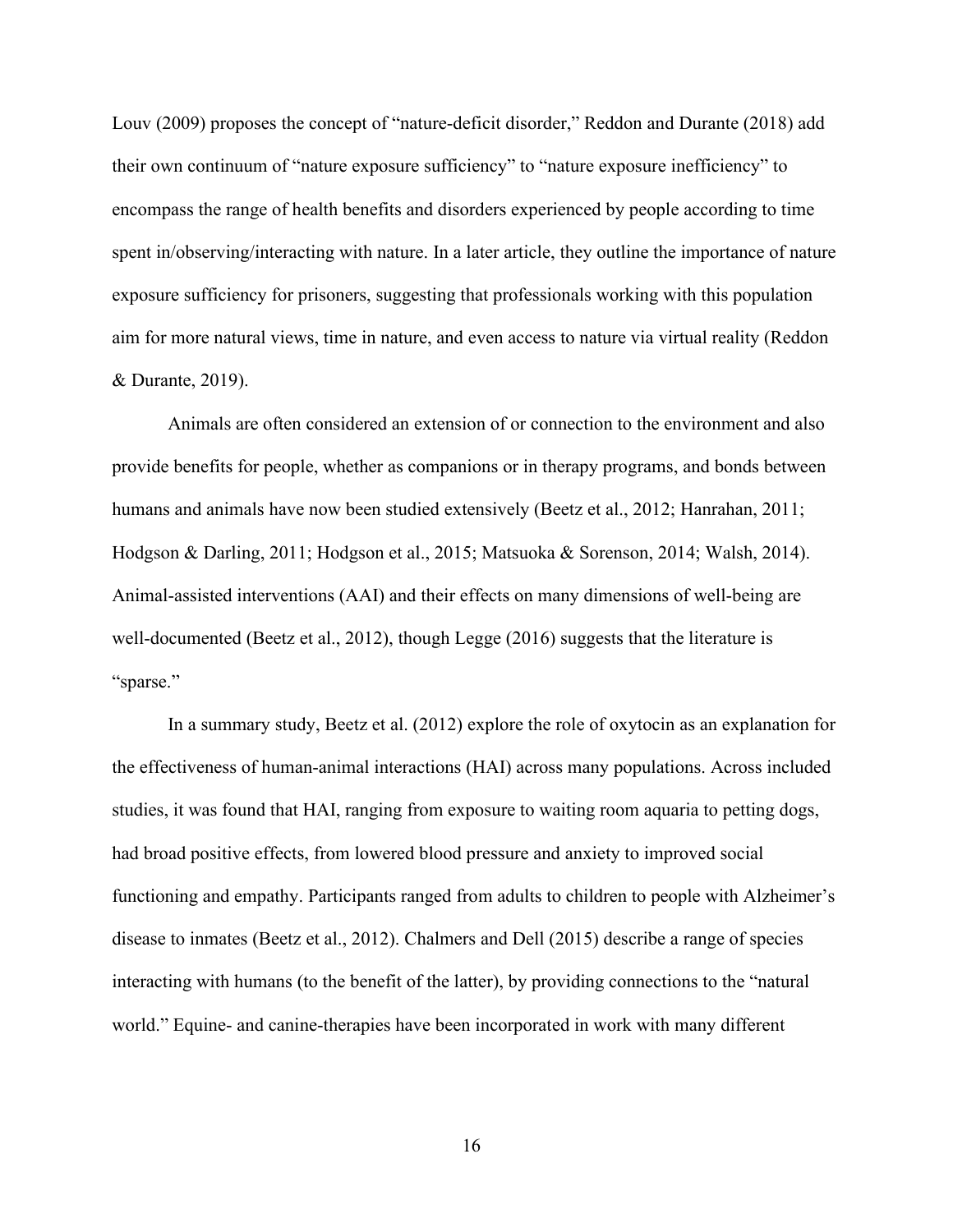populations (Beetz et al., 2012), and Chalmers et al. (2020) mention studies involving fish, rabbits, birds, and hamsters in HAI.

Not all interspecies interactions need to be formalized to be beneficial. Hodgson and Darling (2011) coined the term "zooeyia" (para. 3) to describe the positive impacts of animals on humans. The powerful relationship between people and their animal companions can reduce loneliness, stimulate socializing with others, increase physical activity and routine, provide comfort, impart a sense of purpose, and improve cardiovascular health (Hodgson & Darling, 2011; Papazian, 2014). Hodgson et al. (2015) sum up four benefits of zooeyia, crediting animals as "builders of social capital," "agents of harm reduction," "motivators for healthy behaviour change," and as "active participants within treatment plans." Hodgson and Darling (2011) note that people with companion animals can be inspired to change their drug use or law-breaking so that incarceration does not separate them from their pets. Slatter et al. (2012) discovered that for homeless participants, companion animals are a source of emotional and social connectedness who also provide a sense of responsibility.

While many of the above interventions seem uni-directional, using the natural environment in service of humans, ecotherapies can also foster reciprocal support. Buzzell (2016) acknowledges two levels of ecotherapies. "Level 1" therapies are for the clients' benefit, while "Level 2" therapies involve a "Circle of Reciprocal Healing" (pp. 70-71). Buzzell (2016) does not discount the importance of the former to clients, but she acknowledges that the "using" of the natural environment can further western and colonial views (p. 71). Level 2 ecotherapies, in contrast, are tasked with "the larger healing of the human-nature relationship as it presents in a particular person or community or place at a particular historical moment" (p. 72). Reciprocal healing can be seen in interventions where humans interact with rescue horses, but only at the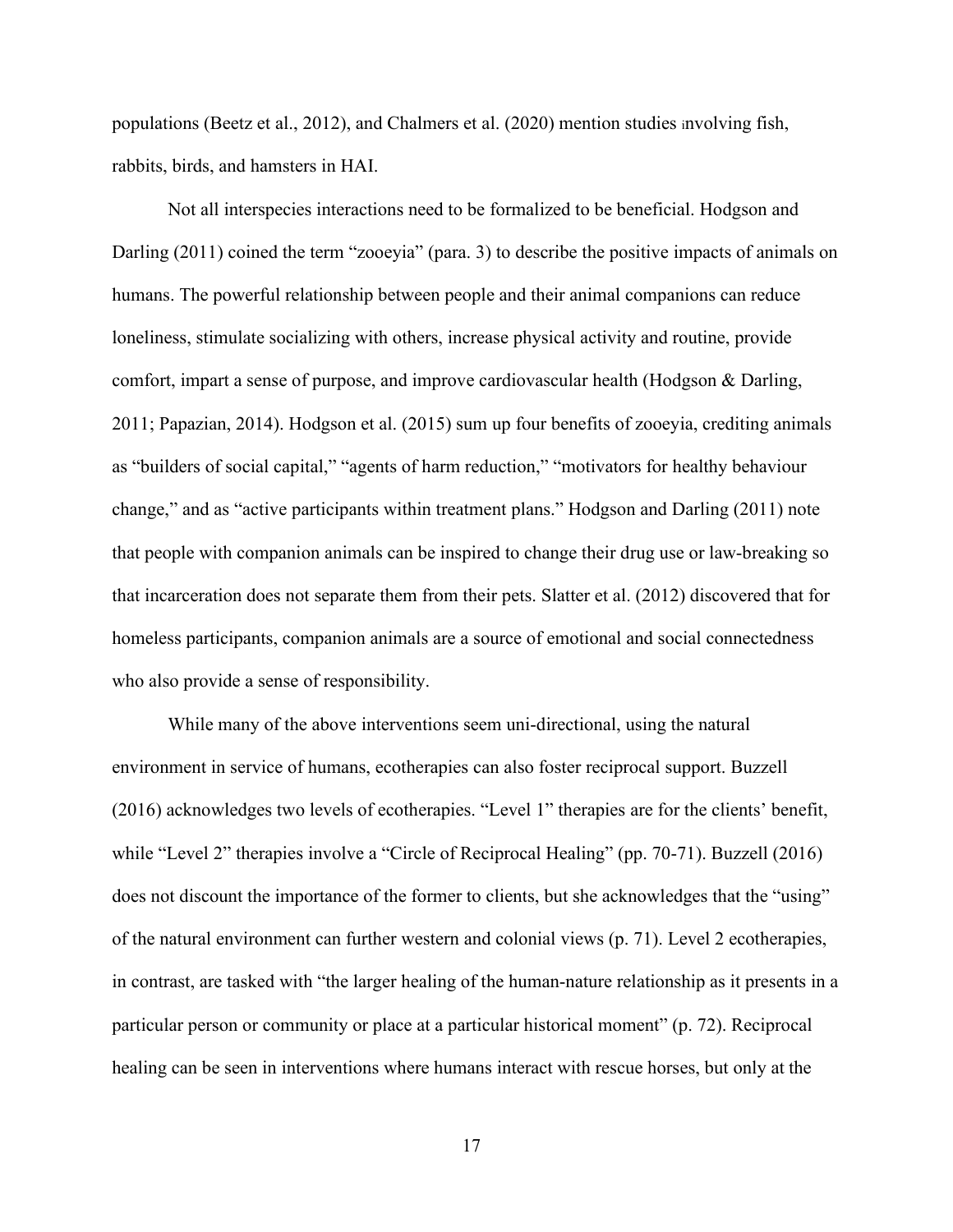horses' initiation. The element of the horses' choice is essential to this activity's designation as both a Level 1 and Level 2 therapy (Buzzell, 2016). Gardening according to permaculture principles and therapeutic relationships between veterans suffering from PTSD and animals who had been abused are also considered reciprocally healing (Buzzell, 2016).

Norton (2009, 2012) stresses the importance of the ecopsychological "cycle of connection" that can lead to eco- and mental health, which in turn can foster connections with nature and end in the desire for the humans participants to care for the natural environment (Norton, 2012). Understanding this cycle can frame the constructed divide between humans and nature in terms that can be applied to the health of social work clients (Besthorn & McMillen, 2002; Besthorn et al., 2010) and the profession more generally.

The natural environment can also play a role in spirituality. Mainstream social work has been reticent to incorporate spirituality into practice (Hanrahan, 2017), as the profession sought to distance itself from early religious affiliations in a bid to increase professional credibility in an increasingly secular society (Coates, 2007a). So successful was the separation of social work and spirituality that for decades the link was not widely explored in education or practice (Coates, 2007a; Hanrahan, 2017). Embracing multiple spiritualities can open the profession to alternative belief systems in ways that could benefit clients directly and simultaneously shift dominant social work thinking, which places primacy on humans as separate from the more-than-human world (Coates et al., 2006; Hart, 2009). Spirituality and ecology are intertwined in ways that could benefit social work clients (Coates, 2007b, Coates et al., 2006).

Spirituality can provide a window into ways of knowing the world that include holism and a sense of the interdependence of humans on other humans and the earth, by recognizing that dominant western voices need to be interrogated, decentered, and unseated to ensure social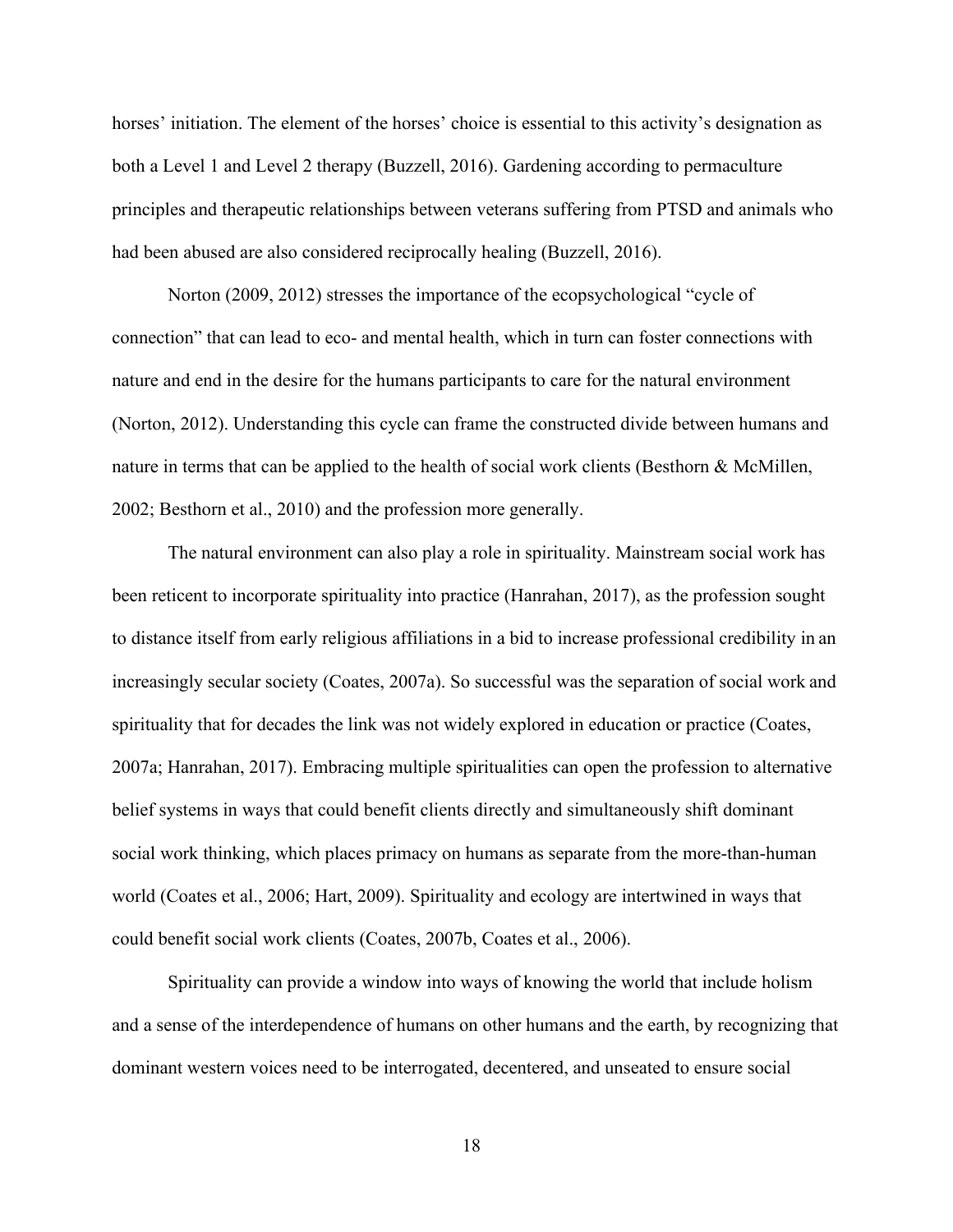justice (Coates et al., 2006; Coates et al., 2007b). Coates et al. (2006) envision an "ecospiritual" construct that focuses on relationships, diversity, commonality, and other factors that honour Indigenous spiritualities and knowledges (Coates et al., 2006).

In addressing trans-species spirituality and Canadian social work's slowness to embrace it, Hanrahan (2017) notes:

. . .although HAI and HAB constitute for many an expectant topic that resonates readily in our diverse everyday lived experiences, increasingly supported by a groundswell of popular interest in our relationships to other animals and the natural environment, HAI and HAB are virtually absent from the field of Canadian social work. . . (p. 79).

In her description of both human-animal studies and spirituality's relegation to the periphery, Hanrahan's (2017) observation could be applied generally to Canadian social work.

In addition to the above, my review of ecopsychology literature identified several studies about people's experiences of exploring their ways of being in natural spaces. In one study, participants spent time in nature and experienced mindfulness and a "connecting activity" which aimed to foster an appreciation for and connectedness to nature (White, 2011). White (2013) also learned about transpersonal, or spiritual, experiences in nature; the author was the sole participant and was, thus, undertaking an "autophenomenographical" approach to his inquiry. Snell and Simmonds (2012) explore participants' spiritual experiences in nature, with participants reporting having felt more reflective, more connections, and awe.

#### <span id="page-34-0"></span>**Eco-Maladies and Disasters**

The above section examined the literature that outlines the many benefits of the natural environment to human well-being, and in some cases, reciprocal contributions, which benefit both humans and the natural environment. The flipside is that, just as a healthy natural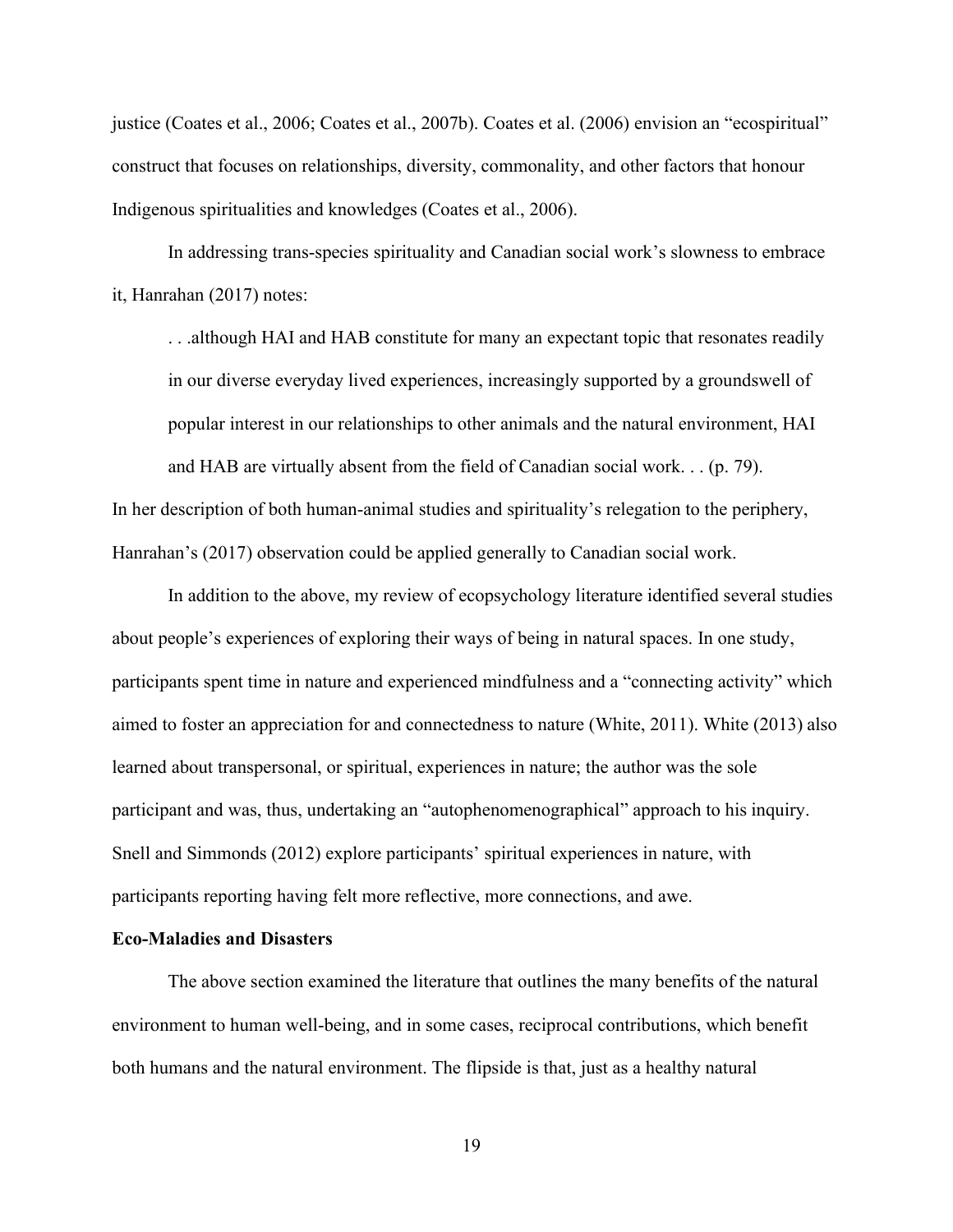environment is essential for well-being, it has a "darker" side (Boetto, 2017, p. 50). Negative impacts on humans include being denied access to life-sustaining physical elements of the natural environment (such as clean air and water and food security), and the upheaval and even death resulting from natural disasters (such as drought and flooding). In addition, there is an increase of eco-maladies<sup>4</sup> such as "eco-anxiety"(Pihkala, 2018) and trauma or negative emotions resulting from uncertainty, grief, and loss associated with the natural environment (Lysack, 2010, 2013).

The inverse of the "cycle of connection" involves human separation from nature or witnessing its destruction and the negative effects on mental and planetary health, through a "cycle of disconnection" (Norton, 2009, 2012). The current planetary crisis is due, in large part, to humans' ideological (and, subsequently, physical) separation from the natural environment (Besthorn, 2013). Guided by western rationality, many people have disconnected from the natural environment, viewing it through a lens of objectivism and exploitation (Plumwood, 1993, 2002). Windle (1995) describes the grief that people experience when beloved spaces or plants are lost. Emotional responses to people's "despair for the world" (Macy & Johnstone, 2012, p. 64) are myriad, including denial and a distancing of the self from environmental problems (Macy & Brown, 2014). This issue can be described as "phenomenal dissociation," in which many people are distanced from the consequences of their environmentally-destructive actions (Worthy, 2008, p. 149), or "psychic numbing," where individuals block the pain of what they witness (Bai, 2009, p. 135). Albrecht (2005) uses the term "solastalgia" to describe the keen

<sup>4</sup> I have not seen this word used in the literature, but I use it here to enfold the many negative mood states that relate specifically to the natural environment. I share in others' discomforts in positioning these conditions as disorders or in any way as maladaptive, as I believe that they are completely reasonable and understandable reactions to uncontrolled damage to the planet and its inhabitants. However, I find the terms useful in its power to highlight emerging serious mental/emotional health states directly resulting from harm to the natural environment.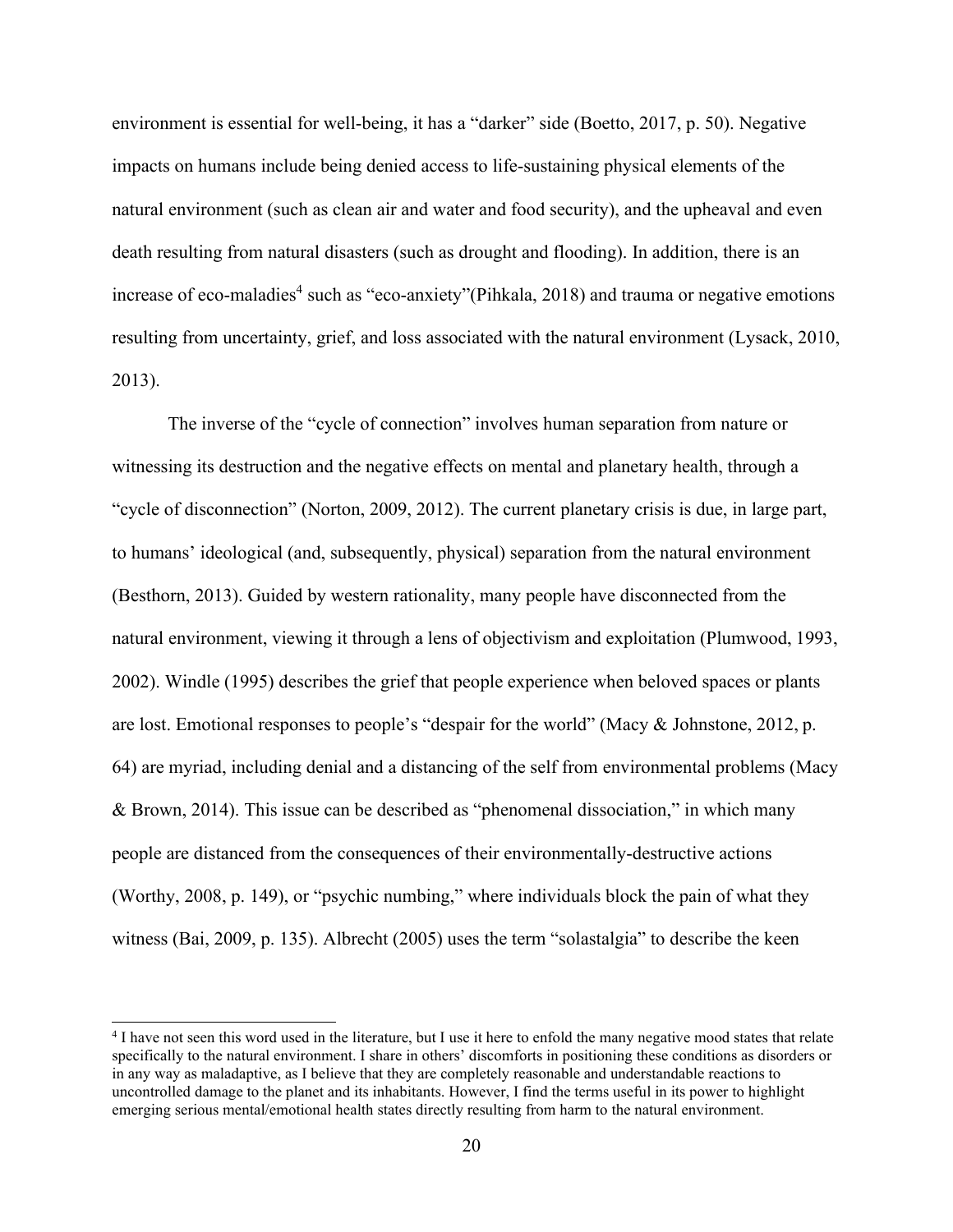sense of loss people feel when their beloved physical home/space is being damaged or is "under immediate assault" (p. 45).

The ongoing destruction of the land, animals, and water has significance to many Indigenous peoples, who consider both beings and places to be sacred, relatives, and vital to subsistence (Billiot et al., 2019; Coates et al., 2006; Gray et al., 2013a; Hart, 2009; Norgaard & Reed, 2017). For Indigenous peoples, connections to the natural environment may be deep and also linked to [colonial] trauma (Billiot et al., 2019). Norgaard and Reed (2017), for example, poignantly explore the feelings of grief, anger, shame, and hopelessness experienced by the [Indigenous] Karuk people in the face of the degradation of their local river.

That marginalized people are disproportionately affected by environmental injustice in disasters such as droughts and earthquakes, is relevant to social work (Dominelli, 2012; Hetherington & Boddy, 2013). Even in the more affluent global north, where impacts of the environmental crisis are less pronounced, women, Indigenous, racialized and elderly people, people with disabilities, and those who live in poverty are more likely to experience its negative effects (Dominelli, 2012).

## **"The Link": Intersectional Abuse of Animals and Humans**

There is a well-documented connection between violence toward animals, children, older people, and intimate partners known as "*The Link*" (Arkow, 2013, cited in Wuerch et al., 2016; Randour et al., 2019). A consequence of the bond between people and their animals is that such bonds can be used as leverage in abuse (Ascione et al., 2007; Flynn, 2000; Randour et al., 2019; Walsh, 2014). Ascione's (1998, cited in Ascione et al., 2007) landmark study shows that a majority (71%) of abused women reported that their partners had threatened their pets with harm or death, and 57% said that the abusive partner had actually harmed or killed the pet. Out of fear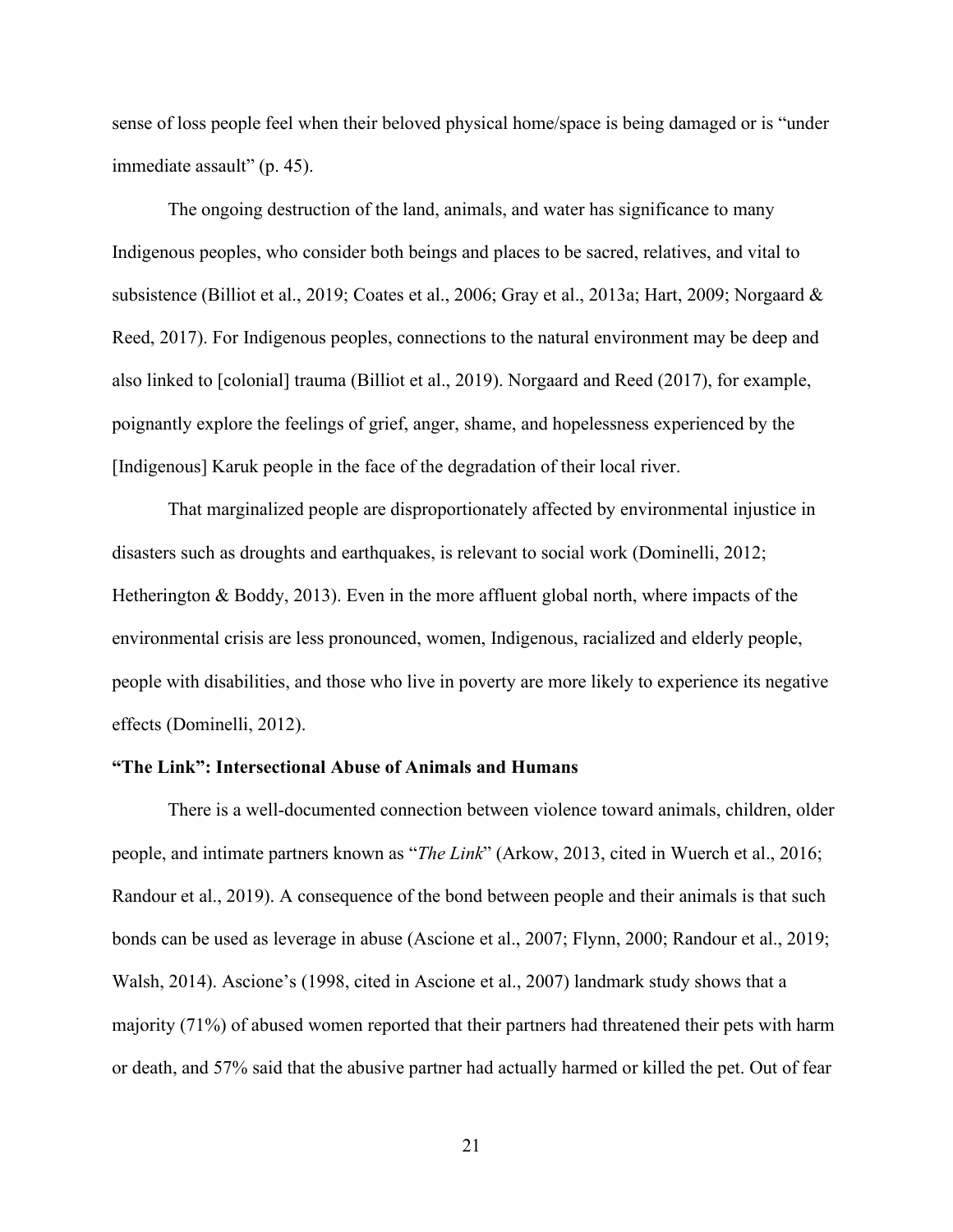of leaving animals behind, women sometimes delay leaving an abusive relationship (Ascione et al., 2007; Flynn, 2000).

Awareness of *The Link* is important for several reasons. Firstly, it highlights the significance of inter-agency cooperation and cross-reporting. Abuse or violence toward one vulnerable group can provide a signal that other members of a household could be harmed or are at risk of being harmed as well. This provides opportunities for collaboration across roles such as police, animal control/protection agencies, veterinarians, physicians, and child protective services to identify abusers (Randour et al., 2019; Wasson, 2018; Wuerch et al., 2016). Wasson (2018) in particular notes a lack of comprehensive and consistent cross-reporting between human and animal services in Saskatoon.

Beyond potentially flagging situations of violence, the interrelationship between human and animal abuse and violence is also relevant in identifying ways of supporting people experiencing domestic violence (Taylor & Fraser, 2019). People leaving (or attempting to leave) violent relationships with companion animals can face barriers to accessing housing or shelter, financial concerns relating to the animal, or issues with shared custody of the animal (Laing, 2020; Taylor & Fraser, 2019). Supportive services can better assist those leaving violent relationships by considering the importance of the HAB, such as including custody of animals in restraining orders, creating shelter spaces that can include companion animals and generating funds for coverage of pet-related expenses when clients leave a relationship (Taylor & Fraser, 2019).

The human victims of domestic violence are central to support services, and when companion animals from the same house are considered, it is usually in the context of how such animals can provide either benefit or barriers to humans' experiences of the violence (Laing,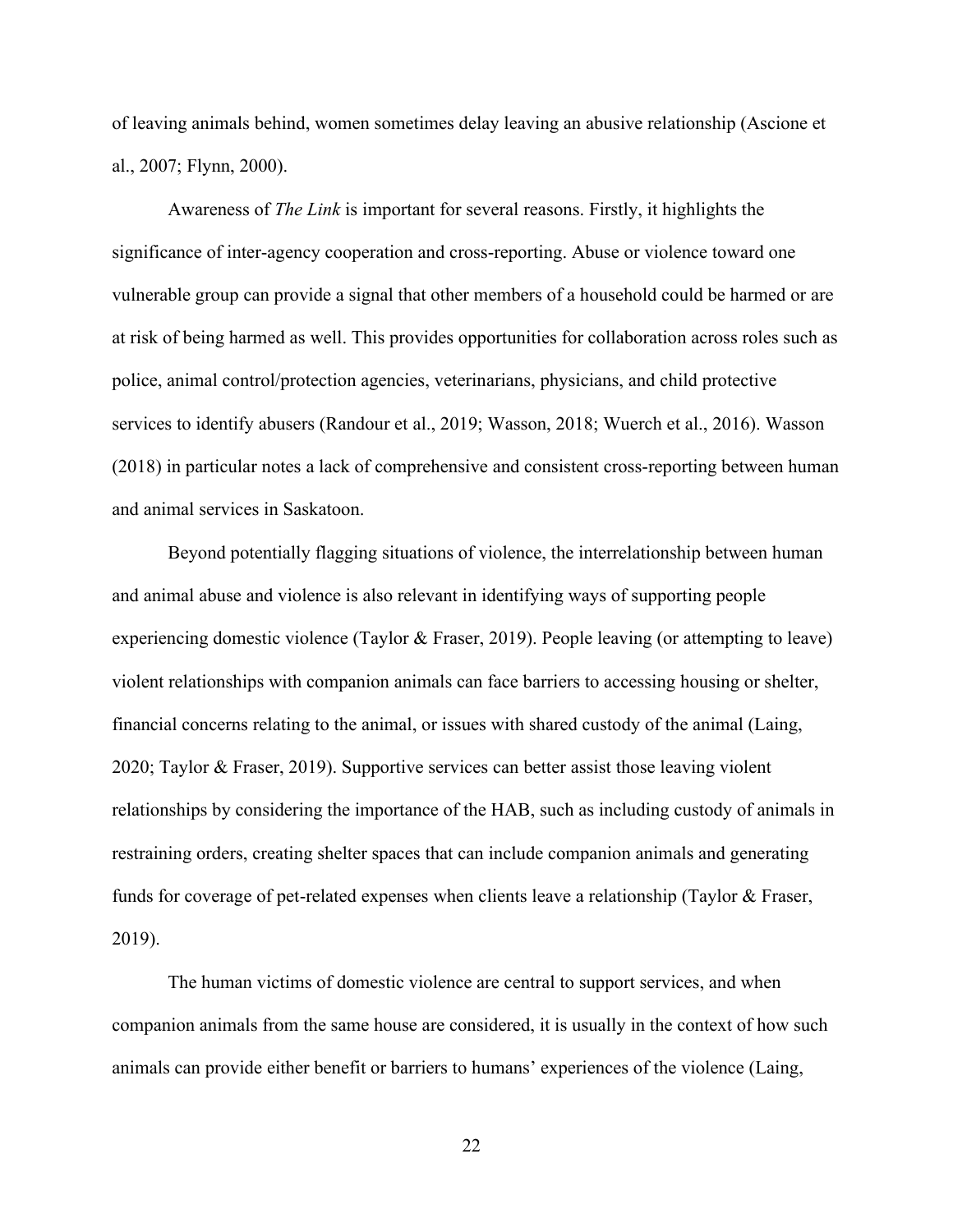2020; Taylor & Fraser, 2019). The animals and their experiences are not often considered, but Taylor & Fraser (2019) point out that animals experiencing domestic violence can demonstrate increased aggression, anxiety, trauma, or the loss of their human companion in cases of separation. Laing (2020) laments that "all-too-human" services overlook everyone in "interspecies" families, and calls for a "critical posthumanist social work" that "recognise[s] that animal bodies need to be accommodated by service responses along with human bodies" (p. 3).

Finally, *The Link* underlines the gendered nature of violence. It is not accidental that women are far more likely to experience domestic violence and that other marginalized beings (children, elderly people, and animals) are similarly subject to violence. In the dominant culture, women are often essentialized to be closer to animals in that both are inferior to white males. A similar phenomenon is seen in the violence against the earth and its inhabitants characterized by a capitalist, industrial, technical society.

### **Indigenous Peoples, Land, and the Importance of Decolonizing Social Work**

Mainstream social work acknowledges its fraught history with the Indigenous people of Canada. This is particularly evident in the case of child welfare services, which has served to further a colonial agenda through to the contemporary moment (Coates et al., 2006). The '60s Scoop is a is a widely acknowledged example of social work's damage to Indigenous families and communities (Faith, 2010; Hiller & Carlson, 2018; Sinclair, 2009), but Fortier and Hon-Sing Wong (2019) point out that social work's complicity in a neoliberal society both preceded and followed this event.

The intersection of decolonized social works and the natural environment is clear in the sense that Europeans' displacement of Indigenous peoples from their land was the original manifestation of colonization, but this injustice continues today (Billiot et al., 2019; Hiller  $\&$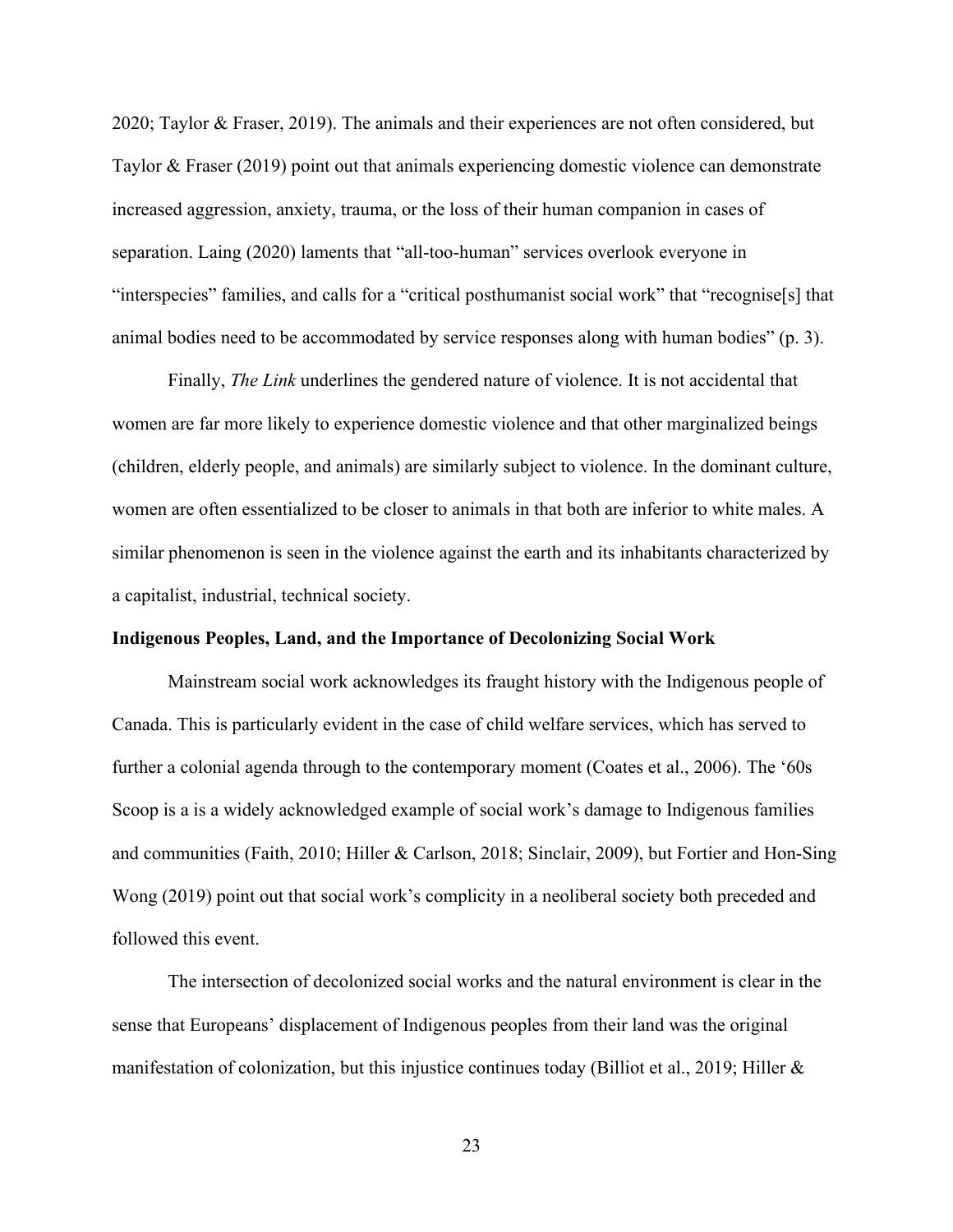Carlson, 2018). Fortier and Hon-Sing Wong (2019) highlight the role of social work in furthering a neoliberal agenda on parallel fronts, noting: "The removal of Indigenous children from their families and communities by social workers is intimately linked to the extraction of natural resources from Indigenous peoples' land bases for the purposes of capitalist accumulation" (p. 6).

Mainstream social work is marked by a lack of recognition of Indigenous ways of knowing or even an understanding that multiple valid ontologies exist (Coates, 2013; Coates et al., 2006; Gray et al., 2007). Within universalizing frameworks in which Indigenous perspectives are not respected, social work perpetuates colonialism (Coates et al., 2006). According to Weaver (2016), "Non-Indigenous researchers and academics must critically examine how their work supports or strives to dismantle colonization" (p. 139).

Indigenous social work provides a counterpoint to the dominant stories of the profession. It stresses balance, responsibility, and holism stemming from a relational form of spirituality (Hart, 2009). This spirituality is articulated differently in diverse First Nations, Métis and Inuit cultures, but often includes the component of what is understood in Cree as *mino-pimatisiwin*  ("the good life") (Hart, 2009, p. 35). *Mino-pimatisiwin*, Hart (2009) explains, presupposes that people are "one aspect of life, dependent upon those who have lived before us and upon other life" (p. 37).

Hart (2009) further discusses an understanding of the term "Indigenism" in which "an Indigenous person has the responsibility to practice kinship roles in reciprocal relationship with his or her bioregional habitat, manifested through cultural beliefs, rituals and ceremonies that cherish biodiversity; this is the context of a Native land ethic and a Native spirituality . . ." (Hart, 2009, p. 33). While it is not possible to assume that all Indigenous social work practitioners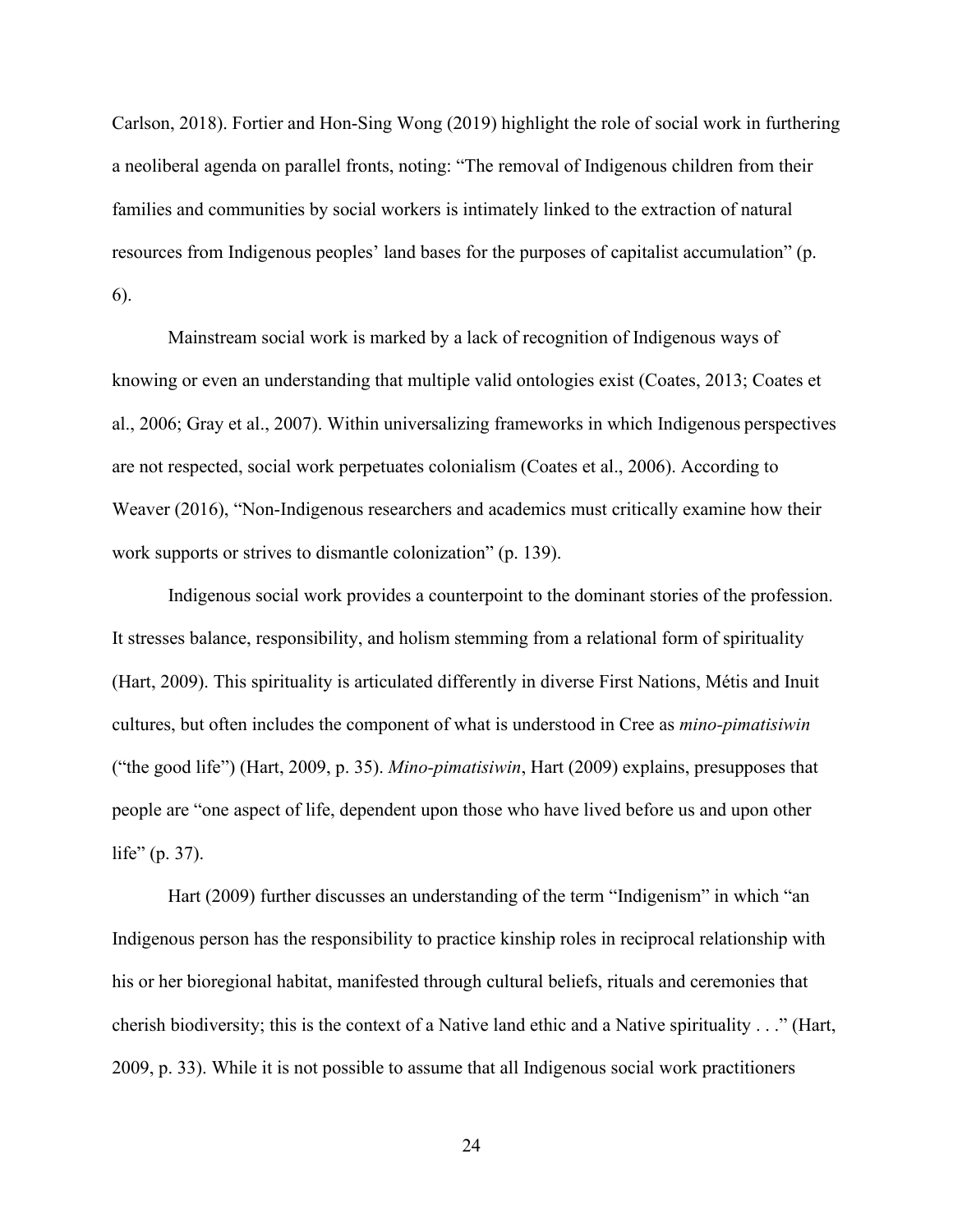incorporate the natural environment in their work, if they are practicing with Indigenous principles in mind, they will subscribe to principles of holism and interconnectedness<sup>5</sup> (Hart, 2009). Indigenous ways of caring have arisen prior to and outside of the formalized profession of social work and are not a secondary response to mainstream social work (Faith, 2010; Hart, 2009).

It is worth noting that situations involving the natural environment and Indigenous claims to the land can be complex. For example, some resource extraction projects threaten Indigenous sovereignty and environmental justice, where practices and outcomes are at odds with the agendas of environmentalists or environmental social workers (Coates, 2013; Hiller & Carlson, 2018).

## **Social Justice and Advocacy in Social Work**

Social justice is a vital component of social work practice, and there are many opportunities to bring environmental issues to light in support of clients (Lysack, 2010, 2013; Tester, 2013). Social inequalities are exacerbated during times of hardship, and due to systemic oppressions, marginalized and vulnerable populations are inevitably first affected by climate change, water shortages, environmental disasters, or cost-cutting disposal of toxins (Dominelli, 2012; Gray et al., 2013a; Hetheringon & Boddy, 2013). People's vulnerabilities can be based on such factors as gender, poverty, and rural living (Alston, 2020), and on ethnicity (Dominelli, 2012). Those in the more affluent northern hemisphere are less affected by the environmental crisis so far, even though northern consumptive patterns are much more culpable in driving the

<sup>&</sup>lt;sup>1</sup> I must note that I share others' concerns of homogenizing Indigenous voices regarding the environment or romanticizing all Indigenous people as being identically and intensely connected to the natural world. As Jeffery (2014) points out, "[r]representations of native and nature seem to easily slide into nostalgia and depoliticized longing for a premodern self<sup>"</sup> (p. 494). Individual practitioners of Indigenous social work and/or their clients might eschew discussion of the natural environment; however, the principles underpinning Indigenous social work includes consideration for the more-than-human world and the interdependence of life (Hart, 2009; Jeffery,2014).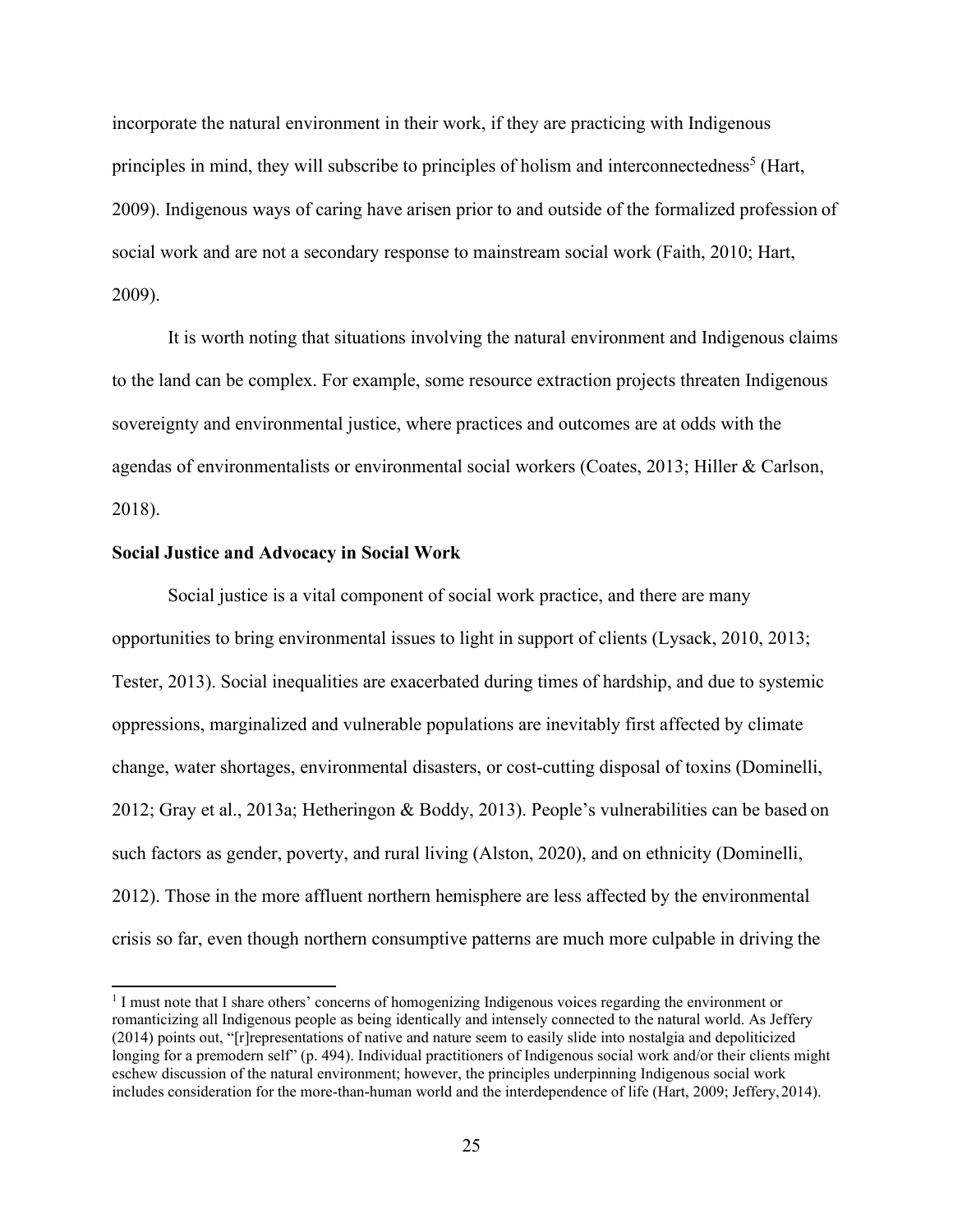damages in the south (Dominelli, 2012). Indigenous peoples the world over experience disproportionate impacts of environmental damages, both materially and culturally.

In Canada, as around the world, Indigenous peoples face disproportionate impacts of the environmental crisis, prompting McLafferty Bell et al.'s (2019) blunt statement that "Indigenous peoples will continue to be impacted first and worst" (p. 283). The country's relationships with the Indigenous people who live here provide many examples of social injustice. The troubling history lightly treated in an earlier section has grown into a present marked by Indigenous people's overrepresentation in the prison and child apprehension systems, poverty, and Indigenous women's, girls', and LGBTQ people's increased risk of being murdered (National Inquiry into Missing and Murdered Indigenous Women and Girls, 2019).

These social injustices are exacerbated by harms to the natural environment, most notably in relation to Indigenous peoples' displacements from their original territories (Hiller & Carlson, 2016). This ongoing affront of loss of land and colonialist encroachments on Indigenous rights are in need of redress, as suggested in the TRC's (2015) "Honouring the Truth, Reconciling for the Future" report:

Reconciliation between Aboriginal and non-Aboriginal Canadians, from an Aboriginal perspective, also requires reconciliation with the natural world. If human beings resolve problems between themselves but continue to destroy the natural world, then reconciliation remains incomplete. This is a perspective that we as Commissioners have repeatedly heard: that reconciliation will never occur unless we are also reconciled with the earth  $(p. 18)$ .

That the land is so central to justice for Indigenous peoples underscores the importance of rethinking current western ideologies, including capitalism, patriarchy, modernism, and (resource)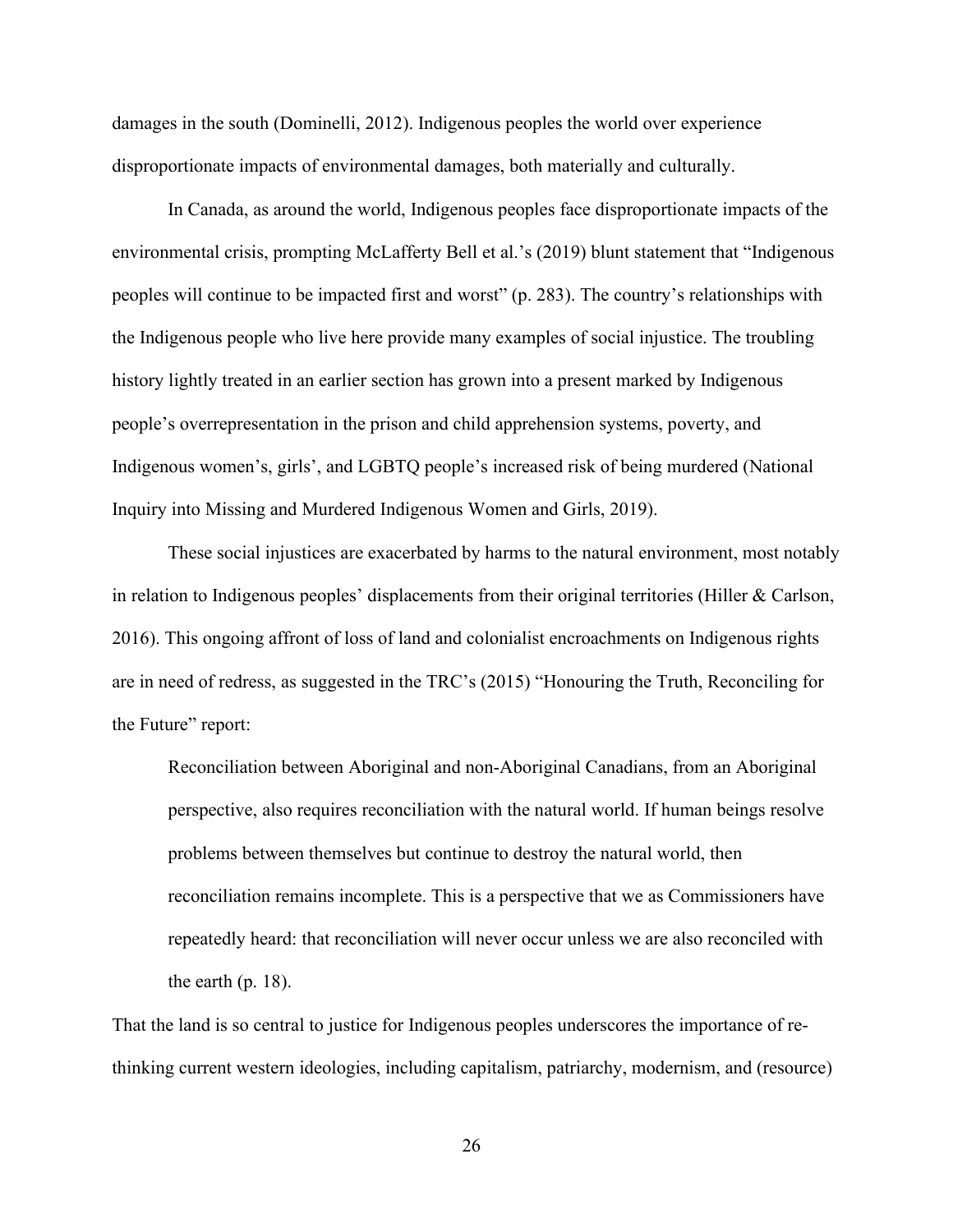extractivism (Vásquez-Fernández & Ahenakew, 2020) in social work. Some models were discussed above, and other scholars argue for frameworks based on ecofeminism, with its emphasis on interconnectedness and non-hierarchical relationships among humans and between humans and nature (Besthorn, 2011; Besthorn & McMillen, 2002), or on the feminist-based "relational cultural theory" (RCT) to provide a framework for ecosocial work (Norton, 2012). RCT's principles of mutual empathy and empowerment speak to the interconnectedness of all living things and seek to level power relationships.

Others argue for clients' self-advocacy (which can be facilitated by social workers), claiming that taking responsibility for a personal or community project (such as protecting a green space) can give them a sense of justice (Besthorn, 2013) or heal pain over damage to the planet (Lysack, 2013) or experiencing or witnessing environmental crises (Gray et al., 2013a). Taking action, especially collectively, can be important for client empowerment (Shepard, 2013), a sense of community (Lysack, 2013), the strengthening of connections to nature, and a sense of one's life meaning (Lysack, 2010). Case (2016) notes that an impetus for collective action to protect water from commodification in a case study is a sense of social justice, that there is a "moral economy" of water that resists the encroachment of capitalism into "common" resources.

Social work's social justice component is bolstered by Canada's own obligations to international human rights documents. Canada is a signatory to human rights treaties for which the natural environment is relevant; however, regardless of intent, the standards set out by these agreements are not always met. Canada was slow to adopt the United Nations Declaration on the Rights of Indigenous Peoples (UNDRIP), signing onto it in 2016 after first voting against it in 2007 over concerns about its commitment to ensuring "free, prior and informed consent" (Article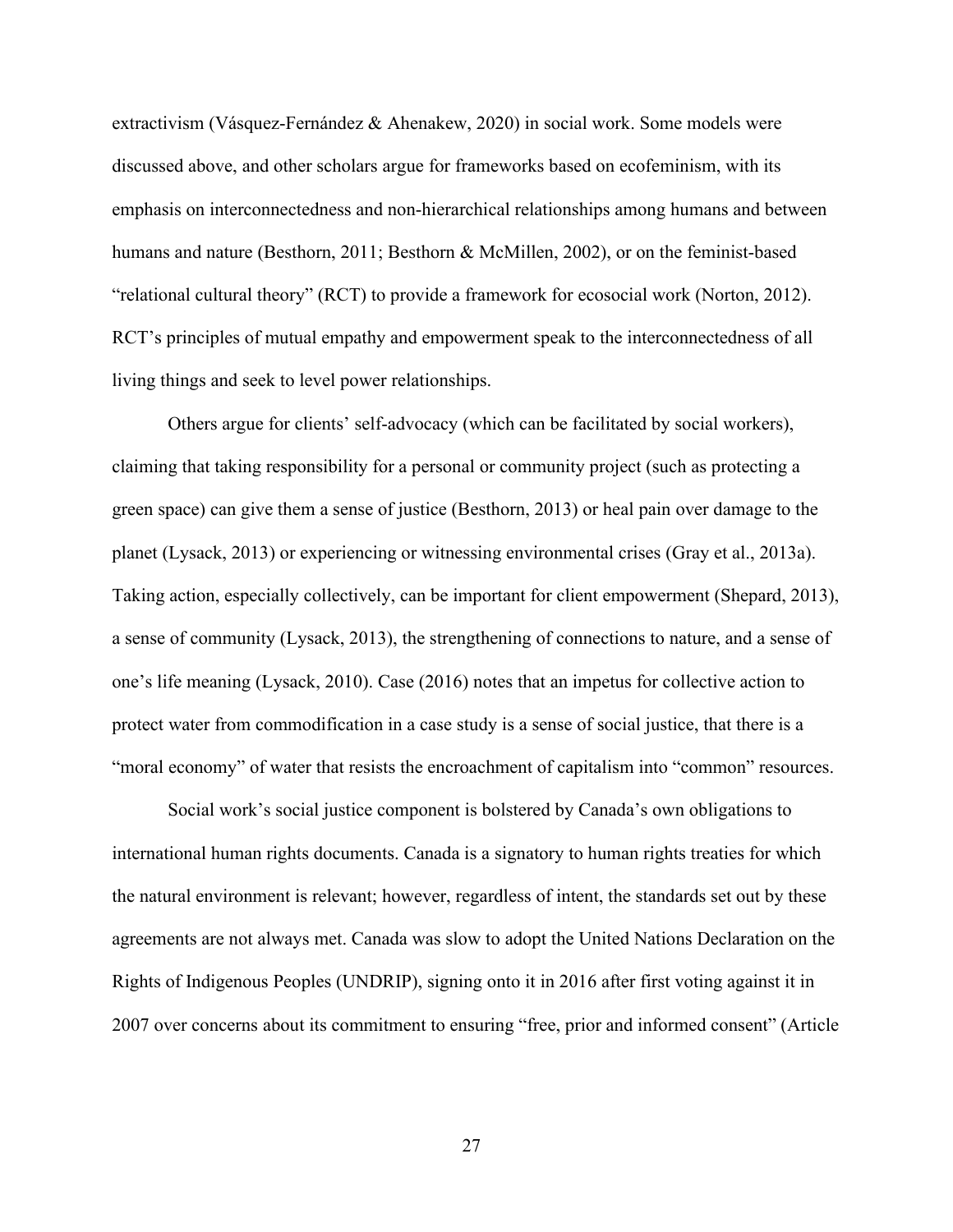29.3) (Morin, 2017). The UNDRIP (2008) contains many references to the environment and land, such as in Article 25, which states in part:

Indigenous peoples have the right to maintain and strengthen their distinctive spiritual relationship with their traditionally owned or otherwise occupied and used lands, territories, waters and coastal seas and other resources and to uphold their responsibilities to future generations in this regard (p. 10).

There is evidence that the articles of the UNDRIP are not being upheld. Diabo (2017) points out that the United Nations Committee on the Elimination of Racial Discrimination has expressed concern about Canada's "continuous violation of the land rights of Indigenous peoples," especially because: "environmentally destructive decisions for resource development which affect their lives and territories continue to be undertaken without the free, prior and informed consent of the Indigenous peoples, resulting in breaches of treaty obligations and international human rights law" (Diabo, 2017). The declaration is also not legally binding in Canada; Pam Palmater (in Morin, 2017) notes that until fundamental principles, many of which revolve around land and territory, are enforced, reconciliation between Canada and its Indigenous people is impossible.

Canada is also a signatory to the Convention on the Rights of the Child, which recognizes a child's right to safe drinking water and nutritious foods, "taking into consideration the dangers and risks of environmental pollution" (Article 24.2.c) (United Nations General Assembly, 1989). As of August 8, 2018, there were 39 short-term drinking water advisories (Government of Canada, n.d.- a), and on August 2, 2018, there were 72 long-term drinking water advisories on First Nations in Canada, with 8 in Saskatchewan (Indigenous Services Canada, 2018 and n.d.). The Government of Canada also acknowledges that women are "disproportionately affected by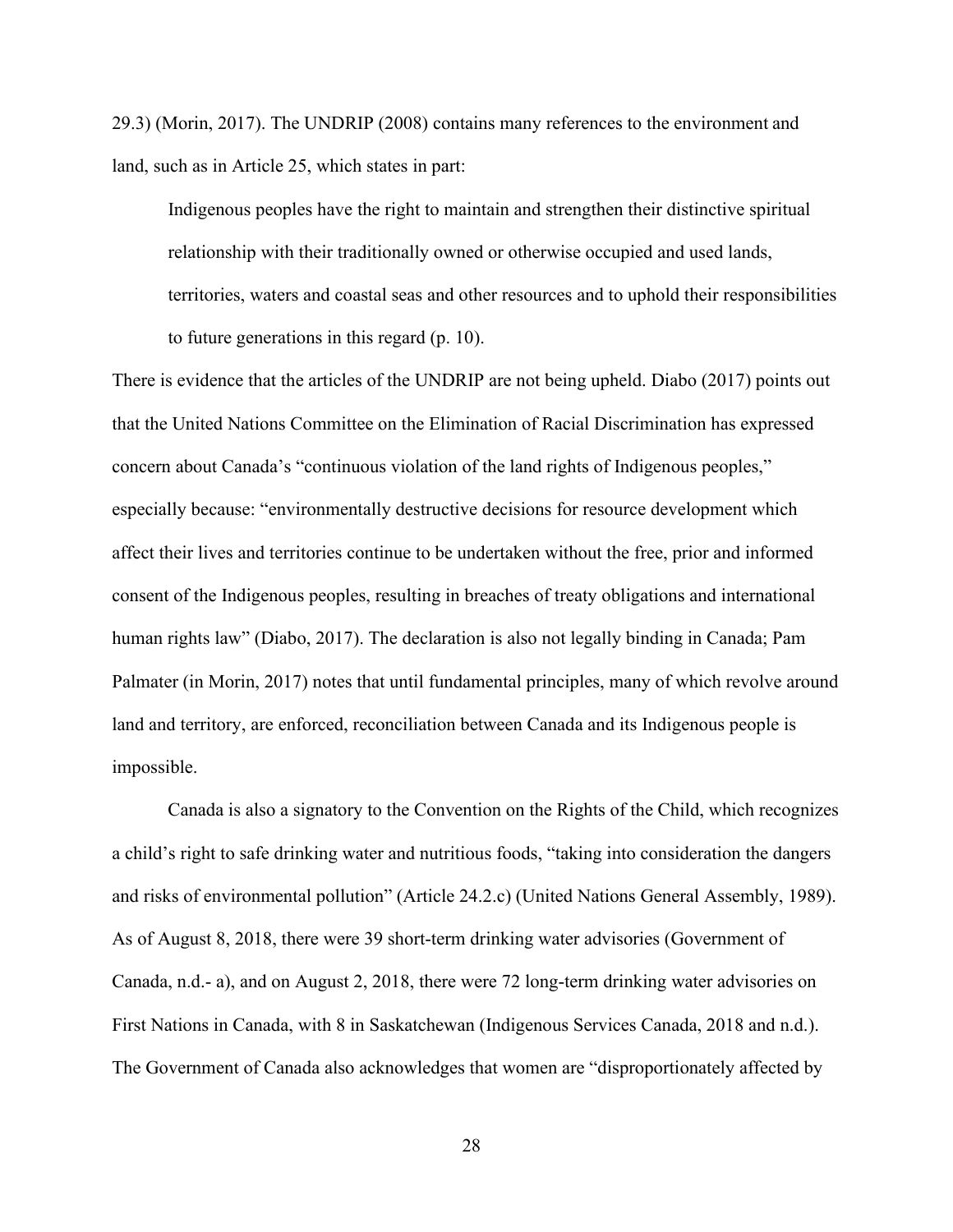the effects of climate change" and has been encouraging women and girls to participate by sharing knowledge and taking part in international discussions (Government of Canada, n.d.- b).

Canada is also part of the United Nations Framework Convention on Climate Change's (UNFCCC) 2015 Paris Agreement, a multi-country accord whose chief goal is to keep international greenhouse gas levels to a maximum of 2 degrees Celsius above pre-industrial levels (United Nations Framework Convention on Climate Change, n.d.). Canada has committed to the United Nations' 2030 Agenda for Sustainable Development, which is "an action plan for people, planet, and prosperity" (United Nations, 2015). Linking several aspects of human rights, environmental protection, and economic equality, the Agenda aspires to empower vulnerable people, make significant changes to global consumption and production patterns, recognize the UNFCCC as the primary means for negotiating climate change matters, and protect water and lands (United Nations, 2015). Signing onto many international conventions on people's rights demonstrates Canada's stated commitments and priorities, providing context to the documents that shape the field of social work in Canada.

## **Social Work's Guiding Documents**

Anchoring the social work profession are its codes of ethics. These documents include national and international standards of practice, and policies. Social workers in Saskatchewan are licensed by the Saskatchewan Association of Social Workers (SASW). The SASW adheres to the CASW's (2005a) "Code of Ethics" and other documents; the CASW in turn subscribes to principles set out by the IFSW. The CASW's (2005a) "Code of Ethics" gives a cursory nod to the non-social environment in Value 2: "The Pursuit of Social Justice." It states: "Social workers believe in the obligation of people…to provide resources, services and opportunities for the overall benefit of humanity and to afford them protection from harm. Social workers promote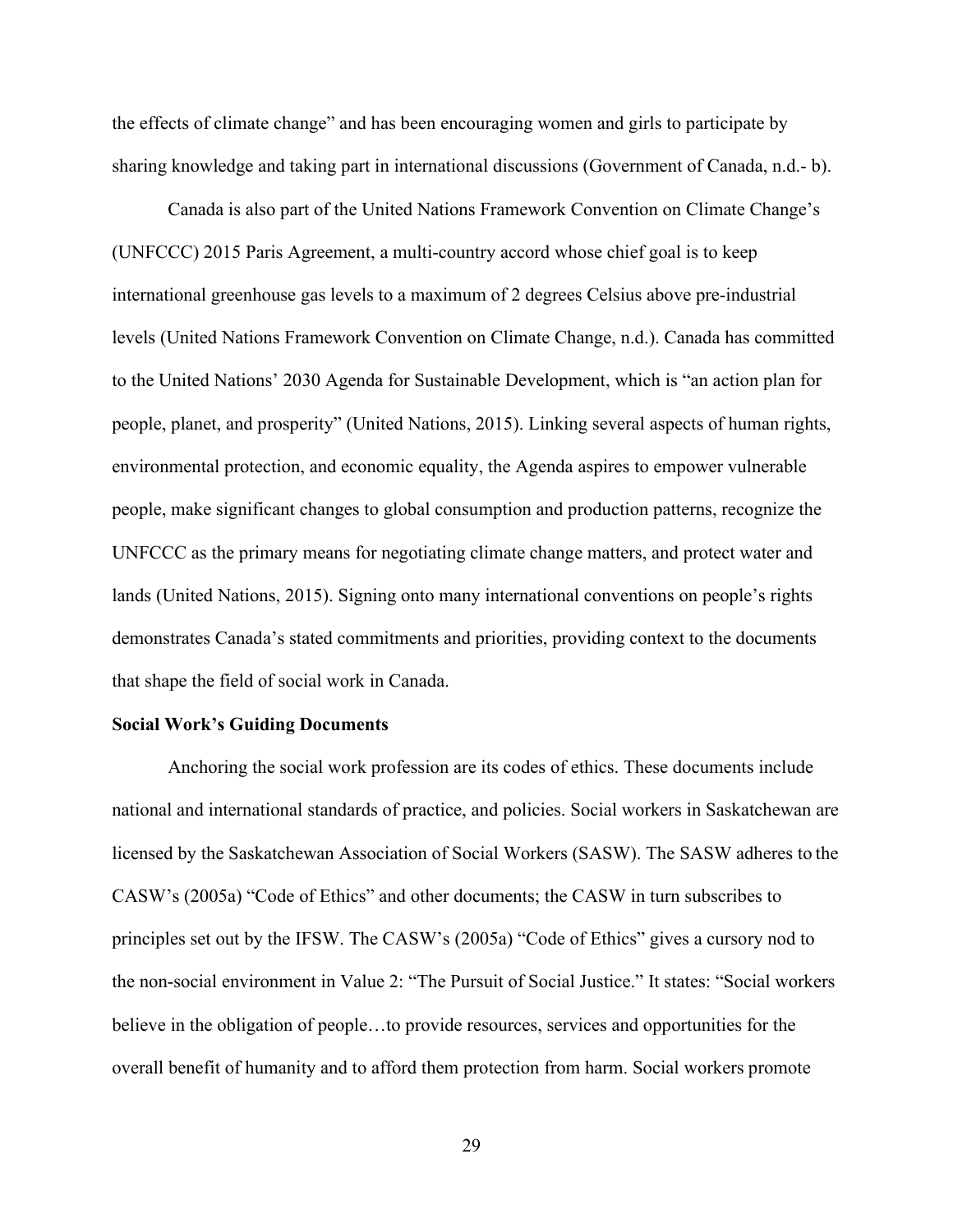social fairness and the equitable distribution of resources…" (p. 5). A supporting principle asserts that: "[s]ocial workers promote social development and environmental management in the interests of all people" (CASW, 2005a, p. 5).

Section 8.0 of the CASW's (2005b) "Guidelines for Ethical Practice" is most relevant to the intersection of social work and environmental issues. It provides more detailed, though still unclear, professional direction for social workers to "advocate for change in the best interests of clients and for the overall benefit of society, the environment and the global community" (p. 24). This section underlines the importance of advocacy to the profession, calling on practitioners to participate in public and political arenas in service of marginalized and vulnerable people (CASW, 2005b). Section 8.5 highlights a duty "to advocate for a clean and healthy environment and advocate for the development of environmental strategies consistent with social work principles and practices" (p. 25). Given the importance of the profession's commitment to human rights and social justice, as outlined in the "Code of Ethics" (2005a), environmental advocacy is necessary for good practice.

In contrast to Canada's relative silence on the topic in its documents, the Australian Association of Social Workers' (2010) "Code of Ethics" places the natural environment alongside the social environment to a degree that mirrors its importance as outlined in the literature.<sup>6</sup> Section 1.3 claims that "The social work profession also recognises that social work takes place in a context whereby social systems have a mutually interdependent relationship with the natural environment" (AASW, 2010). Section 3.2 says that social work "promotes the protection of the natural environment as inherent to social wellbeing" (AASW, 2010).

<sup>6</sup> I did not conduct an exhaustive look at national codes of ethics but noted where social work associations in other developed countries were ahead of Canada on this topic.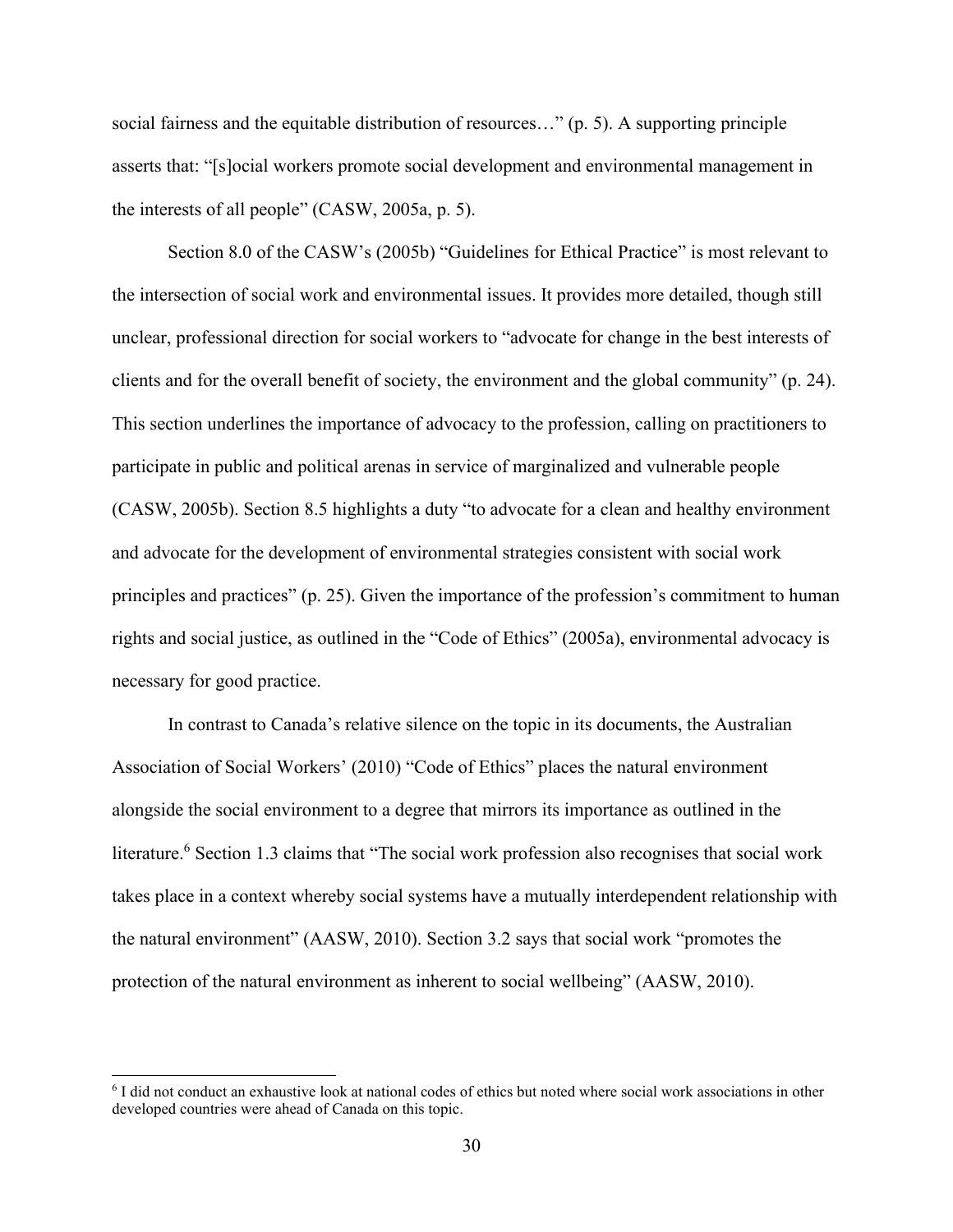The British Association of Social Workers' "Code of Ethics" (2014) mentions that "[s]ocial workers should be concerned with the whole person, within the family, community, societal and natural environments. . . "(Principle 2.1.4, p. 7). Further, the BASW's (2014) code's "Working definitions of ethics and professional ethics" recognizes the application of ethics beyond humanist constraints: "Although the subject matter of ethics is often said to be human welfare, the bigger picture also includes the flourishing of animals and the whole ecosystem" (p. 14).

For its part, the Aotearoa New Zealand Association of Social Workers' (2019) "Code of Ethics" identifies the following among its "Ethical Principles": "We promote social development, environmental wellbeing, sustainability and justice, and care and protection of the natural world" (p. 13). Social workers in the Asia Pacific Region (including Aotearoa New Zealand) are to "[e]ncourag[e] innovative, sustainable social work and social development practices in the preservation our [sic] environment" (ANZASW, 2019, p. 8). The code (ANZASW, 2019) also states: "We recognise the sentience of animals and ensure that any animal engaged as part of our social work practice is protected," as part of the Maori concept of manaakitanga ("respect, generosity, and care for others") (p. 11). The ANZASW's website contains numerous resources on animals in relation to social work.

The United States' National Association of Social Workers' (2017) "Code of Ethics" contains a reference that is equally nebulous as the CASW reference; ethical standard 6.01: "Social welfare says that Social workers should promote the general welfare of society, from local to global levels, and the development of people, their communities, and their environments." Perhaps the natural environment is being considered here, or the term could be assigned to the usual social environments. In 1999, the NASW featured a document entitled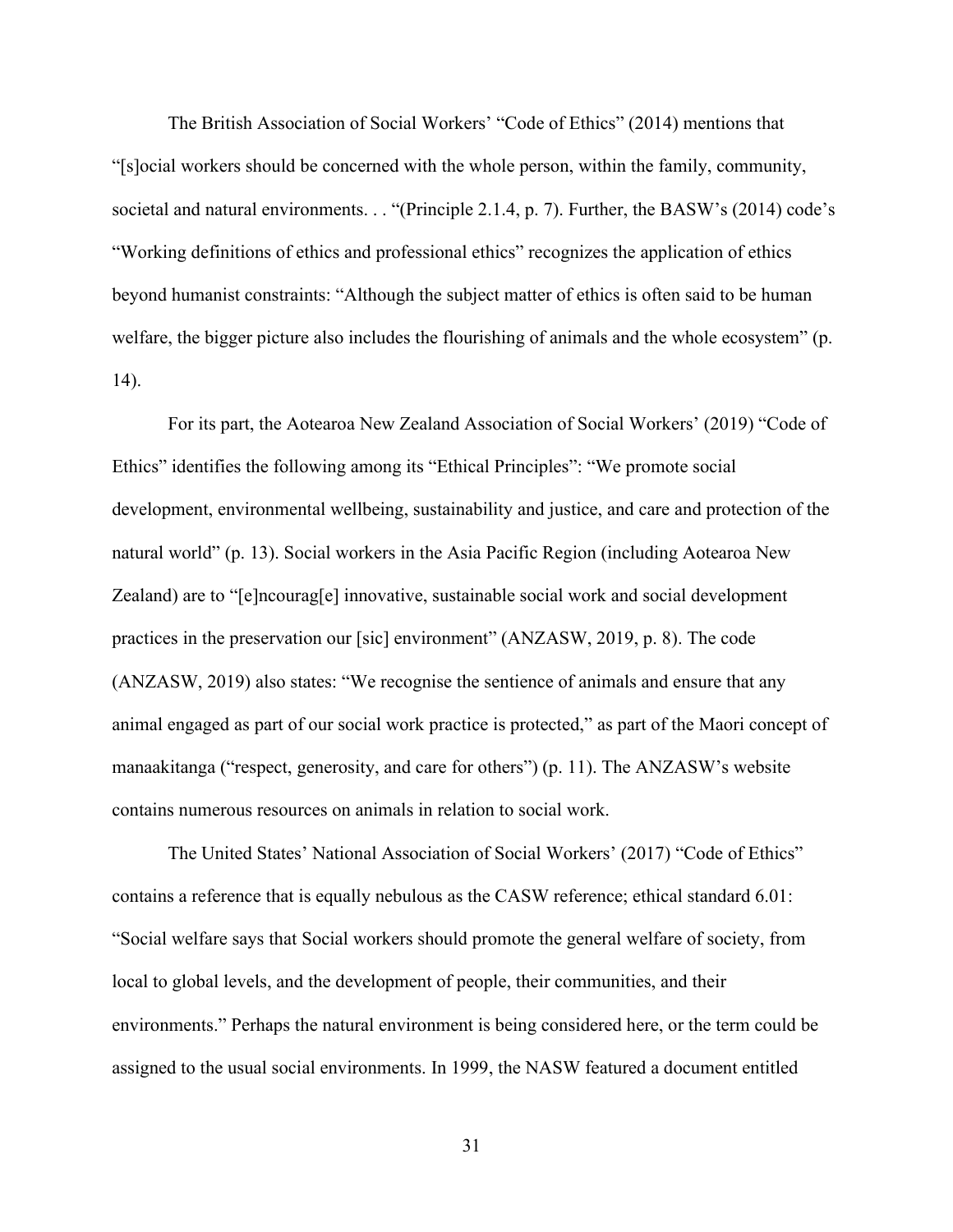"Environmental Policy" in its publication, *Social Work Speaks*. The document catalogues impacts of the environmental crisis on clients, and bluntly states that the profession's lack of interest in the natural environment "is ironic because individuals and the social environment depend on the natural environment for survival" (NASW, 1999, p. 1). The NASW released a newsletter highlighting the impacts of climate change and offering practice suggestions related to it (NASW, 2019).

This consideration of the natural environment shows up in some of the organization's other documents, including its (2016) "Standards for Social Work Practice in Health Care Settings," in which it acknowledges "a mutually influential relationship with [clients'] physical and social environment and cannot be understood outside of that context" (p. 14). Significantly, it mentions health inequalities based on a variety of factors including (among others) ethnicity/race and gender, underscoring the link between systemic oppression and health status (NASW, 2016, 11). Other documents mention "environmental" factors, but often, as with this one, it is difficult to determine what is meant by this ambiguous term.

The IFSW recognizes the need for integrating the natural environment into the social work profession in its goals. "The Global Agenda for Social Work and Social Development: A Commitment to Action" (2012), a joint collaboration of the IFSW and the International Association of Schools of Social Work (IASSW) and the International Council on Social Welfare (ICSW) outlines goals that cross national borders. A key goal is "[w]orking toward environmental sustainability" (p. 1). The agenda (2012) also asserts that the three organizations will "promote...standards in education and practice that facilitate sustainable social development outcomes" and "encourage and facilitate research into the social work role in relation to disasters and environmental challenges" (p. 4).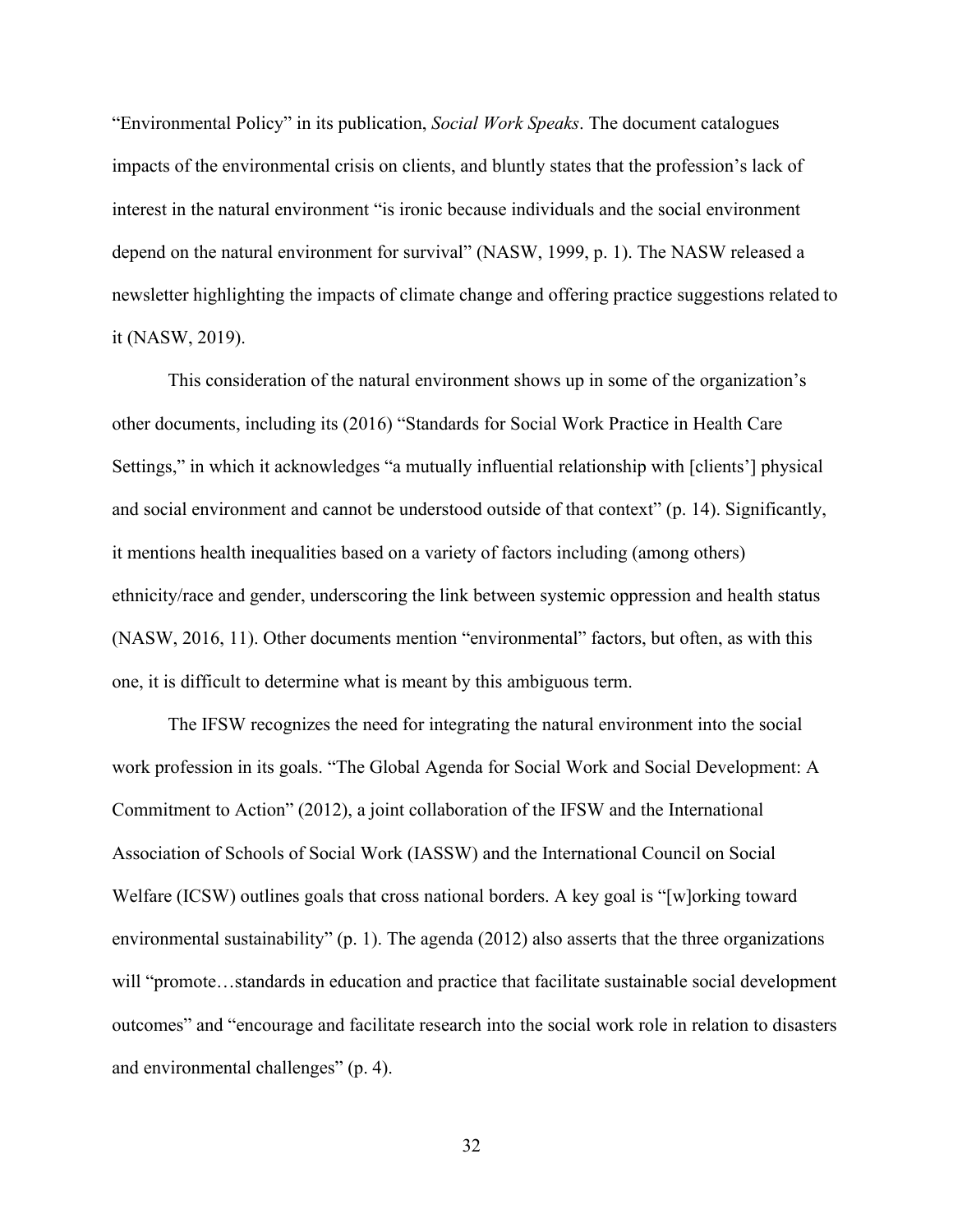In its (2004) "Ethics in Social Work: Statement of Principles," Sec. 4.1.3, the IFSW says that "social workers should be concerned with the whole person, within the family, community, societal and natural environments, and seek to recognise all aspects of a person's life." The organization's "Globalisation and the Environment" (2012) document points out the impacts of "economic, social and cultural influences coming from many different sources" (para. 17) on local communities; these factors can affect (among other things) income equality, access to clean water, and pollution. While the IFSW can "not claim to offer unique solutions" to the problems arising from globalization, it "is committed to working in partnerships which aim to promote human rights and the social and environmental well-being of individuals and communities" (para. 23). On June 5, 2019, The IFSW launched its "Climate Justice Program," whose pillars are education, advocacy, and change in addressing issues of climate change (IFSW, n.d.-b).

## **Research on Social Work(ers) and the Natural Environment**

Several studies have been done that are germane to this research. For example, the exploration of social workers' attitudes, practices, and perceptions about the natural environment (Marlow & Van Rooyen, 2001; McKinnon, 2013; Nesmith & Smyth, 2015). They highlight that a majority of responding social workers in these studies are interested in environmental issues. Nesmith and Smyth (2015) found that their social work participants believe the study's topic, environmental justice, to be important to the profession, with a mean response of 3.93 (on a 5 point scale) to the statement "Environmental justice should play a significant role in social work practice." Marlow and Van Rooyen's (2001) reported that 92.8% of the participants in their study indicated environmental issues to be personally important and 71.1% thought them relevant to social work. Inclusion criteria for McKinnon's (2013) study required all participants to be self-identified as pro-environmental. Participants were interviewed to determine whether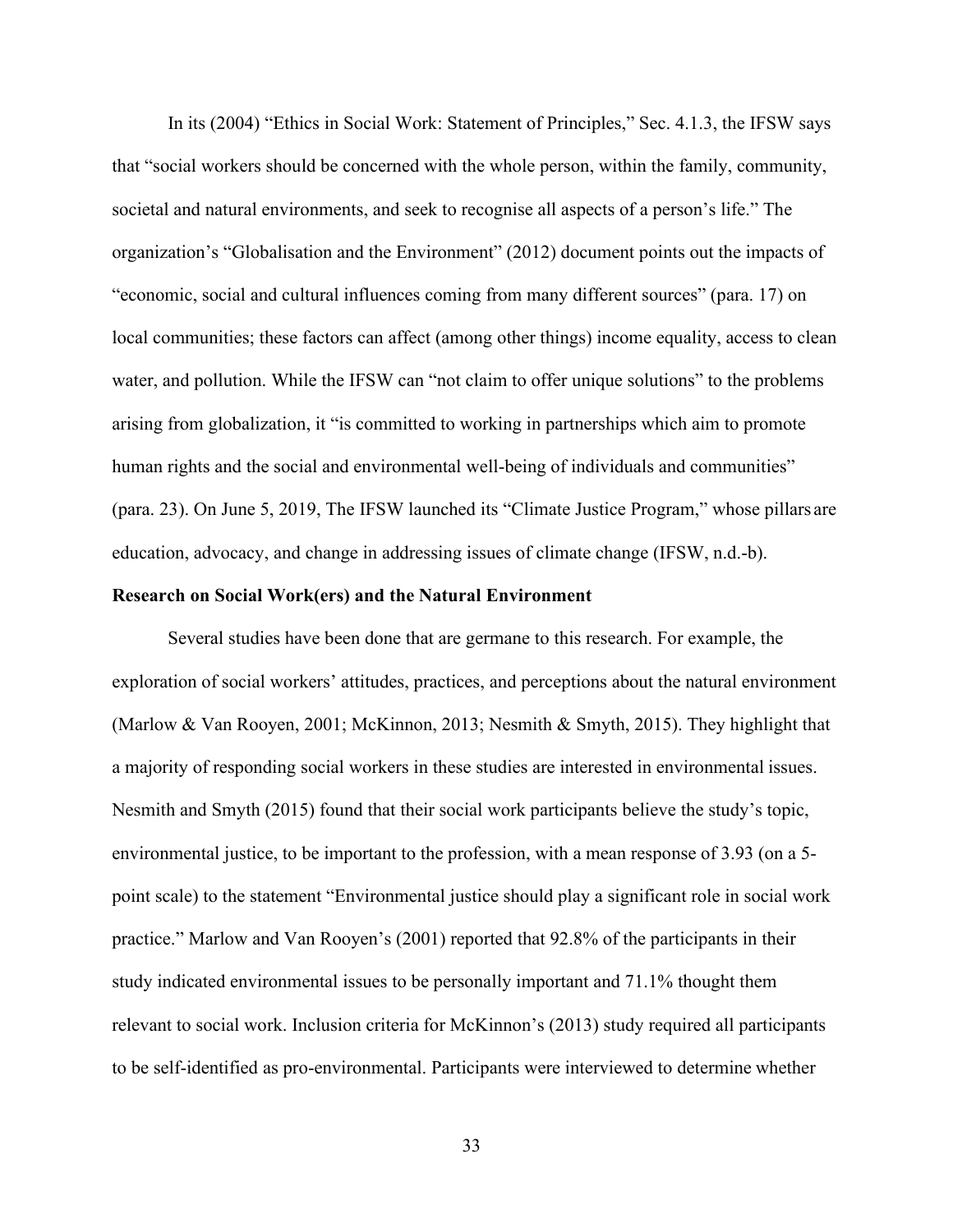they found environmental issues relevant to social work and what supported or limited their inclusion of environmental values professionally.

Despite the fact that a majority of participants in all studies found the natural environment personally (Marlow & Van Rooyen, 2001; McKinnon, 2013) or professionally (Marlow & Van Rooyen, 2001; Nesmith & Smyth, 2015) relevant, they encountered factors that limited their practice regarding the natural environment. Participants cited lack of time, lack of resources, and support (Marlow & Van Rooyen, 2001; Nesmith & Smyth, 2015), and too heavy a workload (Marlow & Van Rooyen, 2001). Some participants did not see the relevance to their profession (Marlow & Van Rooyen, 2001), and even though McKinnon's (2013) participants were pro-environmental, they were unsure about how the natural environment fit into their practice. Interestingly, while McKinnon (2013) notes that her (pro-environmental) participants did not feel entitled to "'impose'" their values on clients, she contends that, according to the Australian Association of Social Workers' "Code of Ethics," they have an "ethical responsibility" (p. 166) to do so.

Marlow and Van Rooyen's (2001) participants found ways to incorporate the natural environment into their work, including "[t]herapeutic contact with nature" and "political action." Social workers also found other – presumably self-motivated – outlets for bringing their environmentalism to work, such as recycling (Marlow & Van Rooyen, 2001; McKinnon, 2013), water use issues (McKinnon, 2013), volunteerism, and philosophy (Marlow & Van Rooyen, 2001). While her participants were not yet practicing social workers, Kominetsky's (2018) thesis explored Saskatchewan undergraduate social work student participants' understanding of the [natural] environment. As with the participants in other studies, they cited a lack of education/training and/or a wish for more education on the topics (Kominetsky, 2018; Marlow &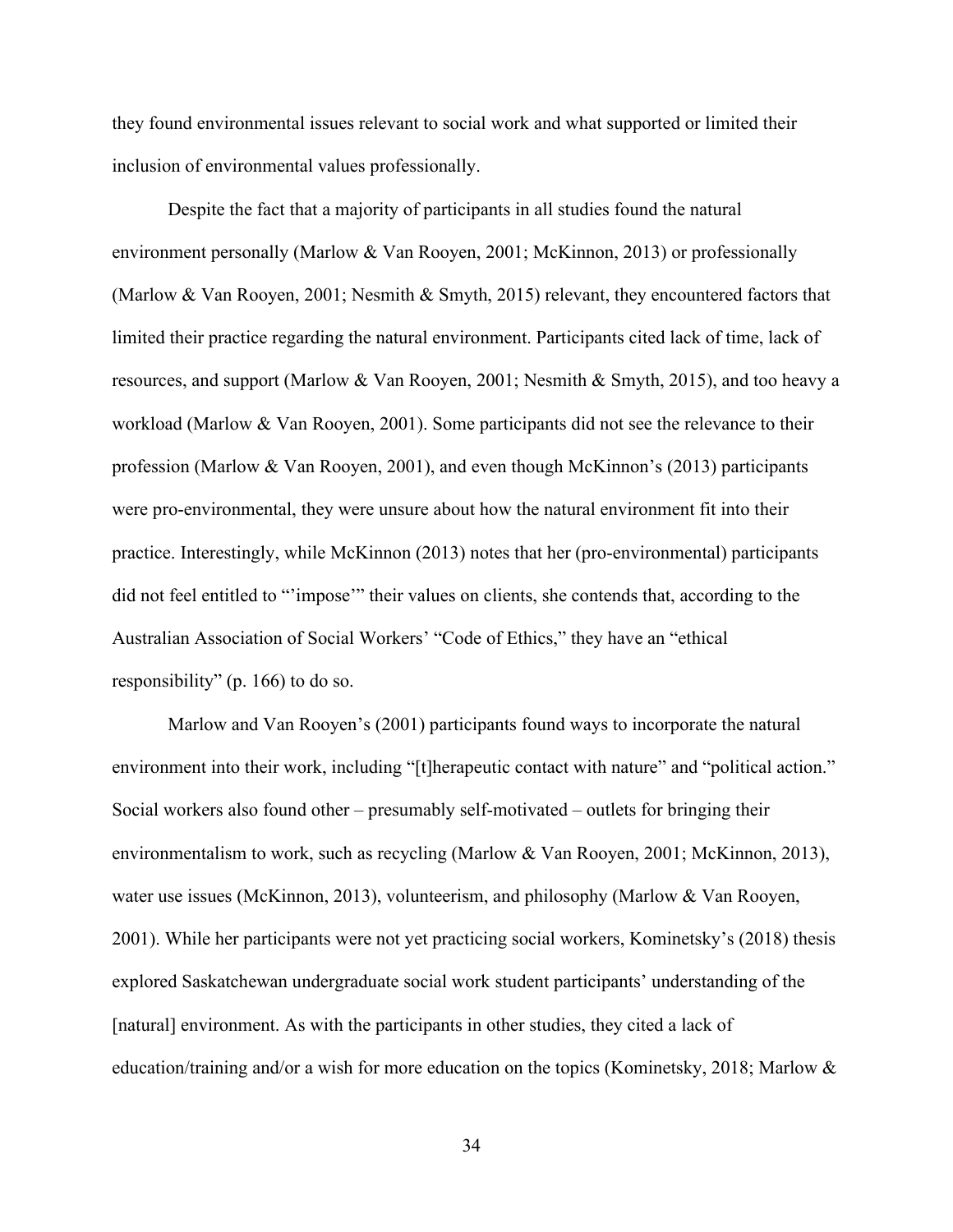Van Rooyen, 2001; Nesmith & Smyth, 2015). Similar to McKinnon's (2013) participants, Kominetsky's (2018) participants demonstrated a split between the personal and the professional regarding environmental issues and values, prompting Kominetsky's (2013) creation of a model as a beginning step to in part address this identified gap.

## **The Importance of an Ever-Transforming Self**

The dubiousness of the concept of a discrete "self" as separate from the natural environment has already been discussed; however, as beings with agency, social workers make choices about what they do in their personal and professional lives. One of the most powerful sites of transforming social work is the individual practitioner (Coates, 2003; Lovell & Johnson, 1994). As Coates (2003) suggests, "perhaps the most important part of a social work education will be a process of self-exploration regarding one's own beliefs, values and lifestyle (p. 134). An examination of one's involvement in modernist society or views of human's place in the world can lead to changes in consumptive patterns or in an understanding of what constitutes meaning (Coates, 2013). Lysack (2010) stresses that environmental education must "[c]ultivate a moral framework" to engage people's values and commitments to motivate them to advocacy.

According to Boetto (2017), "Inevitably, our ontology. . . which is made up of personal morals, beliefs and attitudes, influences our behaviour and approach to professional practice" (p. 52). Personal attention to the state of the natural environment or recognition of the importance of the human-animal bond could spark a practitioner to ask different questions. Papazian (2014) says that "incorporating the question 'Do you have any companion animals?' into psychosocial assessment allows us to further explore and identify protective as well as risk factors associated with companion animals" (p. 180).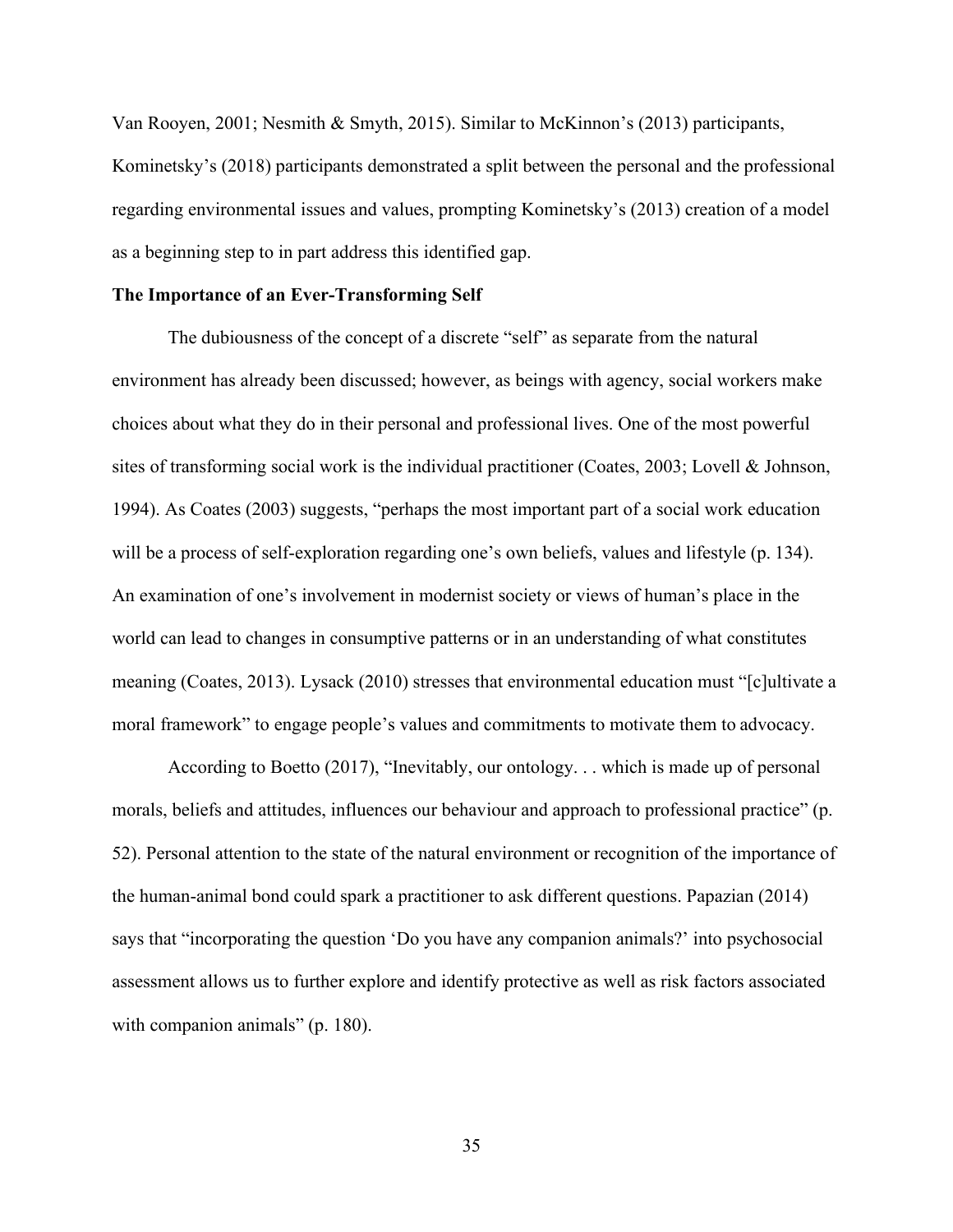In addition to the unearthing information about patient health, Hodgson et al. (2015) advocate for physicians to ask patients about their companion animals because "Talking about pets is a nonthreatening way to build rapport" (p. 530). Boetto (2016) maps out how to twin the themes of inclusion of the natural environment in everyday practice and sustainability, with a critical lens, during every phase of the therapeutic relationship. Harrison et al. (2016) discuss Bonnycastle's use of the terms "thin" and "thick" to describe how socially just micro-practice would entail both a basic approach to a topic and a much deeper exploration that involves the practitioners' exploration of her own social location and the therapeutic relationship (p. 261). Lysack (2013) suggests that the presence of emotions such as helplessness, helplessness, or anxiety over environmental damage, can motivate people to greater advocacy on its behalf. As the "cycle of connection" (Norton, 2012) posits, people care more for things with which they have meaningful relationships.

# **Summary**

Scholars make a compelling case for: 1. the importance of the environment to human well-being, 2. social work to incorporate engagement with the natural environment into practice, and 3. policies (and education) addressing this need. It is apparent from the literature that while some social workers consider the natural environment important for the sake of client well-being and/or see a role for social work to help address the planetary crisis, such practice is certainly not universal. Steps have been taken by some individual counsellors, universities, and professional associations, but engagement with the natural environment is still not a cornerstone of social work practice for everyone.

Social work scholars have made strong arguments to draw connections between social work and the natural environment. There are many practical examples, particularly in the fields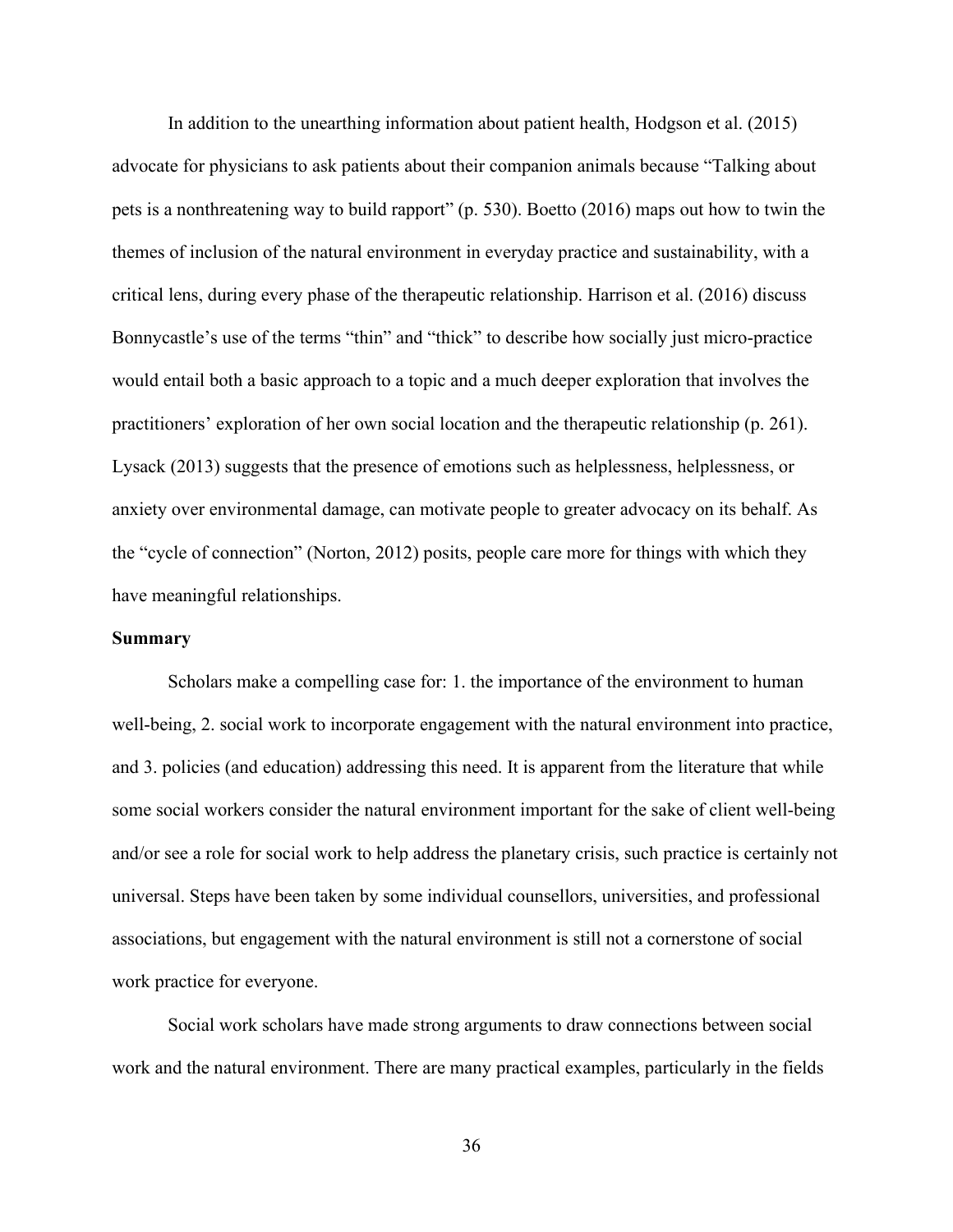of ecopsychology and animal-assisted interventions, yet there has been limited study of how these connections are or could be taken up in mainstream social work education, practice, and policy. Furthermore, there has been only one study done that is specific to Saskatchewan (Kominetsky, 2018). As Molyneux (2010) points out, "research is desperately needed to explore the practical realities of ecosocial work. Without this, it is unlikely that ecocentric practice will reach the attention of policy-makers and enter mainstream social work as an evidence-based practice" (p. 67). This research aimed to ask how the social work profession in Saskatchewan can standardize consideration of the natural environment in practice so that every social worker is aware of the myriad links between the profession and the natural environment. It contributes to understanding the gaps between the knowledge about the importance of the natural environment to social work, and *vice versa*, to encourage changes in policy, education, and practice.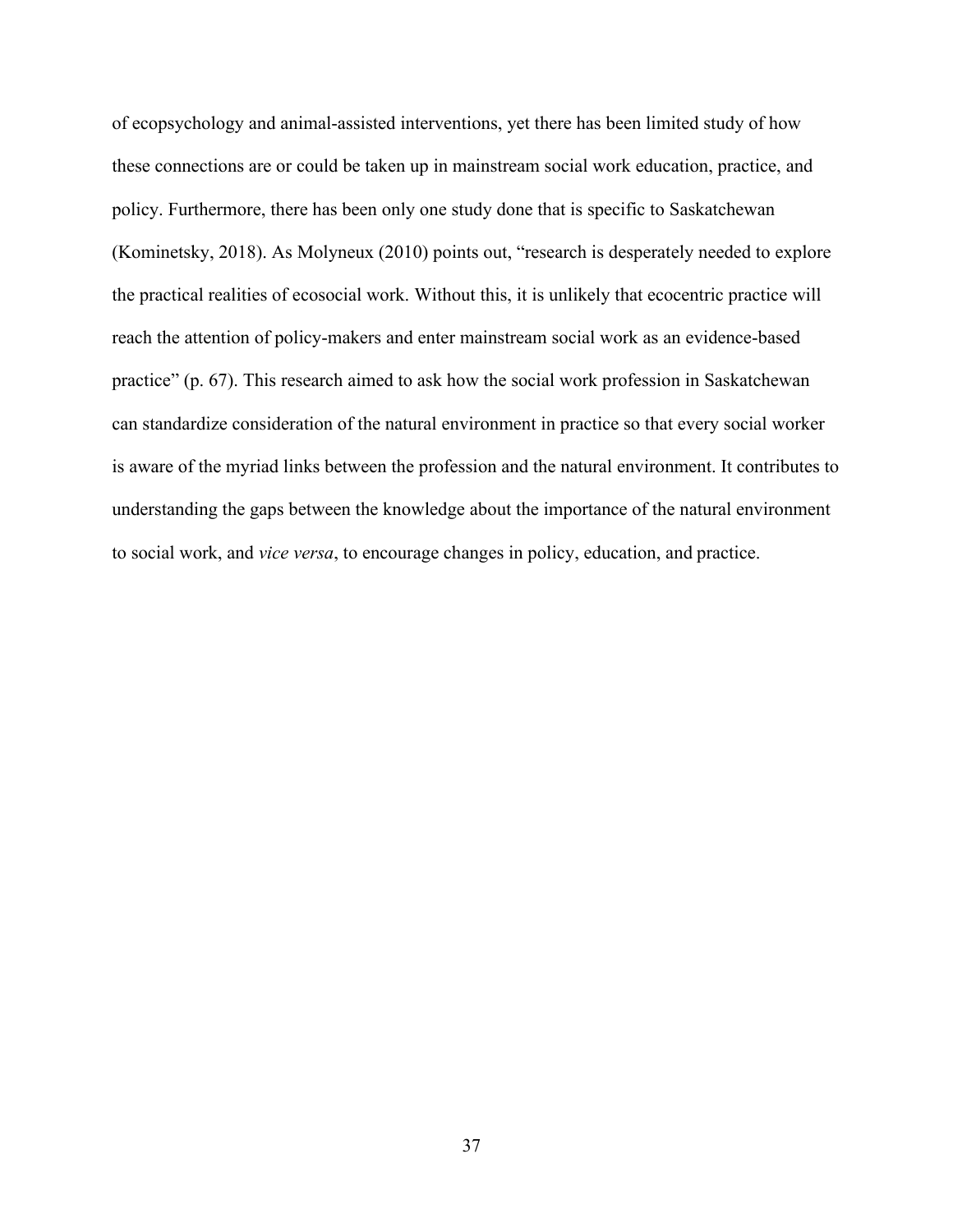# **Chapter 3: Methodology, Methods, and Theoretical Lenses**

## **Methodology**

### *Methodological Framework: The Policy Sciences Framework*

This research used the policy sciences framework (PSF) (Clark, 2002). The PSF provides logical and comprehensive scaffolding leading to policy recommendations via a systematic examination of relevant social and contextual factors. This "stable frame of reference" includes the following four functions, which will be further explained below. The first function is the primary focus of this thesis: figuring out what the problem is, what underlies it, and how to address it (problem orientation). Other components include: understanding the values and perspectives of participants (social process), clarifying the researcher's orientation, biases, and position within the problem, as well as ontological and epistemological orientations (observational standpoint), and understanding how policy decisions are made, and by whom (decision process) (Clark, 2002; Clark et al., 2001; Lasswell, 1970; Scheuer & Clark, 2011).

This robust framework can be used even when certain functions are not explored thoroughly, since data can always be added to provide a bigger picture. Most notably for this study, the importance of the decision process has been recognized, but is not fully analyzed because it will become more relevant when stakeholders meet to address this issue. In addition, the social process analysis is limited in scope due to the practical constraints of a master's thesis. The main PSF elements are:

- 1. Problem Orientation
	- a. Goal clarification
	- b. Trend description
	- c. Condition analysis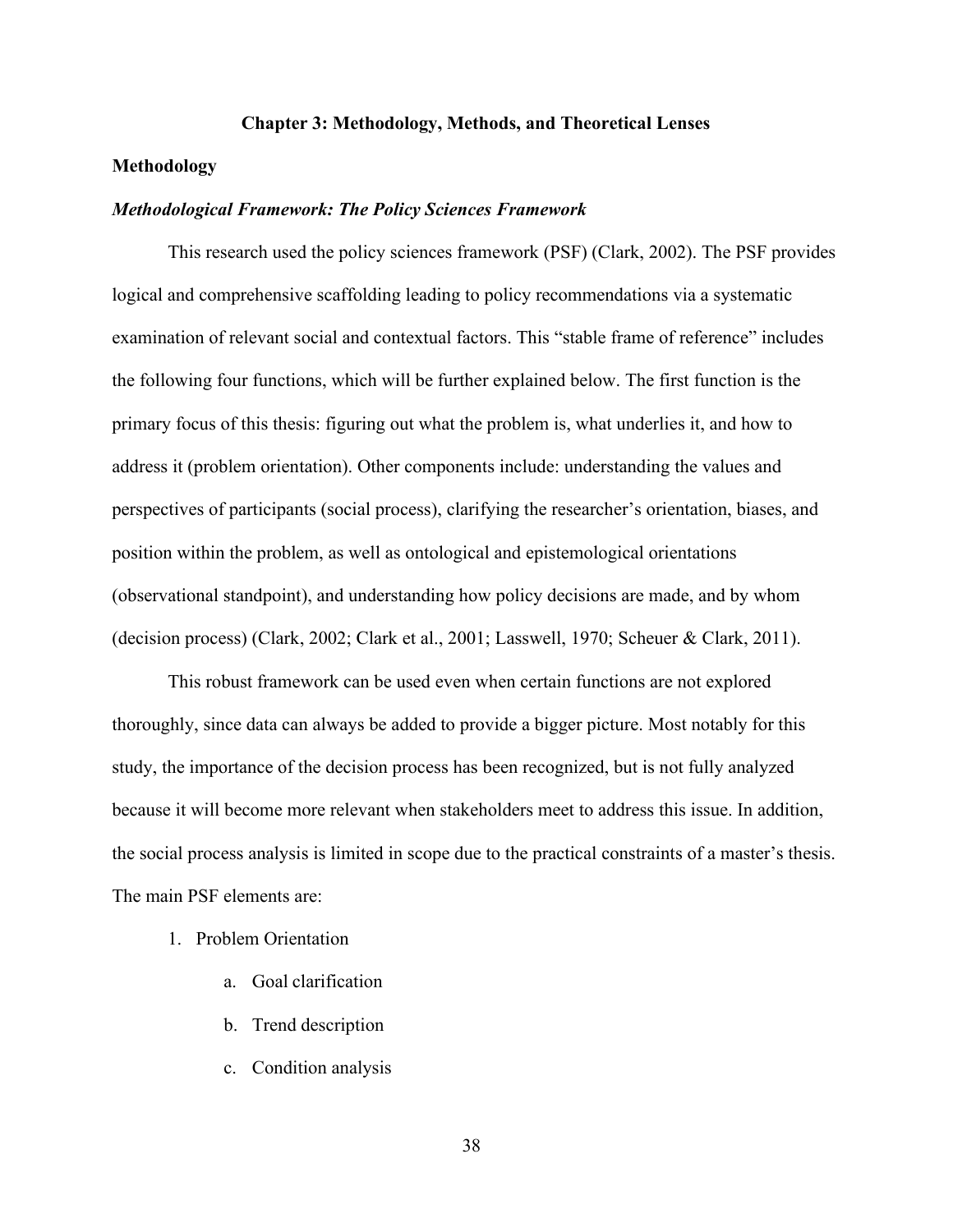- d. Trend projections
- e. Alternative invention, evaluation, and selection
- 2. Social Process
- 3. Observational Standpoint
- 4. Decision Process

**Problem Orientation: Identifying Reasons for the Gap.** This dimension of the PSF involves analyzing problems generating solutions (Clark, 2002; Staples et. al., 2013). Orienting to the problem at the heart of the issue is essential to ensuring that the correct problem, or problems, are identified. As Clark (2002) points out, "Without a clear [problem] definition, there is no basis for even talking about solutions, much less choosing and implementing them" (p. 100). Rather than suggesting a negative fixation on problems, the problem orientation dimension is only one part of a framework that includes finding alternatives. In addition to the central process of problem definition, problem orientation has 5 steps: 1. goal clarification, 2. trend description, 3. condition analysis, 4. trend projection, and 5. alternative invention, evaluation, and selection (Clark, 2002). This dimension situates the problem in its broad context to provide understanding of the background in which the problem has arisen and extrapolating the problem's course going forward in the absence of an intervention.

*Goal Clarification.* This component of the problem orientation involves having enough background information (gleaned from the social process) to be able to answer the question, "What do people want?" (Clark, 2002, p. 90). Knowledge of who participants are and what their perspectives and values are can lead not only to an articulation of goals but also to the discovery of commonalities or differences among participants (Clark, 2002). Three criteria used to determine whether a common interest is present, and being addressed in a policy process are: 1.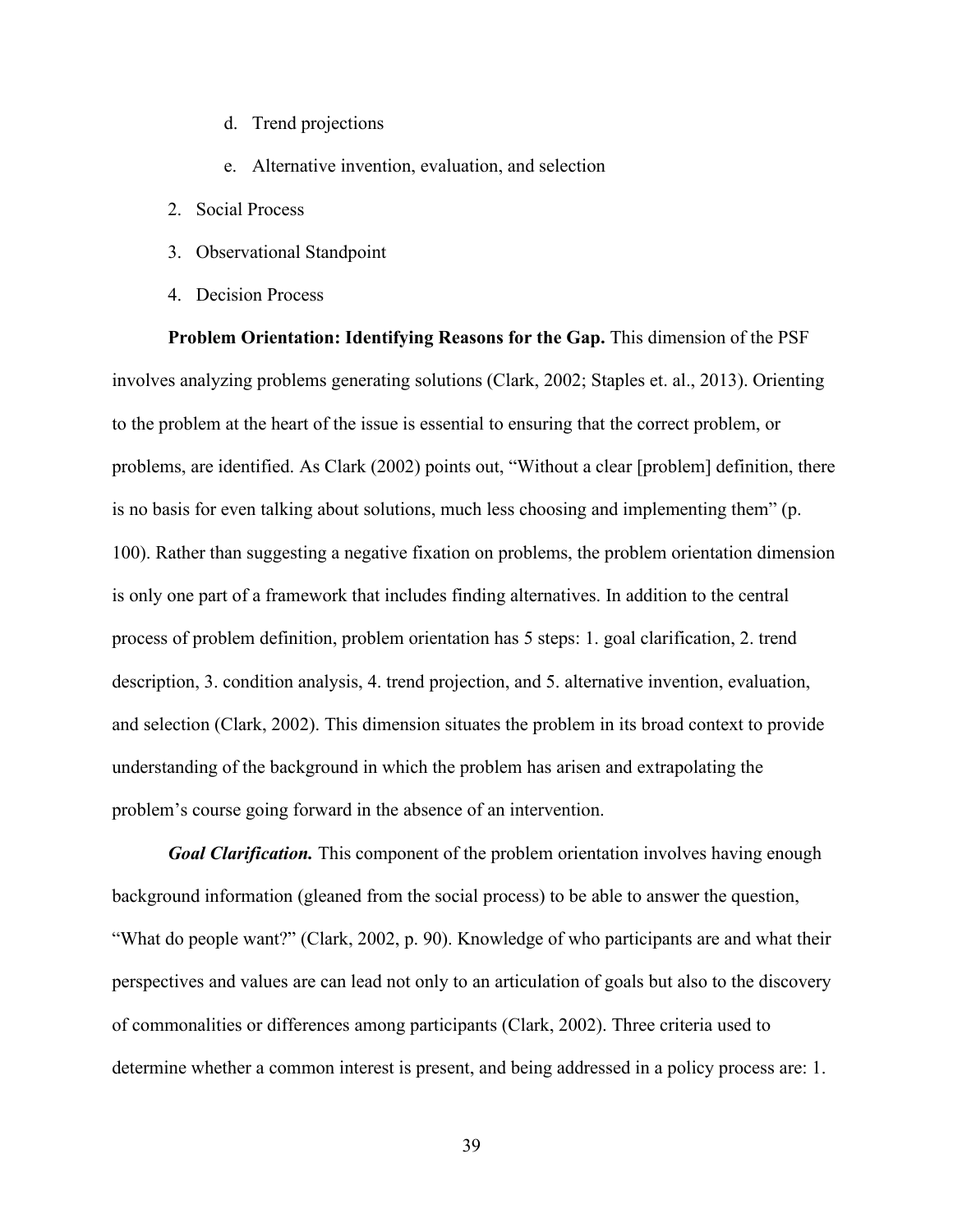inclusivity and breadth of participants, 2. whether participant expectations are met, and 3. responsiveness and adaptability in the face of change (Cromley, 2001, as cited in Clark, 2002, p. 14). A common interest goal does not need to be palatable to all participants, but actions that arise in its pursuit must "conform…with existing rules decided by the community based on members' shared expectations" (Clark, 2002, p. 57).

*Trend Description* refers to examining the historical and chronological background to the problem (Clark, 2002). Trends in people's perspectives, in the social environment, and in the natural environment can illustrate whether the community is moving closer to or away from their desired goal(s) (Clark, 2002).

*Condition Analysis* involves looking at the relationships and situations that have led to the observed trends (Clark, 2002). They name the underlying issues behind the trends. Trends result from an interplay of conditions that can be mapped out to predict whether goals will be realistic (Clark, 2002).

*Trend Projections* are made to estimate what will happen with the problem if there is no intervention (Clark, 2002), and to identify possible interventions, if the trends are not moving in a desirable direction. Clark (2002) points out that looking at the trajectory of trends into the future can be challenging and relies on an understanding of trends and conditions, which must be "systematically organized" (p. 95). As Clark (2002) points out, "If trends are not moving toward the goal, then a problem exists and alternatives must be considered" (p. 87).

*Invention, Evaluation, and Selection of Alternatives* is the final function of the problem orientation, completed after the problem is clearly defined (Clark, 2002). This step is predicated on knowledge gained from the above analyses. Based on an assessment of recommendations including the feasibility, sustainability, or other qualities, a plan is made (Clark, 2002).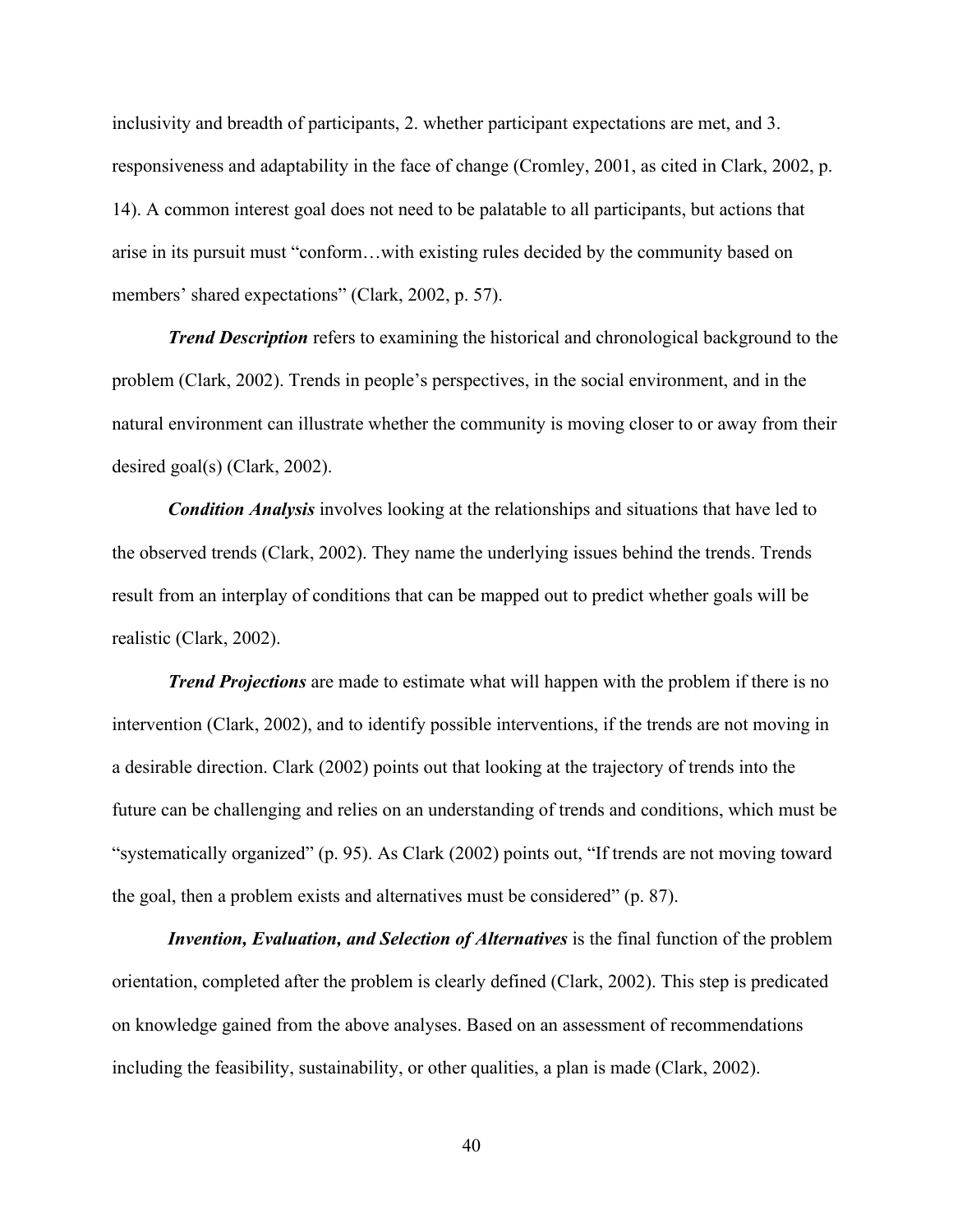This research follows the problem orientation dimension from goal clarification through the trio of trend description, condition analysis, and trend projections. To complete this analysis, however, social and decision process analyses must also be considered. The invention of alternatives is undertaken in preliminary recommendations in Chapter 5, with an acknowledgement that there is much work left to be done, and by many stakeholders, in order to gain a better picture of what is needed and how action can be implemented.

**Researcher observational standpoint.** This element of the framework attends to my own values, my identity as a social worker and as a citizen of the planet, and my orientation toward the problem (Clark et al., 2001). I tried to be vigilant about the ways my own values and perspectives could influence (and potentially distort) how I view the research process and products (Clark et al., 2001, p. 260). Core elements of my standpoint have already been identified in the introduction. This knowledge of standpoint guides me in the questions I ask, how I conduct interviews, and how I analyze data. It also includes attention to my theoretical lenses: feminist and critical perspectives, and the understanding that humans are but part of a larger, living, breathing world. This "self-scrutiny" gives me pause about assuming, for example, that everyone agrees that we are experiencing a global environmental crisis. It is here that I account for being an "inside" researcher, as a social worker interviewing my fellow professionals (Corbin Dwyer & Buckle, 2009).

*Ontology*. I subscribe to Wilson's (2008) definition of ontology as "the theory of the nature of existence, or the nature of reality. Is there one "real" world that each of us experiences differently through our own senses, the point of view of the observer?" (p. 33). For this research, even as I believe in the existence of a serious and multi-layered environmental crisis as an objective reality, I accept that there are multiple ontological positionings around this belief.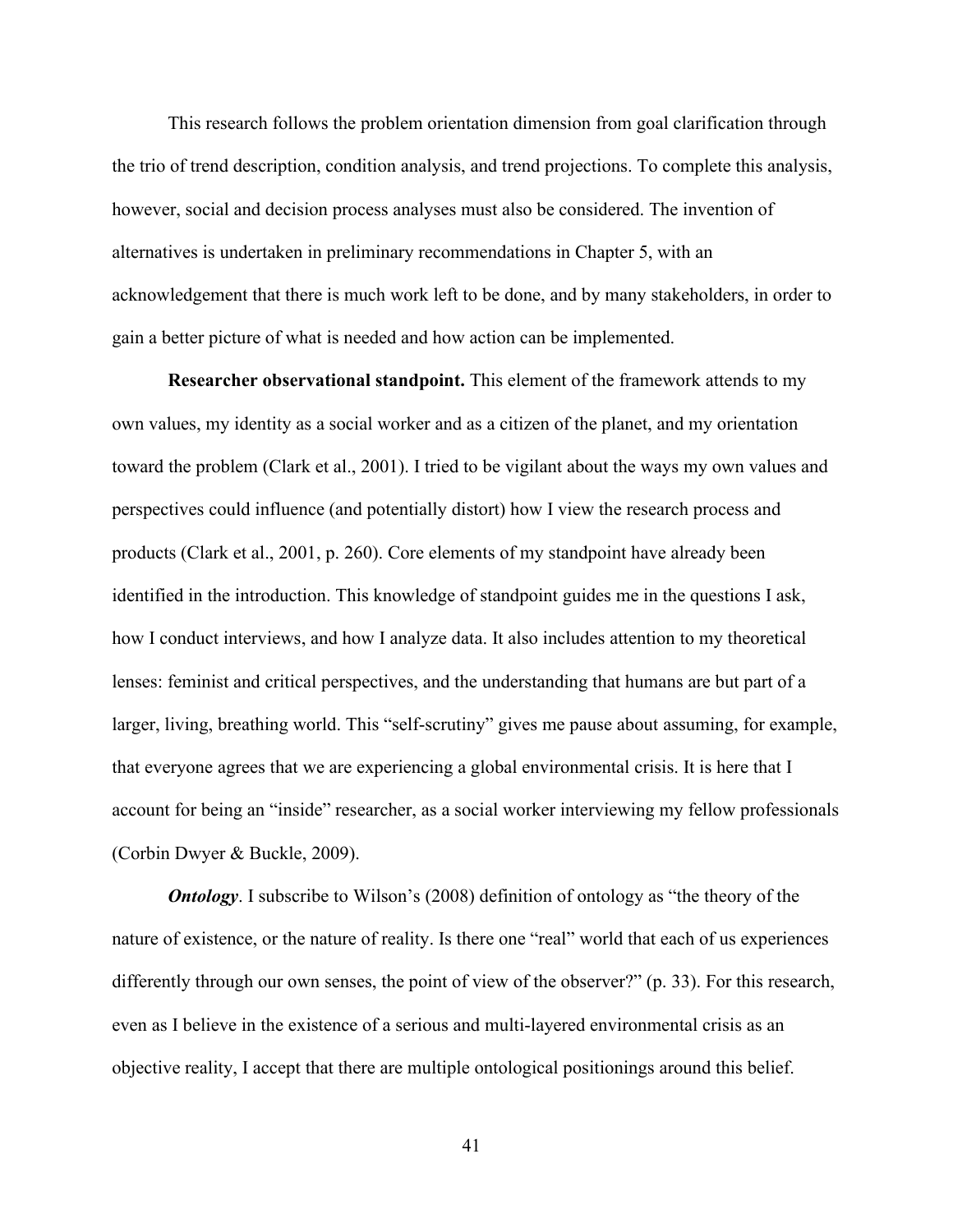*Epistemology*. This study is rooted in a constructivist knowledge paradigm. I believe that researcher and participants share in the generation of knowledge, and that both have influence on the research outcomes (Hays & Singh, 2012). As Crotty (2002) points out, "[t]ruth, or meaning, comes into existence in and out of our engagement with the realities in our world" (p. 8). I did not expect nor seek a universal truth in the research; rather, I expected to hear multiple truths from participants.

*Axiology.* As described above, I bring the lenses of a social worker, environmentalist, and feminist to this topic. I have noted that these corrective lenses are essential to my research and have followed Hays and Singh's (2013) advice regarding the importance of a reflexive axiology, in which researchers are asked "to reflect on what role, if any, their values play in the research process" (p. 36). As mentioned in the methodology chapter, I kept a critical reflection journal during the research journey to keep track of my thinking and emotional processes during the research.

*Insider Status***.** As a social worker conducting interviews with social workers, I identify as a research "insider" (Corbyn Dwyer, & Buckle, 2009; Hays & Singh, 2012). I believe that the interview experience was enhanced as a result. I enjoyed the rapport facilitated by our common understanding of (for example) levels of practice or shared terms such as "anti-oppressive" practice. I approached the interviews with an awareness of the power dynamics involved and felt confident that while I had some power as the interviewer, participants knew that I was a fellow social worker whose education was equal to or sometimes even less than theirs. Sean and Alison had fewer years of experience in the profession than I, but we have the same degree. I believe my own relative newness to social work and my having a base education in the field contributed to decreasing the power imbalance inherent in interviews.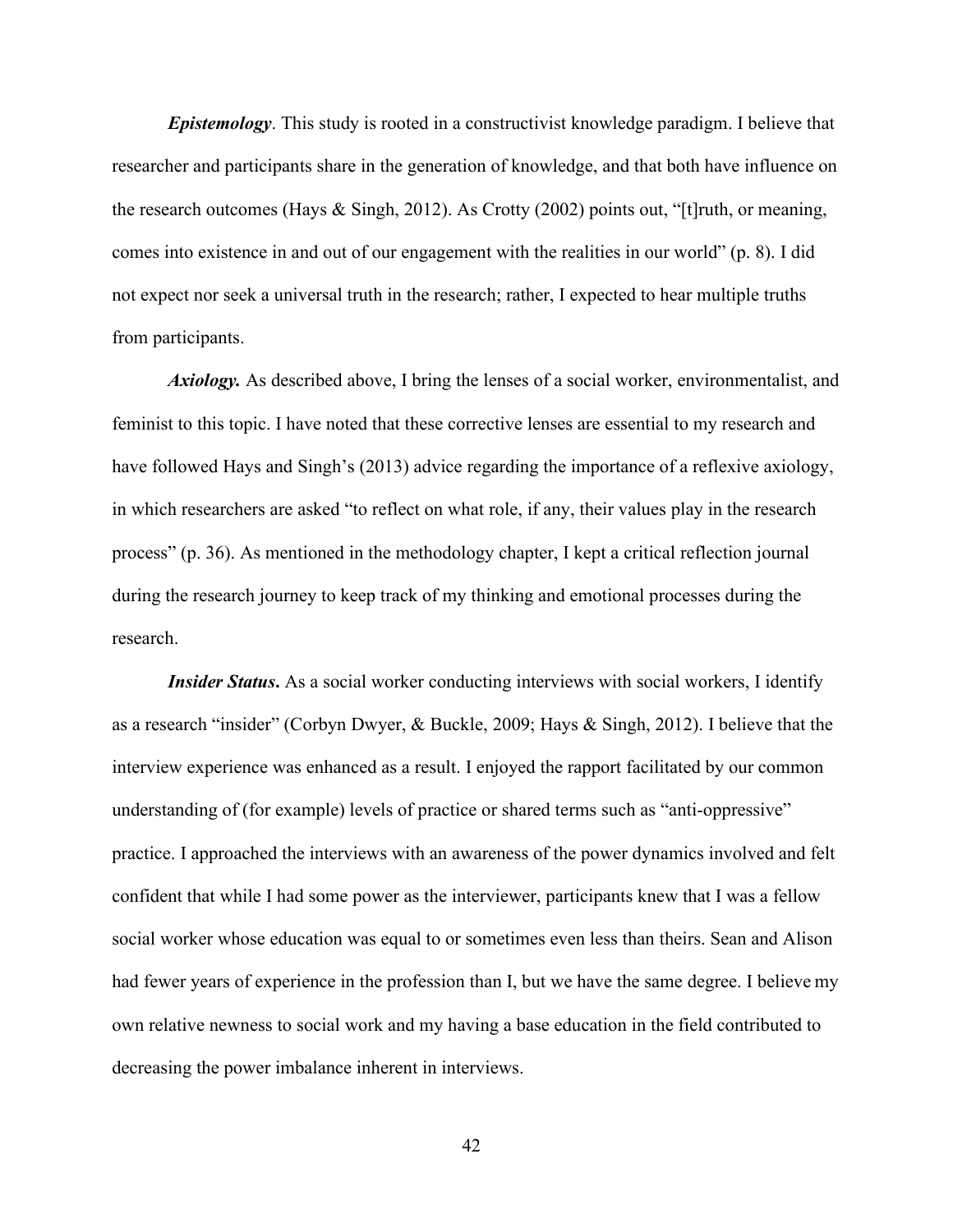## *Theoretical Lenses: Counter-Hegemonic Orientation and Challenging Dualisms.*

These two lenses – counter-hegemony and Plumwood's ecofeminism – are important to this study because they help make visible the deep anthropocentric roots that pervade not only rationalized western societies but also the professions, such as social work, that arose from and still function within them. Also, as I read through the participant data, these lenses were always at the back of my mind, as they are part of how I see the world. They allowed me to recognize absences of the natural environment in social work discourse, and they were useful when I articulated the underlying conditions and generated recommendations.

These lenses provided insight into the participant data, as the application of these broad concepts can demonstrate how it might be possible (or even likely) for social workers to be educated in social work and practice it without paying much heed to the natural environment. Hyperseparation and dualistic thinking that keep humans separate from the rest of the earth community make it difficult to foreground the idea that "human well-being is only possible in the context of the well-being of all life – a healthy and thriving Earth" (Gray et al., 2013a, p. 8). The natural environment remains a blind spot in Eurocentric cultures.

**Decision Process.** The decision process helps locate who makes decisions and how they are made, implemented, and assessed (Clark et al., 2001). Mapping the decision process in the social work community is essential in understanding how the implementation of policies might support social workers in their learning and application of the importance of the natural environment. Taken together, the environmental scan and the interviews provided decisionmakers with a sense of the societal context of social work and the natural environment as well as such factors as barriers, supports, and values as represented by the individuals with whom I have spoken. Although the decision process is not a major component of this research, the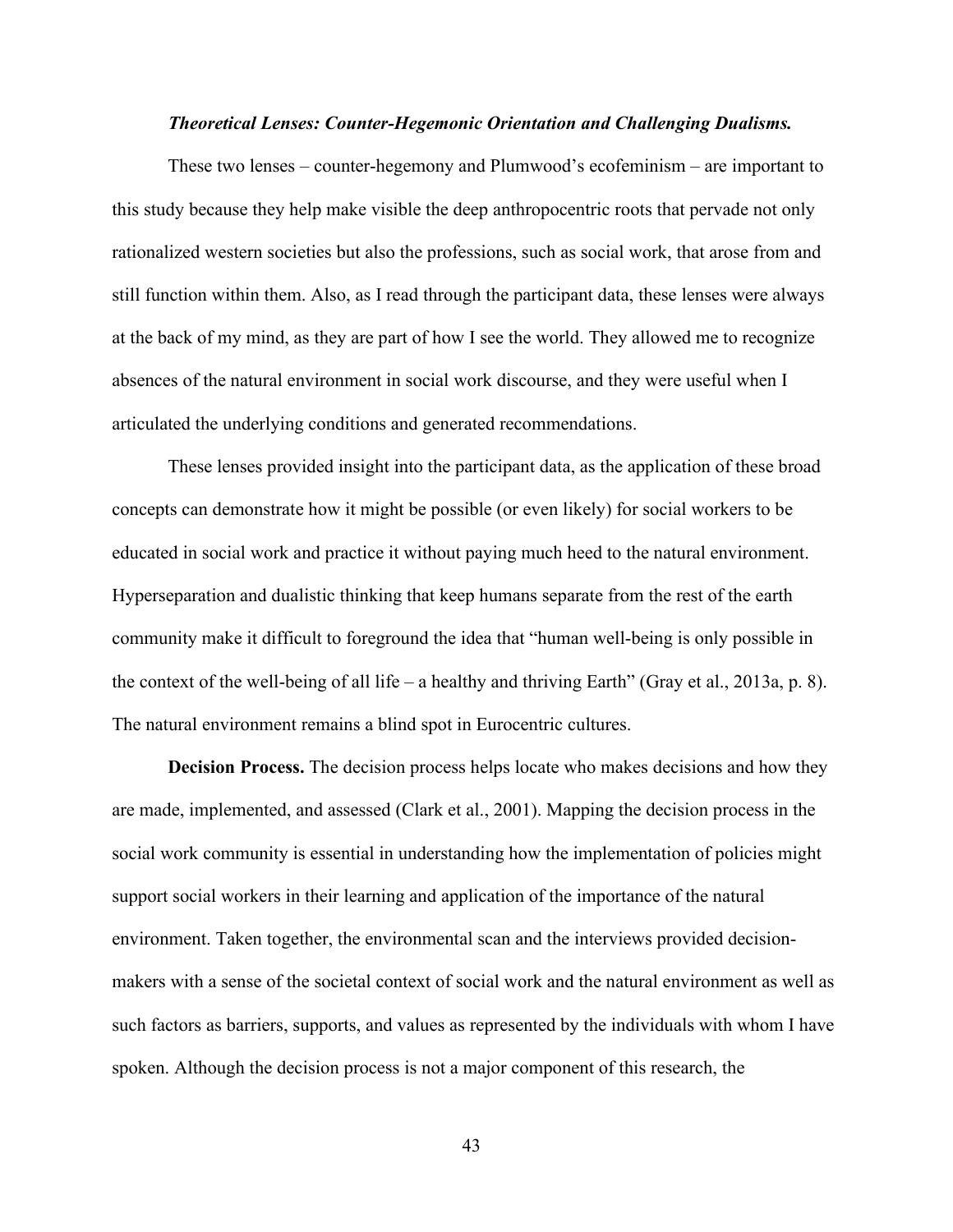recommendations set out in the discussion will need to be made in the context of understanding what decision processes and which institutions can effect change.

**Social Process.** The social process maps out who the participants are, as well as their perspectives and values (Clark, 2002). Social process analysis involves looking at what participants want, and strategies participants use to get what they want. This, together with decision process analysis, described in the next section, and problem orientation described above, helps determine what the actual problem is (Clark, 2002). While this study illuminates some ways that social workers incorporate the natural environment in their practice, a more expansive social process mapping including a wider range of participants needs to be done to arrive at a more complete picture. This includes what social workers as a group want regarding this topic, as well as what other stakeholders, such as clients, agencies, and governing organizations value.

### **Methods**

#### *Problem Orientation*

Before I began my master's program, I noticed that there was limited discourse in social work education and practice about the natural environment. It was apparent to me that there was a gap between the literature on the importance of the natural environment in social work and what I had experienced in my program and work. I noticed this problem based on my personal experience as a social worker, as a member of the SASW, and as the colleague of other social workers employed in Saskatchewan. Also, given that I have a pre-disposition to considering the natural environment in all parts of my life, I had done reading in this field. The extent and conceptualization of this problem has been refined through this thesis work, based on analysis of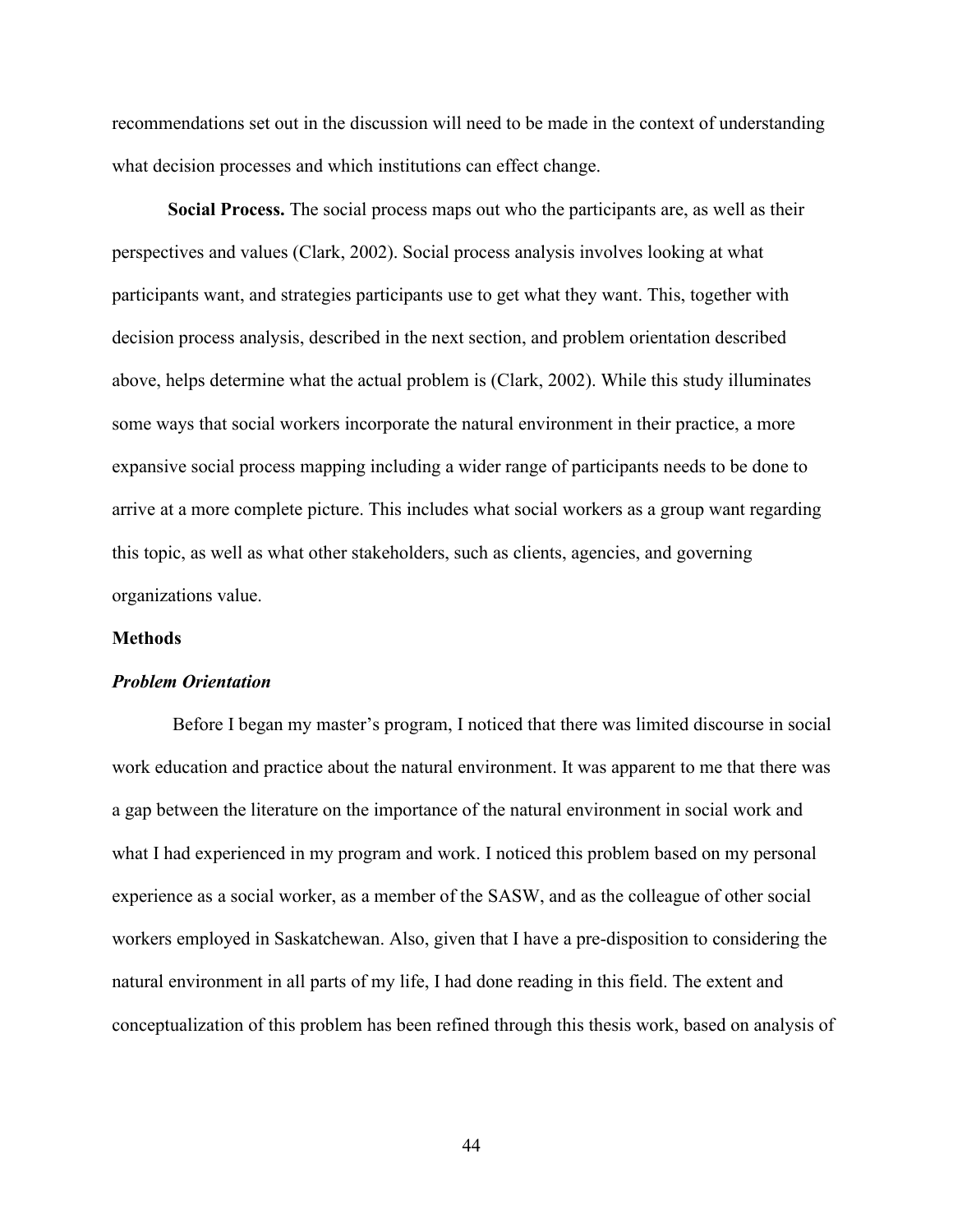trends, conditions, participant perspectives, and some limited yet significant insights into decision processes in the field of social work.

**Goal Clarification***.* Clarifying the common interest goal (as distinct from my personal research goals) was determined by drawing on the social work document analysis, participant interviews, trends, and knowledge of the field. Due to the scope of the study, clarification of a common interest goal remains tentative, and further study is needed to determine feasibility.

**Trend Description**. Analysis of trends included the following: 1. conducting a thorough literature search on the topic, 2. reviewing codes of ethics and other documents guiding social work, such as practice guides and mission/value statements in the province, in Canada, and internationally, contacting and/or looking at the websites of social work programs across Canada (both graduate and undergraduate), and 3. looking at news stories, literature, programs, and conferences relevant to the topic of social work and the natural environment. Participants' data about current practices also contribute to the trend description.

**Condition Analysis**. An understanding of underlying conditions was informed by a review of relevant literature as well as my theoretical lenses and my own experience in the field. Participant responses were also integrated into the final condition analysis.

**Trend Projection.** A brief discussion of trend projections (direction and speed) follows the examination of trends to assess the discrepancies between the desired outcome and current events and activities.

**Invention, Evaluation, and Selection of Alternatives***.* According to the PSF, the creative process of imagining alternatives, which eventually lead to recommendations, take into account everything that is learned from the problem orientation, the social process, and the decision process analyses.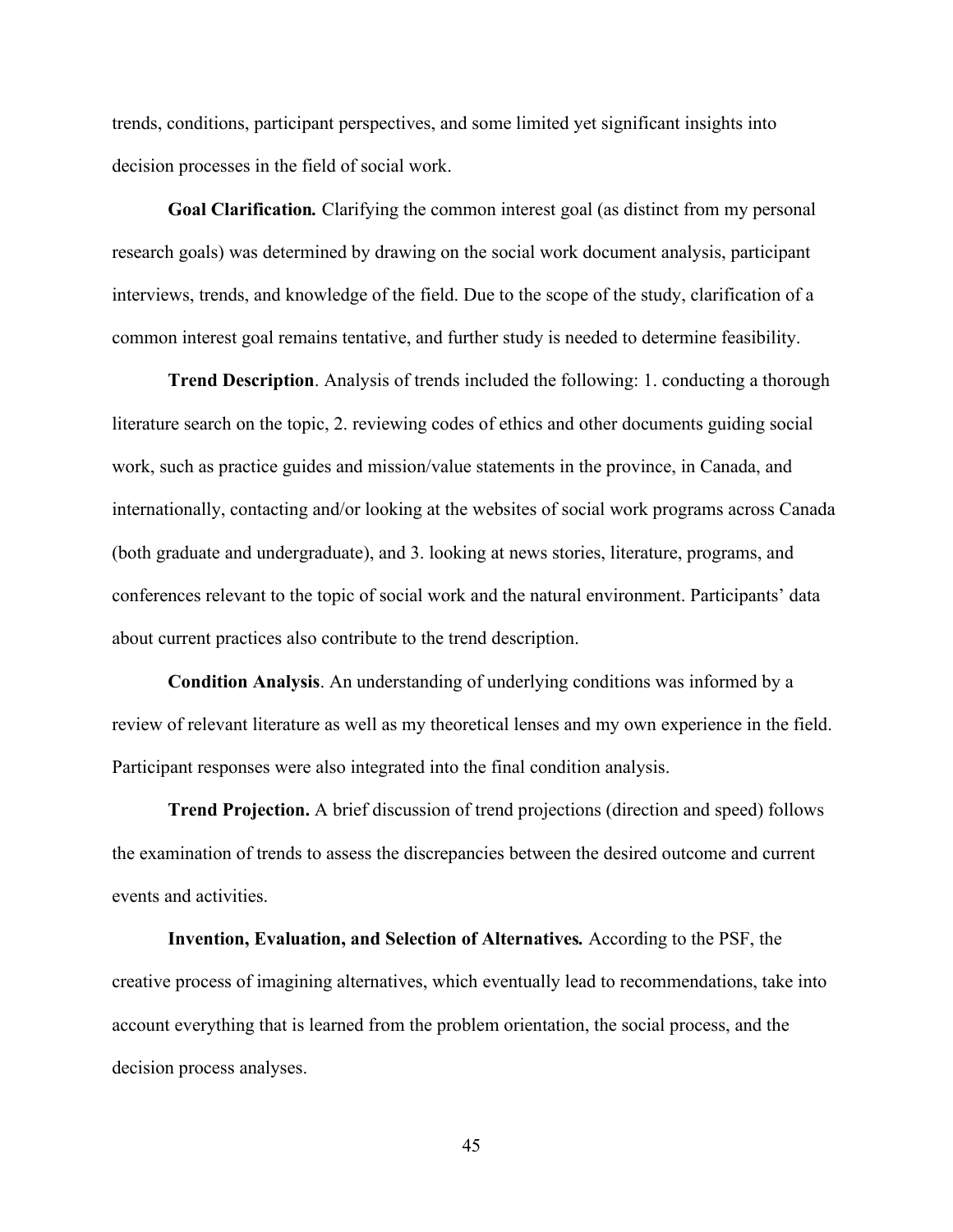## *Decision Process*

My experience as a social worker in Saskatchewan has provided me with an understanding of key decision-makers within the profession, and while this function is not explored deeply in this research, many with influence are identified. Knowledge of these entities, listed briefly in Chapter 4, is important in knowing to whom recommendations will be made and who can effect change. As noted above, effective implementation of recommendations will require attention to decision processes within the field of social work.

### *Social Process*

**Participant Recruitment**. Participants were recruited through the following strategies: 1. purposeful sampling (through professional connections or awareness), 2. postering in places known to employ social workers (via email, mail, or in-person), and 3. advertising on the University of Saskatchewan website. Four respondents (Leah, Alison, Sean, and Mady) were unknown to me and responded to the research invitation via email. Of the others, one, Rosa, was a former colleague and friend, and another, Hanna, a former fellow student. I intentionally recruited one participant (Erin) due to her high-profile and relevant employment in the community. Erin chose to use her real name, while all others requested pseudonyms. Participants were invited to provide a pseudonym if they had a preference, or one was provided.

**Participant Demographic Information**. All participants identified as registered social workers. Six participants identified as female, and one as male, and six identified as European/Caucasian while one preferred not to say. Participants identified as working in the following fields (either as primary, secondary, or additionally): counselling (5), advocacy (3), education (2), medical (1), mentor (1), community development (1), mental health (1), and other – justice with families (1).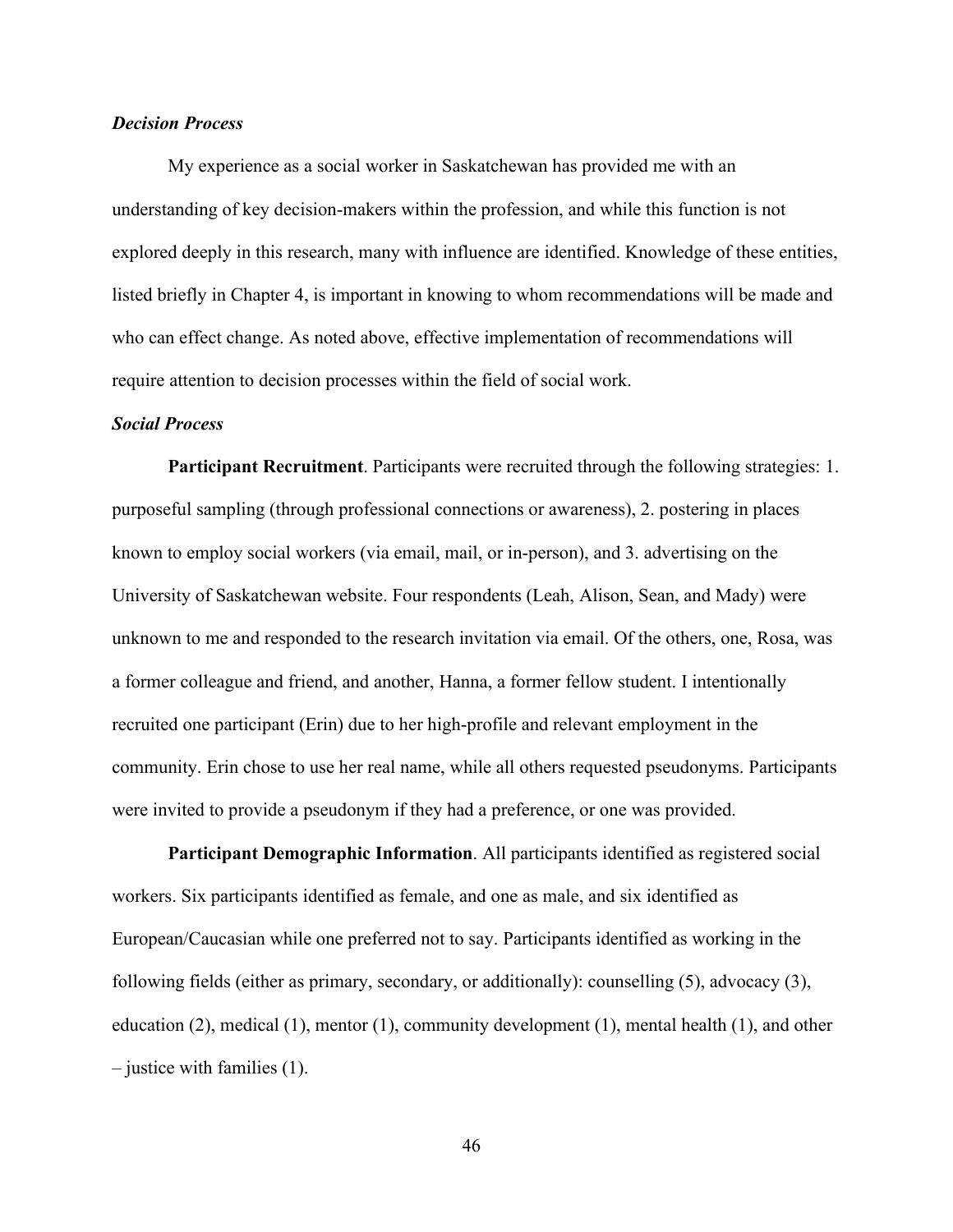| Table 3.1                       |                                     |            |              |                    |
|---------------------------------|-------------------------------------|------------|--------------|--------------------|
|                                 |                                     |            |              |                    |
| <b>Participant Demographics</b> |                                     |            |              |                    |
| Participant                     | Primary/Secondary/Tertiary          | Years as a | Gender       | Ethnicity (self-   |
|                                 | Field                               | Social     |              | identified)        |
|                                 |                                     | Worker     |              |                    |
| Erin                            | Counselling/Community               | 8          | F            | European/Caucasian |
|                                 | development/Education/Advocacy      |            |              |                    |
| Rosa                            | Counselling/Education               | 11         | F            | European/Caucasian |
| Hanna                           | Counselling/Mentor                  | 7          | F            | European/Caucasian |
| Leah                            | Medical                             | 20         | F            | Prefer not to say  |
| Sean                            | Advocacy/Counselling                | 5          | M            | European/Caucasian |
| Alison                          | Advocacy/Counselling                | 3          | F            | European/Caucasian |
| Mady                            | Mental health/Justice with families | 18         | $\mathbf{F}$ | European/Caucasian |

Table 3.1: Participant Demographics<sup>78</sup>

**Participant Data Collection Procedures.** I conducted seven semi-structured

interviews<sup>9</sup>. Six were approximately 30 to 60 minutes and one was approximately 90 minutes long. Due to scheduling considerations, one participant's interview was broken up into two parts: one approximately 60 minutes, with a 90-minute follow-up on another day. Interview length

seemed related to participant familiarity with the topic.

Interviews were audio-recorded and transcribed verbatim soon after completion of the interview. All interviews were transcribed by me, and this provided my first opportunity to familiarize myself with the data (Braun & Clarke, 2006). After each interview, I wrote a short summary of key points and my initial impressions. Important points from these notes were later

 $^7$  At the time of data collection (2017), all seven participants worked in Saskatoon; thus, I feel comfortable claiming to address a provincial gap. While study size does not allow for significant extrapolation, all social workers in Saskatchewan work under the same provincial, national, and international professional organizations.

<sup>8</sup> I did not ask participants which institution(s) they attended for their social work education, nor whether they had practiced social work outside of Saskatchewan. While no participant explicitly mentioned having completed a BSW program outside Saskatchewan, or having practiced elsewhere, I think it is important to consider that participants may have been exposed to education (degree-oriented or professional) or professional organizations that were not explored in this research.

<sup>&</sup>lt;sup>9</sup> One participant requested to be removed from the study after receiving the transcript of their interview; that participant's data were not included.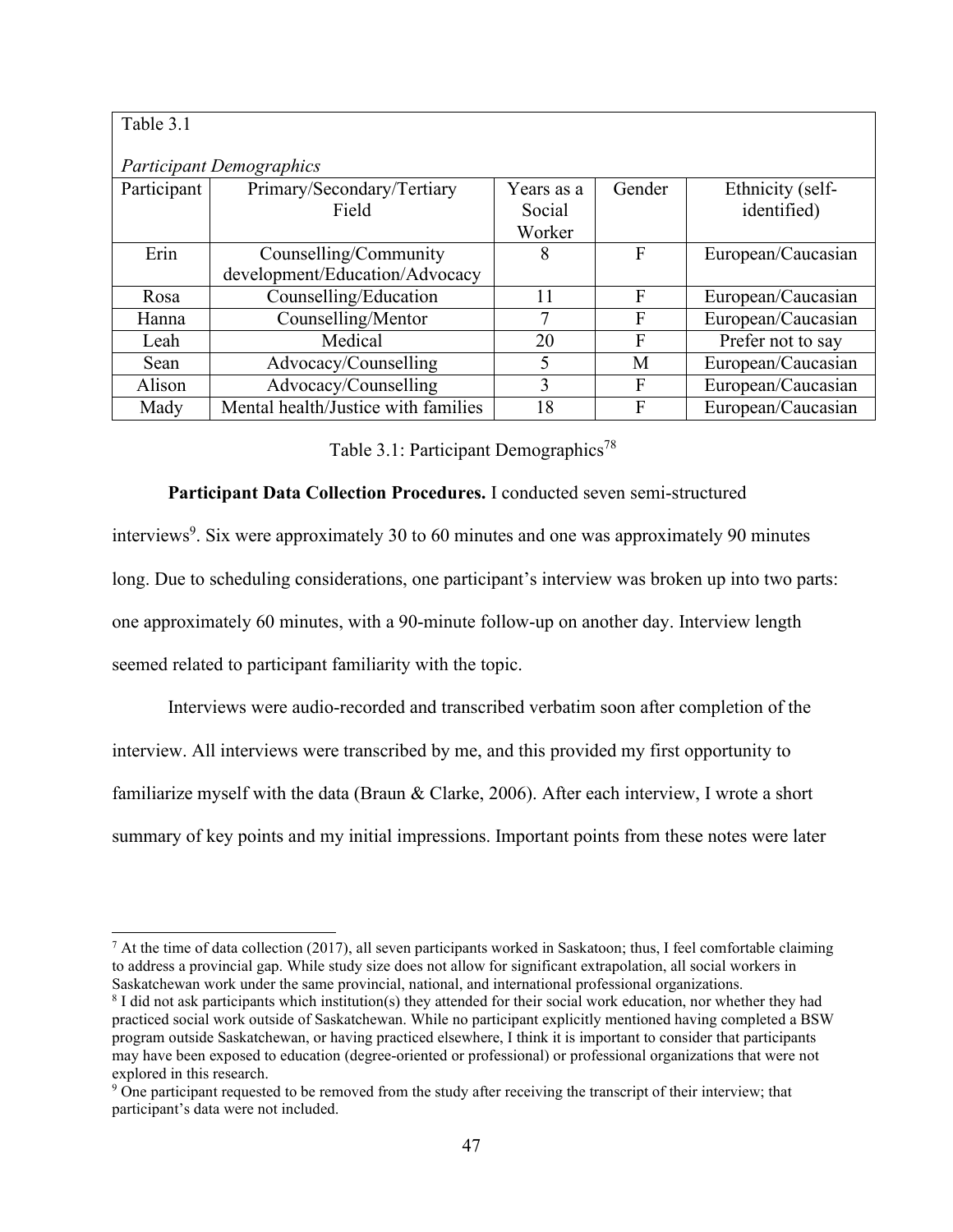added to each transcript for inclusion in data analysis. I emailed each participants' transcript to them to ensure they felt it was accurate.

Throughout the data collection period, some questions were added or slightly modified, either for clarity or to add depth to existing questions. These changes were made in response to participant reactions, such as hesitation over the lack of a "not applicable" option in the tick-box for question 12, which asked how often participants incorporate the natural environment in their work. To improve accuracy, this choice was added. Additionally, realizing that I had not included a question about grief about the loss of an animal, plant, or space, I added question 12c. Such changes were minor but resulted in a smoother interview process and provided prompts for participants to speak about these issues.

**Participant Data Analysis.** After I transcribed interviews, I reviewed the transcripts, making margin notes on each. I then prepared a master document, grouping responses from all participants according to objective and related interview questions. I included one additional section of data that were of interest, although I could not yet see where they fit. This process included reviewing the transcripts many times, making sure that all content was transferred, and that I was not missing anything important. These chunked data became the basis for my more indepth, second round of analysis.

I then looked at each data chunk, wrote more notes and summaries of what participants said, and added reflections on what I noticed, such as places where participants became more animated or seemed to be apologetic. I noted key themes, repeating patterns, and anomalies. I also reviewed summary notes made immediately after the interviews and added pieces into the master document where appropriate. I read over this master document many times, critically analyzed the initial categories established by the research objectives, and began to create new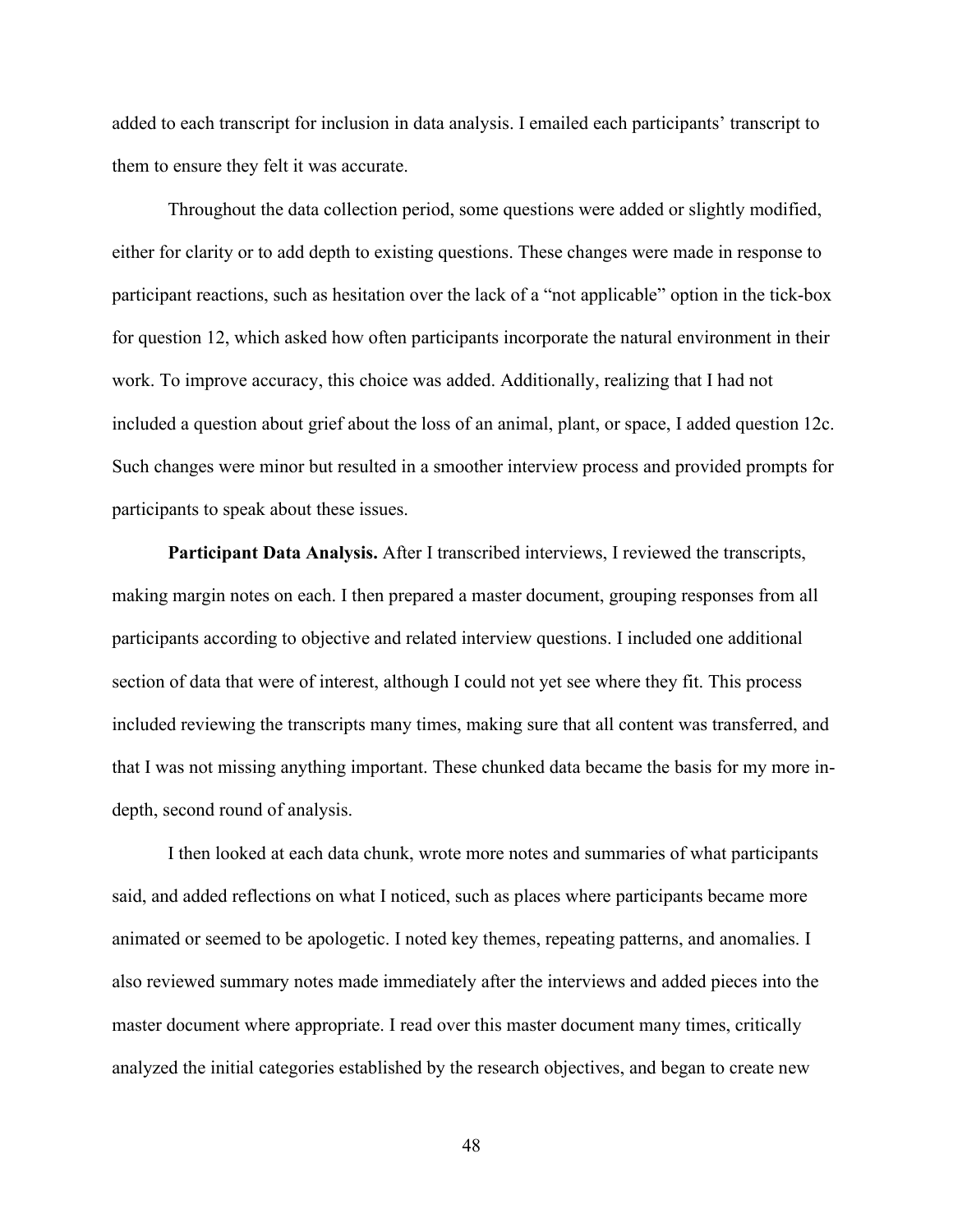ones where data had not previously fit. These data led to inductive analysis (Braun & Clarke, 2006); while they did not directly address specific research objectives, they generated some of the most interesting findings in the study, such as some participants' lack of translation of the importance of their own relationships with the natural environment to their practice with clients.

I take Ely et al.'s (1997, in Braun & Clarke, 2006) point that themes do not "emerge" from the data fully formed. Although the data were sorted in groups to answer research objectives, I had to make choices about these arrangements. I am aware that someone else approaching the data could well have decided to separate or amalgamate data differently than I did.

I returned many times to review the transcripts against what I was synthesizing in the master document to ensure that I was not just finding what I wanted to see, overlooking anything vital, or over-interpreting. As Braun and Clarke (2006) point out, thematic analysis is a "recursive" rather than a "linear" process that takes time and consideration (p. 86). I spent a lot of time with the data, considering it from many angles, and refining themes with my supervisor. I also did peer debriefing with two members of my graduate student cohort to clarify my own thinking and to engage in sharing of ideas (Hays & Singh, 2012)..

### *Trustworthiness of the Research*

I took steps to ensure that my research is reliable and accurate. Lincoln et al. (2011) point out that when one has a constructivist understanding of knowledge generation, the goal is not to find and confirm a single truth. To help ensure the trustworthiness of this project, I kept a journal to record my own assumptions and thoughts. I took extensive notes and thought critically about all aspects of the research. This reflexivity allowed for a more informed understanding of the research (Creswell, 2016; Hays & Singh, 2012).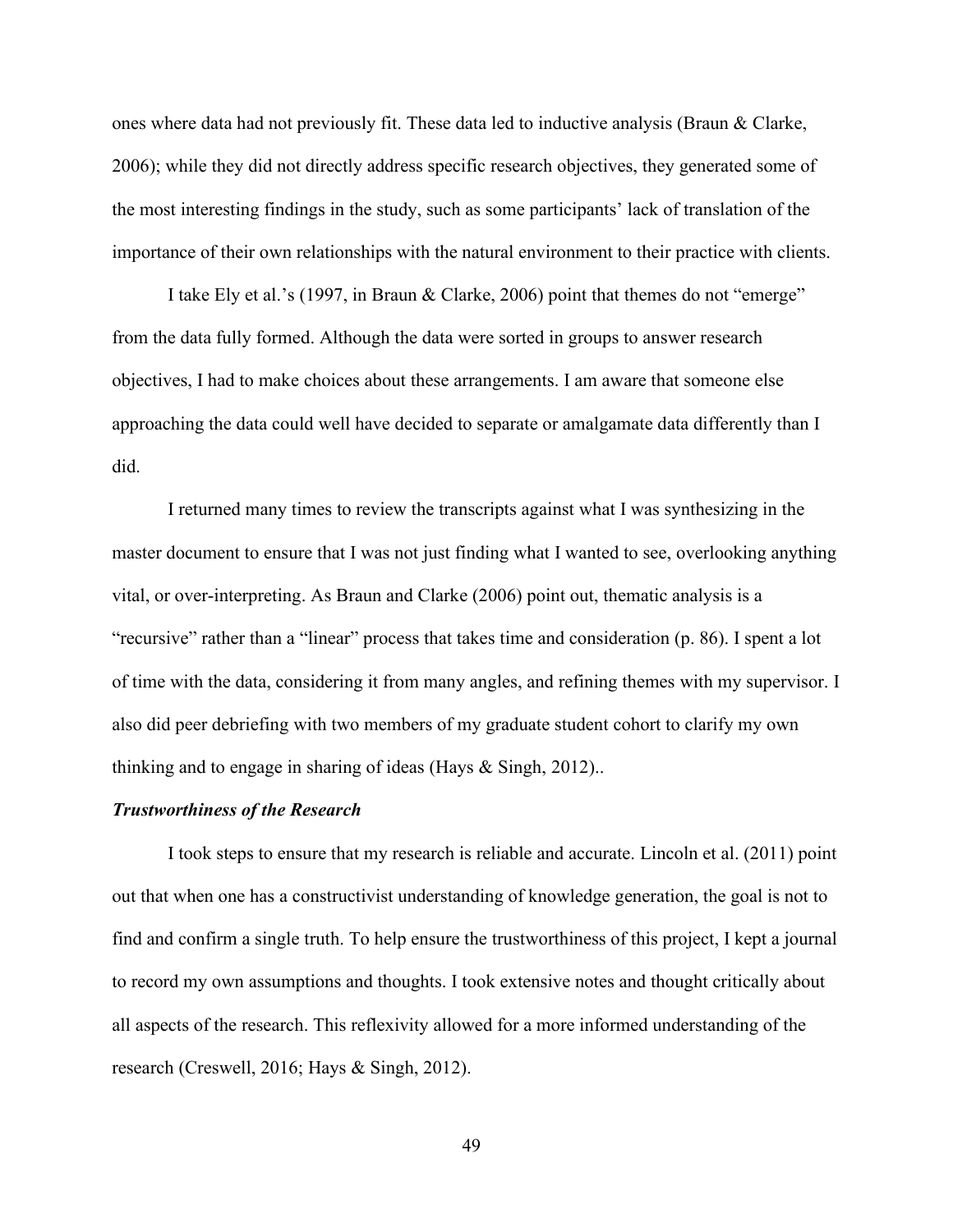I checked and cross-checked data for themes to refine them. I looked for "disconfirming evidence" in order to present the information accurately even when it was not consistent with my expectations (Creswell, 2016, 192). I member-checked with participants, emailing them their transcripts and asking them to ensure accuracy (Creswell, 2016; Hays & Singh, 2012), and I was able to debrief with my advisory committee and supervisor formally, as well as with members of my peer cohort informally. There was triangulation in the sense that I was able to check for resonance between participant data, research on trends, and the literature review.

#### *A Note on the Framework and a Feminist Perspective*

I note here that while a crucial component of the PSF is the observational standpoint which calls for the researcher to render transparent her values and biases, I have found that infusing all dimensions of the study with this subjectivity is difficult. At times, I have found it somewhat problematic switching between more personal ways of relating to the study material and what is required for the methodical approach of PSF. Both in writing and in thought, I have wondered whether it has been distracting for the reader that I have chosen to switch between first- and third-person writing.

## *Ethical Considerations*

Prior to engaging in any interaction with participants, this study received approval from the University of Saskatchewan Research Ethics Board. Participants were given information on the study and interview process. Informed consent was reviewed with each participant prior to the interviews (Hays & Singh, 2012). Participants were advised about all potential risks known by the researcher, and that they were only being asked to provide answers with which they were comfortable. As part of the consent process, participants were also informed that they could withdraw from the study at any time until data amalgamation (Hays  $\&$  Singh, 2012), without any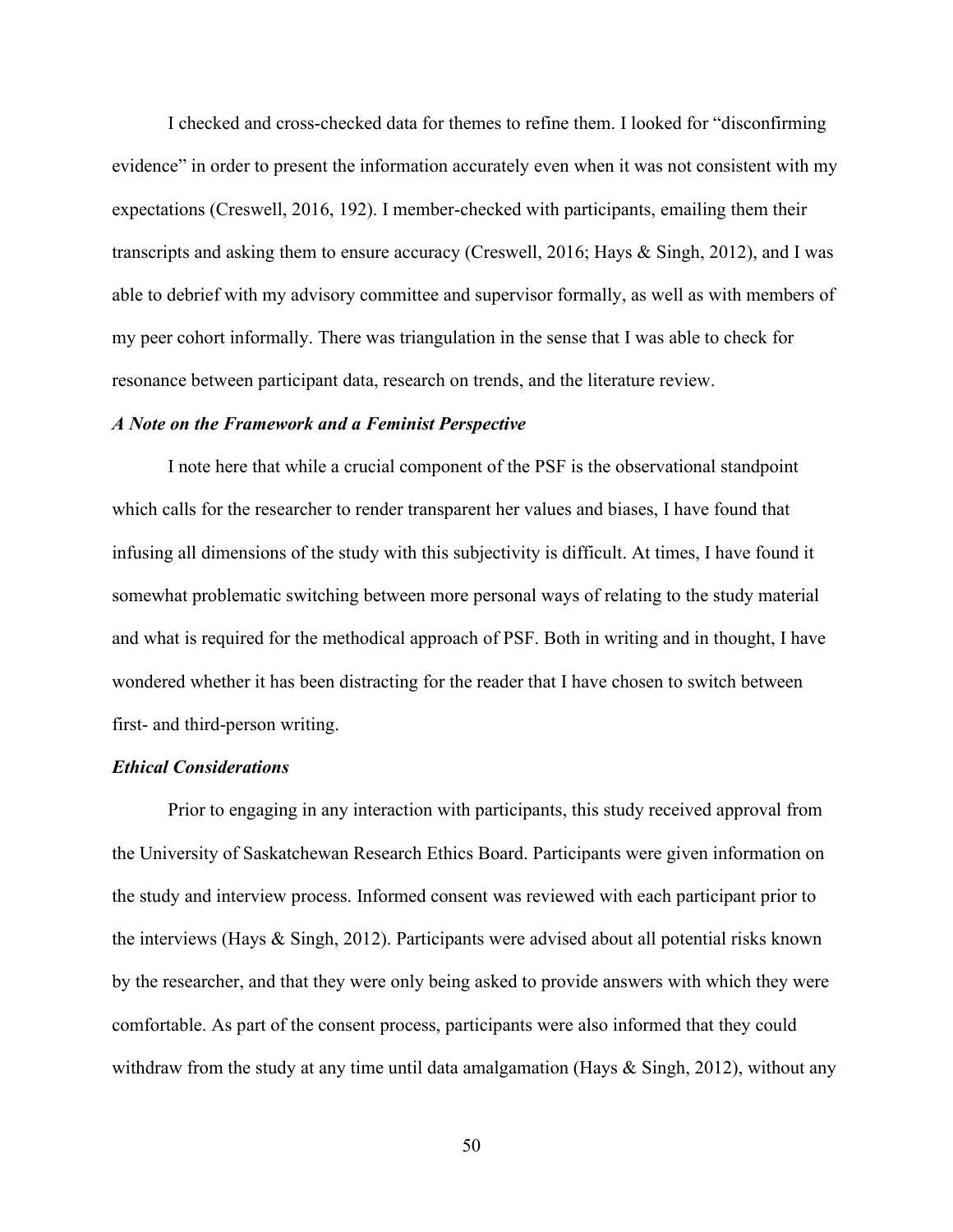consequences. They were told that after aggregation, their data would be included in the study. I discussed confidentiality with participants and let them know that I would remove identifying details except where explicitly not required, such as in Erin's choice to use her own name.

In acknowledgement of the power dynamics inherent in an interview relationship, I took steps to mitigate imbalances, such as requesting that participants choose meeting times and locations that suited them. I have represented participants' voices and intent with as much fidelity as possible (Hays & Singh, 2012). From personal experience, I know that thinking about the state of the natural environment can evoke feelings of anger, frustration, fear, and sadness. I was mindful to include time for a debrief with each participant after each interview if necessary, and I provided participants with written and verbal reminders of support agencies to contact, should they wish to speak with a counsellor later. This information was included on the research ethics consent form.

Digital data (audio recordings) were stored on a password-protected phone, laptop, and jump drive that were accessible only to researcher and supervisor. Hard copies of notes or other papers were kept in a locked room when unattended. Audio recordings were kept on these devices and on the University of Saskatchewan secure server until after transcription, at which point they were erased. All hard copies (including master list of participants) will be destroyed after completion of the thesis defense and approval of the thesis. As per research ethics guidelines, digital copies will be kept by my supervisor for 5 years post-publication, before being deleted beyond recovery.

While the aim of my research was not necessarily to improve the lives of participants in an obvious way (Hays & Singh, 2012), I believe that during the study, some participants learned something new about this topic.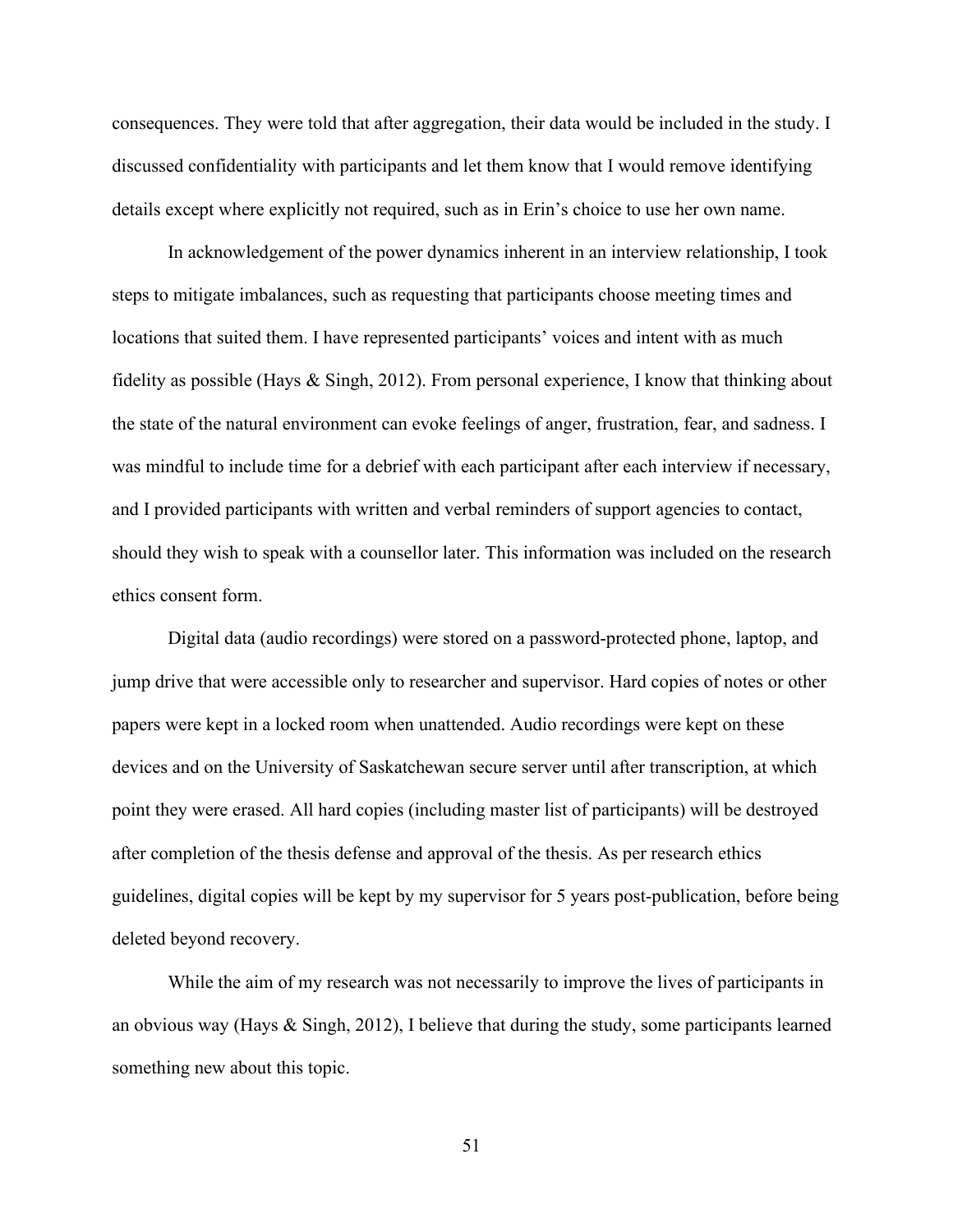# **Chapter 4: Findings**

### **Review of Research Objectives**

1. Articulate contextual factors, including current trends and underlying conditions within the profession,

2. Describe and analyze study participants' current understandings and practice related to the role of the natural environment in social work by:

a. determining participants' levels of understanding of the connections between social work and the natural environment,

b. learning what participants do to connect the natural environment to their social work practice, and

c. identifying, from participants' perspectives, what factors might increase social workers' incorporation of the natural environment into their work,

3. Identify the problems that result in the gap between the call for greater professional emphasis on the natural environment and social work reality, and

4. Make recommendations to address the gap that exists between the stated importance of the natural environment in social work literature and the inconsistency in policy, education, and practice in Saskatchewan.

## **Problem Orientation**

#### *Goal clarification: The Common Interest Goal*

The PSF's problem orientation process relies upon the clarification of participants' goals. Depending on the divergent perspectives of stakeholders, it can be difficult to arrive at a goal that secures the "common interest" (Clark, 2002, p. 14); however, this research hinges on the assumptions that regardless of personal goals or desires, participants share a professional affiliation and that social work has its own goals. Two ubiquitous goals of the profession are client well-being and social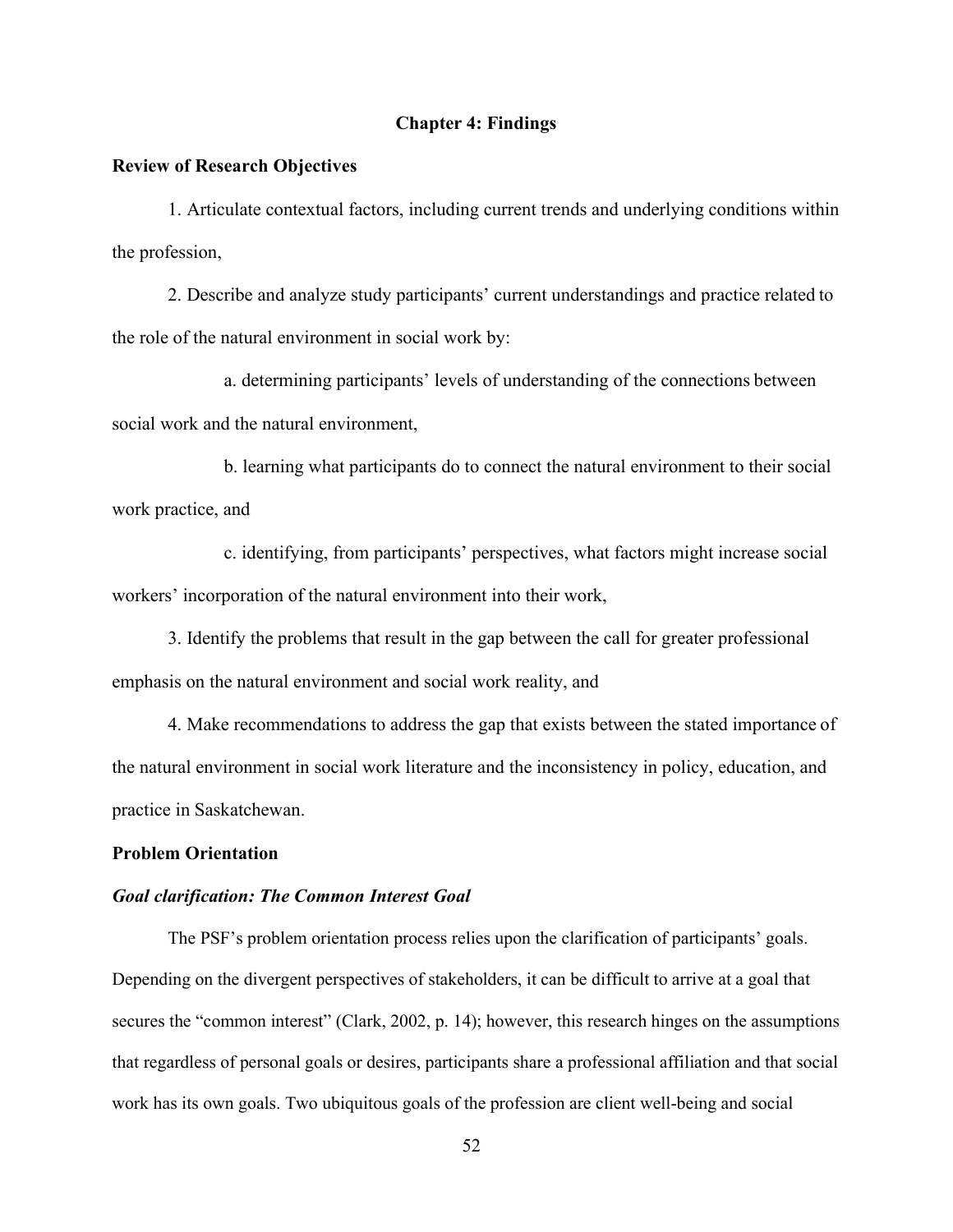justice, and while homogeneity of thought is not expected, it follows that social workparticipants would see them as "common interests," or "those that are widely shared within a community and demanded on behalf of the whole community" (Clark, 2002, p. 13).

**Client Well-Being**. A core commitment of social work is to that of client well-being, as evidenced by the edicts of the CASW and the IFSW, which direct the professional ethics of practitioners in Saskatchewan. The preamble to the CASW's (2005a) "Code of Ethics" opens with the statement that, "The social work profession is dedicated to the welfare and self-realization of all people." 10 The "Code of Ethics"' (2005a) other aspirations for clients include (for example): respect, dignity, worth, freedom from violence, equality, access to resources, and freedom from discrimination and prejudice. While still providing a rather minimalistic depiction of well-being, taken together, these elements comprise some elements of client well-being. Elsewhere, the organization's description of social work includes this term directly, claiming it as "a profession concerned with helping individuals, families, groups and communities to enhance their individual and collective well-being" (CASW, n.d.).

For their part, the International Federation of Social Workers' (IFSW) and the International Association of Schools of Social Work's (IASSW) joint definition of the profession, accepted globally, includes the assertion that it "engages people and structures to address life challenges and enhance wellbeing" (IASSW & IFSW, 2014). Boetto (2017) notes that in this new definition, there is no mention of the natural environment.

**Social Justice**. Social justice enjoys a less ambiguous prominence in both the CASW's (2005a) "Code of Ethics" and in the IFSW/IASSW's (2014) global principles of the profession. "The Pursuit of Social Justice" is the second (of six) of CASW's ethical values. That organization's

<sup>&</sup>lt;sup>10</sup> While the term "welfare" is used here, I prefer the synonymous "well-being" to describe a state of optimal wellness, eschewing the more limited financial and state-dependent connotations of the former term. Further, wellbeing as described in mainstream social work can be considered problematically Euro- and anthropocentric. The quest for a more meaningful definition of well-being is included in the literature review.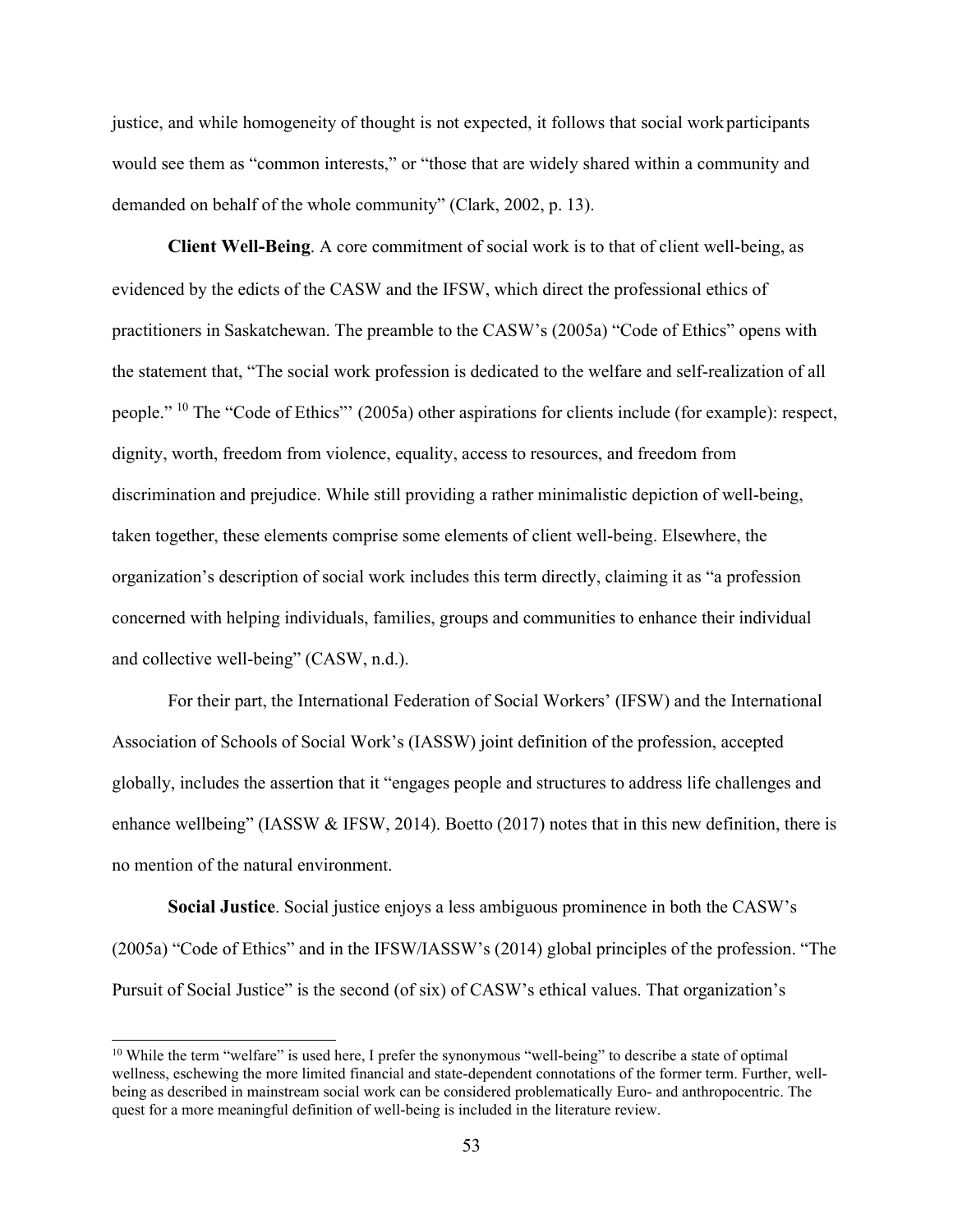definition of social work claims that: "[h]uman rights and social justice are the philosophical underpinnings of [its] practice" (CASW, n.d.). Similarly, there is international emphasis on social justice in the profession. The IFSW and the IASSW (2014) claim that "Advocating and upholding human rights and social justice is the motivation and justification for social work."

Given the central importance to social work (ers) of client well-being and social justice, and given the arguments for the importance of the natural environment in both, it follows that consideration of the natural environment is potentially a common interest goal, even though it is often not explicitly a stated goal.

## *Trend Description (Objective 1)*.

There exists some overlap between the contents of the literature review and the identification of trends and conditions. While the literature review is a thematic review of the scholarship on this topic, analysis of trends demonstrates (or maps out) the trajectory of the field over time. There are noticeable trends in the following categories: academic literature, education, conferences, professional organizations, and ecotherapies.

**Literature.** The groundbreaking work of Hoff and McNutt, *The Global Environment: Implications for Social Welfare and Social Work* (1994), galvanized the field of social work and its positions relating to the natural environment. In the ensuing decades, scholars have written about nature therapies, interventions involving animals, the ethical imperative for social workers to engage with the natural environment, the role of social work in environmental disasters, the role of the natural environment in mental health, social work's advocacy pillar related to the natural environment, and the importance of the natural environment for social work in relation to issues of human rights and social justice. Krings et al. (2018) summarized environmental social work literature published between 1991 and 2015, covering articles ranging from such sub-topics as ecospirituality, pollution/toxins, climate change, and human relationships with the more-than-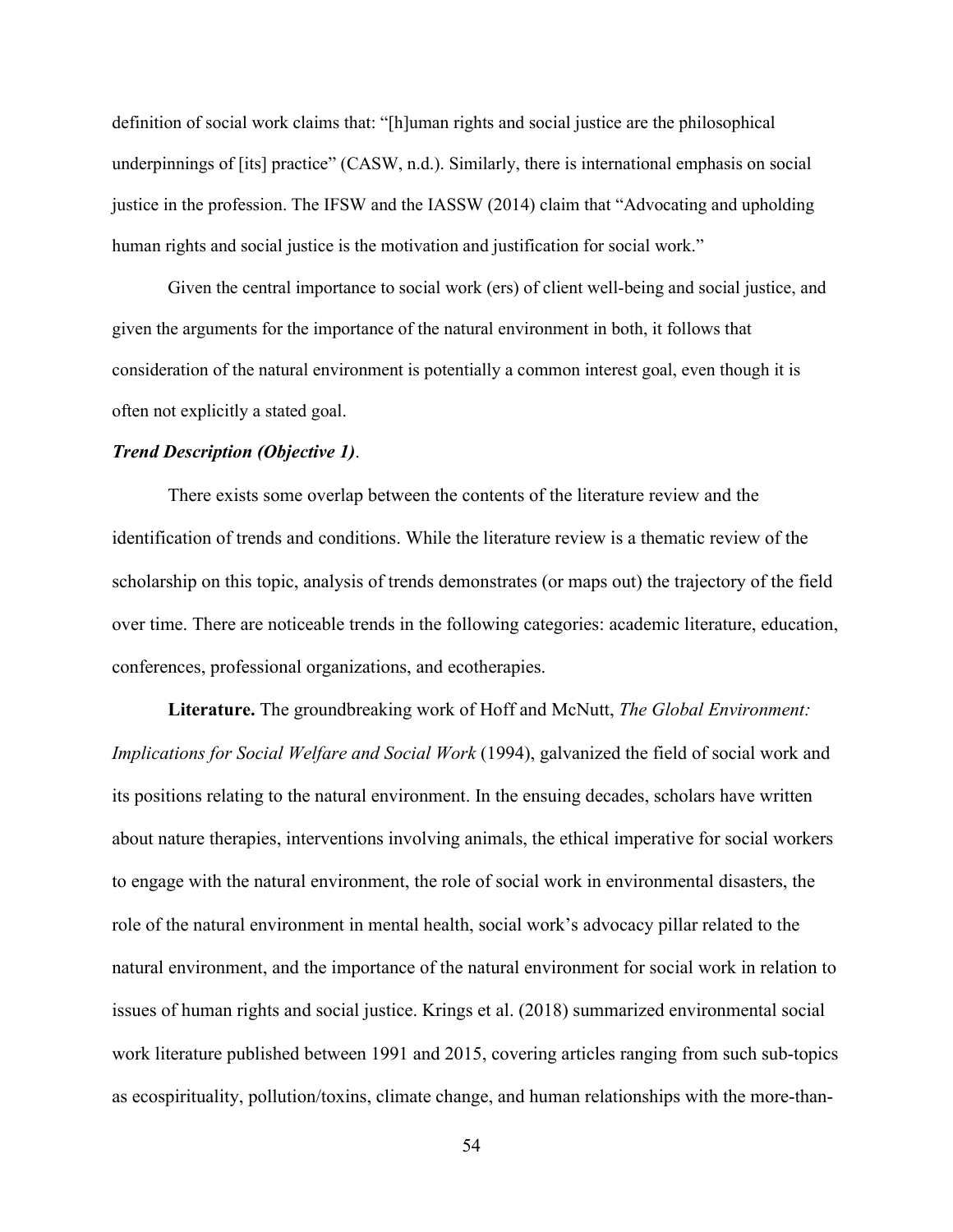human world. The authors affirm previous authors' assertions that this branch of research has been both "marginalized" and "growing exponentially," comprising 2.1 percent of total social work publications in 2015, up from 0.7 percent in 1991 (Krings et al., 2018). They conclude, "[W]hile limited in scope, social work research priorities and resources are increasingly allocated to environmental concerns" (Krings et al., 2018, p. 12).

Specific examples include a special issue in the online journal *Critical Social Work*, entitled, "Building Bridges and Crossing Boundaries: Dialogues in Professional Helping" (2010). This volume features articles on sustainability, the importance of place, ecological citizenship, and other facets of the natural environment in social work. In 2015, the journal *Social Work Education* featured the issue "Environmental Justice, Green Social Work or Eco Justice." *International Social Work*'s July 2018 issue is on "Promoting Community and Environmental Sustainability," while the interdisciplinary *Journal of Community Practice* produced a special issue on "Ecosocial Work and Social Change in Community Practice" (2019). Recent edited volumes on social work and the environment by Gray et al. (2013b), Matthies and Närhi (2017), and McKinnon (2016) join books on the importance of animals to the profession (Ryan 2011, 2014). While much of the literature's main focus is on the theory and idealism of, and the ethical impetus for social work to consider the natural environment (Molyneux, 2012), there has also been an expansion of scholarship addressing practical aspects (Boetto, 2016; Gray et al, 2013a; Dominelli, 2012).

It is apparent that while social work literature was neither an early nor particularly vociferous leader on considering the natural environment, there has been a movement (stronger in the last decade) to address the importance of the natural environment to the profession.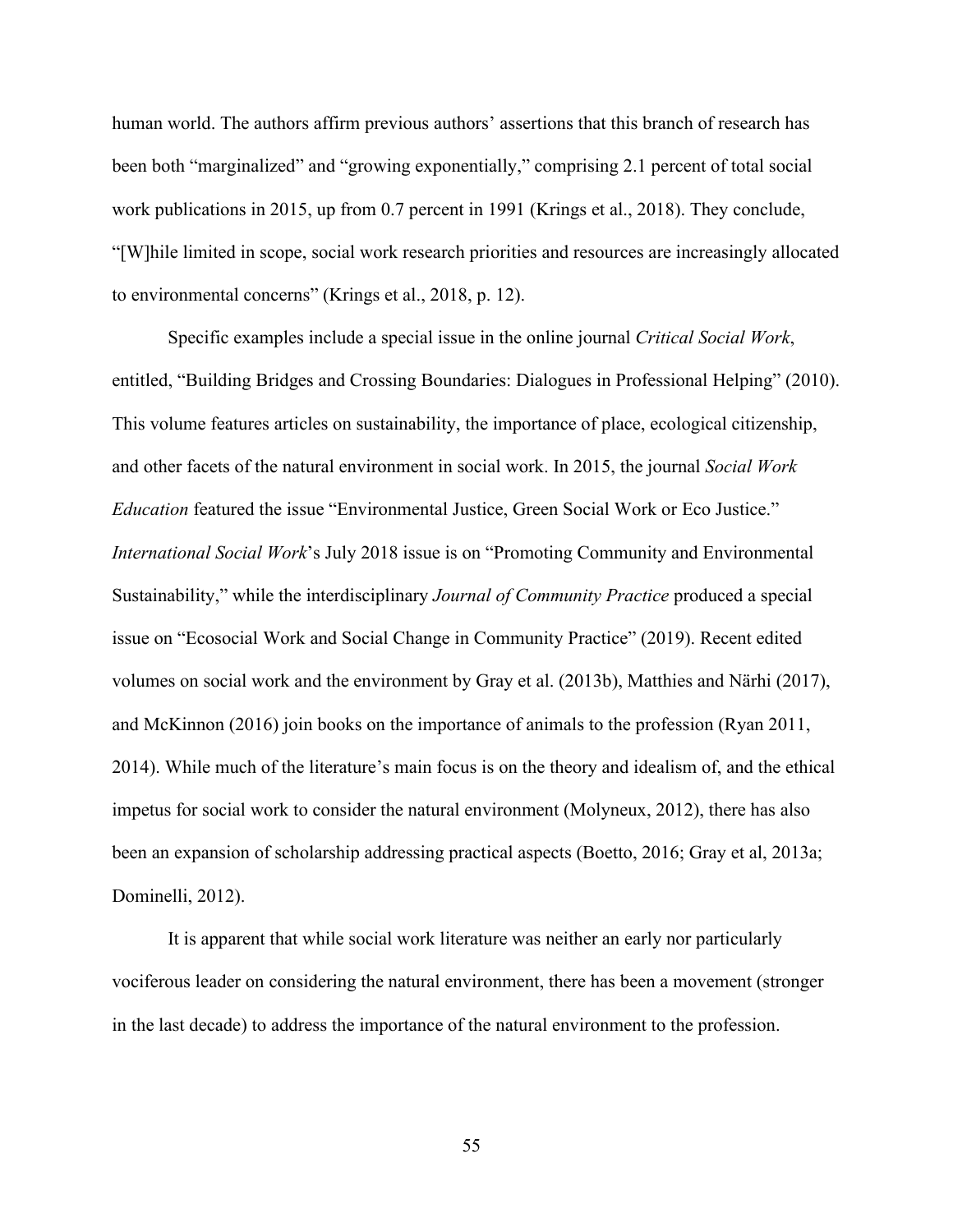**Education***.* Whether or not there are significant tangible differences recently, there is some movement in education regarding the natural environment. At the level of University strategic planning, there has been acknowledgement of the importance of the natural environment in ways that has implications for social work. The mandate of University of Regina's 2020-2025 strategic plan, "All Our Relations – kahkiyaw kiwâhkômâkaninawak," applies to the Faculty of Social Work (FSW), and includes "Truth and reconciliation" and "Climate action and environment" as two of its 5 "areas of focus" (University of Regina, n.d., p. 4). A stated goal is the 25% reduction of the university's "ecological footprint" (University of Regina, n.d., p. 15). The FSW's own strategic plan (2015) explains that for the university and for the faculty, "sustainability is deeply rooted in social justice and is taken to encompass economic, cultural, social, and environmental sustainability" (p. 4). Another part of the FSW's (n.d.) Strategic Plan is "indigenizing" its program, which includes (for example) improving students' "understanding of Indigenous ways of being and their practice with Indigenous peoples" (p, 10), which seems to be an attempt at offering alternatives to mainstream principles.

In the June 2016 issue of the SASW's newsletter, the U of R's FSW Dean wrote, "Given our commitment to addressing the needs of disadvantaged, marginalized and oppressed peoples, it makes sense that social work would be more vocal about the issue of environmental justice" (SASW, 2016, p. 15). These steps are very encouraging, and important; however, striving for environmental justice remains an anthropocentric goal and does not signal the will to transform social work from its current western, individualistic orientation into a profession based on the interrelationships among living beings.

First Nations University of Canada's opening paragraph of its vision statement (n.d.) has a more ecocentric and overtly spiritual focus: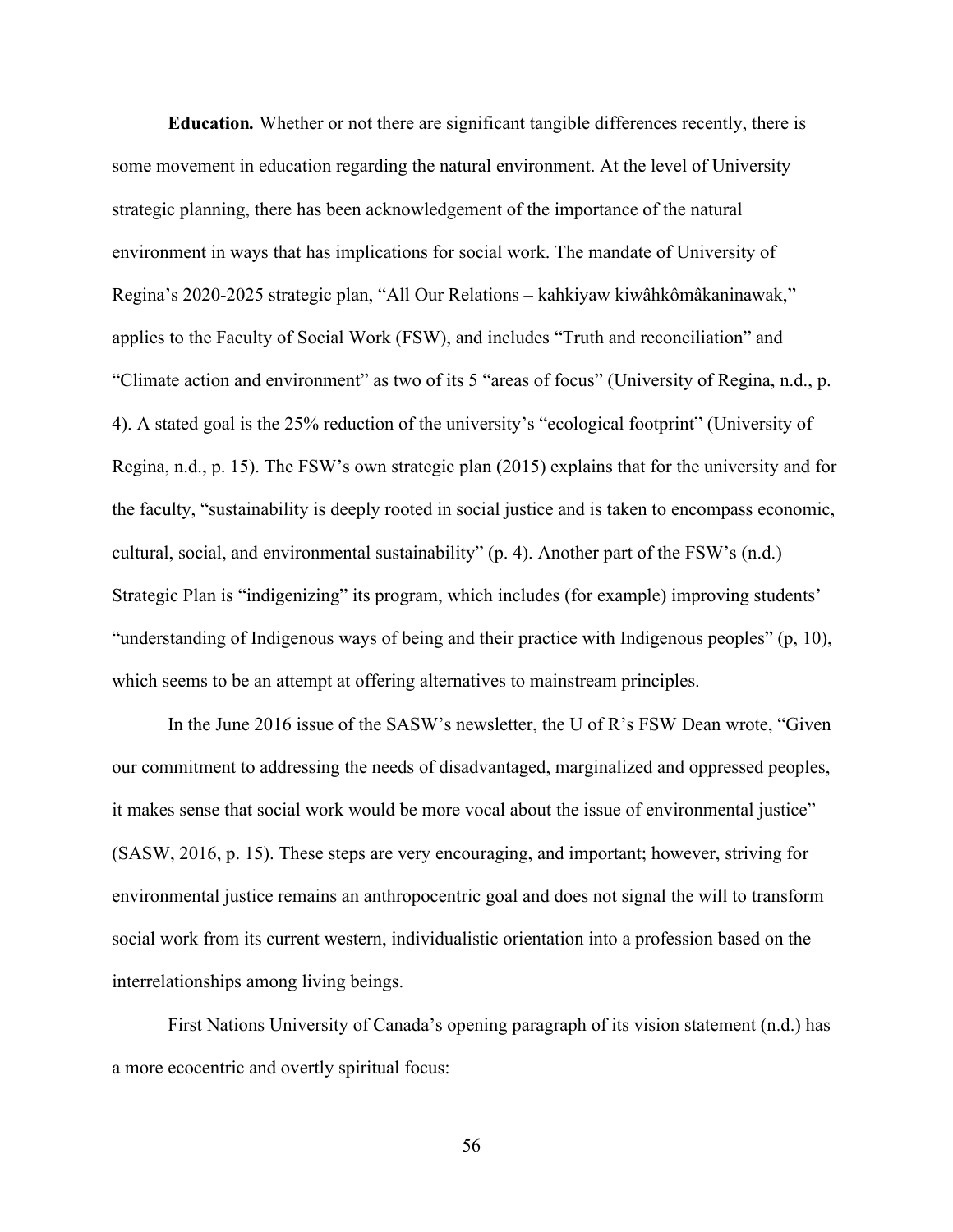Indigenous people view the world through lenses of interconnectedness and interrelationships of all life. We view all of Creator's gifts as being equal and interdependent. We rely on plants, animals, birds, fish, land, rocks for life – and each of these is imbued with spirit. All of these are equal and interdependent, part of the great whole. We view the world with the acknowledgement and awareness of our impact on all life, with the understanding that we live in cycles, of seasons, phases of the moon, animal migrations, etc. (FNUniv, n.d., p. 6).

That these principles are embedded in the institution's vision suggests a holistic understanding of humans' role in the world that would, by definition, challenge the "values of individualism, dualism, domination and materialism" in mainstream social work (Coates, 2003, p. 58).

In 2014, 2016, and 2020, the U of R's FSW ran the graduate-level course "Social Work and the Environment: Theory and Practice." This course was also offered in 2018 but was cancelled because of low enrollment. The faculty also offered a course entitled "Animals, Social Work and Society" in 2018 and again in 2020. Currently, the natural environment is not a component that is woven through all courses, nor is it a core course.

Across Canada, the picture is varied. Of the 43 university social work programs explored, many, including Lakehead University, Memorial University, University of Manitoba, and University d'Ottawa, University of British Columbia (Vancouver), do not offer courses specifically linking social work to the natural environment. In addition to the U of R's courses mentioned above, other universities offer courses addressing some aspect of the broad topic, such as York University's "Critical Social Work and Animals: Trans-Species Social Justice" and Universite de Moncton's "Travail Social et Environnement."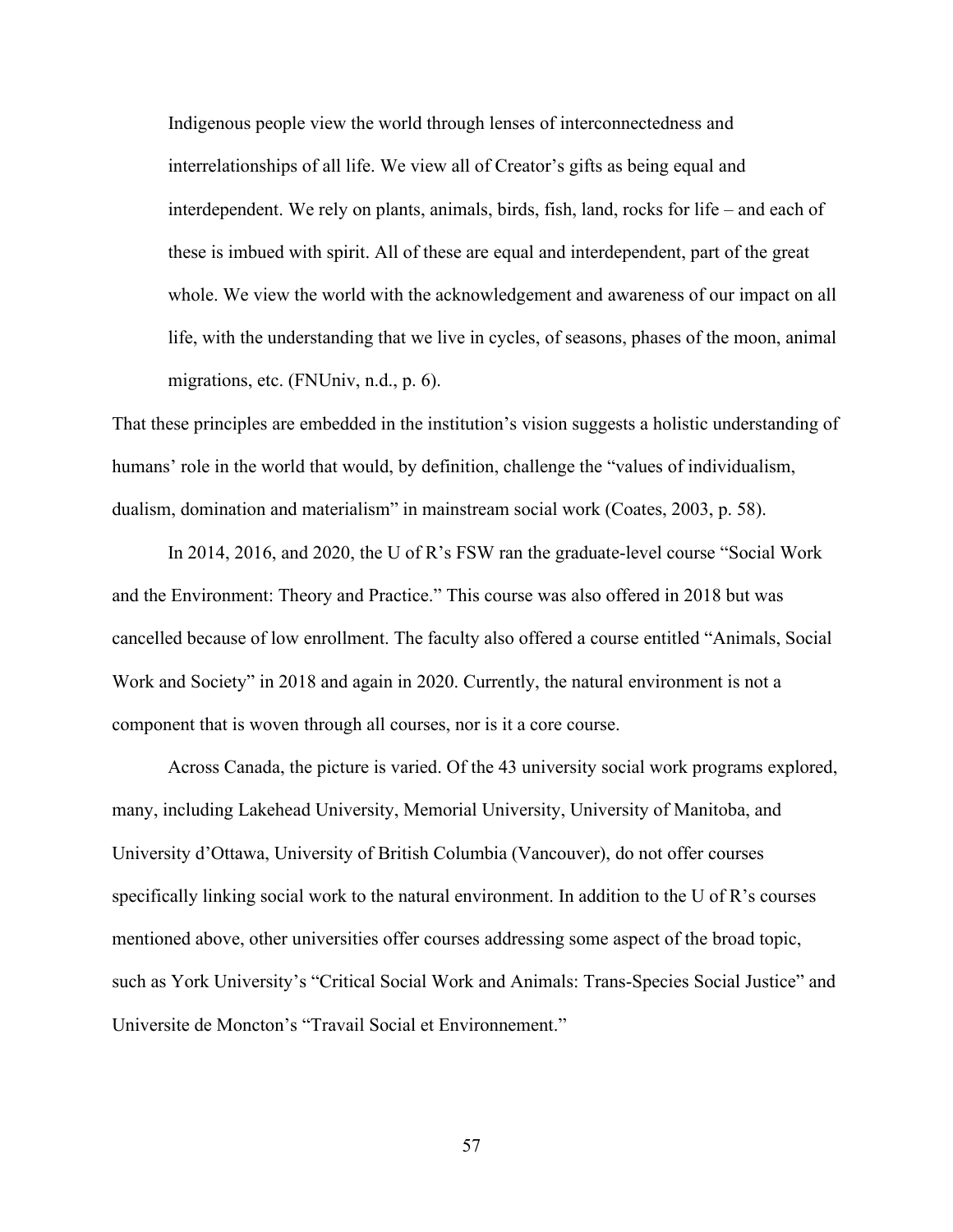Notably, sustainability underpins MacEwan University's Bachelor of Social Work program, its website reading: "Unique to this degree is the focus on sustainability – how social, environmental, and economic issues interrelate – and how we all fit in to the larger community" (Macewan University, n.d.). The variation in uptake of this topic among universities, at least in terms of course offerings, suggests that there is institutional movement in some cases and not in others. The overall picture of Canadian social work programs does not support a uniform professional prioritization of the natural environment.

**Professional Organizations**. Professional organizations are beginning to notice the planetary crisis, with varying degrees of speed. As mentioned briefly in the literature review, the IFSW has led globally with a very holistic view of social work that includes the natural environment (IFSW, 2004). Given the IFSW's global mandate, it is unsurprising that this organization has recognized the need for social work to respond to issues of the natural environment. People living in developing nations are often the first affected by drought, poverty, pollution, and other negative effects of environmental degradation and resource extraction.

The CASW has not been a leader on the topic of the natural environment, but it is becoming more aware of its importance. The association's 2005 "Code of Ethics," with its near silence on the natural environment, is currently in the revision process and had an expected completion date by June 2020 (F. Phelps, personal communication, 2019). According to Fred Phelps, CASW's Executive Director, this new document will be "grounded in the principles" of the Truth and Reconciliation Commission's report (2015), and he expects it to have greater mention of the natural environment than the previous version (F. Phelps, personal communication, 2019). Phelps also claims that the CASW will be looking at the natural environment as a public health concern, adding that, "It's a priority issue for [CASW], as it is for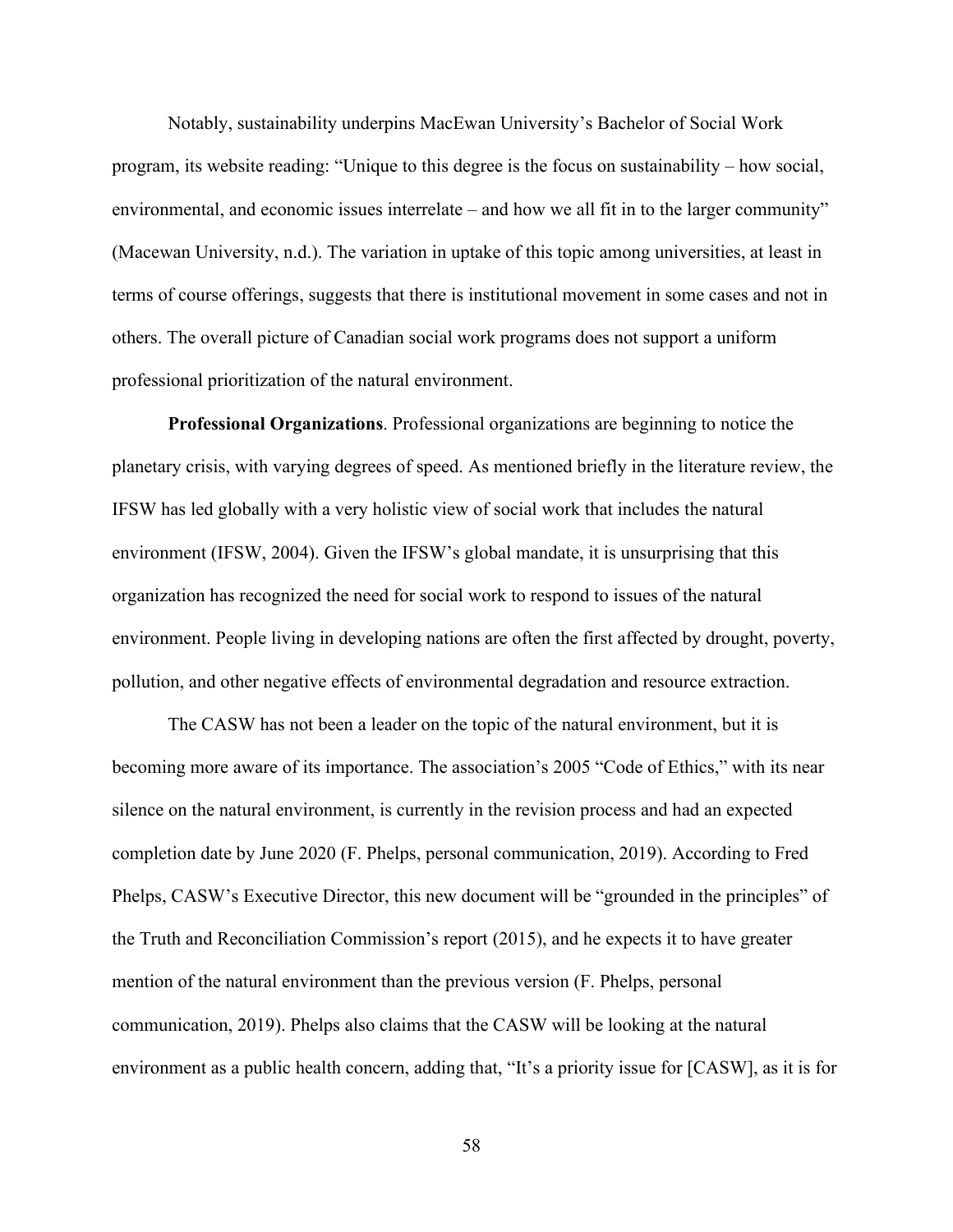the world" (F. Phelps, personal communication, 2019). CASW also offered two recent webinars to its membership entitled, "Global Warming: A Social Work Response" (Rauh, 2019) and "Social work for a sustainable future: The deep impact of environmentalism for social work" (Coates, 2019). In 2020, a webinar entitled, "Animal-Assisted Interventions: Partnering with Animals in Practice" provides an additional indication of the association's interest in educating its members on the linkages between the environment and social work and the environment, in its many forms.

In July 2020, just as this thesis was going to defense, the CASW released a position statement, "CASW: Climate change and social work" (Schibli, 2020). The association's acknowledgment of the science of climate change and its impact on social work and its clients, particularly Inuit peoples, is significant. The paper touches on such issues as climate justice, ecoanxiety and ecological grief, the disruption that climate change causes to people in the far north and in the global south, and the need for social workers to advocate for clients on issues relating to climate change. The position statement appeals to social workers' ethical obligations, noting that: "As a profession founded in principles of social justice, CASW acknowledges the reality of climate change and encourages social workers to educate, advocate, and be the change they want to see in the world" (Schibli, 2020, p. 3). The publication of this paper is an exciting development and bodes well for the revised code of ethics, and for acknowledging the importance of the environment is social work practice.

For its part, the provincial registration body, the SASW, has recently made moves to address the natural environment. Its Saskatoon branch held a topical workshop in spring of 2019. This will be discussed further in the next section. At the provincial level, the SASW is considering the generation of an environment committee and I have been approved to write a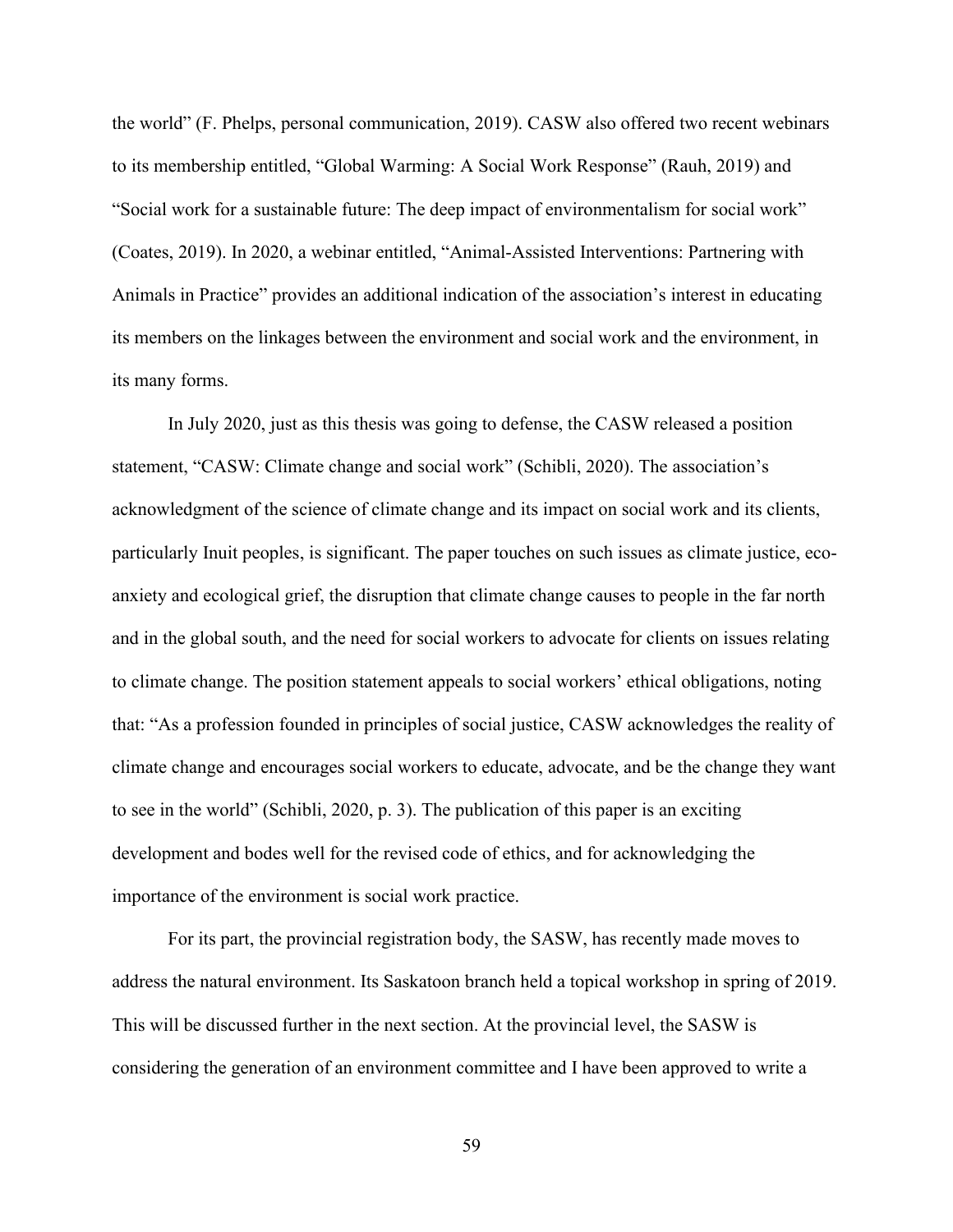series of articles in its newsletter, *Saskatchewan Social Worker*. SASW members will adhere to the CASW's revised "Code of Ethics" when implemented.

**Conferences and Professional Days***.* Many events at the provincial, national, and international levels signify an increasing recognition of the importance of the natural environment to social work. 2017's theme for World Social Work Day was "Promoting Community and Environmental Sustainability." The theme of 2018's Social Work, Education and Social Development conference was "Environmental and Community Sustainability: Evolving Solutions in Human Societies." In September 2018, the Saskatchewan Society for the Prevention of Cruelty to Animals (SSPCA) hosted a conference on the link between animal abuse and interpersonal violence (a phrase known among many people working in the fields of abuse and violence as *The Link*).

The CASWE's 2018 conference (held in Regina in May 2018) featured sessions on social work in the context of trans-species social justice (Matsuoka & Sorenson, 2018), incorporating sustainability in practice (Firang, 2018), animals as "indicators, barometers, and protective mechanisms" (Wasson, 2018), climate protection (Lysack, 2018), and other topics directly relating the profession to the natural. That same conference's 2019 theme, "Circles of Conversation: Engaging in Social Justice through Transformative Action" included the subtheme "Eco-justice and Environmentalism" (CASWE-ACFTS, n.d.). Its Call for Proposals (CASWE, 2019) summed up the links by stating:

Ecological or environmental social justice is an emerging area of interest and necessity in the social work field. It focuses on the intersection of the effects of climate change and environmental degradation and the lives of individuals, groups, and communities, especially those that are already the most vulnerable and marginalized (p. 3).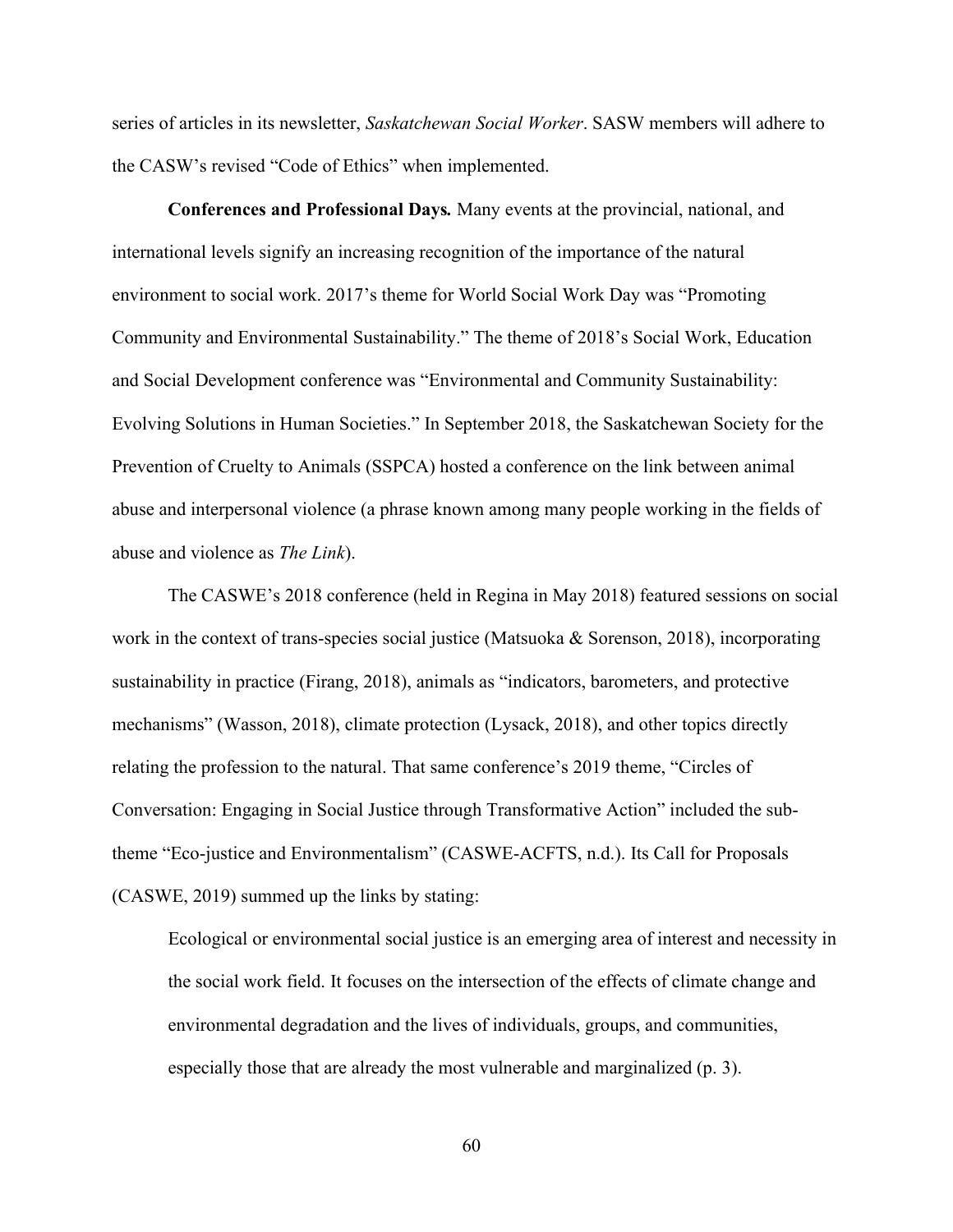In May 2019, the SASW's Saskatoon branch hosted "Sustaining Health," featuring the keynote speaker Dr. Mishka Lysack, who focused on the impacts of the climate crisis and social work (SASW, 2019). The workshop invited participants to learn about links between health and the natural environment, and environmental advocacy in practice.

**Ecotherapies***.* As noted above in the literature review, an area of great growth in connecting social work and the natural environment is the increasing use of ecotherapies, including animal-assisted interventions and activities, horticulture therapy, and spending time in nature. On the flipside, there is growing recognition of the rise (or naming) of mental illnesses such as grief and anxiety directly related to the natural environment.

There is also a significant upsurge in the inclusion of animals in therapy and activities, as well as considering the role(s) that animals play in people's lives. "The Link" conference (mentioned above) reflects the growing understanding that there is a strong relationship between the abuse of animals, children, elderly people, and intimate partners (Wuerch et al., 2016), and the need for interdisciplinary collaboration. In March 2016, the Saskatchewan Society for the Prevention of Cruelty to Animals (SSPCA), the Provincial Association of Transition Houses and Services of Saskatchewan (PATHS), and STOPS to Violence published a report on the impact of animals in the decision-making processes of people wanting to leave situations of interpersonal violence. Roughly concurrent with the release of this report, entitled "The Link: Interpersonal Violence and Abuse and Animal Safekeeping," the SSPCA added an Animal Safekeeping Coordinator to its staff. The coordinator is responsible for educating others about "The Link" and the connections among abuse of different groups. This role involves speaking to members of different disciplines, such as veterinary technicians, social workers, police officers, and the public (L. Sillers, personal communication, 2019).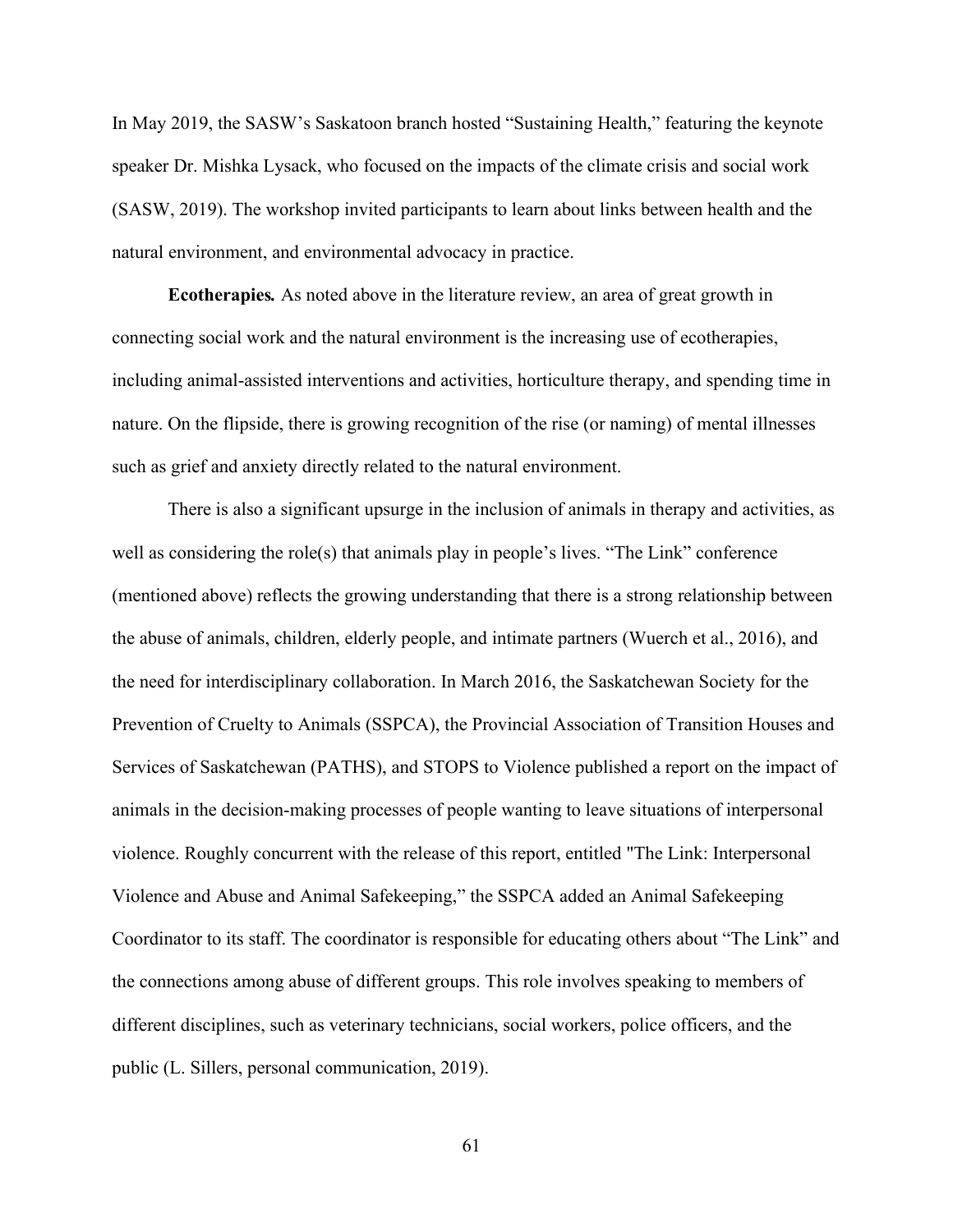As mentioned above, animals are recognized as being instrumental in some forms of ecotherapy, including canine and equine therapies. Through the St. John Ambulance's Therapy Dog Program, dogs are brought into homeless shelters, the airport, prisons, and the University of Saskatchewan campus to offer comfort, friendship, and stress relief. Murphy the dog has comforted people in the emergency room at the Royal University Hospital since 2016 (Dinh, 2016). A seminar entitled, "Why Do Dogs Make Us Feel Better?" was offered at the University of Saskatchewan as part of its One Health Discussion Series in 2017 (Chalmers & Dell, 2017).

#### *Condition Analysis (Objective 1)*

Four conditions emerge from the data: 1. Mainstream social work is anthropocentric, 2. Mainstream social work is Eurocentric, 3. We are experiencing an environmental crisis, and 4. There is a strong counter-current to the previous conditions. These conditions arise from all components of data collection, including participant interviews, the literature review, an examination of trends, and even my own personal experiences. They will be discussed at length in Chapter 5.

#### *Trend Projections (Objective 1)*

There is definite movement in the social work community to take the natural environment in practice seriously. In every category outlined above, there is consistent, positive momentum toward closing the gap between the state of the profession now and the ideal. It is both interesting and exciting to note the number of events that have occurred even since I first began my master's research. Still, while progress has been noted in the literature, education, conferences, professional organization, and the implementation of ecotherapies it is also apparent that pace of this momentum is not rapid. Rather than being a leader regarding the natural environment, social work has been slow in taking mitigating action.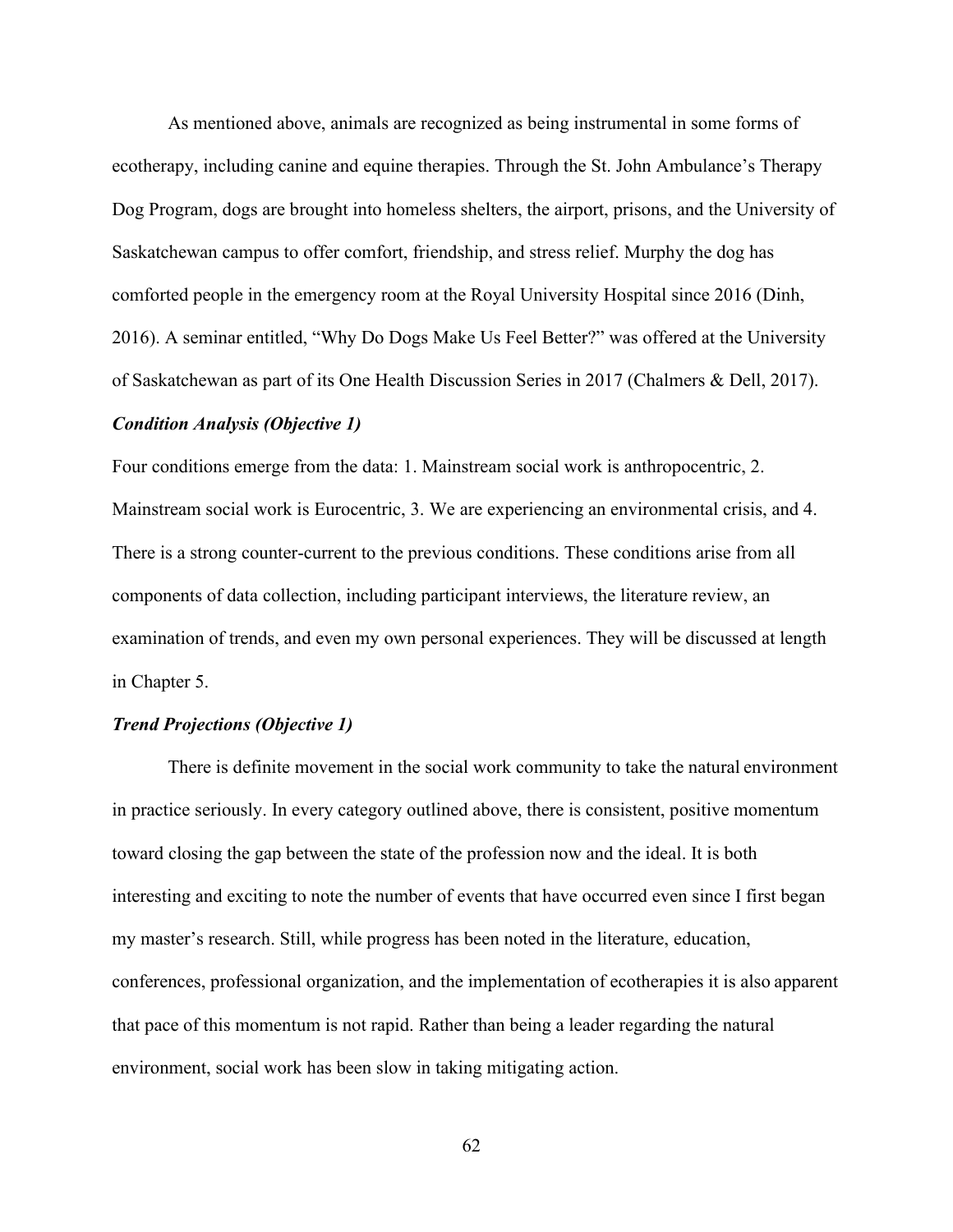#### *Decision Process Analysis*

Pivotal to enacting change is understanding areas of influence and processes for decisionmaking, implementation, and evaluation of any proposed actions. Some key decision-makers and decision-making institutions who have power or are involved in Saskatchewan's implementation of any recommendations are listed below, accompanied by a brief description of their role(s) and jurisdiction(s):

- The Saskatchewan Association of Social Workers (SASW) is the province's professional organization. The SASW is a member organization of the Canadian Association of Social Workers (CASW) and sets out a "Standards of Practice" document for its approximately 1700 members (SASW, 2020.).
- The CASW is the national professional organization of social workers. Members of the SASW adhere to the CASW'S "Code of Ethics" and "Guidelines for Ethical Practice."
- The International Federation of Social Work (IFSW) is social work's global organization, of which the CASW is a member. The IFSW has members in 141 countries and "striv[es] for social justice, human rights, and social development" (IFSW, n.d.-a).
- The Canadian Association for Social Work Education (CASWE) is responsible for national social work education policies, standards, and accreditation (including for the U of R's FSW and the FNUniv's School of Indigenous Social Work) (CASWE, n.d.)
- The University of Regina's (U of R) Faculty of Social Work offers both undergraduate and graduate degrees in social work in the province.
- Under the broader administration of the University of Regina, the First Nations University of Canada's (FNUniv) School of Indigenous Social Work (SISW) offers Indigenous Social Work certificates, and bachelor's and master's degrees (FNUniv, n.d.).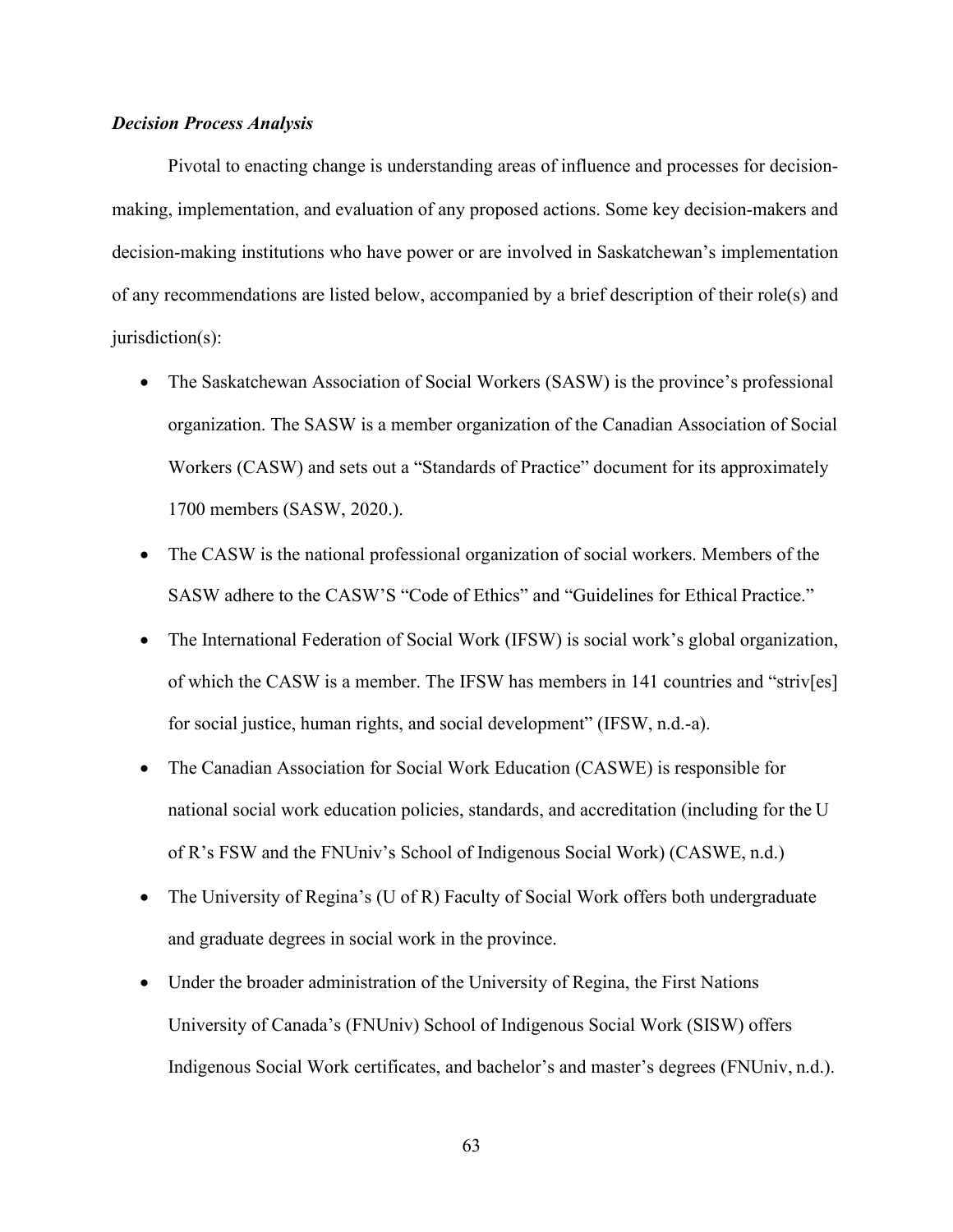• Major employers of social workers include the Saskatchewan Health Authority and the Ministry of Social Services, and smaller community-based organizations and counselling agencies such as Family Service Saskatoon or Saskatoon Crisis Intervention Service.

8. Social workers and social work students. This group is directly affected by how much they are informed about the role/importance of the natural environment in their practice and what role(s) they can play personally and professionally in shaping the future of the profession.

## **Social Process: Participant Perspectives (Objective 2)**

This section provides insight into the degree to which interviewed social workers in Saskatchewan consider the natural environment in relation to their profession. Through interviews with participants, I have learned something about: what they understand about the connections between the natural environment and social work (Objective 2a), how they incorporate the natural environment into their social work practice (Objective 2b), and what factors might increase their incorporation of the natural environment in their work (Objective 2c). Participants also shared thoughts about their own personal experience(s) with the natural environment.

Contextualized by an examination of prevailing trends and conditions that situate the participants socially, these data reveal a range of responses that underscore the lack of consistency in social workers' understanding of the role of the natural environment in their work. The data also revealed that while participants are often able to understand the connections between their own well-being and the natural environment, this understanding does not always translate into considering this a vital part of their practice.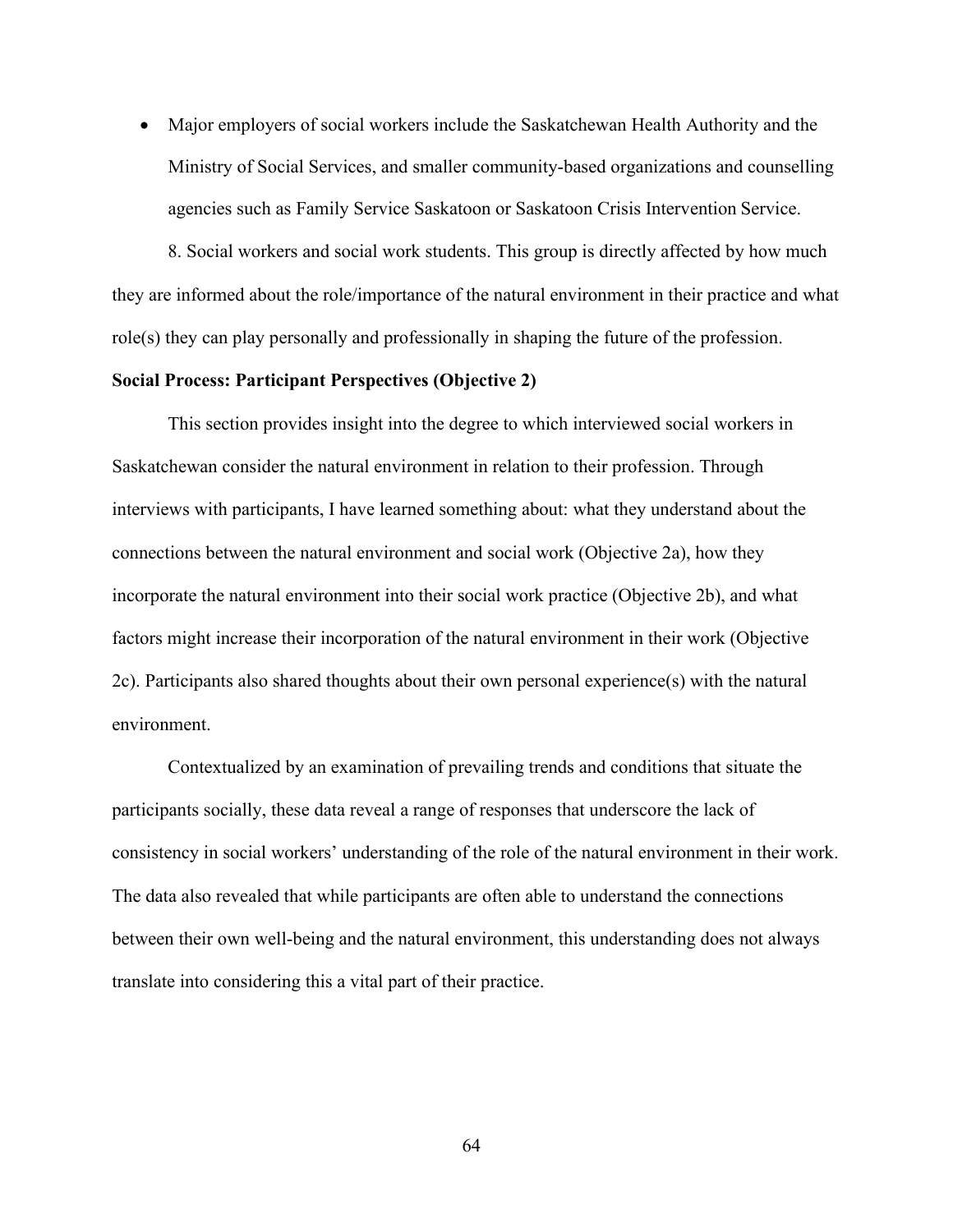#### *Understanding of the Importance of the Natural Environment to Well-Being (Objective 2a)*

Participants<sup>11</sup> all recognize the importance of the natural environment to well-being, that it can be essential for emotional/mental well-being (E, H, S, M), spiritual well-being (H. M), embodiment, groundedness or meditative states (E, H, L), socializing (H), relaxation (M), and comfort (A). Many consider the physical importance of the natural environment, such as food access or water or air  $(E, R, H, L)$  or freedom from pollution  $(R)$ .

For Hanna, the effects of the natural environment on well-being are myriad: "I feel like [the natural environment] can definitely impact our mental well-being, like 110%." She points out the social aspects of the natural environment and the importance of community gardens or "even having a barbeque in the summertime." She adds: "I think about the difference in even how I feel when I think about the time I spend outdoors versus the time when I get sucked into the Netflix or the social media or whatever, it can have a tremendous impact." There isresonance on this point for Erin, who says, "The natural environment is the core of well-being." She explains the importance she places on spending time doing activities such as hiking and swimming: "And so activities that involve the natural world often put us back into our bodies and force us to have a look at what's going on in there. And then also allows a mechanism to ground ourselves and . . . deal with that." She also says. "We need people [to] talk about their relationships with their animals . . . because those animals are some of their most uncomplicated relationships and their places of total safety. . ."

Mady says that for her, the natural environment provides "connections to a higher power." Describing her relationship with her dog, she says:

 $11$  In this and subsequent sections, participants are designated either by their first name/pseudonym, or by their corresponding initials: thus,  $Erin = E$ ,  $Rosa = R$ ,  $Hanna = H$ ,  $Leah = L$ ,  $Sean = S$ ,  $Alison = A$ , and  $Mady = M$ .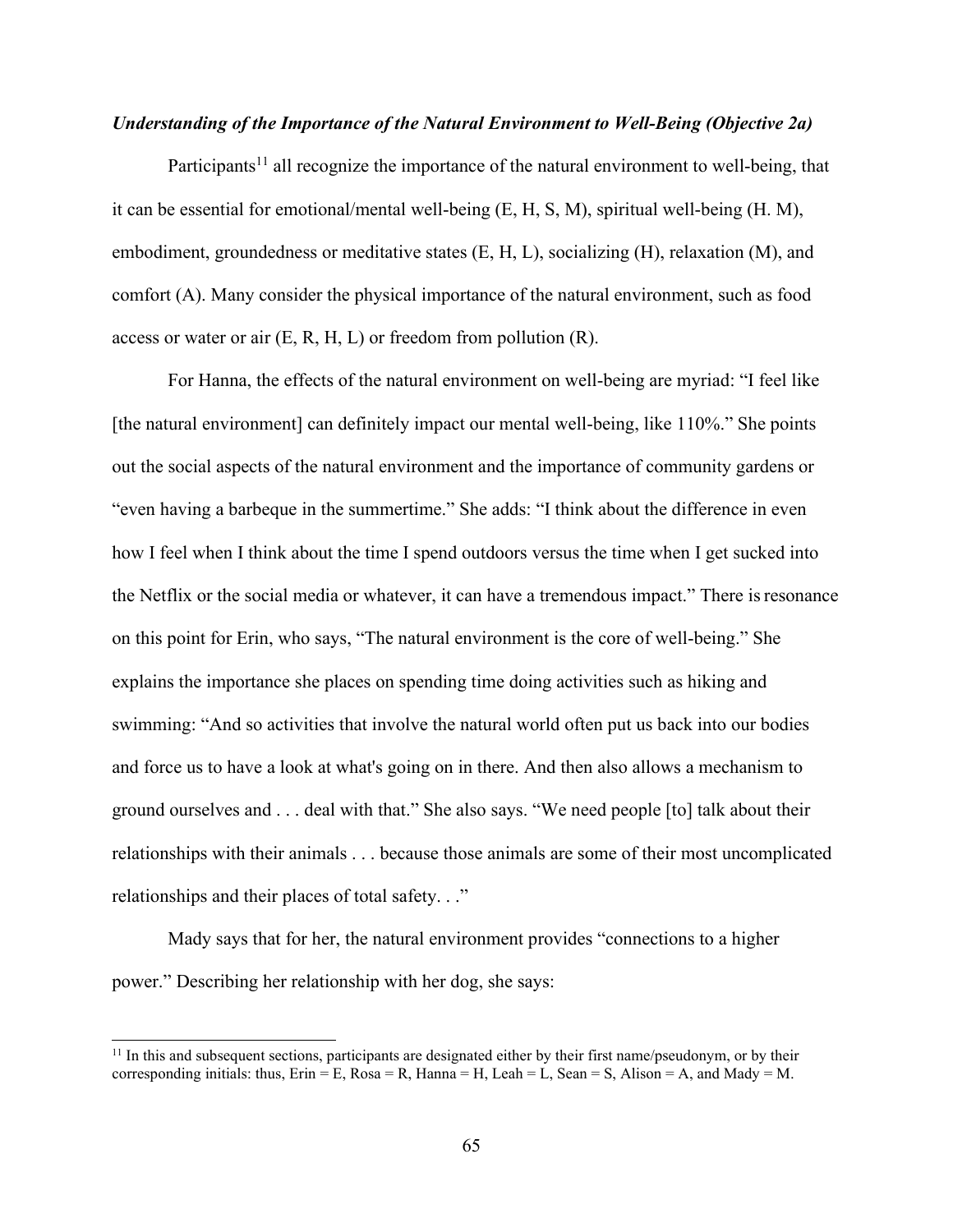I very much believe in a power greater than myself, and that power comes through in the natural environment that I can connect with, so that does come through my dog for me. Probably other animals too, but for her, it's just a connection that doesn't make sense otherwise. Why two species would have such an amazing and innate connections to one another, to me speaks to something greater than ourselves, that there's a healing on a level that I don't understand, that she [my dog] can provide.

Sean notes that the natural environment and well-being are "inextricably connected," adding, "I've noticed that in my own life, leaving the city to be among the natural environment is definitely – I've noticed an improvement on my emotional and mental health."

Interestingly, there were two groups of responses: those considering the question primarily in terms of clients (Rosa, Leah, and Alison), and those relating it primarily to their own experiences with the natural environment (Erin, Hanna, Sean, Mady). The latter group produced significantly more robust answers than the former, except for Sean, whose response (noted above) was succinct.

# *Understanding of the Connections Between the Natural Environment and Social Work (Objective 2a)*

As previously indicated, participants noted the links between well-being and the natural environment, however, this did not automatically equate to understanding the relevance to their practice. There was wide variation in how familiar participants were with the topic of the natural environment and social work. Many participants report having heard nothing or very little about the topic; in response to the question, "Can you please tell me, what have you heard about the role of the natural environment in social work practice?" Leah responded, simply, "I've heard nothing." Alison responded: "The natural environment, no. I wouldn't say necessarily in social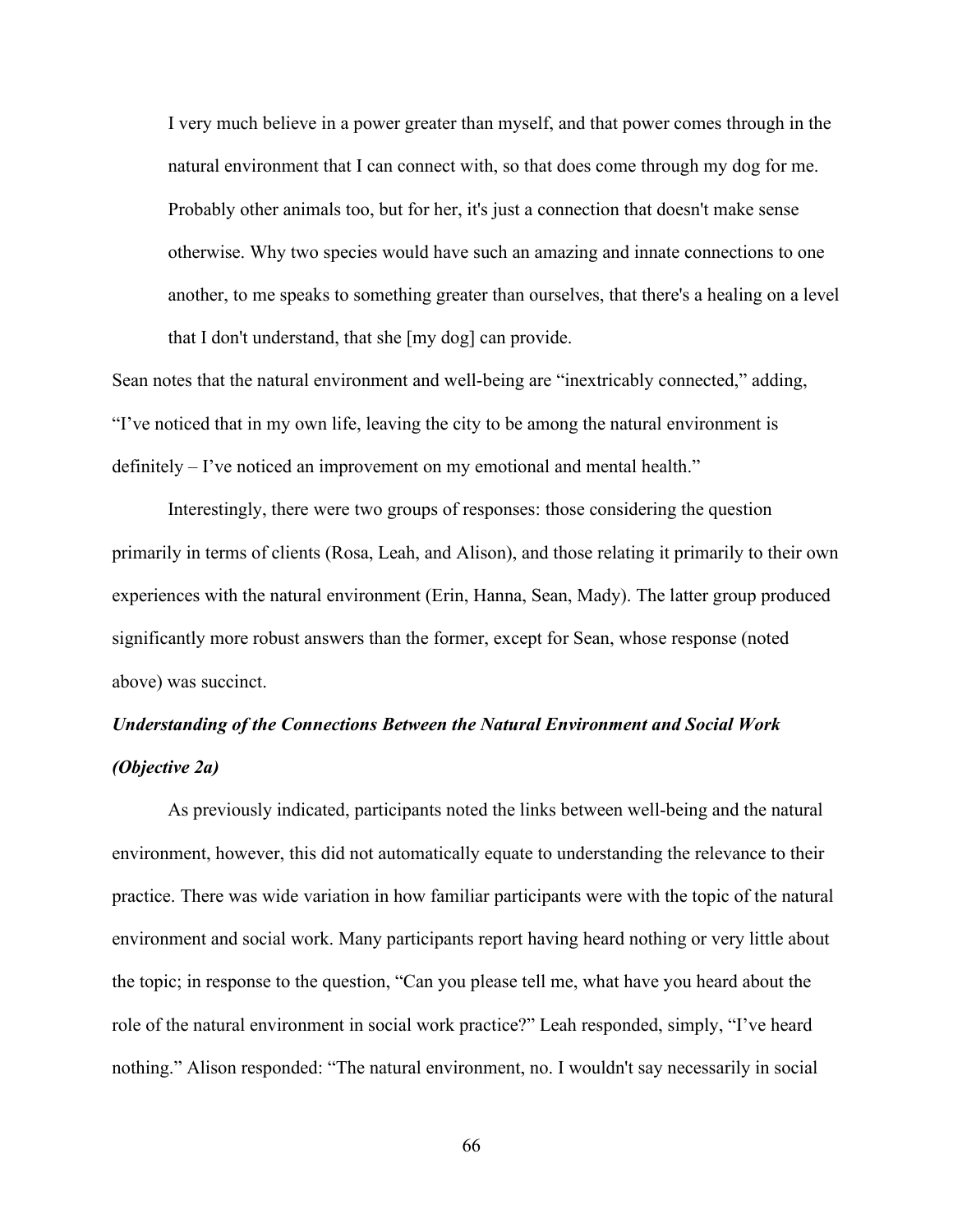work practice." Sean said he has not heard "very much," and others responded about spatial or social (Rosa) and built (Alison), rather than natural, environment. Other participants were aware of the connections between their profession and the natural environment, either vaguely (Mady) or to a high degree (Erin, Hanna).

Table 4.1

*Participants' level of understanding of the connections between social work and the natural environment*

| Low (Rosa, Leah, Alison, Sean) | have not heard of the connections $(L)$ or not<br>$\bullet$<br>very much $(S)$<br>make connections between social work and<br>$\bullet$<br>primarily other kinds of environment (built)<br>$(A)$ , spatial and social $(R)$ ) |
|--------------------------------|-------------------------------------------------------------------------------------------------------------------------------------------------------------------------------------------------------------------------------|
| Medium (Mady)                  | is somewhat aware of the connections (M)                                                                                                                                                                                      |
| High (Erin, Hanna)             | are aware of the connections in a thoughtful<br>$\bullet$<br>and ongoing way $(E, H)$<br>are aware of the CASW Guideline 8.5.1 (E,<br>$\bullet$<br>H <sub>1</sub>                                                             |

Table 4.1: Participants' level of understanding of the connections between social work and the natural environment

There seemed to be a rather sharp demarcation between participants who had had little exposure to the connections between the natural environment and social work and those who had a great amount. For Erin, a veterinary social worker, the natural environment is a foundational part of her daily work, and her job exists because of the value some people place on the natural environment (specifically, animals):

I think about environment in kind of the way you're describing; I don't just think about it in terms of the social environment, which is how we traditionally talked about it in social work practice. I think about it much more broadly and about people's relationship and connections [to animals] . . .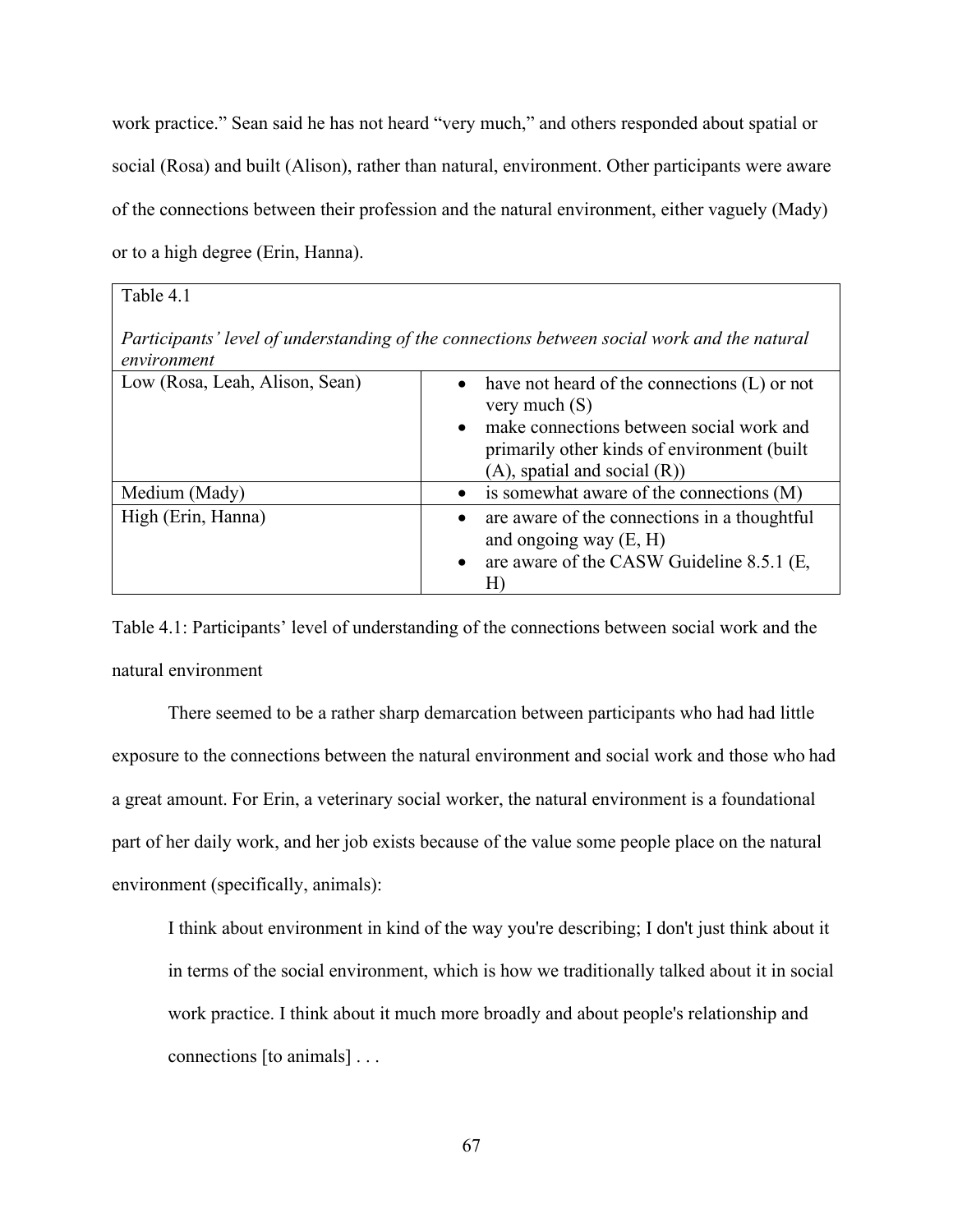Hanna's job is not focused on the natural environment, but she is mindful of bringing her awareness of its importance to her profession, noting that ". . . [The natural environment] can affect things on all three levels of social work practice, so it can affect things on a macro level down to an individual level and in-between." Both Hanna and Erin claim to have a personal interest in the natural environment that spills into their work; they clearly express the melding of their personal and professional lives. While Hanna notes that being a social worker is part of her identity, Erin states, "I mean the personal is professional is personal is professional." Both Hanna and Erin make many connections between their profession and the natural environment. It is important to note that Erin's job revolves around the natural environment, while Hanna's job is not predicated on it. Thus, although there is a large difference in the amount of inclusion of the natural environment in their practice, these participants are placed in the same category.

#### *Sources of Information About Social Work and the Natural Environment (Objective 2a)*

Participants were asked what sources had helped them develop an understanding of the links between social work and the natural environment and provided with a list of potential responses. "Social work colleagues and peers" was the most common response, with six participants selecting it  $(E, R, H, S, A, M)$ ; only Leah did not cite this as a source. Five participants responded for each of "social work educators" (E, R, H, S, M), "books, articles, or other reading materials" (E, R, H, S, A), and "a pre-existing tendency to consider the natural environment in your life" (E, R, H, L, M). Notably, this last category was Leah's sole source. Four participants (E, R, H, S) claimed a "university course" as a source, while that same number (E, H, S, A) said they had learned from a "workshop, lecture, or public event." Two participants (E, H) cited the International Federation of Social Workers (IFSW) as a source, and none selected either the SASW or the CASW. Only Erin included responses in the "other" category, noting "family of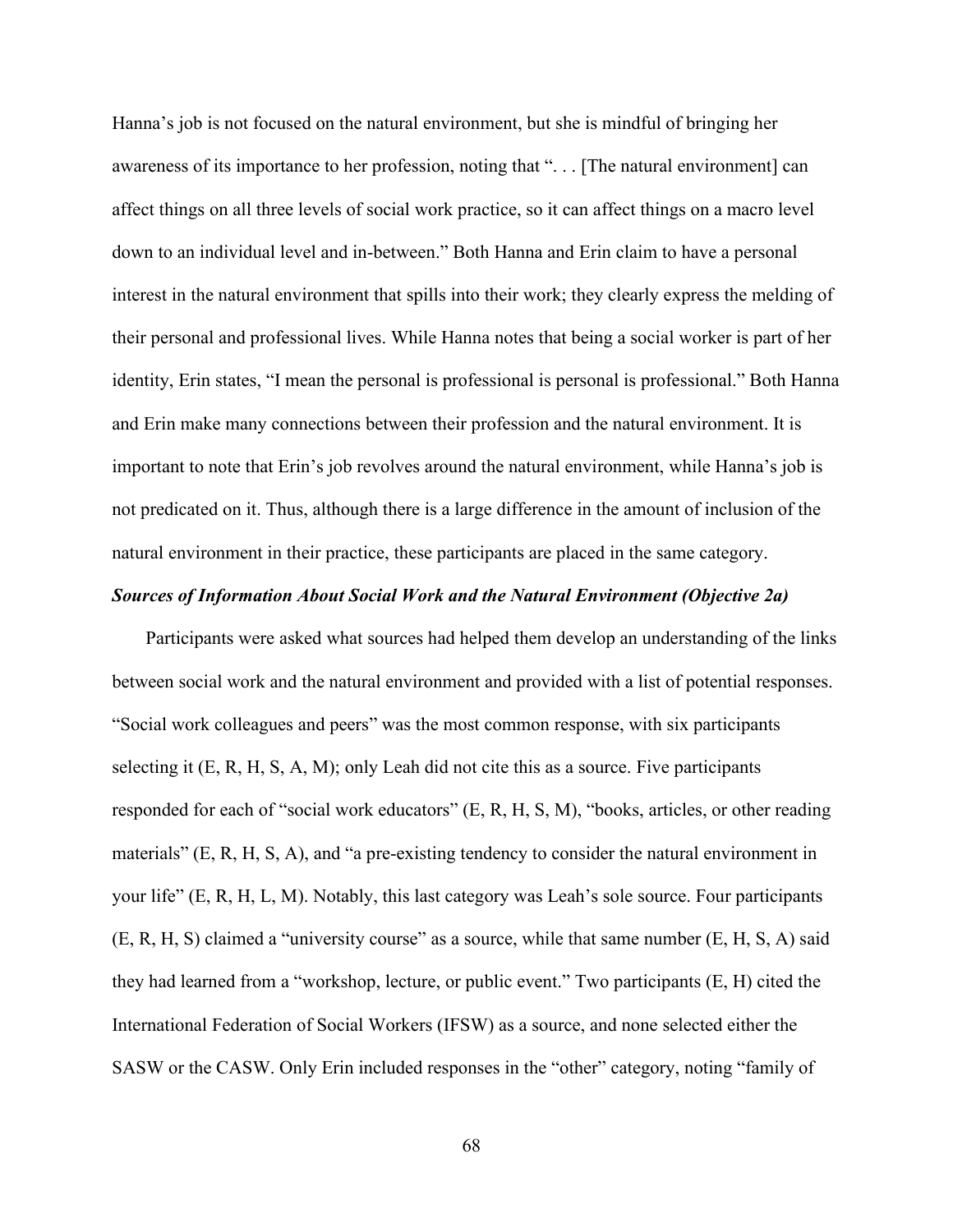origin," the "veterinary community," the "animal welfare community," specific people, and NGOs (non-governmental organizations). Of ten categories, Erin and Hanna cited all sources excluding the SASW and CASW and (in Hanna's case) "other."



Figure 4.1: Sources of information about social work and the natural environment (by number of participants)

Most participants were aware of social workers who purposefully incorporate the natural environment in their practice, or of programs that facilitate such incorporation. The leading category of such programs were animal-related, such as animal-assisted activities (E, R, H, M). Erin also mentioned social workers who are involved with the [Saskatchewan Society for the Prevention of Cruelty to Animals] animal safekeeping program, professors from the Faculty of Social Work (University of Regina), and a social worker who she believes allows pets to be brought into counselling sessions. Leah mentioned a co-worker who does "animal rescue,"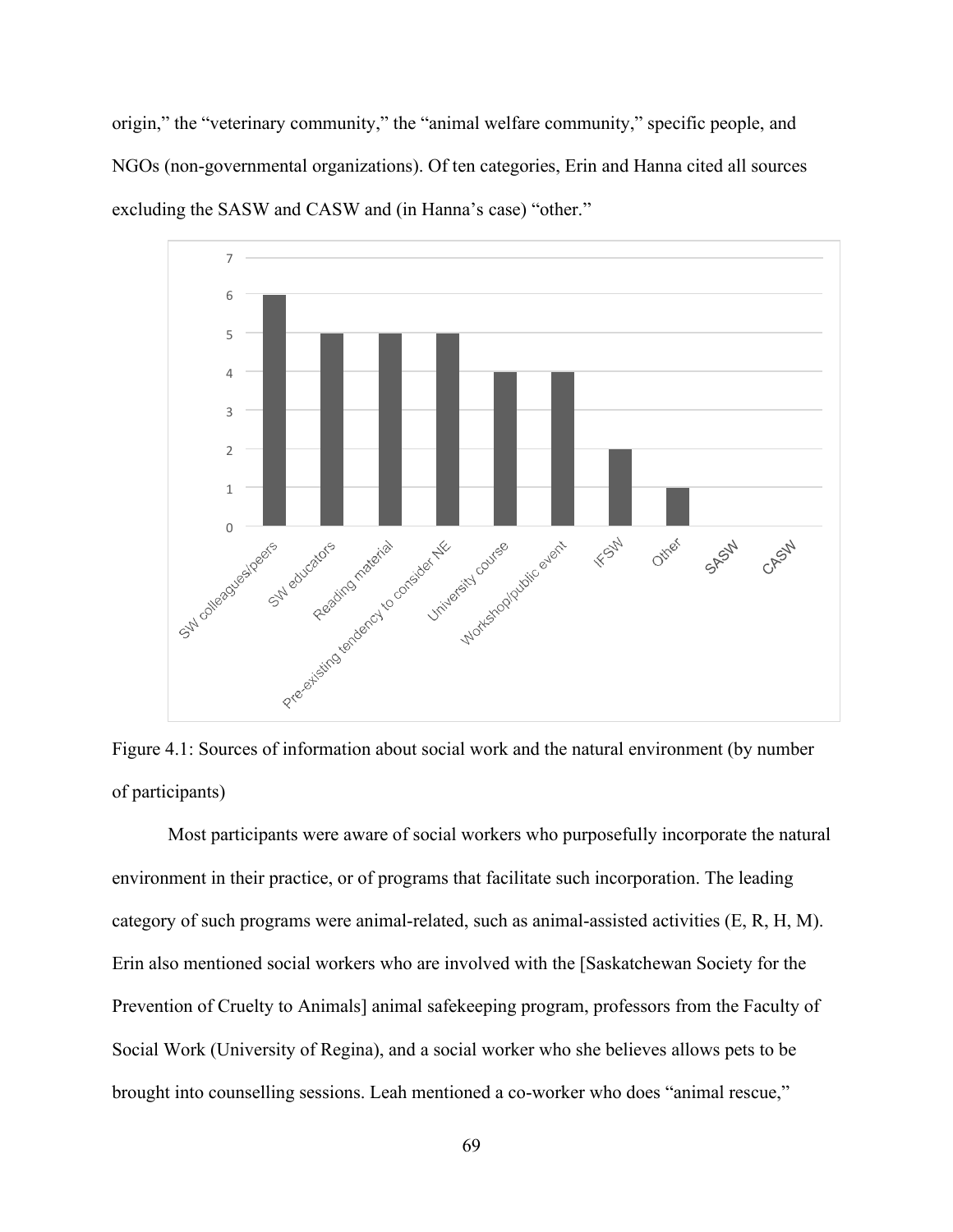although she did not say whether this is a personal endeavour or as part of a broader program with clients. Sean said that he is aware of programs where clients are taken camping or to reserves where there are ceremonies that incorporate the natural environment.

#### *Understanding the Importance of Social Justice and Advocacy to the Profession (Objective 2a)*

Participants were asked questions relating to the role of social work's response to environmental damage and crisis in clients' lives (as well as the significance of CASW's (2005b) "Guidelines for Ethical Practice" 8.5.1: Advocate for the Environment) to them. These questions elicited answers that focused on the advocacy and social justice components of social work. Participants gave a variety of responses to the above questions, citing social work's role as including: being aware of the importance of food security (H, M); access to clean water (E, L, H); "air quality" (L); "land issues" (E); advocating for safe housing  $(M, L)$  or hospitals  $(A)$ ; responding to environmental crises (R); acknowledging the importance of clients' relationships with animals or land (E, M); amplifying clients' voices (R, S, M); working for social justice (E, H, M); lobbying or advocating for policy changes (R, H); striving to have a pro-environmental or social justice orientation in one's personal life (E, H); and having a larger professional presence at protests (H).

Many participants acknowledged the importance of working with their clients on whatever issues are important to them, whether they were related to the natural environment or not. Working on a client's distress in response to environmental crises, for example, would be the same as working through any other crisis. While not providing any examples about the natural environment, Alison also points out that social workers can work with clients to lessen trauma in clients who have experienced disasters. Mady echoes the necessity of voice amplification and of leveraging one's power as a social worker by pointing out the role of social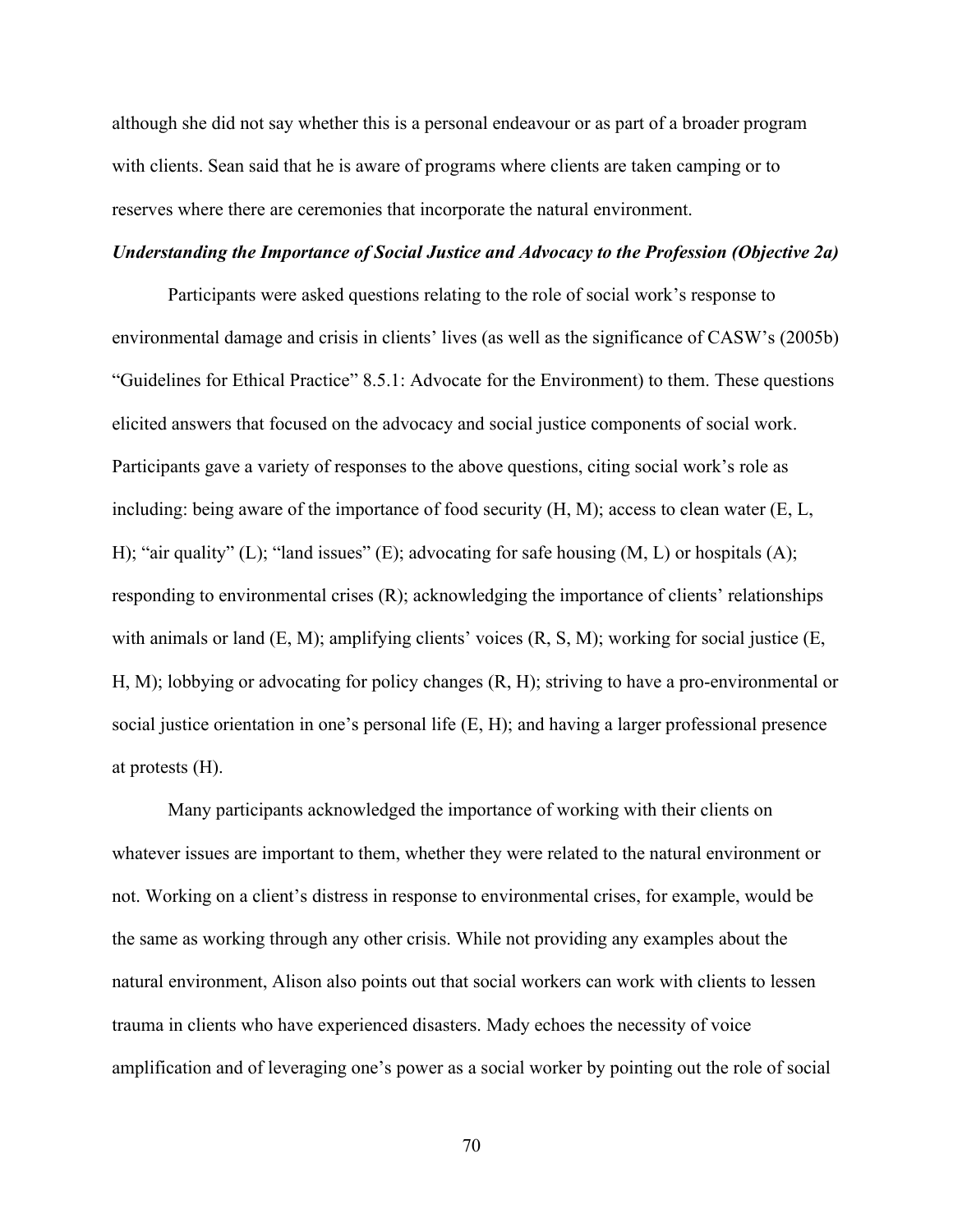justice and advocacy in the profession: "I'm wondering if, at times, social work[ers] carr[y] more opportunity or power than those who are impacted by environmental crises, and so using that voice to be heard at a level that maybe our clients wouldn't be able to be heard." For Hanna and Rosa, lobbying the government or advocating for policy change is a key point of intervention. Hanna explains:

I think as we're presented with things I assume that many social workers are already doing the work on an individual level. If somebody presents with something like a flood or some other type of natural impact on an individual client or family, I think we probably just do that work without really thinking about it. But I think in terms of politics and policy, there's more for social work to do . . .[T]here has been things here, like protests for certain pipelines and things like that in Saskatoon, for example, where I'm fairly certain the SASW did not have a presence, or things like that, right? . . . [I]f you're gonna have social justice for other human rights, how do you not have social justice around climate change and the environment?

Rosa explains that she sees the importance of "[social workers] taking a look at what would be beneficial -- with [clients'] involvement: what do you need, how do we make changes on a big level, but starting small, I guess maybe." These participants seem to suggest that if topics relating to the natural environment do come up, social workers would have an important advocacy role to play.

Asked whether they have heard of a subsection of the CASW's "Guidelines for Ethical Practice": Advocate for the Environment (CASW, 2005b, p. 25), five participants did not recall having heard of this guideline. Erin and Hanna are aware of the guideline and said that it has significance to them. For Erin, the guideline provides an important confirmation of the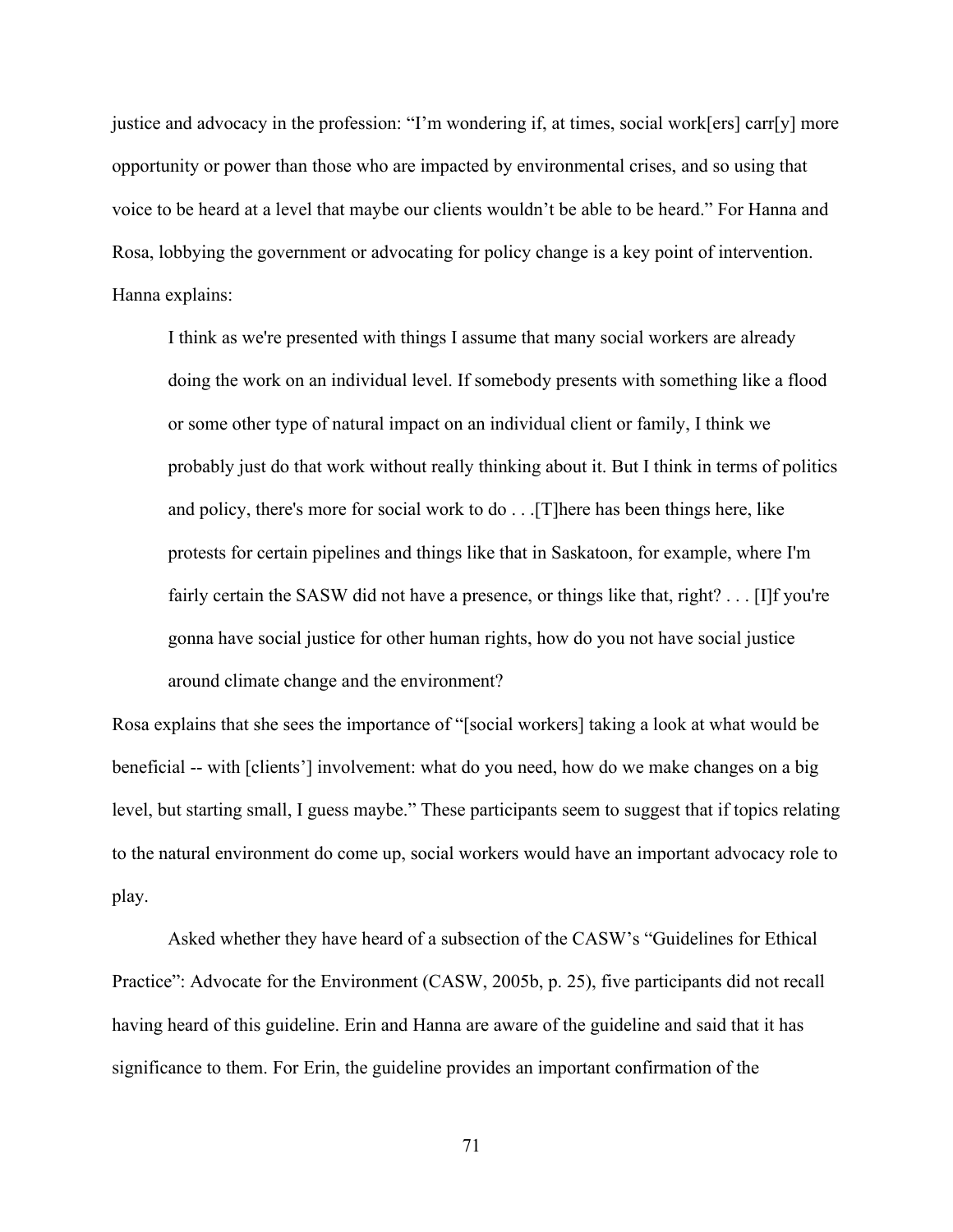significance of the work she does, saying it "gave sort of a credibility or rationale or reason why I was allowed to practice in the way I was." This legitimization, she explains, is important because of something she has noticed about her work:

... [P]eople in my own field were really disconnected and actually outwardly dismissive of the relationship between human beings and environment and human beings and animals, until I could show them "research". . . that proved to [them] that this was worthy of their attention . . .

In addition to recognizing the guideline's confirmation of her own work, Erin also understands its broader implications. She adds that it makes her think about "crises associated with the natural world, water crises or issues with the land . . ." and that "the people who are most negatively impacted by that are vulnerable populations and people who are living with oppression and typically people in the developing world." The guideline also prompts her to "think about [her] own impact on the natural world and . . . the social justice component of social work and what are [her] responsibilities as a social worker to be social justice-oriented towards [the] natural world."

Hanna says that for her, the guideline has resonance on both personal and professional levels: ". . . I feel like it's more informally influenced my practice, like in the fact that I think of social work as kind of a part of my identity, so it affects how I behave in my personal life. . ." Similar to Erin, Hanna is aware of the connections between environmental advocacy and social work, and for her, the guideline addresses this. She notes:

Yeah, when I think about advocacy and about a natural environment, I think about social work, I think about social justice, and I think about how environmental rights are human rights as well. . . [P]eople should have access to things like clean drinking water and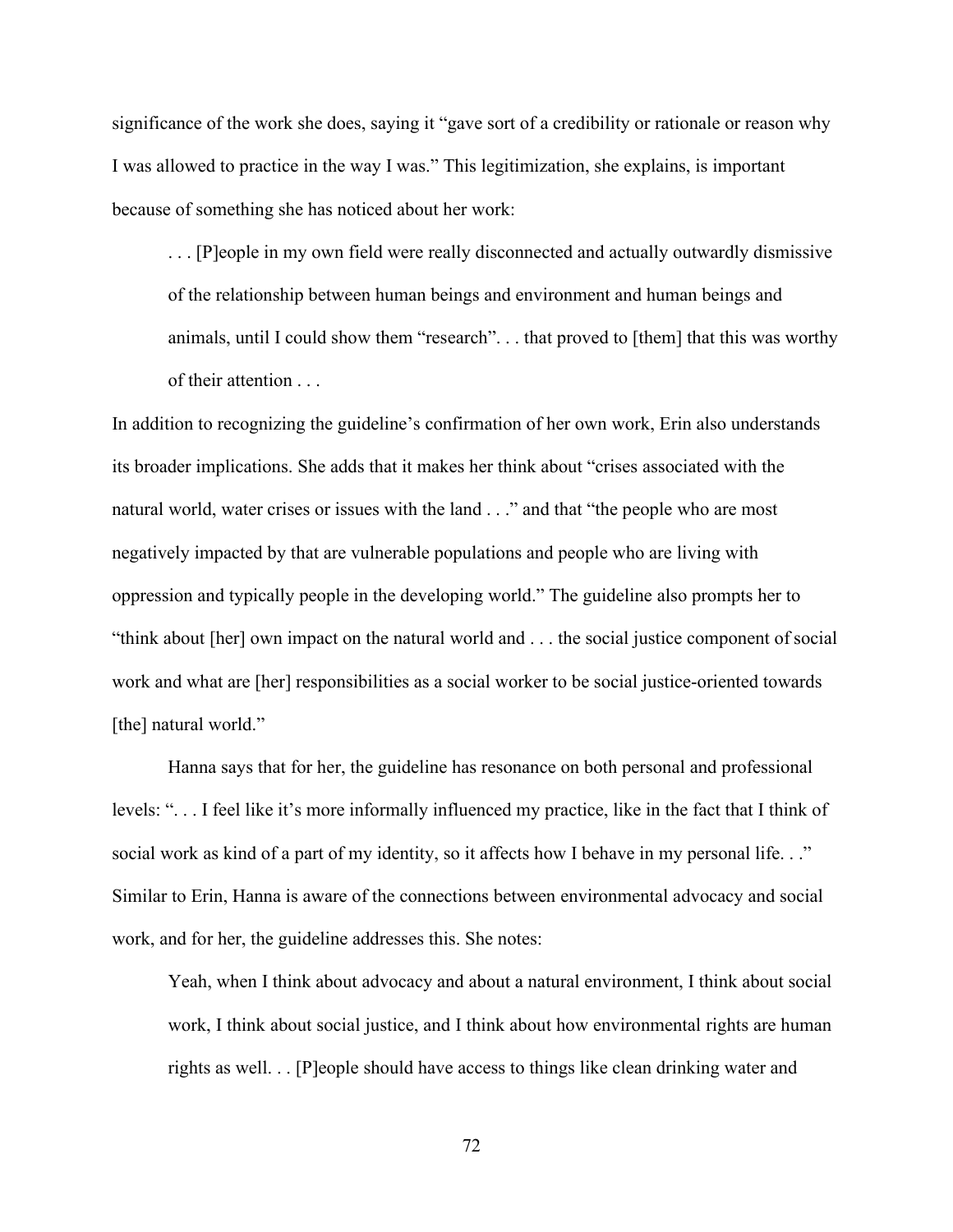there's so many layers to why it's important as a social justice issue and social work is a social justice practice so you can't - I don't think you can separate the two. It means a lot to me, but I don't think that it's taught enough. . . [H]opefully it'll come down the pipe for future social workers that it will become something that's more prevalent and taught across curriculum and not just in one specific course that's an elective choice, you know?"

The fact that only two participants recognized this guideline suggests that if it is taught at all in general social work courses, it is neither reinforced nor emphasized.

| Table 4.2                           |     |  |
|-------------------------------------|-----|--|
| Awareness of CASW's Guideline 8.5.1 |     |  |
| Participant                         | Y/N |  |
| Erin                                | Y   |  |
| Rosa                                | N   |  |
| Hanna                               | Y   |  |
| Leah                                | N   |  |
| Sean                                | N   |  |
| Alison                              | N   |  |
| Mady                                |     |  |

Table 4.2: Awareness of CASW's Guideline 8.5.1

## *Awareness of a Planetary Crisis (Objective 2a)*

When asked, participants all responded that they believe we are experiencing a planetary crisis.

#### *Current practice (Objective 2b)*

Objective 2b seeks to learn how participants incorporate the natural environment in their own practice. For this question, participants were given a checklist and asked how frequently they incorporate particular actions relating to the natural environment in their practice. The range of responses echoes those of the first objective: for some people, the natural environment does not inform their practice at all, while for others it is an essential consideration. In some cases, the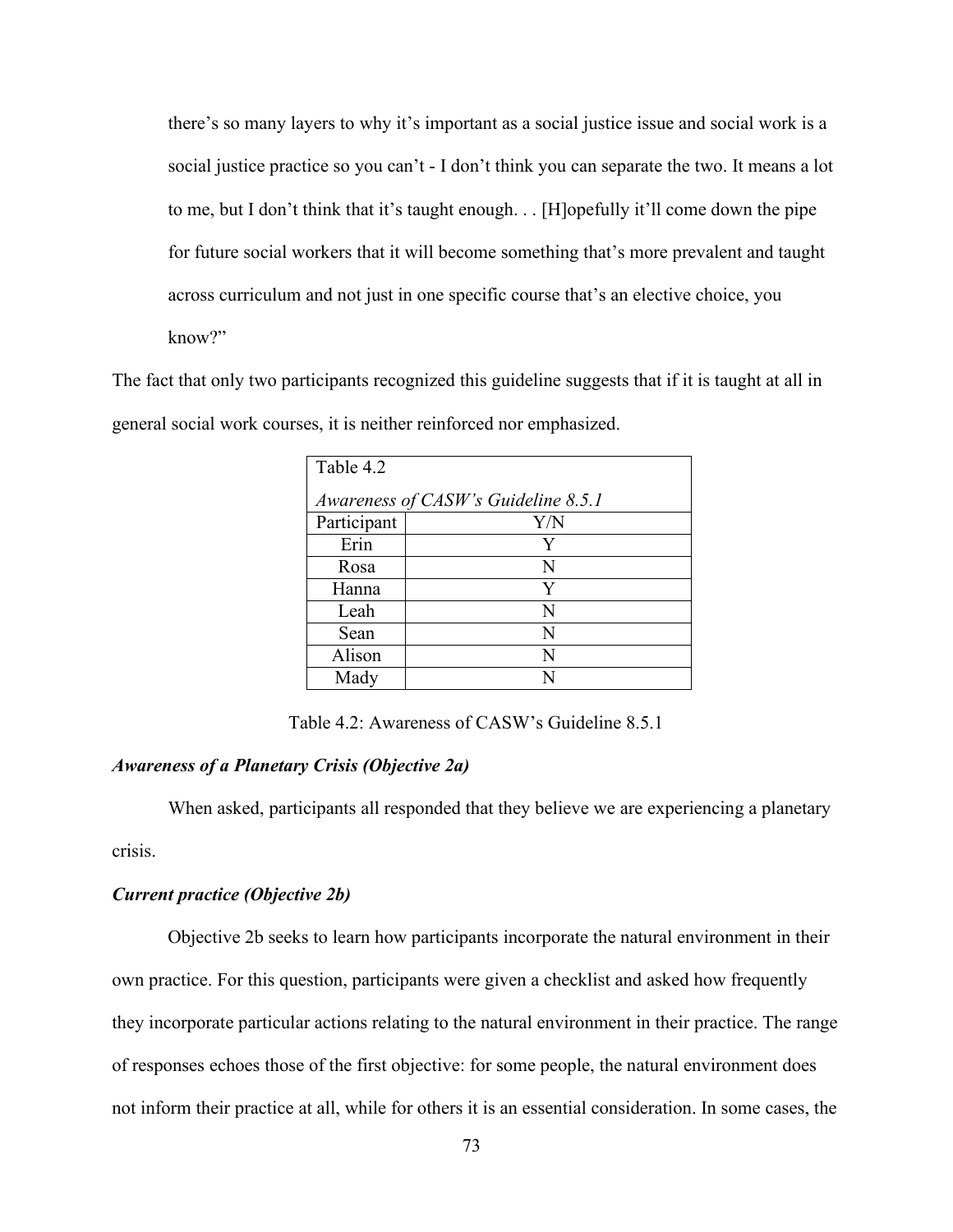gulf between those for whom this is a relevant and important topic and those for whom the topic is seldom considered, if at all, is great.

| Table 4.3                                                                                      |                                                 |                                                                          |                           |                                                                  |                                          |                                                |                                                              |                                                                       |
|------------------------------------------------------------------------------------------------|-------------------------------------------------|--------------------------------------------------------------------------|---------------------------|------------------------------------------------------------------|------------------------------------------|------------------------------------------------|--------------------------------------------------------------|-----------------------------------------------------------------------|
| Frequency of participants' inclusion of the natural environment in their practice              |                                                 |                                                                          |                           |                                                                  |                                          |                                                |                                                              |                                                                       |
| Participant                                                                                    | Incorporating<br>natural elements<br>into space | Exploring<br>importance of<br>places, animals,<br>plants with<br>clients | Encouraging<br>"homework" | Making links<br>between<br>environmental<br>justice and violence | Supporting<br>clients with<br>AAT or AAA | Participating in a<br>nature-based<br>activity | Advocating for<br>a client in a<br>situation<br>involving NE | Exploring pain or trauma<br>related to environmental<br>damage/crisis |
| Erin                                                                                           | S                                               | $\mathbf{A}$                                                             | $\mathbf{A}$              | $\mathbf{A}$                                                     | S                                        | $\mathbf{A}$                                   | $\mathbf{A}$                                                 | $\mathbf{A}$                                                          |
| Rosa                                                                                           | $\mathbf{A}$                                    | S                                                                        | S                         | ${\bf N}$                                                        | S                                        | S                                              | $\mathbf N$                                                  | S                                                                     |
| Hanna                                                                                          | $\mathbf{A}$                                    | $\mathbf{A}$                                                             | U                         | S                                                                | S                                        | S                                              | N                                                            | $\mathbf{A}$                                                          |
| Leah                                                                                           | $\mathbf{A}$                                    | $\mathbf{A}$                                                             | U                         | S                                                                | U                                        | $\mathbf{A}$                                   | U                                                            | U                                                                     |
| Sean                                                                                           | S                                               | $\mathbf N$                                                              | N                         | S                                                                | S                                        | $\mathbf N$                                    | S                                                            | S                                                                     |
| Alison                                                                                         | S                                               | $\mathbf N$                                                              | $\mathbf N$               | S                                                                | S                                        | S                                              | S                                                            | U                                                                     |
| Mady                                                                                           | $\mathbf{A}$                                    | S                                                                        | S                         | $\mathbf N$                                                      | ${\bf N}$                                | $\mathbf U$                                    | $\mathbf{A}$                                                 | N/A                                                                   |
| <i>Note:</i> $N$ = never, $S$ = sometimes, $U$ = usually, $A$ = always, $N/A$ = not applicable |                                                 |                                                                          |                           |                                                                  |                                          |                                                |                                                              |                                                                       |

Table 4.3: Frequency of participants' inclusion of the natural environment in their practice Participant responses indicate that, whether they had previously thought about certain activities or actions as including the natural environment in their practice, all include it to some extent. Their responses to the Likert scale questions indicate that all participants incorporated some natural elements into the workspace with "always" and "sometimes" as the only responses; similarly, there were no "never" responses to the frequency of exploring trauma related to environmental damage/crisis with clients. In contrast, "making links between environmental justice and violence" and referrals to or use of animal-assisted activities is not named as a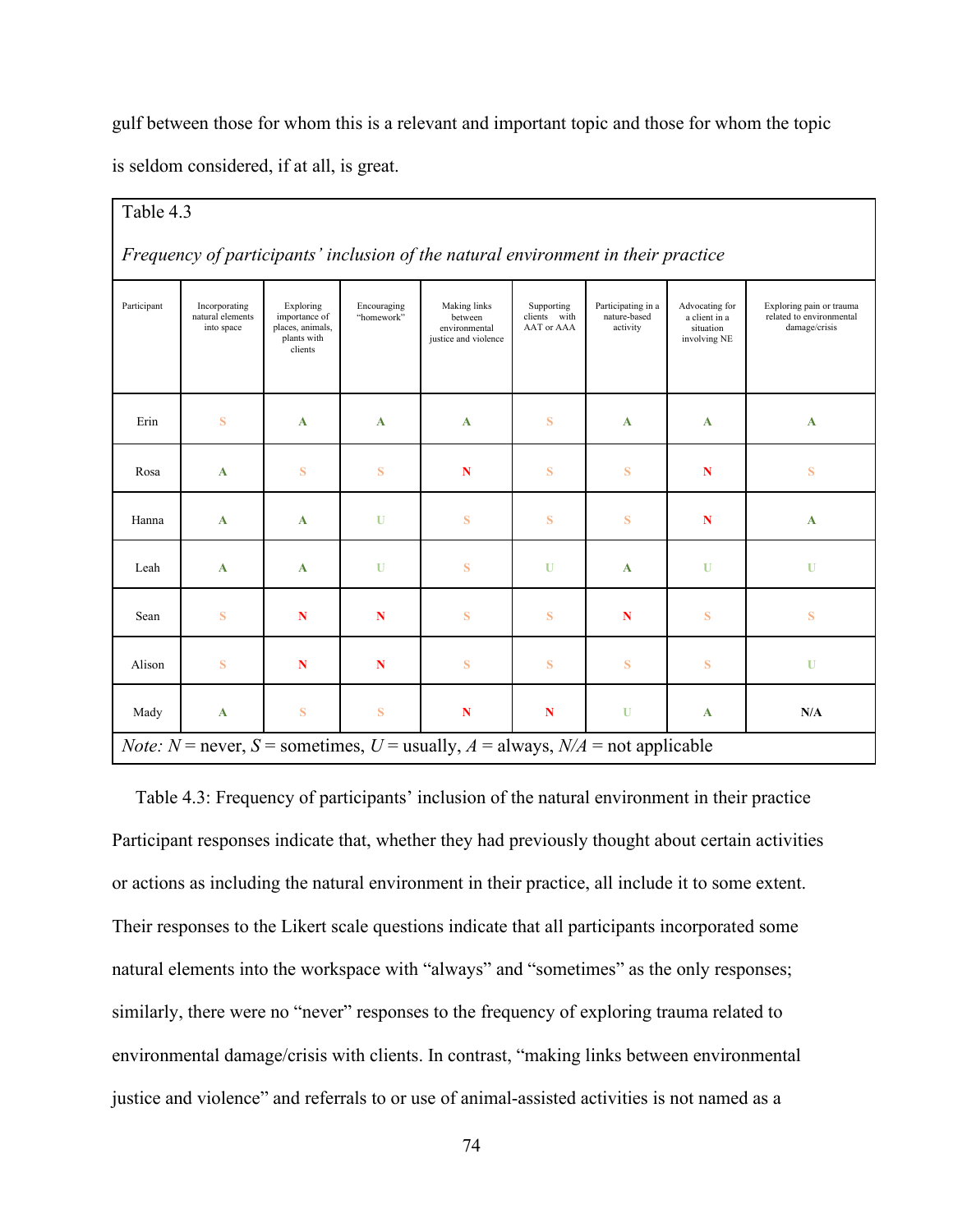common practice, with five and four "sometimes" and two and one "never" responses, respectively.

There was a wide variation in participants' responses. Leah reported the highest combined number of "always" and "usually," with a single "sometimes." Erin had more "always" responses (six to Leah's three) and fewer "usually" (zero to Leah's four); both Leah and Erin reported no "never"s. Erin's response to the tick-box questions about her practice yielded only "always" except for two "sometimes." In explaining the "sometimes" response to the referral to/use of animal-assisted therapy or animal-assisted activities, Erin points out that her work is with clients and their own animals, so she is not "creating or fabricating a relationship between them and animals, I'm more attending to the existing relationship that they've already got." Erin's job involves supporting clients in their grief over the loss of animals, from pets to farm animals, as well as emotions clients experience based on their relationship with the land.

All other participants reported more "never" and "sometimes" responses than Erin and Leah. Rosa's, Alison's, and Sean's responses were all "never" or "sometimes," with the exception of one "usually" (A) and one "always" (R). Mady and Hanna fall between the two groups in their mixture of responses; Hanna has an equal number of "never/sometimes" and "usually/always" while Mady has a similar profile with the question's lone "not applicable" response.

Some participants stated that they do not purposefully apply the natural environment in their practice at all (R, S). In between these poles are the social workers who focus on the importance of a physically safe environment (air and water quality, L), have a plant (M), have brought a pet to work on an informal basis (M), spend time outside during sessions (H, E), invite clients to talk about animals during assessment (L) as a source of support and resiliency (or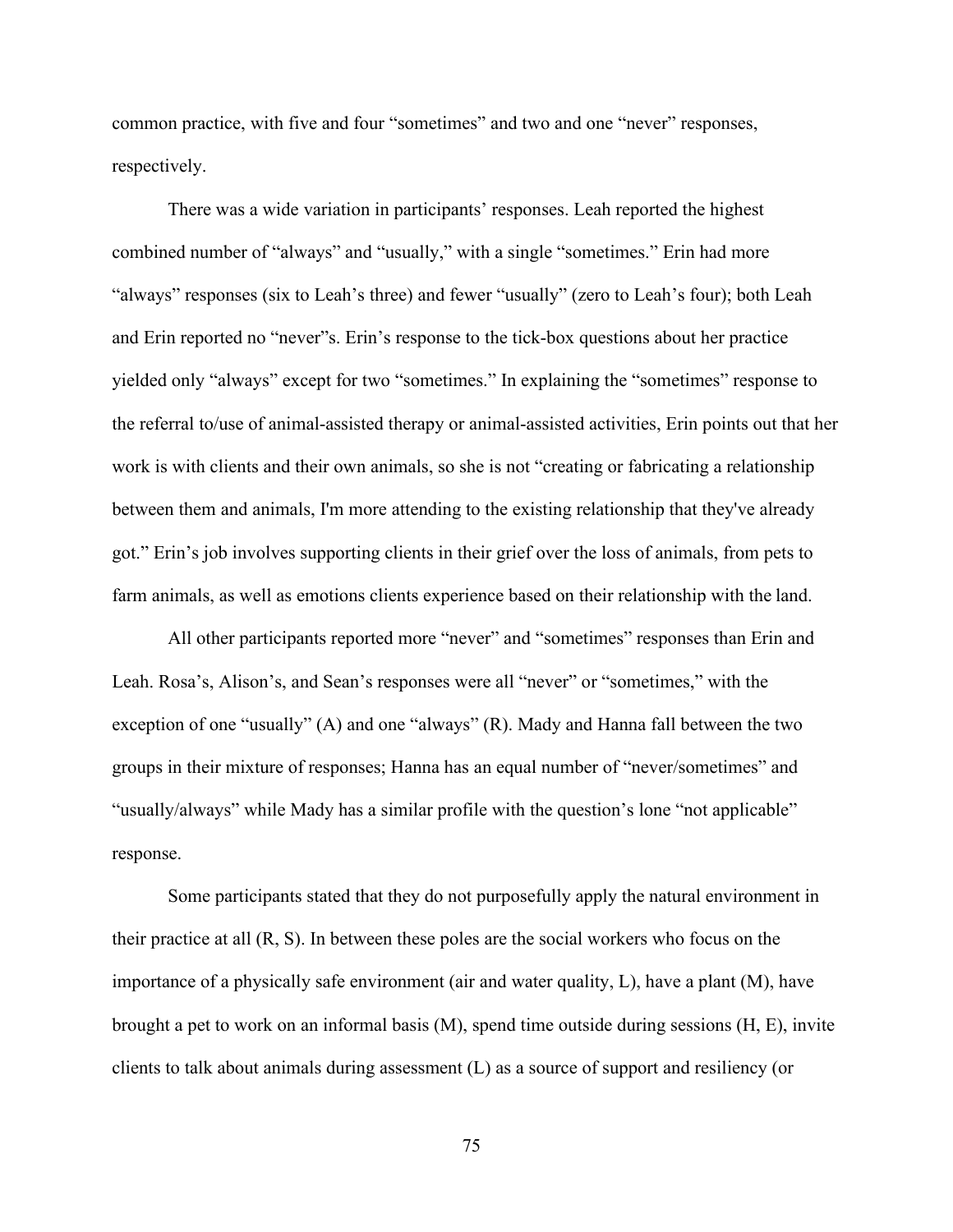conflict) (H) and invite clients to talk about time spent outdoors (H). Leah mentioned some elements of her workplace that might not be directly due to her own planning, but nonetheless make up part of her environment: "The workplace here has lots of plants, and that is by choice of the workers, and the large windows to allow for natural light and just well-being for our patients that we work with . . ."

Alison mentions being aware of clients' surroundings, providing privacy, and trying to minimize chaos. She did not appear to distinguish between the built and the natural environment, even when prompted. Throughout the interview, both Alison and Rosa seemed to focus less on the natural (versus the built or social) environments. It is not clear whether this is due to the novelty of this topic for these participants, or something else.

I note briefly here that some participants say that they do not feel that the natural environment fits into their role; this note will be expanded below, in the section on barriers and supports. Alison seems not to see tangible ways to incorporate the natural environment into her work at the hospital, noting:

I guess bringing forward the topic [of social work and the natural environment] demonstrates that it's important, although I don't really put a lot of thought into it, but maybe something that needs a little bit more thought and to be brought forward . . . But it's hard working for the government, because you're so restricted in a lot of things and there's a box of guidelines and beliefs........ In our work it's not heavily promoted. Mady also says she feels somewhat constrained by her role, saying that her "job's very administrative" and that "there's great importance in the role we play, but in terms of direct

social work clients, that is just not there in the same way ....."

## *Barriers to/Supports of Incorporating the Natural Environment in Practice (Objective 2c)*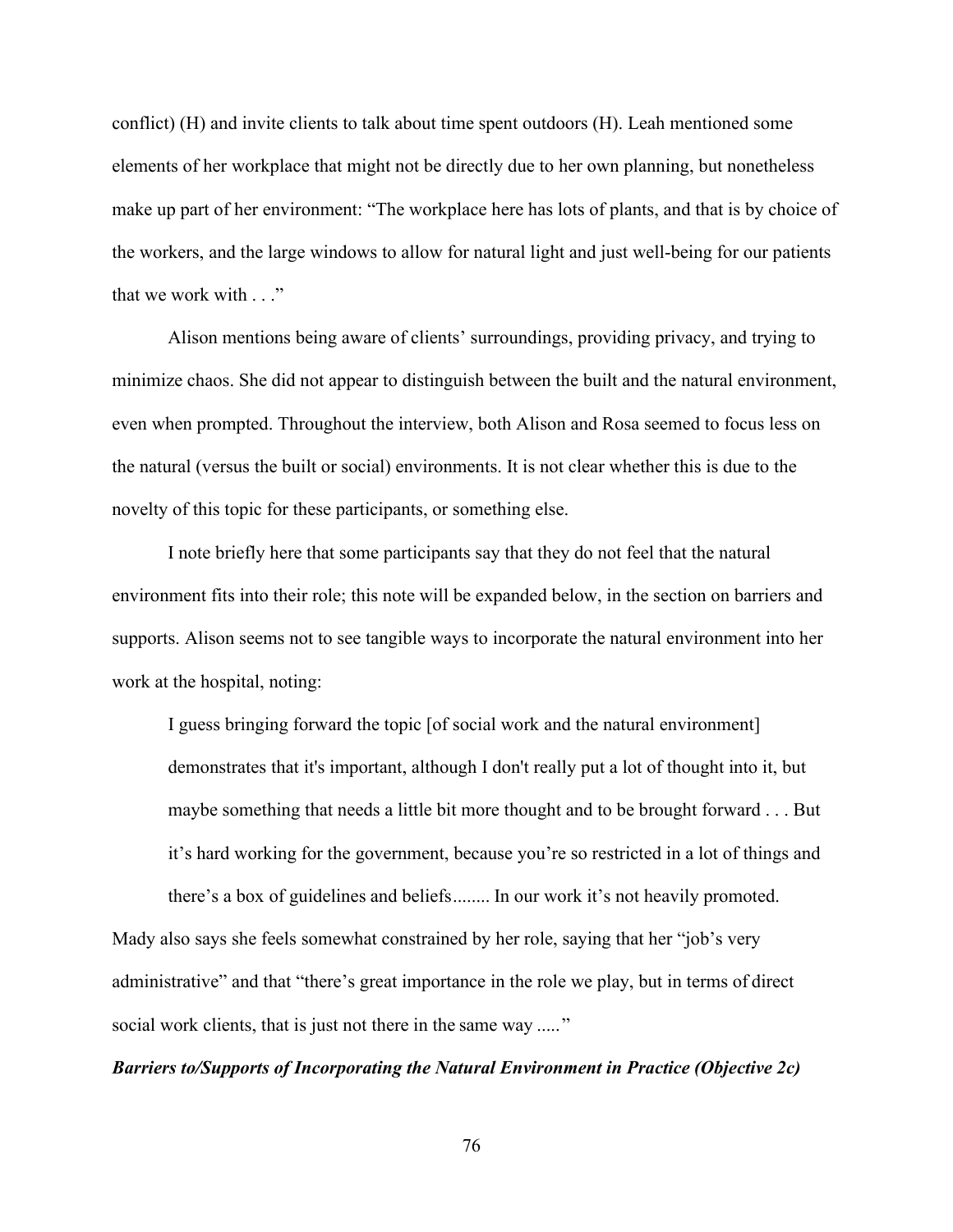Participants were asked to identify elements of their professional lives that either supported the incorporation of the natural environment into their practice, or those elements that were not supportive or were active discouragements. Participants viewed many categories in two ways, as both what they represent currently and what potential they have as supports. In this way, for example, colleagues might be seen as not currently helpful but as a resource that, if developed, could provide considerable support.

**Workplace Support**. Erin's responses reflected the most robust workplace support in incorporating the natural environment into her practice. Her position as a veterinary social worker not only accommodates but also requires attention to the importance of the natural environment. She says, "My whole job is about the interface of human beings and animals, but beyond that, my job is also about the interface of human beings and the role that the natural environment plays in their lives." Erin points out how her work is as varied as working with clients on grief over the loss of animals to paying attention to farming clients' mental health and its potential impacts on their cattle, to noting feelings of displacement people might feel in moving from a remote/rural setting to an urban setting.

In contrast to Erin's experiences where her workplace provides constant support in her incorporation of the natural environment in her work, other participants did not report having a high degree of support from their workplace. Alison, Sean, and Rosa report not having had the role of the natural environment been made explicit in their workplace. Leah, Mady, and Hanna fall between the two poles and report some amount of support from the workplace. Leah says that in her position as a medical social worker, the natural environment factors into risk assessment and that "the natural environment is not only something that we assess for any risk, we also use [it] as an important resource in strengthening our patients' ability to ground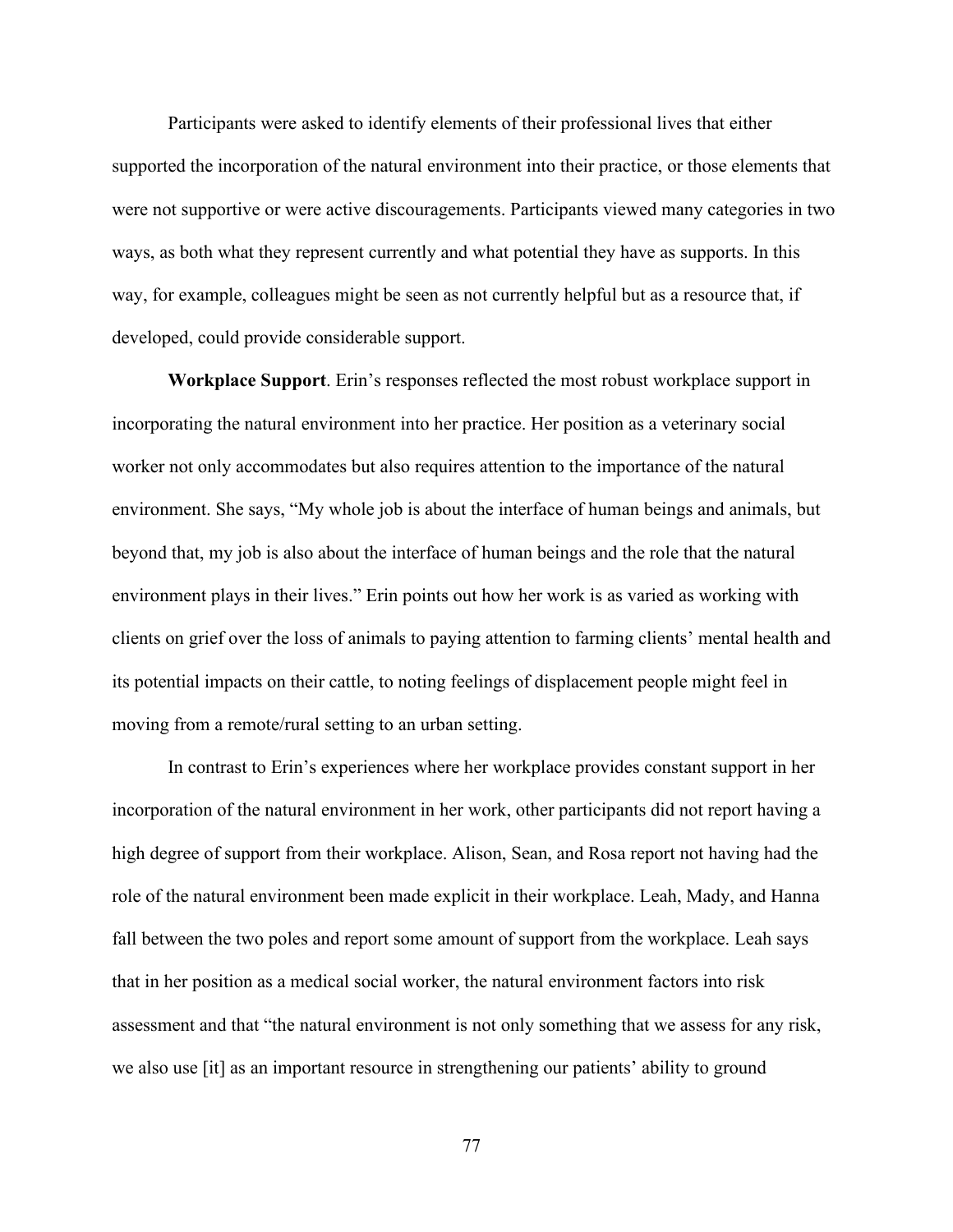themselves and feel well." Hanna says that she has some autonomy to incorporate elements of the natural environment into her work, but without explicit leadership. She says that there is recycling at work, that some programs take place outside, and that "[my workplace is] kind of open" to things relating to the topic, but that ". . . there's none of it written in stone this is what you should be doing." Mady says that her agency runs a day program that includes tending to a garden and then cooking and preserving the produce. She adds that her workplace has a culture of ensuring that employees get outside for a walk on a regular basis:

. . . [T]he understanding is that you need to leave the building to re-charge and be well. And so the vast majority of us at some point in the day will literally leave to go for a walk for 15 minutes or half an hour, and that's done in a community of people, with full support that we aren't supposed to be at our desks all day, every day...

Even while describing workplaces in which the natural environment was not foregrounded, most participants were able to envision how agencies could add support in this area. Participants suggested the importance of agency support in the form of time (R, H), funding for professional development (R) or projects (H), having more education/ideas on the issues (R, H), and increasing flexibility for such projects as community gardens (H). Mady expressed that in particular she would like her employers to understand the importance of animals in an informal setting: "... That would be great... if they could have a more broad sense of equine- or canineassisted therapy, that it doesn't have to be a clinical setting for there to be healing, just the energy of that other species in the building, for many of us, is incredibly healing." Leah and Sean said they did not know how their workplace could be more supportive in this regard, while Alison said that "relevant information" could be shared at her workplace's daily morning meetings.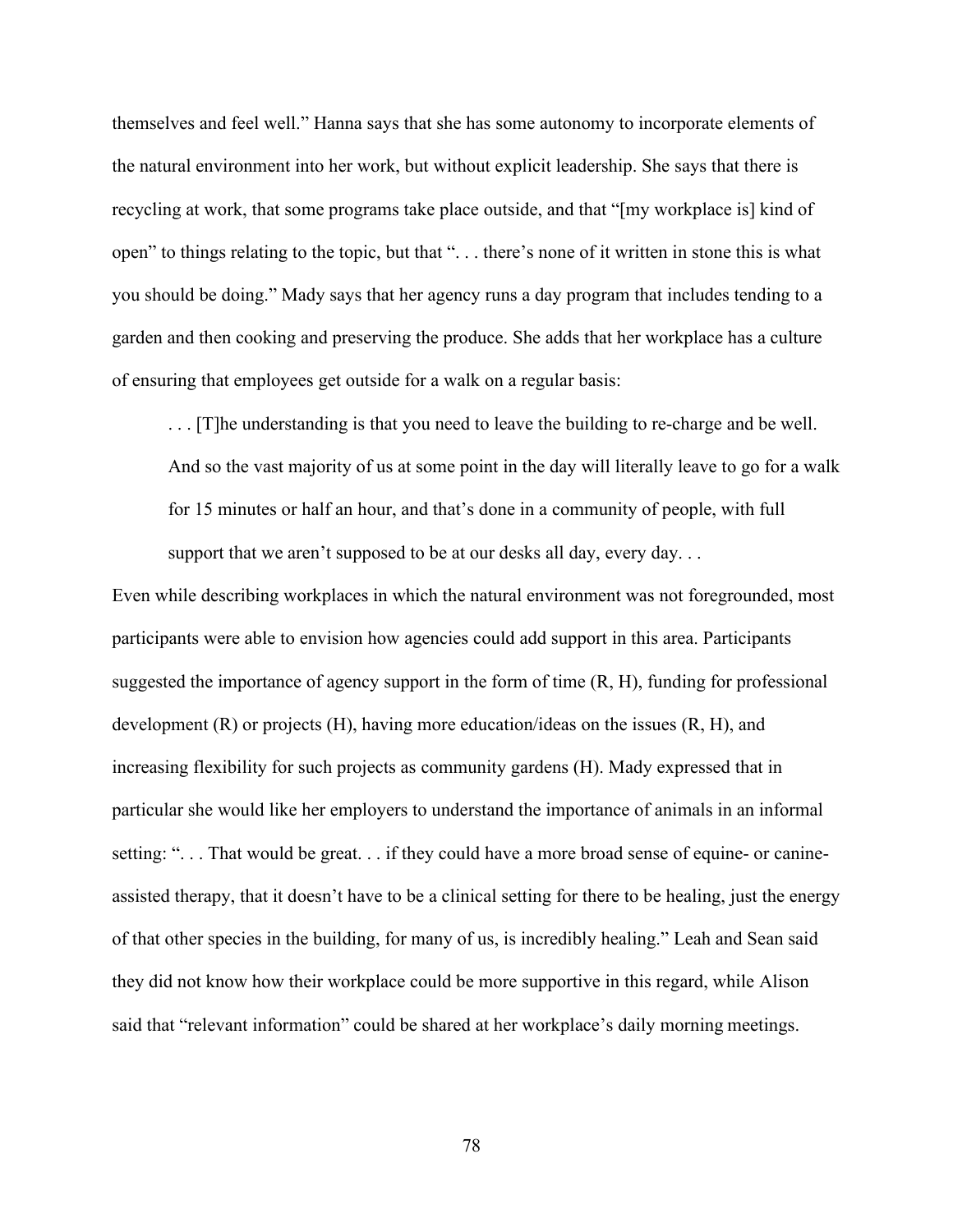**Colleagues and Peers.** While most participants reported not experiencing much support from colleagues and peers on this topic, everyone except Leah could see a role for this category of supporters. Responses ranged from practical to ideological. Sean noted, "I do have colleagues in hospital who go out of their way to make sure there's potted plants in our offices. And that's about it." Mady said that her co-workers find not only the presence of plants in their office a "bonus," but also being in the presence of animals and being in nature. Alison noted that some of her colleagues/peers do pet therapy, but that for her, there is a bigger picture:

I guess just being supportive of the idea, 'cause everybody has different ideas, different practices and obviously, well from my perspective, it isn't something that's really taken into serious consideration; so if everybody as a whole tried to even do a little bit to incorporate some of that, maybe it would be different . . . working together as a whole to bring in some different ideas.

Rosa and Mady echoed Alison's feelings on the importance of the creative or collaborative participation of colleagues, noting the importance of sharing new ideas (R, M), "brainstorming" (R), "open[ing] those conversations up" (M), "exploring my ideas" (M) and having a "more open mind about working together differently" (R).

Hanna, Mady, and Erin all expressed the significance of having colleagues provide support in the form of normalizing the topic within the profession, indicating that they have each experienced a sense of not being sufficiently supported in this way. Hanna sees that, if supported regarding this topic by the SASW, ". . .colleagues would be able to also come out and be like, okay, this is equally as important as talking about creating awareness around mental health or poverty or women's rights or whatever." Erin says that she feels "isolated" in her work at times, because some people see her work as "fluffy":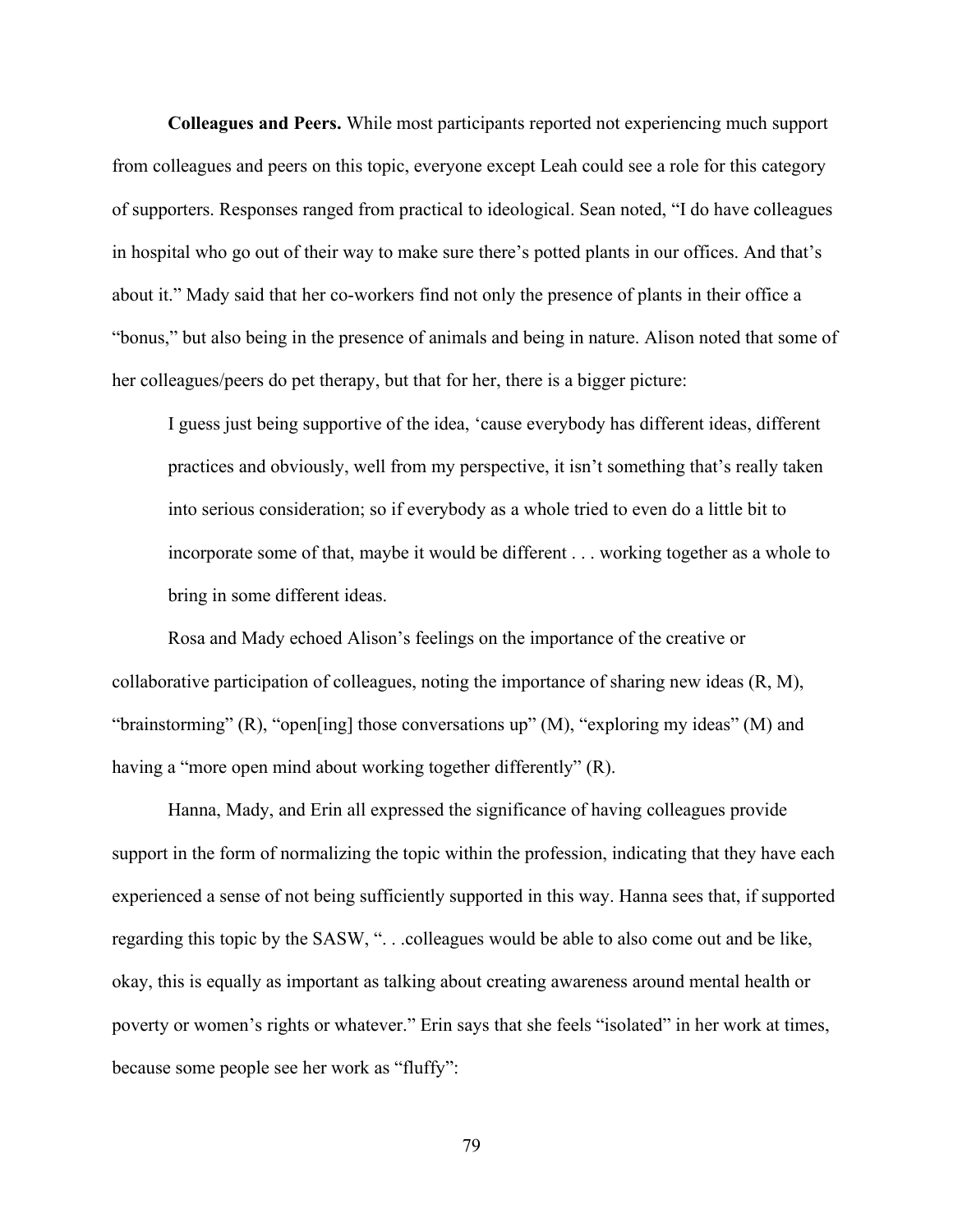... [T]here are people out there doing the work... but there's still a pretty stronghold of people who really minimize the importance of relationships with the natural world with animals, and I think if they started to attend to that stuff, and really see where that could go, they would see the benefit of it. But it also would support me by, you know, not being seen as one of the only people, quote, who will talk to me about my dog and understand and give credibility to that relationship.

**Social Work Educators/University.** Participants see a role for social work educators in teaching them more about the issue. Educators in the social work field can provide information on the topic (R, L, S, A, M) and make tangible links between the natural environment and participants' practice (R). Hanna says that she would like to see educators talk to her group at work:

I feel like I've kind of got a grasp on [the topic], and there's definitely more that I could be doing, but I feel like if. . . my team was supportive in that or my manager understood, or things like that, it would be more likely to be just like what we do, part of our everyday practice. . .

Ideas for universities' response ranged from including a mandatory/single course on the topic (H, S, M), incorporated across many or all other courses (H, M), or having a more practical approach to teaching the topic. Hanna and Mady suggest having the natural environment embedded in other courses. Mady points out that at one time, anti-oppressive practice was taught as an elective course that is now "a dominant undercurrent of every class, pretty much." She adds that if a similar initiative happened regarding the natural environment, students would learn about such things as the physical and emotional benefits of connecting with dogs: ". . . I think the more social work educators and social workers could see that there's threads of this in everything we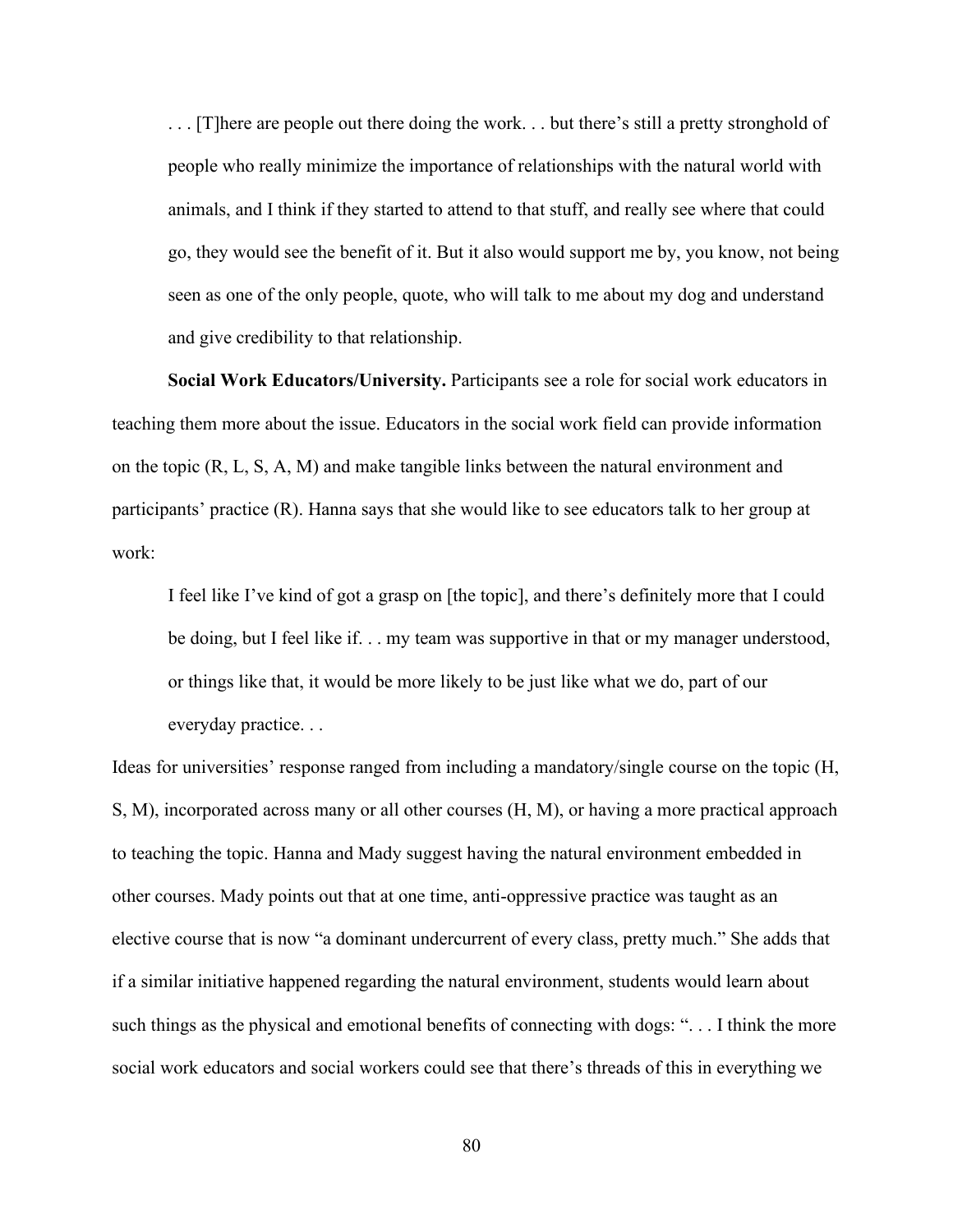do, then more conversation could be invited around well let's do that purposefully, instead of just being what we do happenstance if we believe in it."

For Sean, having the connections between the natural environment and social work addressed at all would be a place to start: ". . . I don't recall it in any of my training as a student that it was every really brought up in a concrete way, or in an applicable way." He adds: "If it was, it would've maybe – just the idea that this is valuable, and if you have flexibility and freedom in say a non-profit, where you can actually take your clients out there, then sure, do it." Like Sean, Alison said she had not learned about this topic in her social work program, but simultaneously acknowledged that the natural environment "might be one of those life factors that would just be a little bit more important" to be educated about.

**Professional Organizations***.* Participants' responses suggest that the SASW, the CASW, and the IFSW can play some role in supporting social workers in incorporating the natural environment, although it was clear that, for some participants, there is little to distinguish the role of one from the other. When asked about the potential supportive role of the CASW, Alison said, "I don't know. I honestly didn't know that it even existed." Mady says that her affinity with the SASW is stronger than that with the CASW, which is in turn greater than that with the IFSW. Sean says that he does not "bother too much with CASW or the international federation too much." Overall, however, given that I did not ask any questions about how significant a role these organizations play in participants' professional lives in any capacity, it is difficult to know whether some participants do not find the professional organizations supportive on this topic, or whether these groups are viewed as not relevant to them in other ways as well. Some participants did, however, have specific comments related to their expectations for these organizations.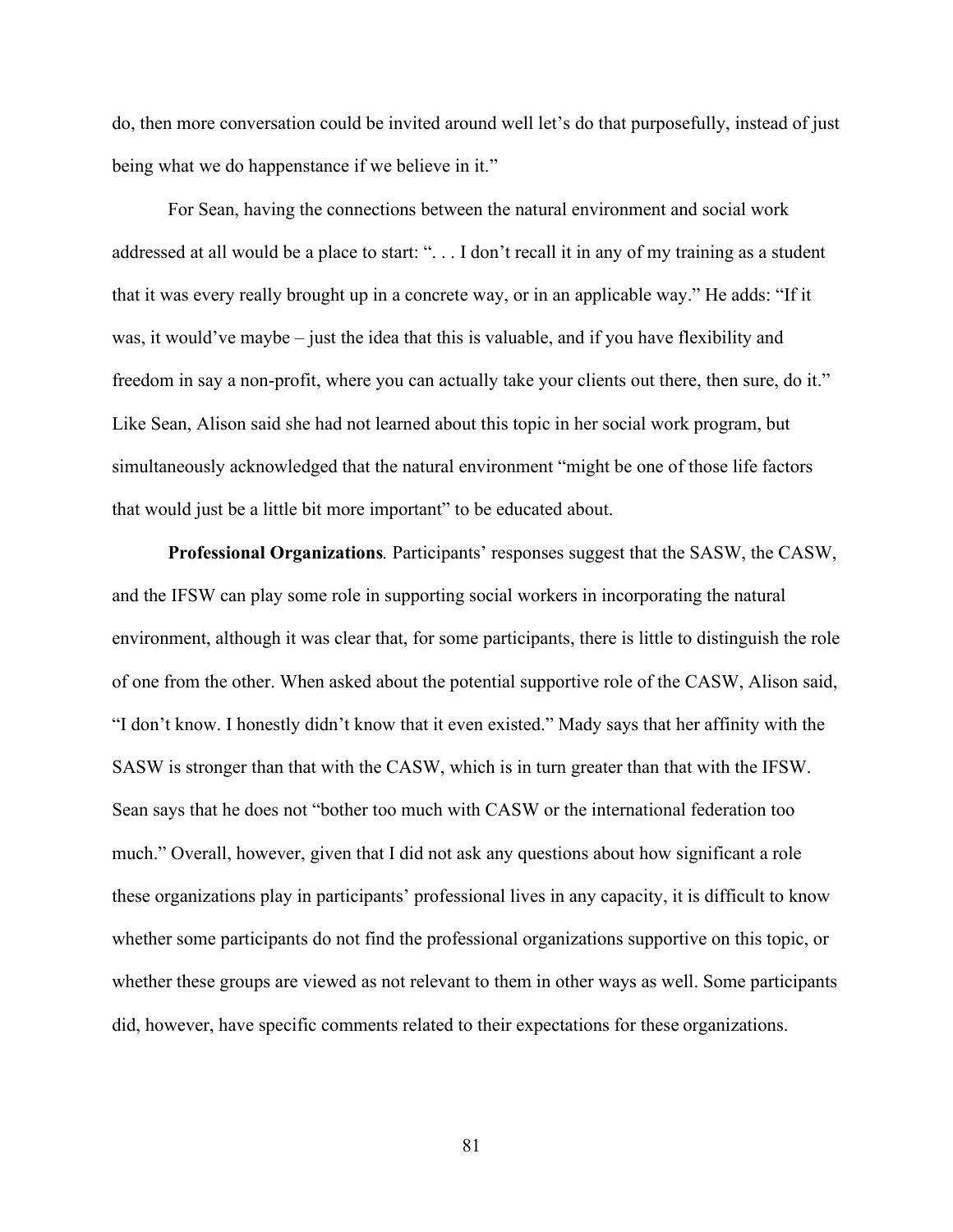• SASW. Erin says she expects a lot from the provincial association in developing the topic for its membership. When asked about its potential impact, Erin replied:

> Huge. Huge role. I feel like the SASW is in a position to be a leader. . . I think that they have a role in supporting this by putting as much emphasis on the natural world and the impact that animals play in relationships. . . as they do in the context in which people live and keeping environment narrowly focused on the social environment, like we're beyond that.

• CASW. Hanna wonders whether the CASW could use its influence and create a national campaign relating to the natural environment. Hanna notes the necessity of having a wellpublicized event:

> [Every] single social worker I know posted something about mental health on Mental Health Awareness Day. . . [W]e have a poverty awareness week; why can't we have an environmental awareness week or things like that, where it's kind of a bigger deal not just like a random, '[I]f you open this email you might find out this information.

• IFSW. The IFSW seems more distant for some participants (S, M), while Hanna saysthat the global nature of the organization allows it to have a strong influence on social workers around the world. She also wonders whether they can influence curricula.

**Other**. There seems to be an emphasis here on how other community members can be supportive, including, within the health care professions/One Health (H), veterinary-related and humane organizations (E), and across disciplines (R). Self-education is also mentioned (A), specifically via books (M). Erin notes that she has she received more support from animal-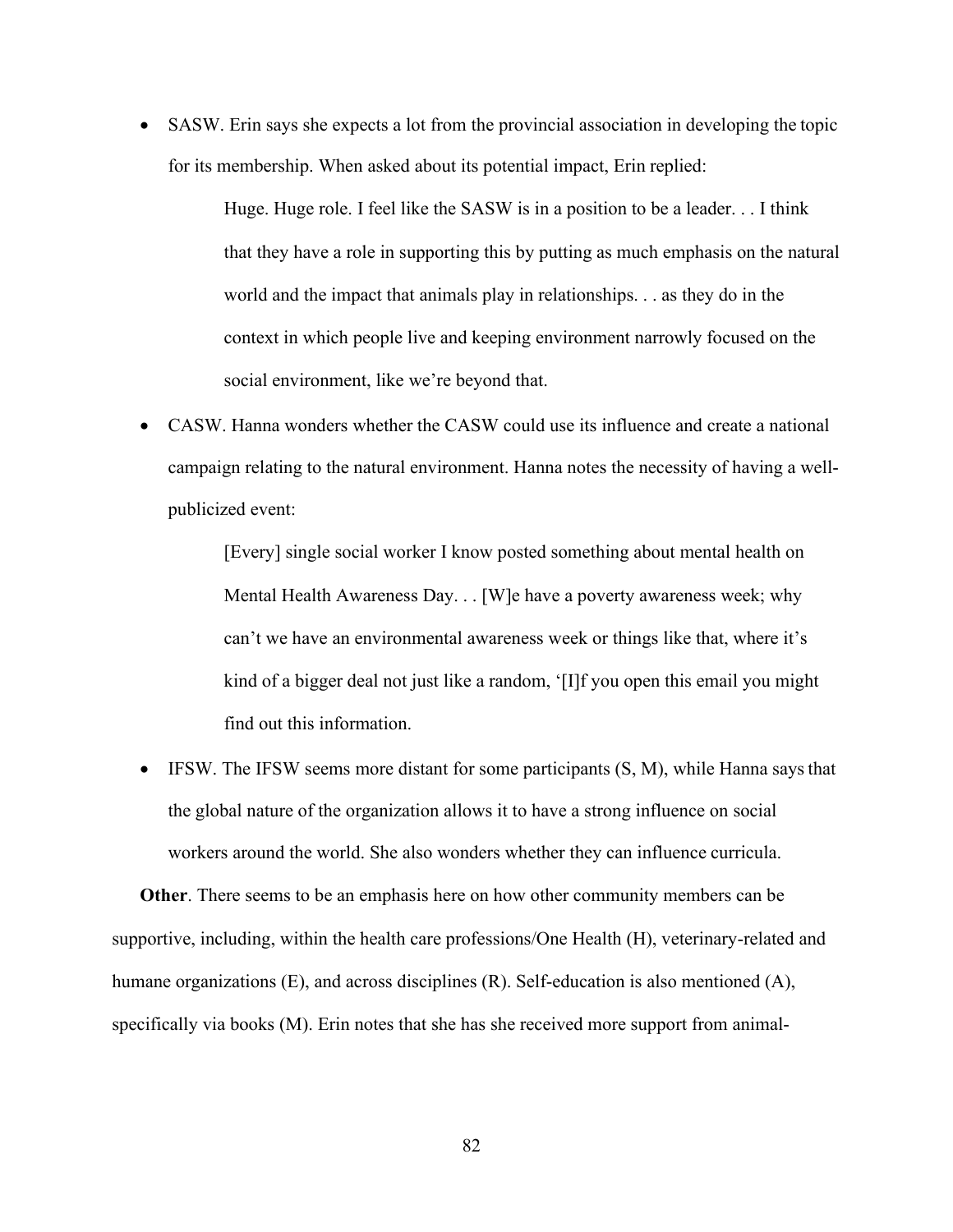related groups than from fellow social workers, as the latter tend to take the importance of her

work lightly.

| Table 4.4                           |                                                                                                                                                                                                                                                                                                                                                                                                                                                                                                                                                                    |
|-------------------------------------|--------------------------------------------------------------------------------------------------------------------------------------------------------------------------------------------------------------------------------------------------------------------------------------------------------------------------------------------------------------------------------------------------------------------------------------------------------------------------------------------------------------------------------------------------------------------|
|                                     | Factors increasing social workers' incorporation of the natural environment in practice                                                                                                                                                                                                                                                                                                                                                                                                                                                                            |
| Social work<br>educators/university | have a course, (possibly mandatory) on the topic of the<br>$\bullet$<br>natural environment and social work (H, M)<br>have the topic infused across courses, as with anti-<br>oppressive practice (H, M)<br>address/emphasize it more (H, S, A, M)                                                                                                                                                                                                                                                                                                                 |
| Agency/place of work                | provide: time (R), funding for professional<br>$\bullet$<br>development $(R)$ or projects $(H)$<br>increase education/ideas relating to the topic $(R, H)$<br>increase flexibility for projects such as community<br>gardens (H)<br>cultivate broader understanding of importance of<br>animals in workplace (M)                                                                                                                                                                                                                                                   |
| Social work colleagues and<br>peers | provide plants (S) or share appreciation of plants,<br>$\bullet$<br>animals, and nature (M)<br>increase "buy-in" on the topic, lend credibility to<br>clients' relationships with natural environment (E)<br>"brainstorming"<br>share new ideas (R, A, M)<br>"explor[e] my ideas" (M)<br>"open these conversations $up$ " (M)<br>have a more "open mind" (R)<br>help normalize the topic (M, E, H)                                                                                                                                                                 |
| <b>SASW</b>                         | strengthen connections in the "Code of Ethics"<br>$\bullet$<br>practice standards, guidelines (E)<br>emphasize the natural environment as much as the<br>social $(E)$<br>provide more newsletters, emails, workshops, and<br>information on the topic $(R, L, S, M, A)$<br>put out official statements on the topic (H)<br>have a "clear presence," show up at events (H)<br>give tangible ways to make connections between the<br>natural environment and practice in locations far<br>removed from the natural environment (S)<br>promote relevant book(s) $(M)$ |
| <b>CASW</b>                         | provide leadership on this topic, and the "interfaces"<br>between the NE and other issues (E)<br>play similar role to SASW (E, R, H, S)<br>provide education/information/webinars (H, L, M)                                                                                                                                                                                                                                                                                                                                                                        |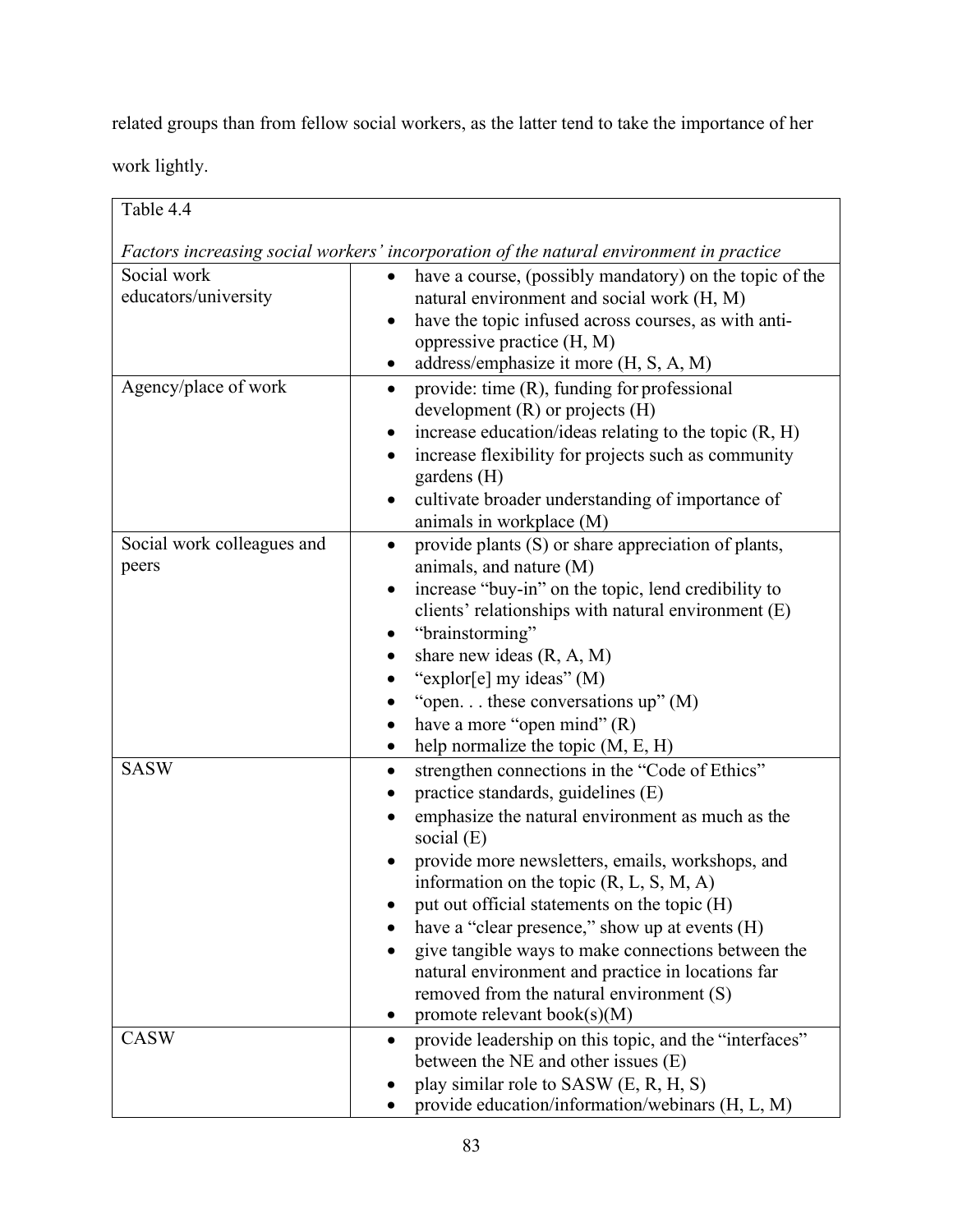|             | have media releases/social media posting (H)<br>٠<br>educate current social workers (H)<br>make links between topic and practice tangible (H)<br>initiate national campaign (H)<br>promote relevant book(s) $(M)$                                                                                                                                                                                                                                                    |
|-------------|----------------------------------------------------------------------------------------------------------------------------------------------------------------------------------------------------------------------------------------------------------------------------------------------------------------------------------------------------------------------------------------------------------------------------------------------------------------------|
| <b>IFSW</b> | attend to trickle-down effect – if IFSW does<br>something, CASW and SASW might follow (E)<br>recognize potential for farther reach than other<br>associations (R), could influence social workers around<br>the world $(H)$<br>do work in this area $(H)$<br>provide information and education $(L, A)$ , including<br>tangible and practical information on how to<br>incorporate the natural environment in practice $(S)$<br>influence curricula (H)<br>$\bullet$ |
| Other       | veterinary and humane associations (E)<br>people in different colleges/disciplines (R)<br>other health professionals, especially as under One<br>Health $(H)$<br>personal education (A) via books (M)                                                                                                                                                                                                                                                                |

Table 4.4: Factors supporting social workers' incorporation of the natural environment in practice

While the above discussion suggests that participants are aware of how they might be better supported in trying to incorporate the natural environment in their practice, they outline several reasons for not doing so currently, or for not doing it so much as they would like. This question does not distinguish between whether participants wish they were doing more or whether they are simply stating that they do not incorporate the natural environment but without a value attached to that fact. When participants were asked the following question: "If you do not make purposeful connections between the natural environment and your social work practice, or you don't do it as often as you'd like to, can you think of any reasons?" Leah responded "No," while Erin said, "Yeah... that question's] probably non-applicable."

Other participants were able to pinpoint their reasons based on not knowing much about the connections between social work and the natural environment, logistics, or their own or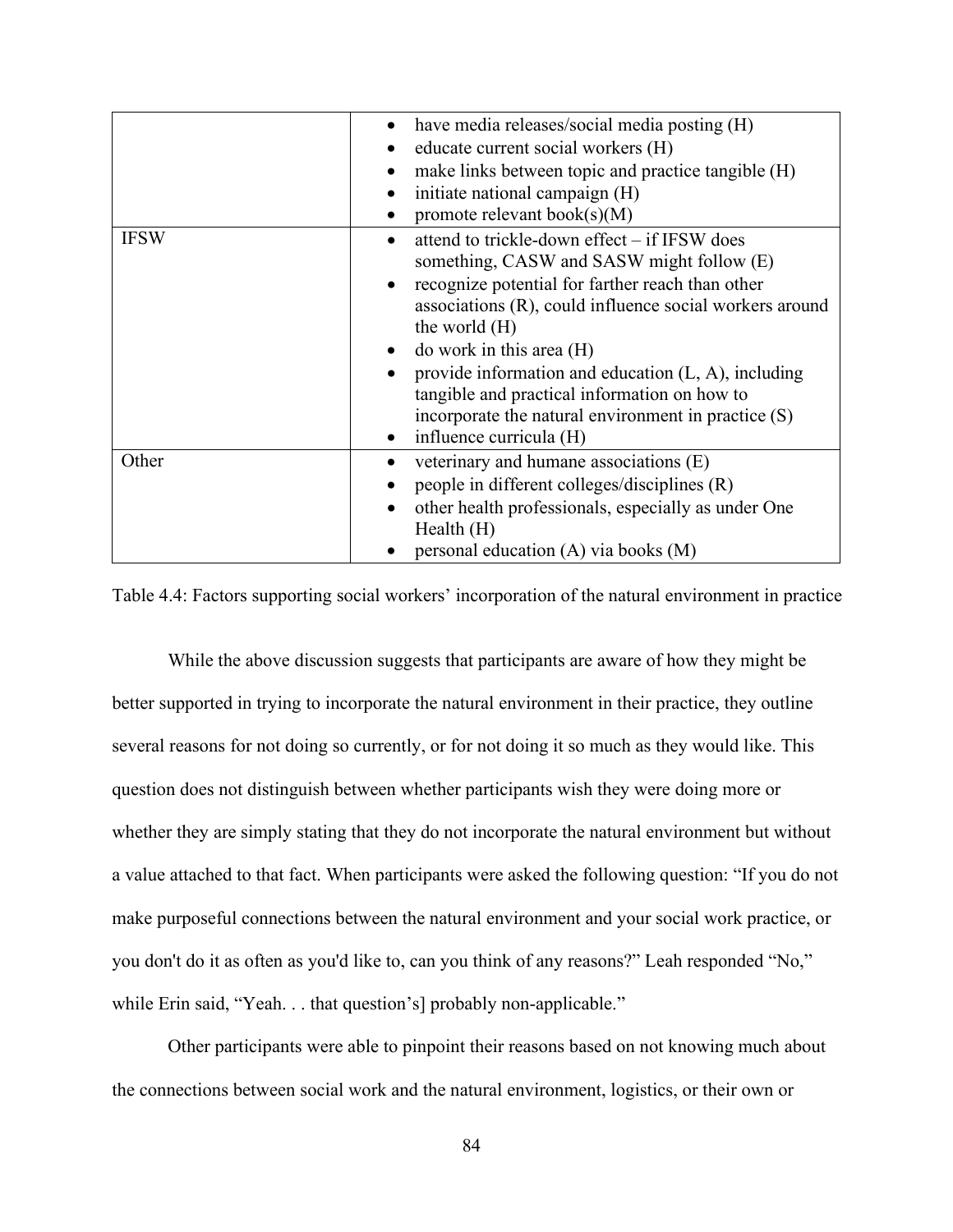others' attitudes. Sean, Hanna, and Rosa explain that they do not know how practically to apply the natural environment to their practice. Rosa sums up her feelings:

I guess I don't really think about the connections in my work. Not that I'm not interested. I should know more about it. I feel obviously not educated about it at all, but I guess I just get used to doing what I do and I don't know how, like what would I do? Or how do I start? Or is it gonna make a difference? Or does it make a difference to my client work, or to my self-care, or, I guess I've never really thought about in that way. Like how could that be? And I guess for me, like where would you start? Like what do you do? Or would it matter, you know?

Rosa's questions seem to outline the problems that some participants have in incorporating the natural environment in their work. Not knowing where to start, or what to do, seem to be fairly common (R, H). Time constraints influence Hanna and Alison, as do resource limitations (H, A) and space (A). The job itself can be perceived as a barrier, whether it is because the participants' role is administrative (M) or the location or clientele do not seem to support incorporation of the natural environment (S). The fact that others might not place value on the natural environment in practice or that they would consider doing so "fluffy" (M, E) or "hokey" (E) is a consideration for Mady and for Erin, though the latter does not indicate that this limits her practice. Based on her responses to early questions, Leah suggested a lack of awareness of the link between the natural environment and social work. However, in subsequent questions she demonstrated knowledge of this connections.

Some participants' barriers straddle more than one category. As mentioned elsewhere, Sean feels constrained by both location and clientele. Although he expresses an interest in learning more about the topic, he does wonder how to make it relevant when his clients are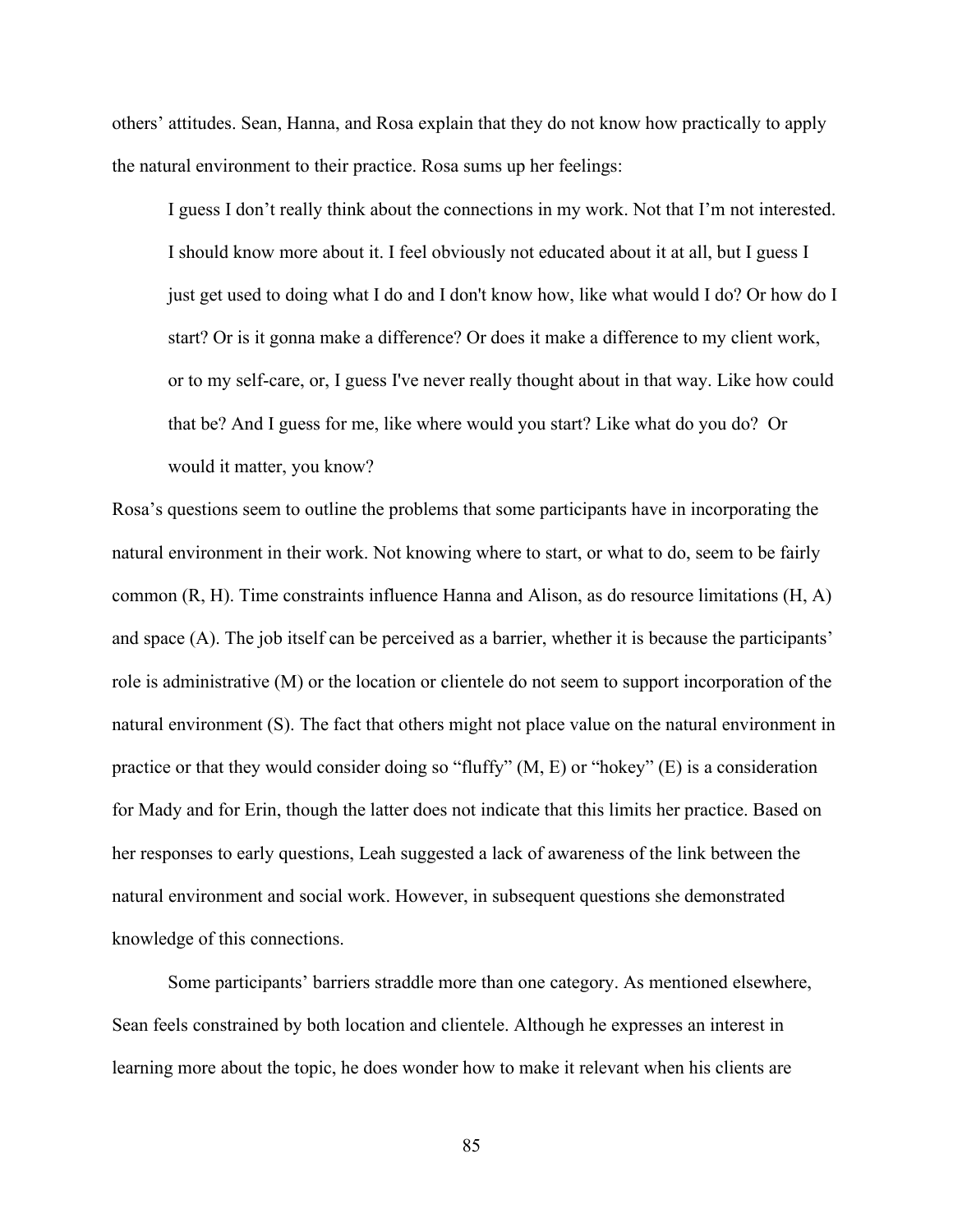"locked in a stone building and unable to leave" and his job is "inextricably medical." At another point, he mentions that:

The only situations I can think of is when I've had patients who've been transferred to [hospital and city] and they come from northern communities, and some who live on reserve where water isn't necessarily sustainable or consistently good quality. I've only met one other patient who talked consistently about oil and mining disrupting migratory patterns of animals and birds, which they rely on as a food source.

He also mentioned that with his clients, "[t]here's definitely been grief and experiences of loss over death or apprehension of pets."

| Table 4.5      |                                            |                                                                                                                                                                                                                  |
|----------------|--------------------------------------------|------------------------------------------------------------------------------------------------------------------------------------------------------------------------------------------------------------------|
| practice       |                                            | Participants' stated barriers to incorporation of the natural environment in                                                                                                                                     |
| <b>Barrier</b> | Lack of/lower<br>awareness of the<br>topic | R, L, A, S                                                                                                                                                                                                       |
|                | Logistical                                 | role (administrative) (M)<br>clientele $(S)$<br>location(S)<br>by time $(H, A)$ , resources<br>(unspecified, A), space $(A)$<br>lack of direction or knowledge of<br>practicalities of incorporation (R,<br>H, S |
|                | Attitudinal                                | concern that topic is seen as<br>"hokey," "fluffy" (M); a point also<br>shared by E although she indicates<br>this does not limit her practice<br>topic not commonly mentioned or<br>normalized $(E, R, H, M)$   |

Table 4.5: Participants' stated barriers to incorporation of the natural environment in practice

## *Personal Relationships with the Natural Environment (Not mapped to an objective)*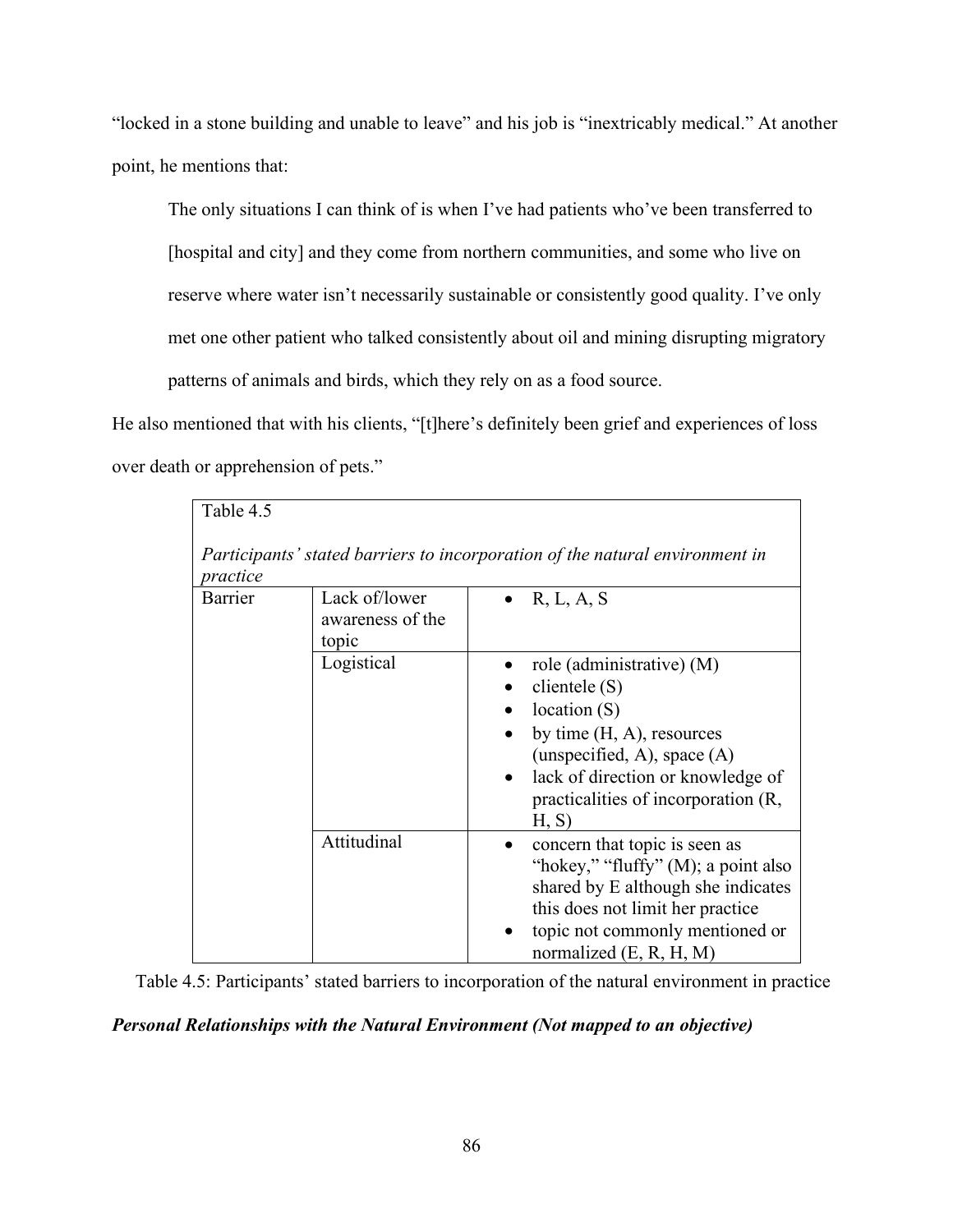Participants were asked to describe their personal relationships with nature. In response to that question, which included prompts about animal friends, special places, time spent in nature, childhood experiences or mentors, caring for plants, or participating in environmental activism, many participants became visibly animated in their discussions. Participants with higher levels of understanding of the connections between social work and the natural environment seemed to have enthusiasm throughout the interview, including this question (E, H, M). Interestingly, this question also drew out more enthusiastic responses from some participants who did not know so much about the connections between social work and the natural environment, such as Sean and Rosa.

The following themes emerged: nostalgia of place (E, R, H, S) or people (E, R, S), time spent outdoors (E, R, H, L, M), peace/calm/relaxation/mindfulness/escape/grounding (E, R, H, L, M), fun (M), importance of animal friends (E, R, H, S, M), importance of wildlife (R), resiliency (L), well-being (E, L) gardening/growing food (E, R, M) value around connecting to environment and passing that value to children (M), supporting environmental causes (E, R), grief over loss of animals (E), plants (H), childhood activism (E), and honouring the earth (M).

Alison was a notable exception: "I would say I have none of that. I don't have pets, I don't have plants. . . none of that. I don't have any childhood memories that would deal with my natural environment. None of my mentors, even that. Yeah." Leah's response, while not lengthy, was insightful and came quickly: "... [F]or my well-being, and in my own resiliency, being in nature is important. . . I do a lot of things outside. I canoe, I kayak, I cross-country ski, I cycle, so I intentionally spend time in nature."

Sean recounts childhood memories of time spent outdoors: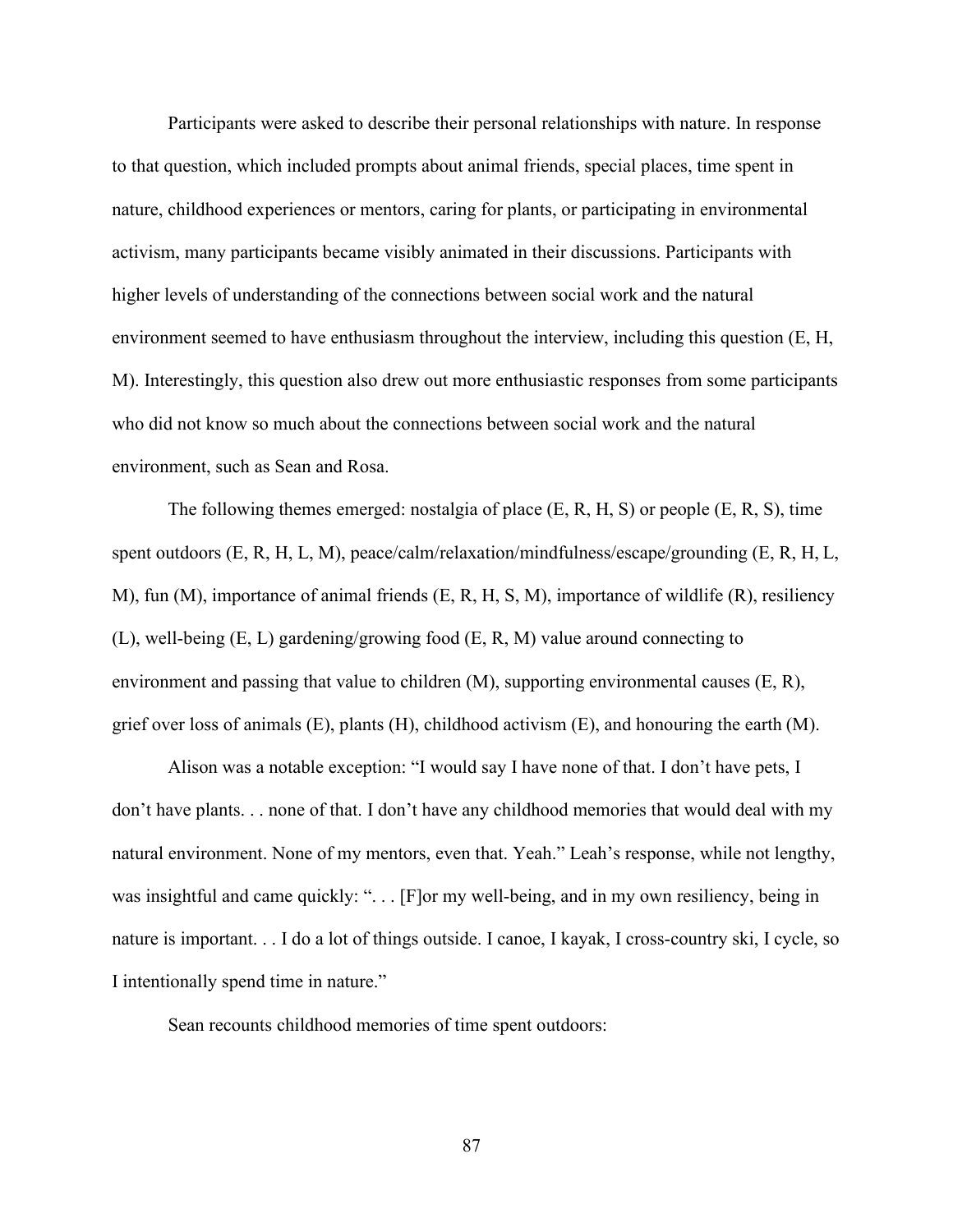I spent a significant portion of my young life. . . a half an hour north of Prince Albert, where my grandparents lived, just spent a lot of time there in . . . the woodland areas of Saskatchewan, so all through my [childhood] very much connected to nature and steeped within it. I grew up with a pet dog, whom I had a relationship with that I valued greatly. He also spoke of having learned about the importance of medicinal plants, home remedies, and berry-picking from his former spouse's family, who had a strong connection to the natural environment.

For Erin, the length of time spent on all the other questions combined was not significantly longer than that spent on this question alone. She also spoke throughout the interview of her own relationship with the natural environment, with significant breadth. She mentioned animals who had influenced and supported her, of time spent in childhood in activist camps, of horseback riding since being "*in utero*," and of swimming and spending time at Beaver Creek. She talked about her love of the prairies and her need to get to the mountains sometimes, and about how her cat "chose" her husband. She also spoke about supporting such movements as *Idle No More* and of not wanting "pipelines in anyone's backyards." Near the conclusion of the interview, Erin said, "I guess in my core, I'm still a bit of an environmentalist . . . and it's part of who I am and it's part of how I live my life. And it's part of how I think I've come to see the work that I do."

Hanna also gave detailed examples of time spent in the natural environment, and with pets. Both Erin and Hanna became emotional in speaking about this question. For Erin it was primarily over the loss of her beloved horse, Nicker. When asked the very general question, enough emotion was raised in Hanna that she told me I was going to make her cry [by asking the question]. She said: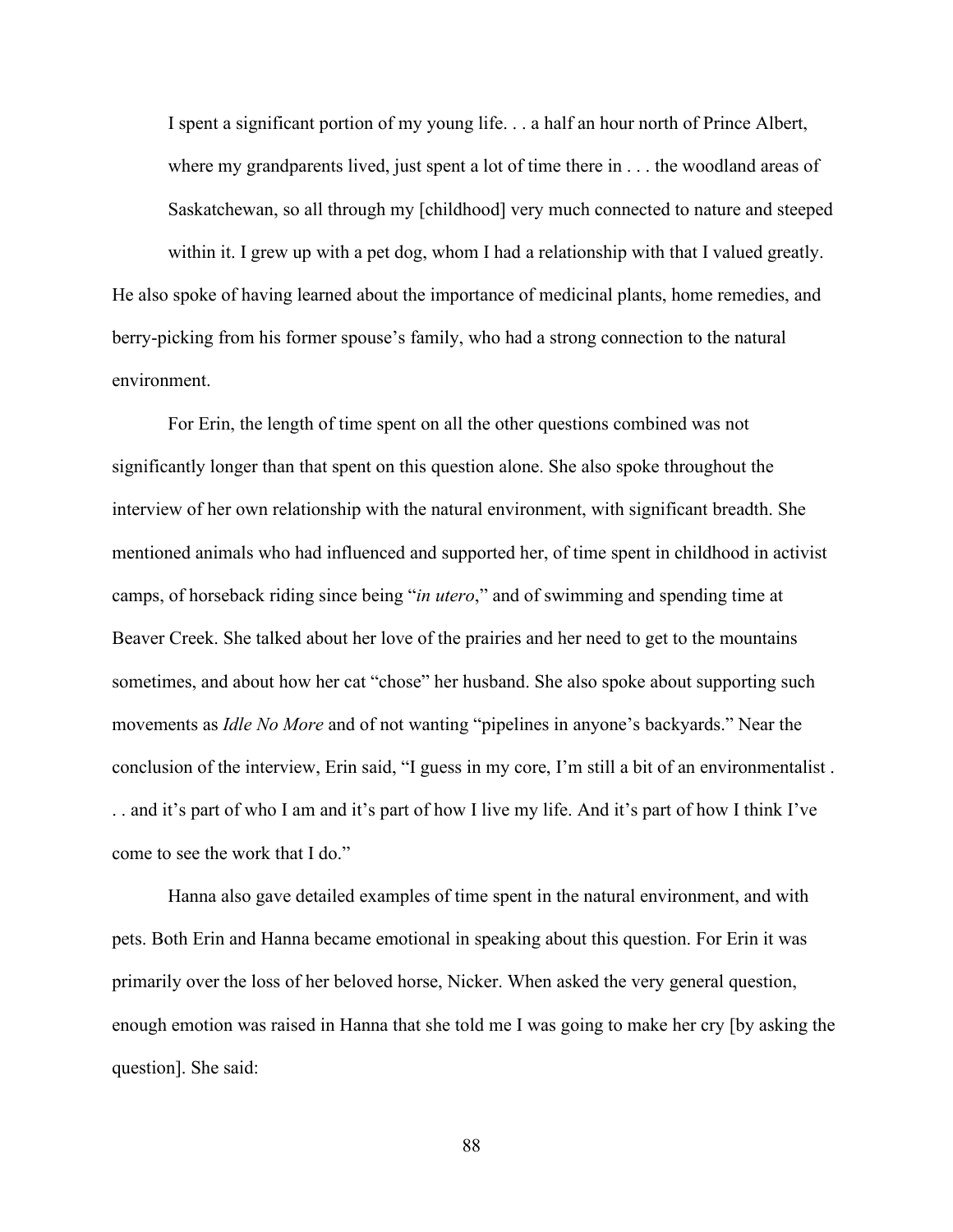My relationship with the natural environment. I think it's really something that's super important to me. I don't know why it's making me emotional . . . Not in a bad way, but just a reflective way . . . [T]his morning I was walking my dogs, which are a huge part of my life, and how animals, especially dogs, have always been a big part of my life, and I do think they're my family, and that is really important to me. And I was walking them, and I mean it's nice now, so it's easier to be enjoying those things. But I just think that that's one thing that keeps me grounded and connected and I feel like the whole . . . environment, like people, nature, it's all connected. It's the one thing that we all share, and so I don't know, it's peaceful for me . . . I have a lot of gratitude for the environment and for nature and I have a little bit of fear about where we're headed, and what if that doesn't exist for me. . .

Hanna also mentioned time spent outdoors as a child in a yard with trees and flowers that remains a place of peace for her today. When a particular tree in the yard was cut down, she felt a sense of loss, and she says, ". . . I probably didn't know it at the time, but in that way I can reflect back and be like wow, that's always been important to me." She also spoke of the role that the natural environment plays in keeping her grounded and centered.

Mady's response to this question was also enthusiastic, describing the importance of camping to her and her family, of her relationship with dogs, and her relationship with gardening:

I love that we can give to the earth and the earth gives back, and I love canning and preserving what the earth gives, and cooking from scratch. That to me is connections to the natural environment that we're not processing things, they're not chemical-based, that they're from our backyard and we're canning them and then eating them in the winter and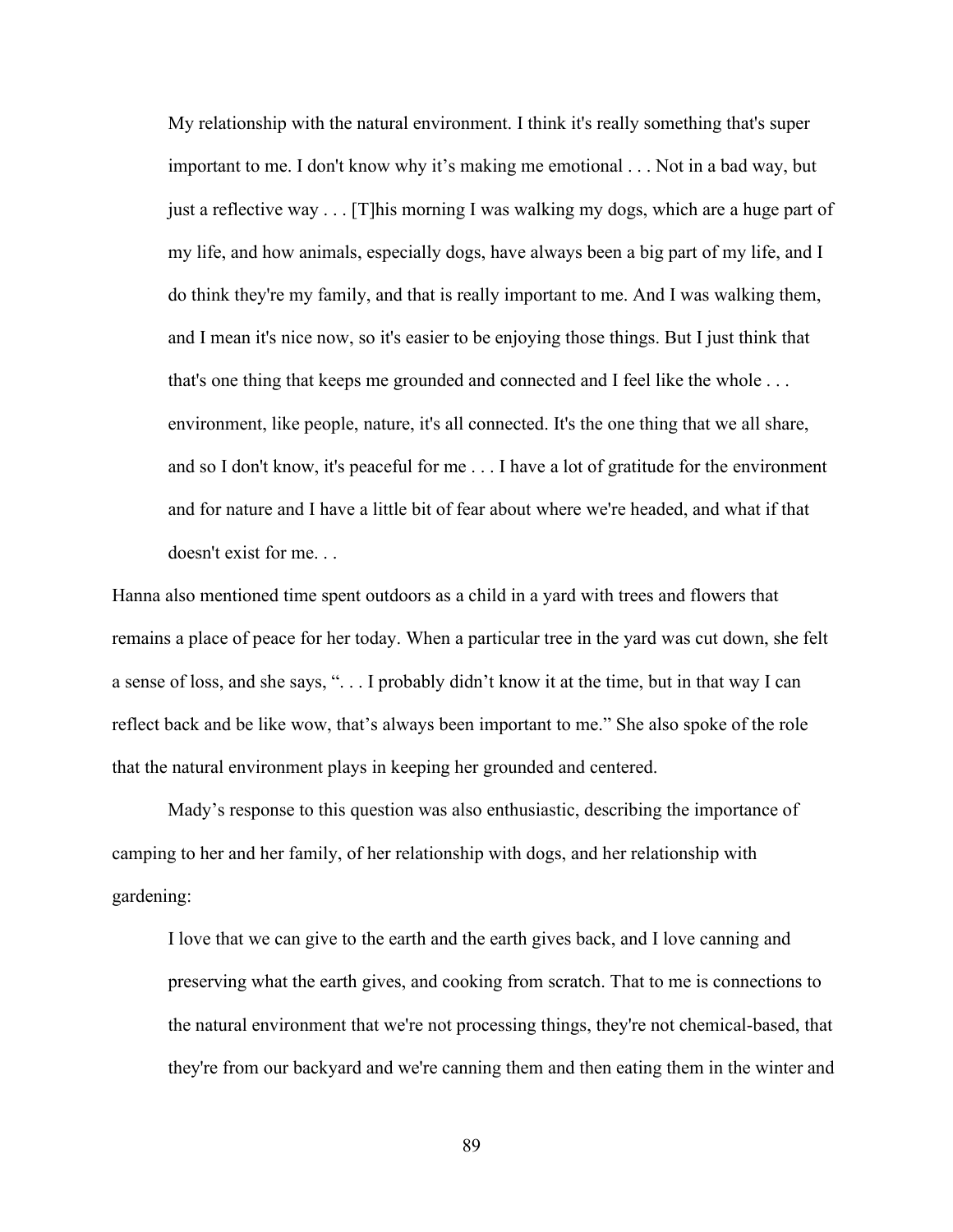talking about how these potatoes came from our yard and our kids see that connection. So to me, that's a big part of being connected to the natural environment, is the gardening and eating things that are local.

Rosa also became noticeably moved by the question about her personal relationship with the natural environment. While she had been apologizing earlier for not knowing more about the interview topic, here she seemed to be at ease, talking about relationships with the natural environment:

I have animals now in my life all the time. I love being in nature, I love being alone in nature, just feeling like solitude and fields and water and ocean have a really calming effect on me. I love digging in the dirt and planting and growing things and then there's something about that that's very calming to me and it reminds me of, I guess growing up watching my grandparents with these huge gardens and farms and just that peace of running through and picking things and eating things from the land. There's something about that I love.

What struck me about the responses to this question was that all participants (except Alison) seemed to be able to access the importance of the natural environment to themselves easily. Participants (except Alison) seemed to enjoy this question, even when their responses were relatively short, such as Leah's. Perhaps the reason for this is in part a reflection of the comfort they felt in discussing personal experiences instead of thoughts on a topic with which they claim not to have much familiarity. In addition, this question was intentionally large in scope, and simply contained potentially many elements for discussion.

Responses to this question overlapped somewhat with the earlier question about the connections between well-being and the natural environment. In an earlier section, all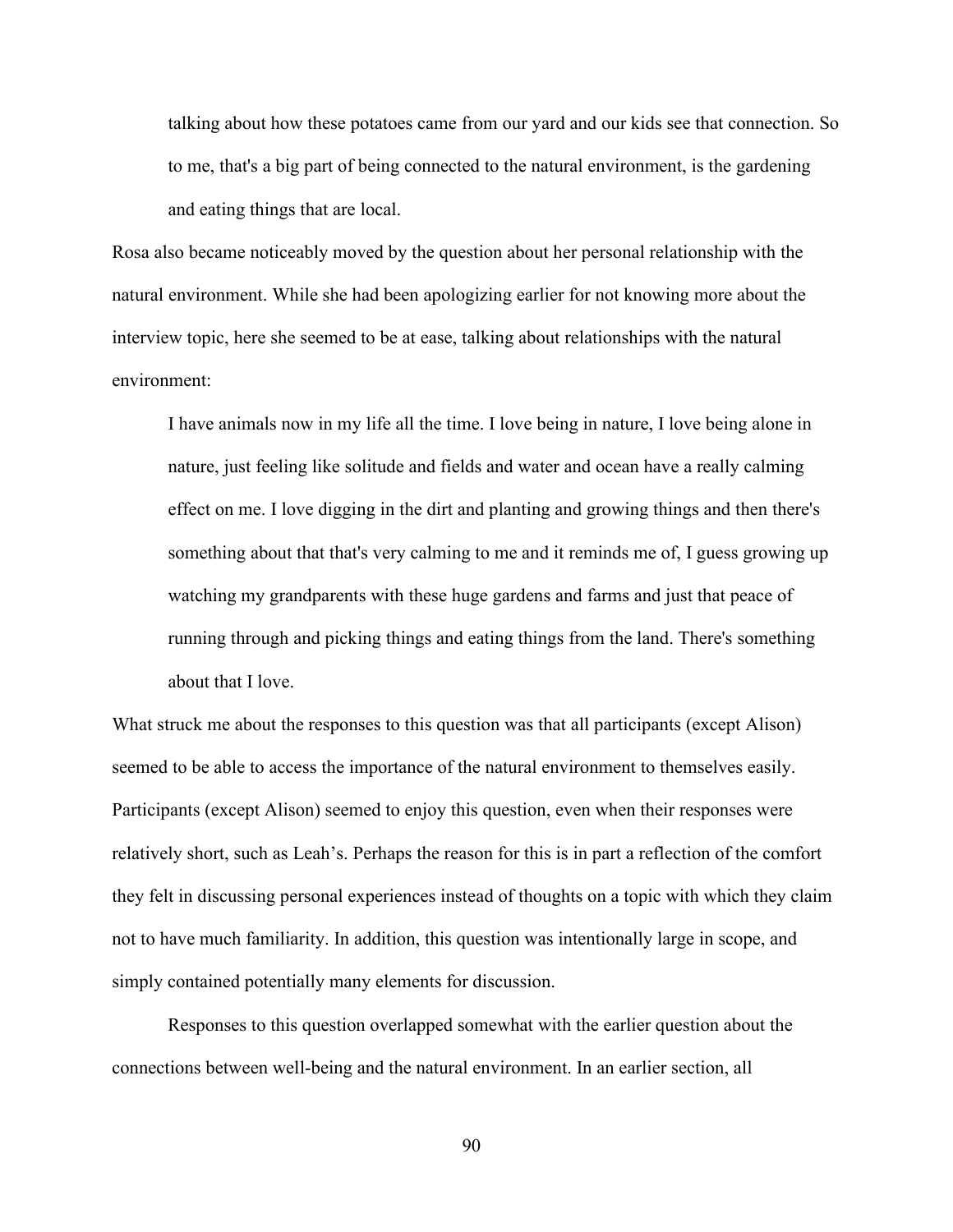participants identified at least one facet of the natural environment that is important to wellbeing, and most recognized more. Similarly, all participants except Alison spoke of a relationship with the natural environment, and in all cases, this relationship had a positive influence on their well-being.

Some participants described the benefits of the natural environment to their own wellbeing in different ways from that of their clients. When describing its importance to clients' wellbeing, they tended to focus on physical safety/lack of safety, while for themselves they spoke a lot about mental/emotional/spiritual aspects. For her clients, Mady emphasized the importance of access to safe housing and food; she referenced Maslow's Hierarchy of Needs, saying, "And then if we can secure that, other connections that they might have, such as connecting to animals or connecting to the land . . . might become more readily acceptable because some of the foundations are secure for them." Rosa also mentioned its impact on physical health, mentioning food, water, and pollution, while describing the mental health impact on her.

#### *Self-placement on an Anthropocentrism/Ecocentrism Scale (Not mapped to an objective)*

To get a sense of some of the broader context for participants' thinking, participants were asked to self-identify on a scale of anthropocentrism versus ecocentrism, where  $1 =$  wholly anthropocentric and 5 = wholly ecocentric, given the following definitions: 1. *Anthropocentrism* – The belief that humans are the dominant species, and "human interests are central in environmental matters. . . It is the evaluation of all reality and all action through an exclusively human perspective" (Gray et al., 2013b, p. 319) and 2. *Ecocentrism* - A belief in "a naturecentered, as opposed to human-centered, system of values" (Gray et al., 2013b, p. 320). It is the evaluation of all reality with an understanding that there is no division or hierarchy between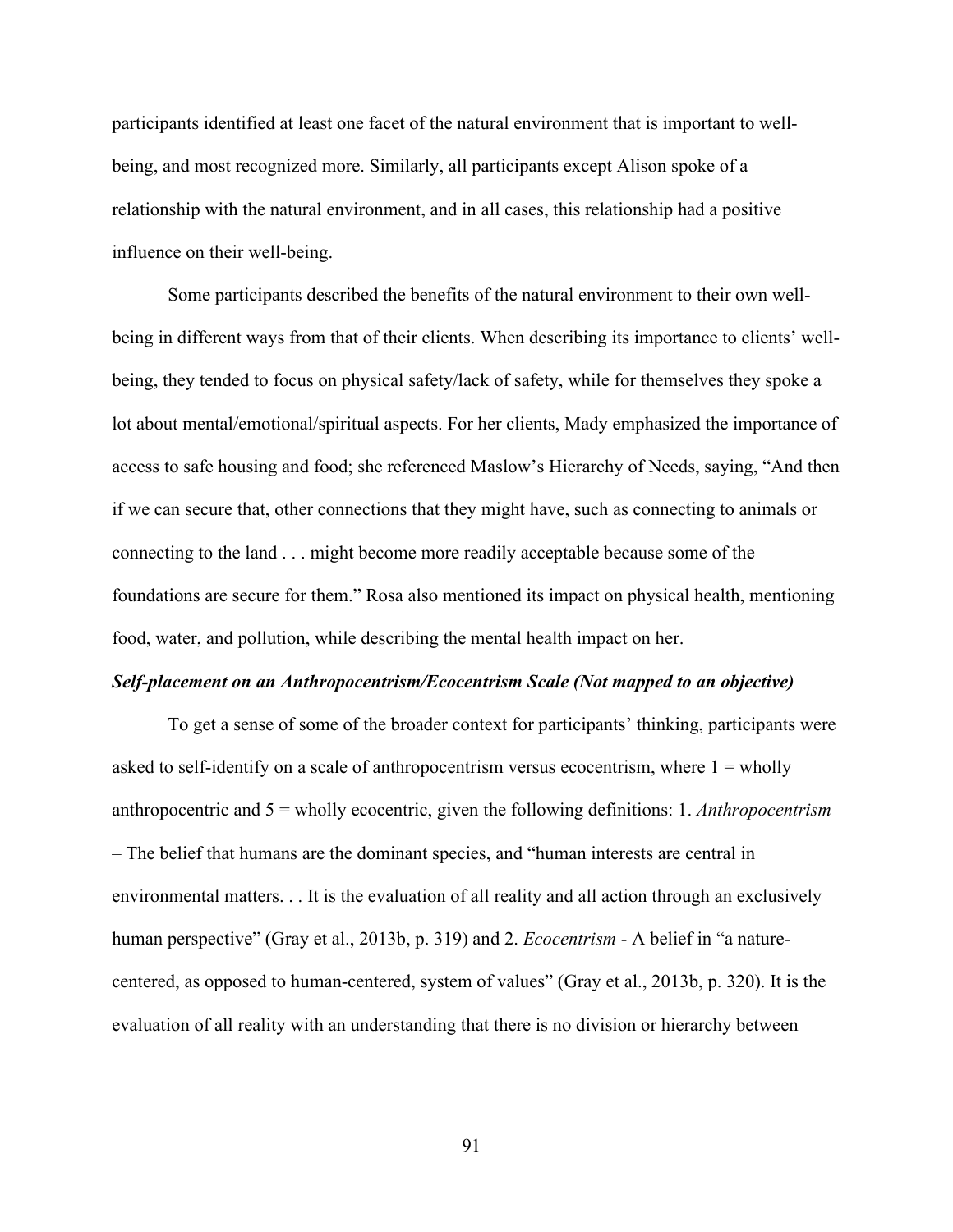humans and other entities of nature and that all entities in the natural world have intrinsic worth or value (Adapted from Gray et al., 2013b, p. 320).

As shown in Table 4.6 below, responses clustered strongly toward the ecocentric end, with one person identifying as "wholly ecocentric" (S) and three identifying as 4s (R, H, M). Erin chose a split answer, giving herself a 4 personally and a 5 professionally. Alison identified as "wholly anthropocentric," and Leah declined to answer this question. Most participants identified more on the ecocentric end of the range, with one 5 (S) three 4s (R, H, M), one 1 (A), and one declined to respond (L). Erin placed herself personally at a 4-4.5 and professionally at a 5.

For Erin, Hanna, and Mady, there is an aspirational quality to their responses, suggesting a belief that to be closer to the ecocentric end of the scale is preferable. Both Erin and Hanna spoke of not being "perfect." Hanna speaks both of how things are and how she thinks they should be, pointing out that, "I know humans are the dominant species by virtue of the culture we live in, but I don't believe that that's necessarily right or true." Mady says she would "like to be more 5," but that the "hustle and bustle" prevents her from placing herself there. She adds:

[W] live in a world where humans are considered the dominant species, but I don't think that I believe that. I struggle with how to answer. Though I don't see my dog as a human, she has no less value as a dog than she would if I did see her as human, if that makes sense, and I think aspects of Mother Nature and spirituality have intrinsic worth and value equal to my experience as a human being.

Erin split her value between the personal and the professional, noting:

As a social worker I'm probably a 5. Meaning that when I'm doing my social work stuff, I'm sort of held to a different standard, whereas as a person, I fully acknowledge that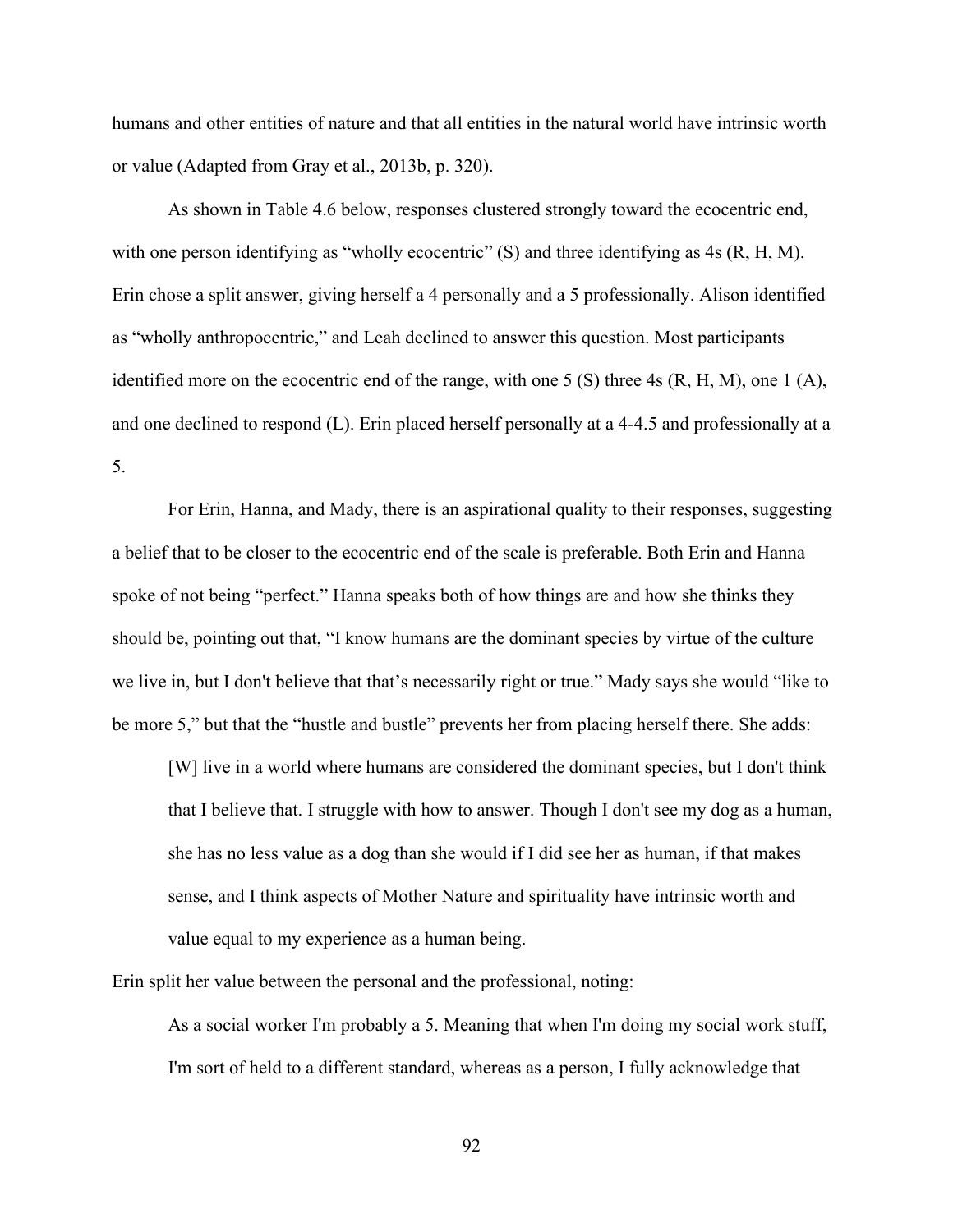there are. . . areas of my life where I am more centered on my own comfort as opposed to being centered on the needs of the natural world . . . I drove my half-ton truck to work today. I could've ridden my bike. It'd be better for the world if I rode my bike, but I didn't, right?

Rosa's response indicates that she sees a schism between what is and what should be: "[Ecocentrism]'s more my belief that it's not just about human beings, it's about the whole world and . . . even though there is a division, clearly, for some people, I don't really think there is, maybe. Shouldn't be, anyway." As with Rosa, Sean, the only participant to report an unqualified 5, seems to agree ideologically with ecocentrism while recognizing that this is not current reality:

I think interacting with the natural world, valuing all life and treating it with equality, witnessing the detriment that humanity causes on the natural world. . . [t]he finiteness of humanity... there's no inherent value to being human, there's no good, there's no bad, and apply that to the rest of nature, nothing's inherently good nor bad, we exist. So, I think with that idea there'd be no reason to create a hierarchy where humanity sits at the top.

Alison's placement of herself on the anthropocentric end of the scale was a matter of which statement made the most sense to her: "'Cause I have the beliefs that humans are the dominant species and that humans are the center of our environment. I do believe that. When I read through it, I strongly believed in this and don't really relate to the ecocentrism at all, really. I mean I see it, but . . . it didn't reach out to me."

| Table 4.6                                                                 |                                 |  |  |  |  |
|---------------------------------------------------------------------------|---------------------------------|--|--|--|--|
| <i>Participants' self-placement on anthropocentrism/ecocentrism scale</i> |                                 |  |  |  |  |
| Participant                                                               | Value                           |  |  |  |  |
| Erin                                                                      | 4-4.5 personal/5 professionally |  |  |  |  |
| Rosa                                                                      |                                 |  |  |  |  |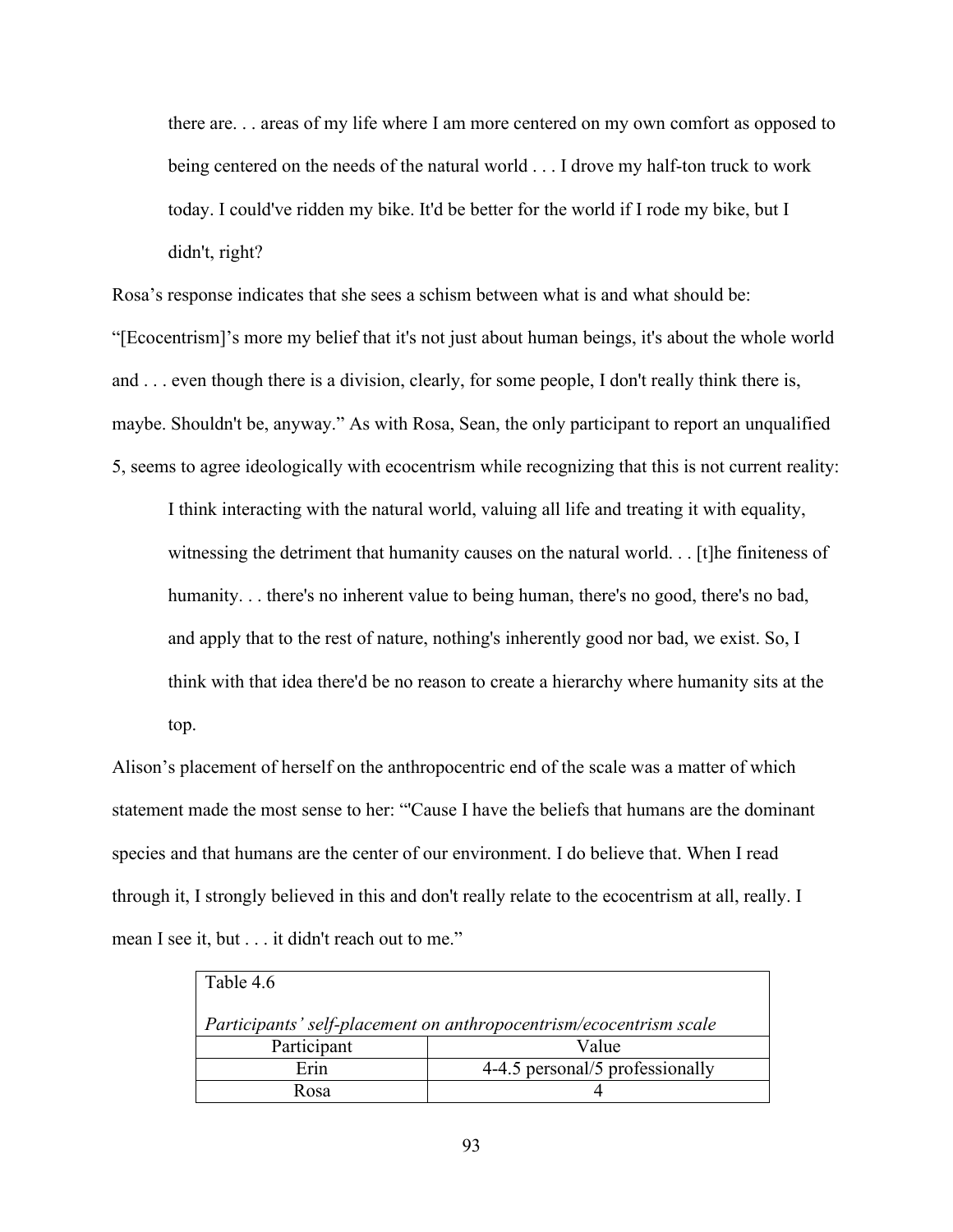| Hanna                                                 |                     |  |  |  |
|-------------------------------------------------------|---------------------|--|--|--|
| Leah                                                  | declined to respond |  |  |  |
| Sean                                                  |                     |  |  |  |
| Alison                                                |                     |  |  |  |
| Mady                                                  |                     |  |  |  |
| $1 =$ wholly anthropocentric, $5 =$ wholly ecocentric |                     |  |  |  |

Table 4.6: Participants' self-placement on anthropocentrism/ecocentrism scale

This question was not intentionally ambiguous but when asked what factors contributed to their placement on the scale, participants interpreted it differently, with some responding how they think things are  $(E, R, H, A, M)$ , how they believe things should be  $(E, R, H, S)$ , how they feel they personally should act  $(E, H, M)$ , which statement resonates most  $(R, M, A)$ , or a combination of these responses.

## **Condition Analysis**

Four conditions emerge from the data: 1. Mainstream social work is anthropocentric, 2. Mainstream social work is anthropocentric, 3. We are experiencing an environmental crisis, and 4. There is a strong counter-current to the previous conditions. These conditions arise from all components of data collection, including participant interviews, the literature review, an examination of trends, and even my own personal experiences. They will be discussed at length in Chapter 5.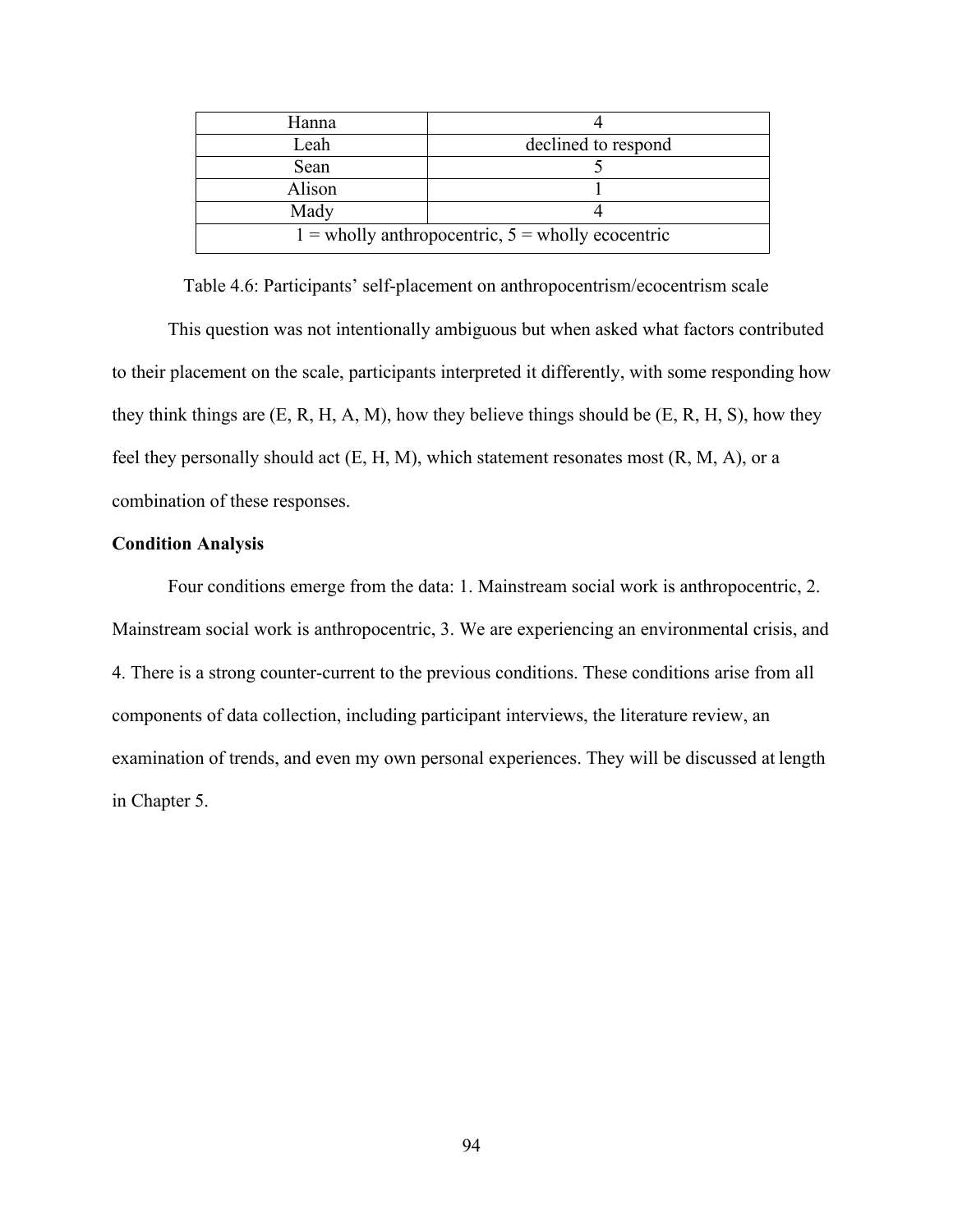## **Chapter 5: Discussion**

This thesis research examined social work's consideration of the natural environment in policy, education, and practice in Saskatchewan. The study included investigation into current practice and challenges from the perspective of seven Saskatchewan social workers and included an analysis of current trends and underlying conditions that support those trends. It then arrived at a potential common interest goal and recommendations for action. The study revealed a picture of a social work that is becoming increasingly engaged with the natural environment, with identified gaps remaining in policy, education, and practice.

# **Summary of Key Findings**

# *Common Interest Goal Highlights*

An analysis of literature and current policy positions client well-being and social justice as being of central importance to social work. Guiding documents in Canadian social work confirm the importance of client well-being<sup>12</sup> and social justice to the profession (CASW, n.d.; CASW, 2005a; IASSW & IFSW, 2014). It has been well established in the literature that the natural environment is a crucial element in achieving well-being and social justice. Consideration of the natural environment as a likely common interest goal was further reflected in interviews, where participants recognized the importance of the natural environment to wellbeing and many identified the importance of social justice (advocacy) in the social work profession. With myriad arguments for the importance of the natural environment to both, it follows that consideration of the natural environment is a likely common interest goal for this profession.

 $12$  Earlier in this paper, it has been pointed out that a definition of "well-being" is nebulous, and that the CASW's (2005) "Code of Ethics" is parsimonious; the search for a more meaningful definition of the term is noted as an important endeavour but outside the reach of this research.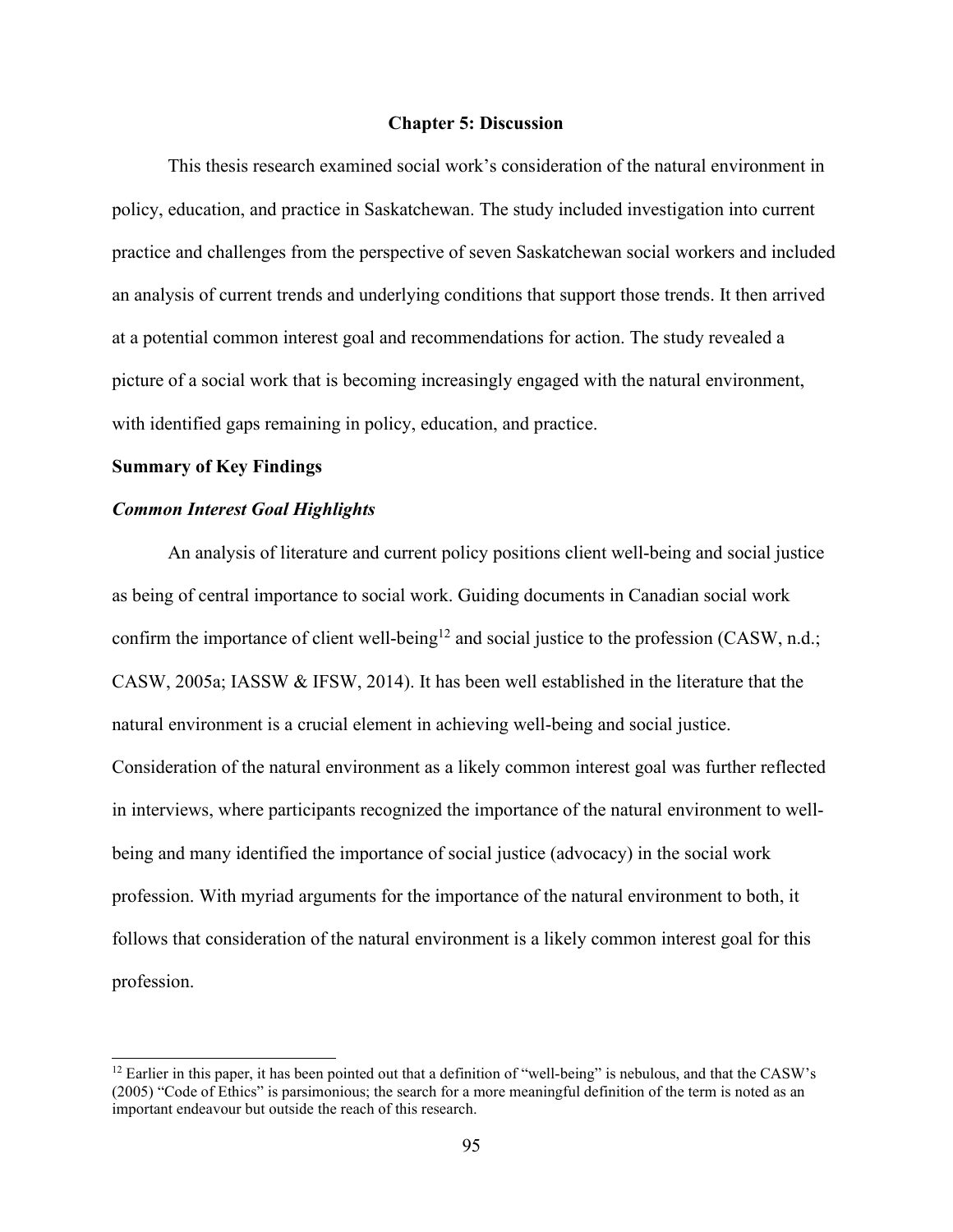# *Trend Analysis (Objective 1, Part 1)*

The sheer number of articles being published concerning the natural environment in the profession has increased (Krings et al., 2018, meta-analysis). Similarly, there has been movement in social work institutions, professional organizations, and conferences toward inclusion of topics of the natural environment. Social work has experienced an uptake of ecotherapies and recognition of eco-maladies, even if recognition of these phenomena has been generated by other disciplines and, to some extent, seem to be happening *to* social work, rather than being generated *by* it. These trends are heartening and point to a social work that increasingly prioritizes consideration of the natural environment; however, targeted interventions will be required to ensure that the profession moves forward, ideally at a much quicker pace.

# *Social Process: Participant Interviews (Objective 2)*

## **Understanding of the Connection Between Social Work and the Natural**

**Environment (Objective 2a).** All participants acknowledge the natural environments' importance to well-being, either to themselves or to clients. Their responses ranged from recognizing the importance of time spent outdoors to accessing healthful food, to spending time with animals. Interestingly, however, there was a difference between their responses when focusing on themselves and clients. When considering clients and the natural environment, participants sometimes focused on physical safety, water, food, and housing. When asked about their own experiences with the natural environment, they tended to focus on its mental/spiritual/emotional aspects.

These differences between self versus client in relation to the natural environment are compelling; given the passion with which some participants discussed what the natural environment means to them, it seems surprising that they might not consider the natural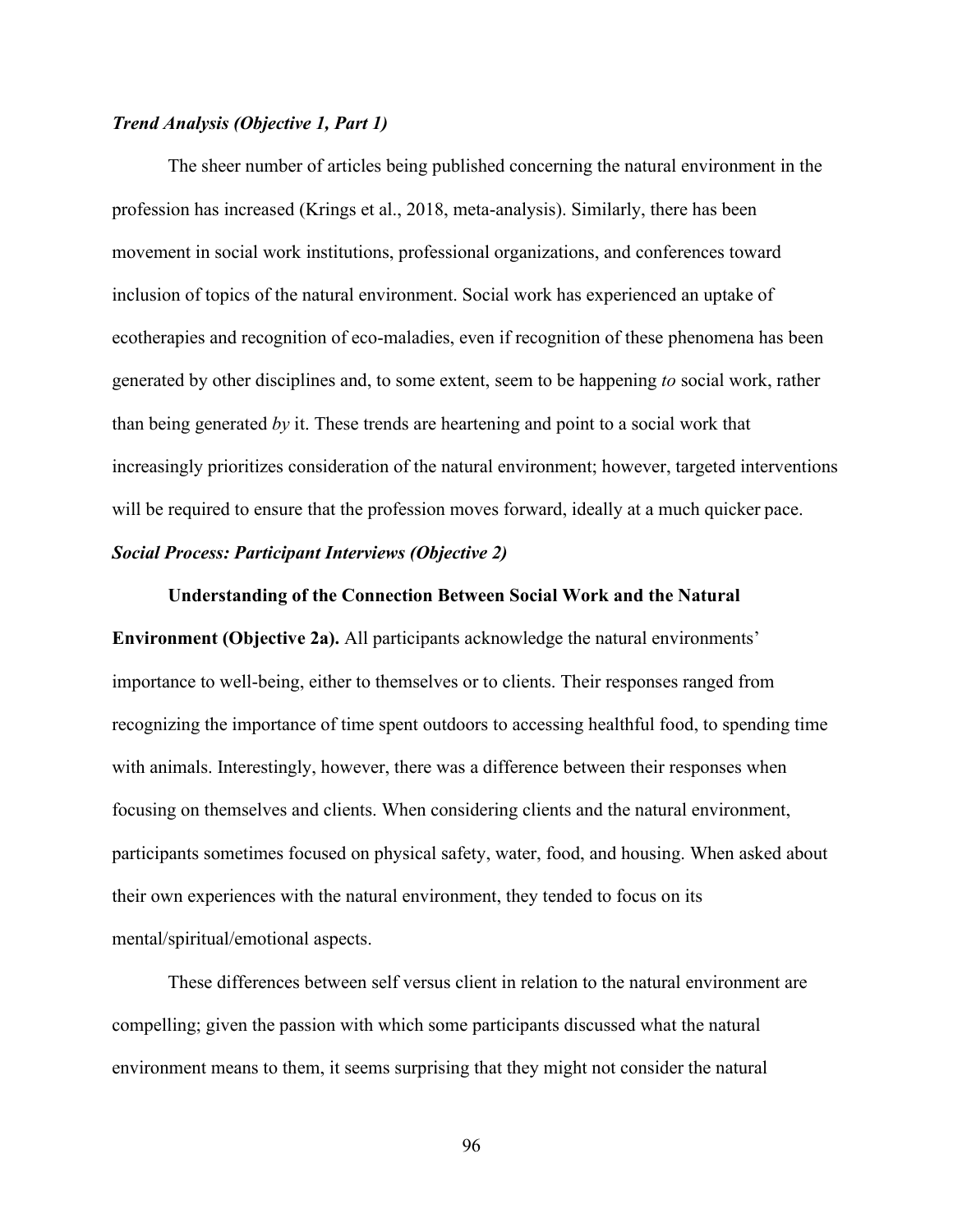environment in their practice. For some participants, acknowledgement of the importance of the natural environment to well-being did not necessarily translate immediately to an understanding of its importance to social work *practice*. This split between what is known personally but not transferred to the professional seems indicative of a profound failure on the part of university social work programs and continuing education in the field of social work, as well as workplace leadership, to illuminate and support ways in which the natural environment could fit into practice.

Despite all participants having an awareness of the connections between the natural environment and well-being, familiarity with its applications to the profession varied tremendously. Certainly, there are those for whom the natural environment is either a foundational part of practice, or their personal consideration of the natural environment spills over into their work. Conversely, some participants do not make intentional and consistent connections between the natural environment and their practice.

It is significant that no participants credited the SASW or the CASW as sources of their understanding of social work and the natural environment. Participants were not asked about the relevance of these professional associations to them in general, thus it is difficult to know whether they consult or engage with them for other things, or simply not for this topic.

## **What Participants Do to Connect the Natural Environment to their Practice**

**(Objective 2b).** The participants in this study did incorporate the natural environment in their practice, as outlined in Table 4.3. Responses varied across participants and even within a participant's own answers when asked to assign frequencies with which they undertook certain activities with clients (never/sometimes/usually/always/not applicable). A majority (five of seven) participants responded in the affirmative (sometimes, usually or always) about how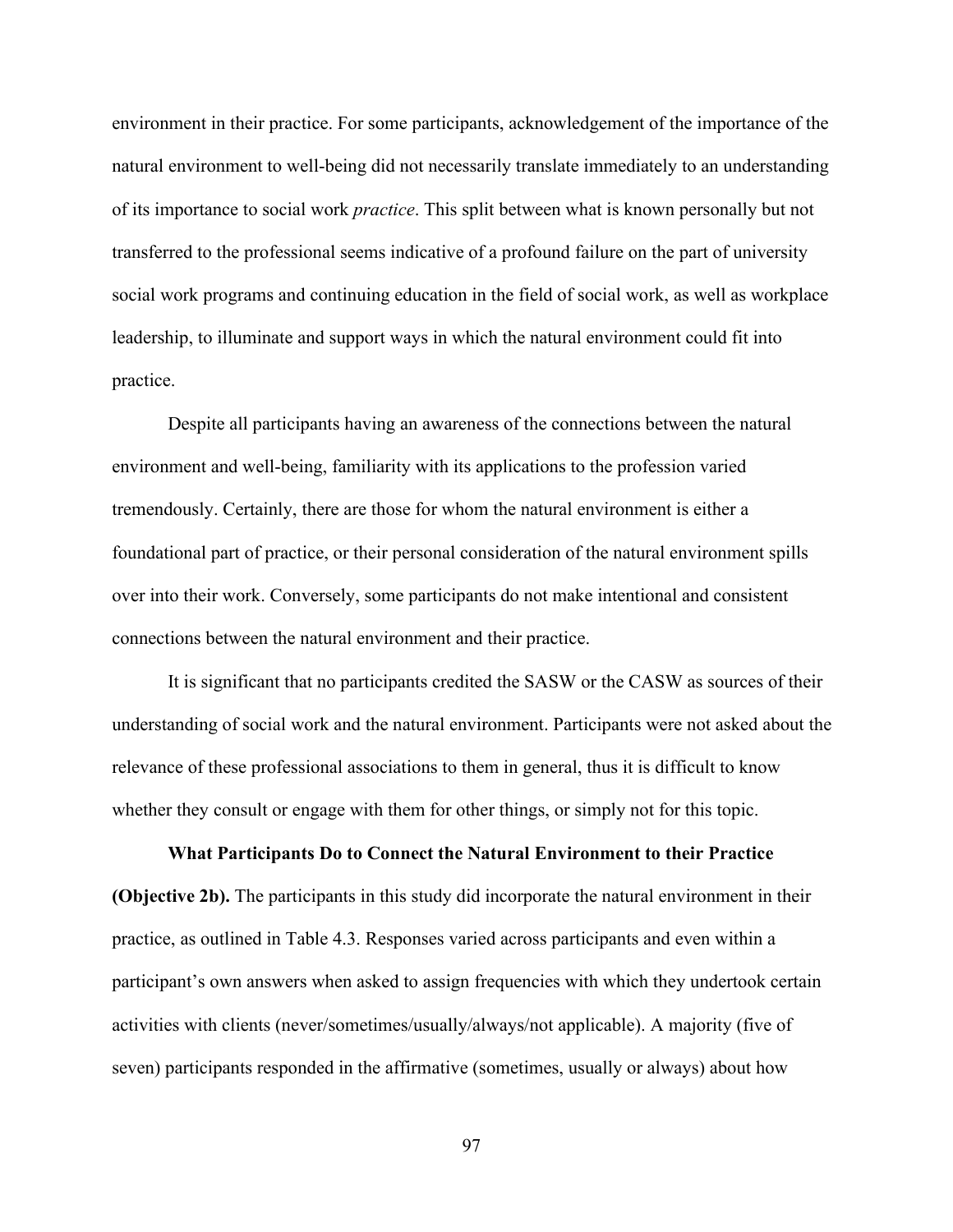frequently they encouraged "homework" involving time in or with the natural environment. Boetto (2016) also sought ways to twin the concepts of incorporating nature and raising awareness of sustainability throughout the therapeutic relationship.

There are several incongruities between responses to this question and "Have the following been a part of your social work practice?" For example, Rosa says that she does not apply the natural environment in assessment or planning, yet mentioned sometimes exploring the importance of places, animals, or plants with clients and encouraging "homework" involving the natural environment, or participates in a nature-based activity with clients. There are similar apparent discrepancies for Sean and Alison. Five out of seven participants said that they at least sometimes make links between violence and environmental justice, even if they said they did not know much about the connections between social work and the natural environment.

**Participants' Identified Barriers to Incorporation of the Natural Environment into Practice (Objective 2c).** Participants outlined several ways to feel more supported in incorporating the natural environment in their work. Broadly, participants felt that they could be better supported by universities and social work educators, colleagues and peers, their agency or place of work, professional organizations (SASW, CASW, IFSW), and collaboration with others.

Barriers were identified by asking participants about what would support them in increasing their incorporation of the natural environment in their practice; in doing so, they unearthed the barriers that they face. The first type of barrier arises from the natural environment's generally not being on practitioners' radar. The other key types of barriers, logistical and attitudinal, seem to be relevant for those participants who already link social work and the natural environment, or for those who wish to increase its incorporation into their practice. These are discussed in greater detail in the Practice Gap section below.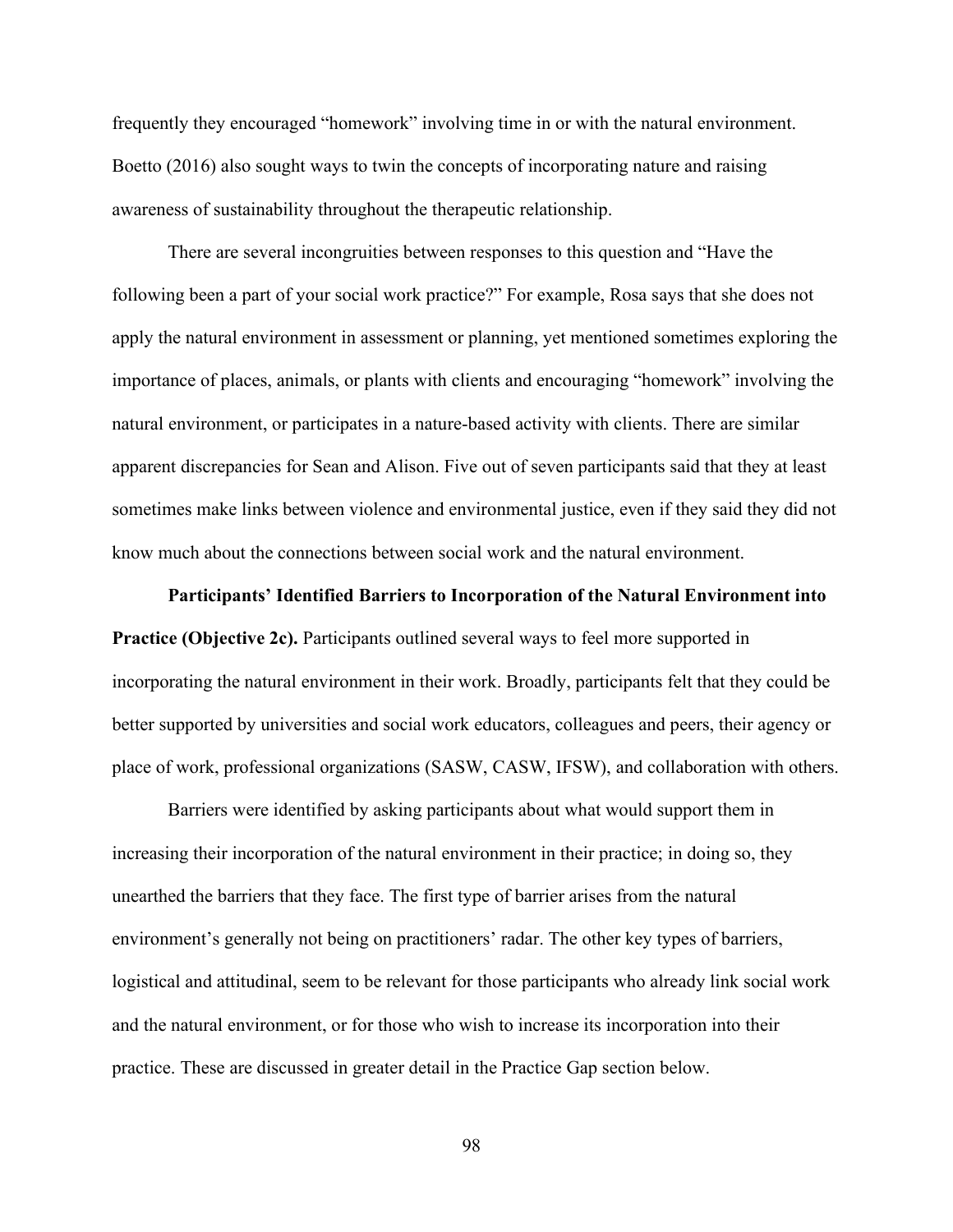**Participants' Place in the Natural Environment**. All participants strongly agree that we are experiencing a planetary crisis. In addition, a majority (five of seven) identified much more closely with ecocentrism than with anthropocentrism. The ecocentrism/anthropocentrism question was broad and ideally would be explored further to tease out whether participants' alignment to ecocentrism is due strictly to their perception of their current position, or their aspirational positioning. reality, or ideological. While no important conclusions can be drawn based on this question, it is interesting that the concept of ecocentrism resonates with participants, either as a current or an aspirational view.

Questions about participants' own relationships with the natural environment produced many of their most animated responses. Perhaps this is unsurprising, given the power of concepts of biophilia (Besthorn & Saleeby, 2003) and phytophilia (Reddon & Durante, 2019), an affinity for life and vegetation, respectively. Buzzell (2016) found a similar phenomenon when speaking with clients, noting that questions about their relationships with the natural environment usually "open[s] a very emotional conversation" (p. 75). Hasbach's (2016) use of exploring clients' relationships with the natural environment seemed reminiscent of my own experiences with participants:

Over the years, clients have shared experiences about their relationship with a favourite pet, recollections of hunting with their grandfather, memories of gardening with their mother, stories of family camping trips . . . in sharing these and other accounts, clients talk about childhood memories of pleasure, awe, fear and compassion; and in the telling, often seem more relaxed during that initial counselling session (p. 139).

Hanrahan (2017) uses the term "trans-species spirituality" mirrors some participants' feelings of interconnectedness to other animals or the natural world. She notes, "Many people spontaneously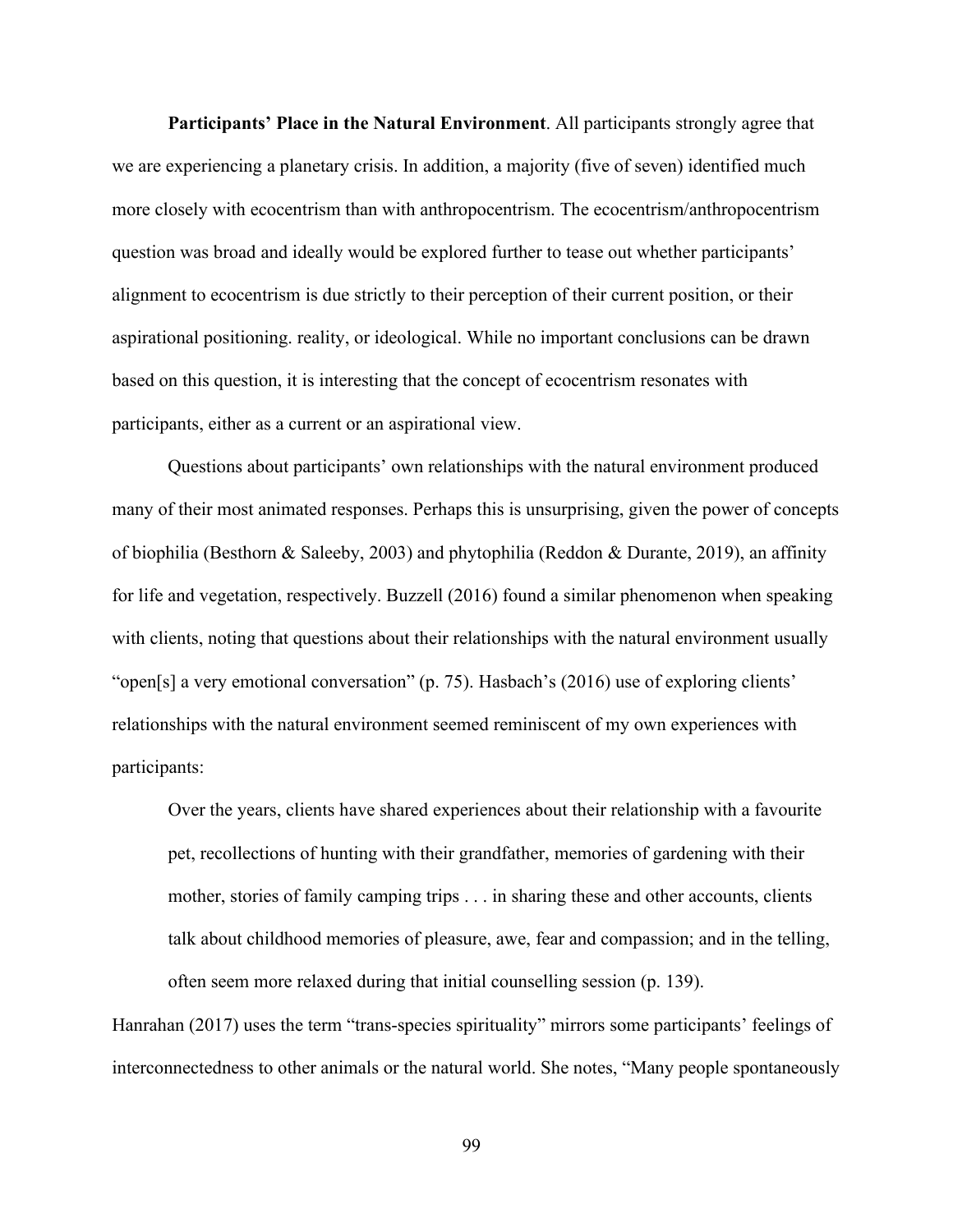feel an innate affinity or mystical connection with other animals and/or the natural world, which they interpret as a spiritual experience" (Hanrahan, 2017, p. 90). Further, she quotes Gay Bradshaw in an interview: "Western civilization has really broken the backs of animal societies' (trans-species living) [sic] and many humans have grown accustomed, even oblivious to, the myriad contradictions characterizing hierarchical and anthropocentric animal taxonomies and our relationships with them" (Bradshaw, in Hanrahan, 2017, p. 90). This observation could account for the lack of connection to the natural environment that some participants describe.

# *Summary of Conditions (Objective 1, Part 2)*

Four conditioning factors underlie the trends and current situations regarding social work and the natural environment in practice: 1. Mainstream social work is anthropocentric, 2. Mainstream social work is Eurocentric, 3. We are experiencing an environmental crisis, and 4. There is a strong counter-current to the previous conditions.

**Mainstream Social Work Is Anthropocentric**. Mainstream social work has a narrow focus on a single (human) species, and with a very limited (human – human) definition of the word "social." Even where social workers aim to work with clients within their environments, the focus is on the social sphere, looking at people in the contexts of family, school, work, church, and community. The centrality of the natural environment to client well-being and social justice, the interdependence and connections between people and other species, and morality or responsibility are not given much consideration in mainstream social work in Saskatchewan. There are exceptions, such as the increasing recognition of the importance of service and companion animals and of the impacts of the natural environment on human health. However, these insights seem to have been generated around social work rather than by it. Generally, social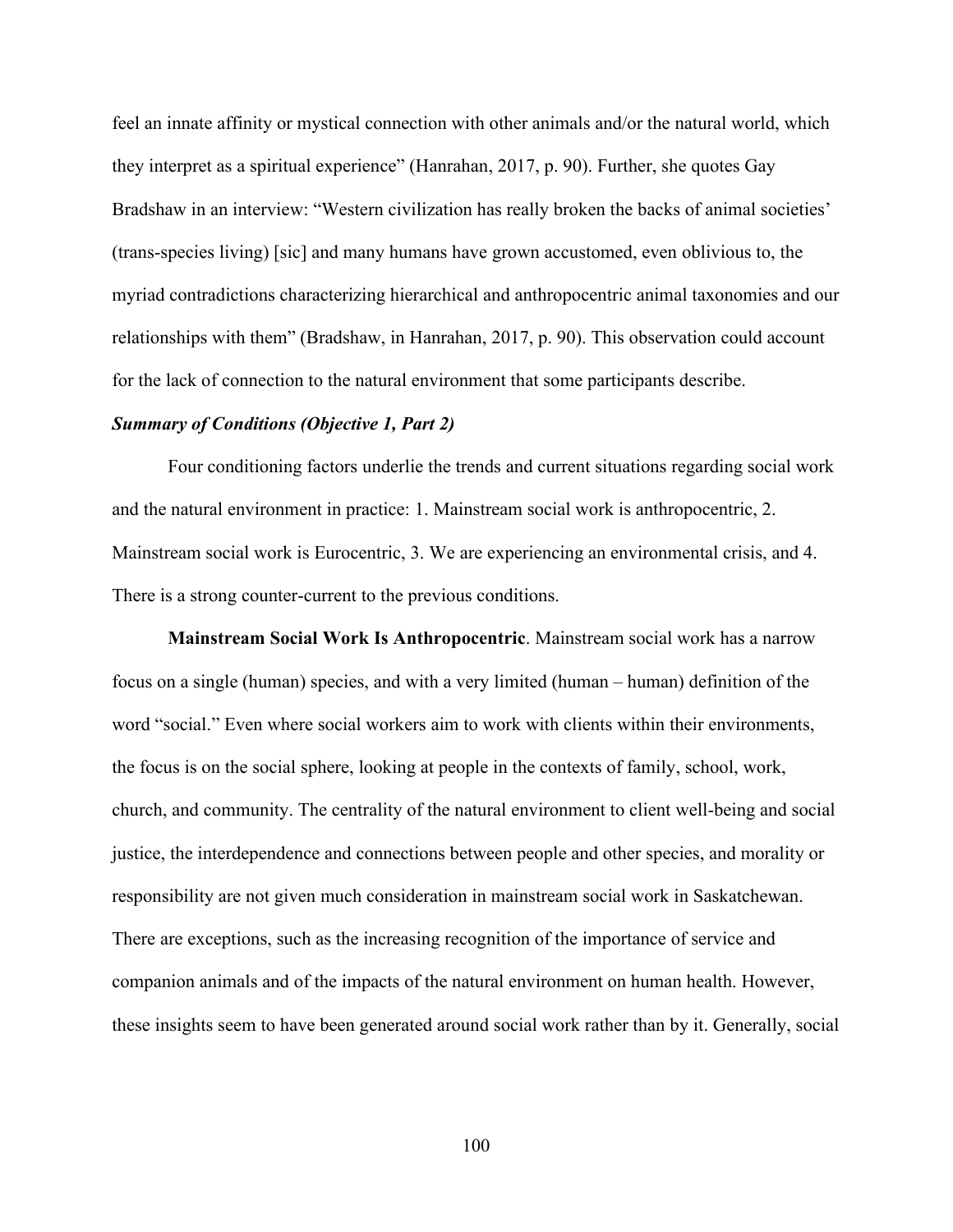work practice and description of practice prioritizes people and has limited focus on the natural environment.

**Mainstream Social Work Is Eurocentric**. In Saskatchewan, the title "social work" is a product of its modern origins and Eurocentric ways of thinking. Other ways of knowing the world were not considered on par with Eurocentrism, which is embedded in systems based around western ways of thinking, including individuation, the creation of dualisms, fiscal rather that holistic views of well-being, and specific, exclusionary ways of knowing. As such, it is informed by modernist Eurocentric notions of well-being, of family, and of community. Social work operates in a society and economy that privileges men over women, white people over people of colour, and humans over other animals and the natural environment. These binaries, even when not consciously registered by a social worker, are present in the surrounding hegemony and have impacts on practice. These include such effects as the frequent exclusion of non-human animals as community and family members or kin, lack of attention to the intersections between planetary and human well-being, and the frequent treatment of the natural world as a collection of objects rather than a community of subjects (Berry & Tucker, 2006). There are other ways of practicing social work that take such intersections and relations into account, such as Indigenous ways of caring (Hart, 2009).

Despite aspirations of exposing power, striving for equality, and making systemic changes, under these conditions, social work can simply overlook or ignore the natural environment; it remains invisible. Furthermore, the uneven ways in which social work has taken up the call to consider the importance of the natural environment can be explained by Plumwood's (2002) assertions that in anthropocentric – Eurocentric - ways of thinking, the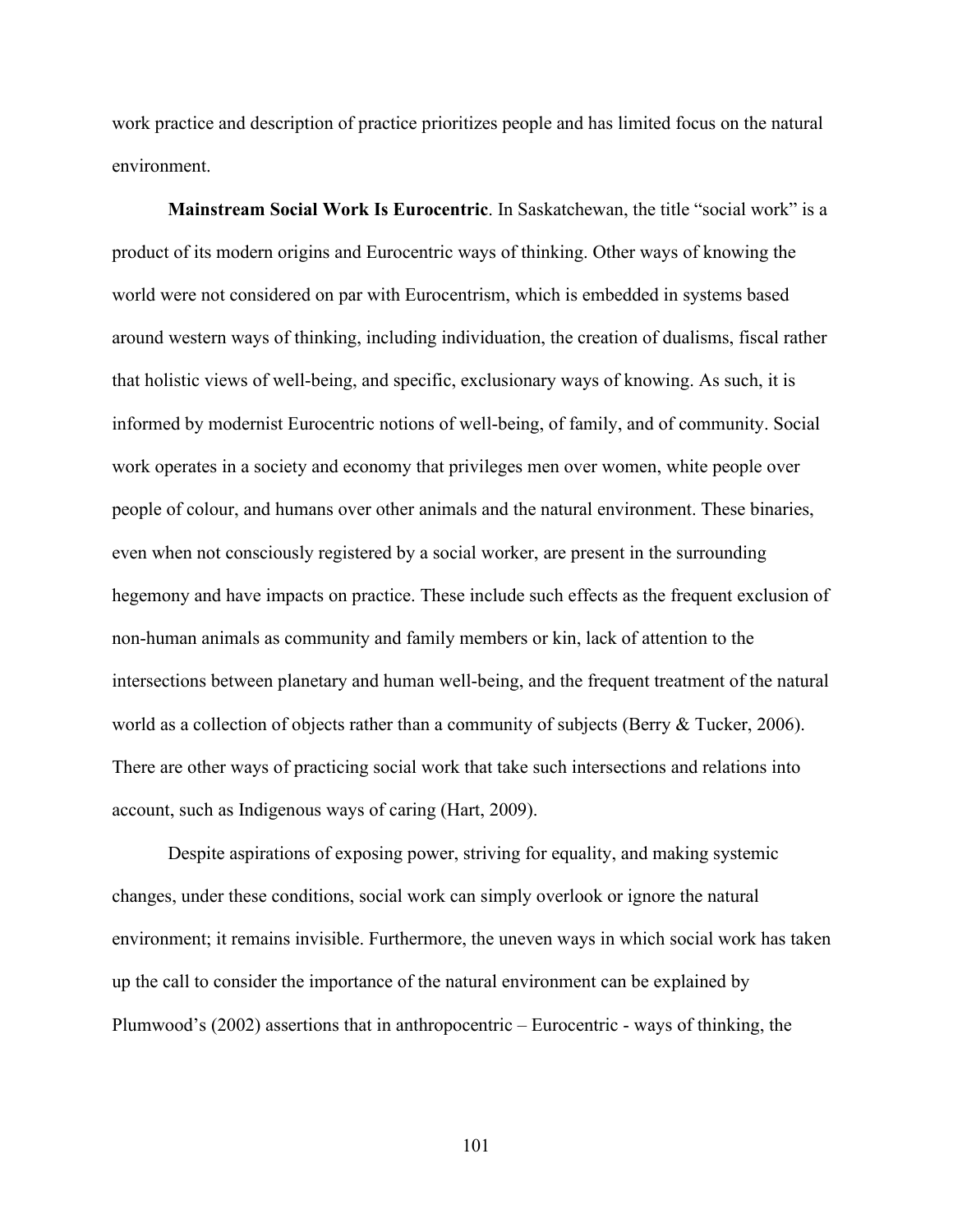natural environment can be "backgrounded." The entire spectrum of the more-than-human world is seen as something superfluous to human existence, and to social work.

**There Is an Environmental Crisis Underway**. The environment is currently undergoing an upheaval so massive that it is a threat to all life on Earth. That this damage and its fallout is due largely to human activity has led to this geological moment's being designated the "anthropocene" (Benatar et al, 2018; Dylan, 2013). The climate is changing, leading to disrupted weather patterns. The 2018 report of the Intergovernmental Panel on Climate Change (IPCC) stated that there were fewer than 12 years to limit greenhouse gas emissions so that the global temperature would not increase by more than the 1.5°C rise beyond which there will be unbearable flooding, drought, and temperature increases (IPCC, 2018). Exacerbating the effects of the climate crisis are deforestation, mass species extinction, and pollution.

Already marginalized and vulnerable people are and will continue to be disproportionately affected in ways that are gendered, racialized, and classed. These impacts are concrete. A manifestation of this crisis is the increased severity and intensity of forest fires in Saskatchewan, leading to the displacement of people from northern communities, and placing Indigenous women, girls, and trans people at even greater risk of experiencing violence. When oil spills occur, downstream communities' fishing and use of the water are affected. Increased drought and flooding could further displace people. Then, there are considerations of those outside this province, especially those in the global south, who may not directly be social work clients but whose lives are impacted by the choices that we make in our hemisphere.

**There Is a Strong Counter-Current to Anthropocentrism and Eurocentrism**. There are also powerful counter-hegemonic elements that enable mainstream social work to move away from the anthropocentrism and Eurocentrism that characterize its approaches. Both in research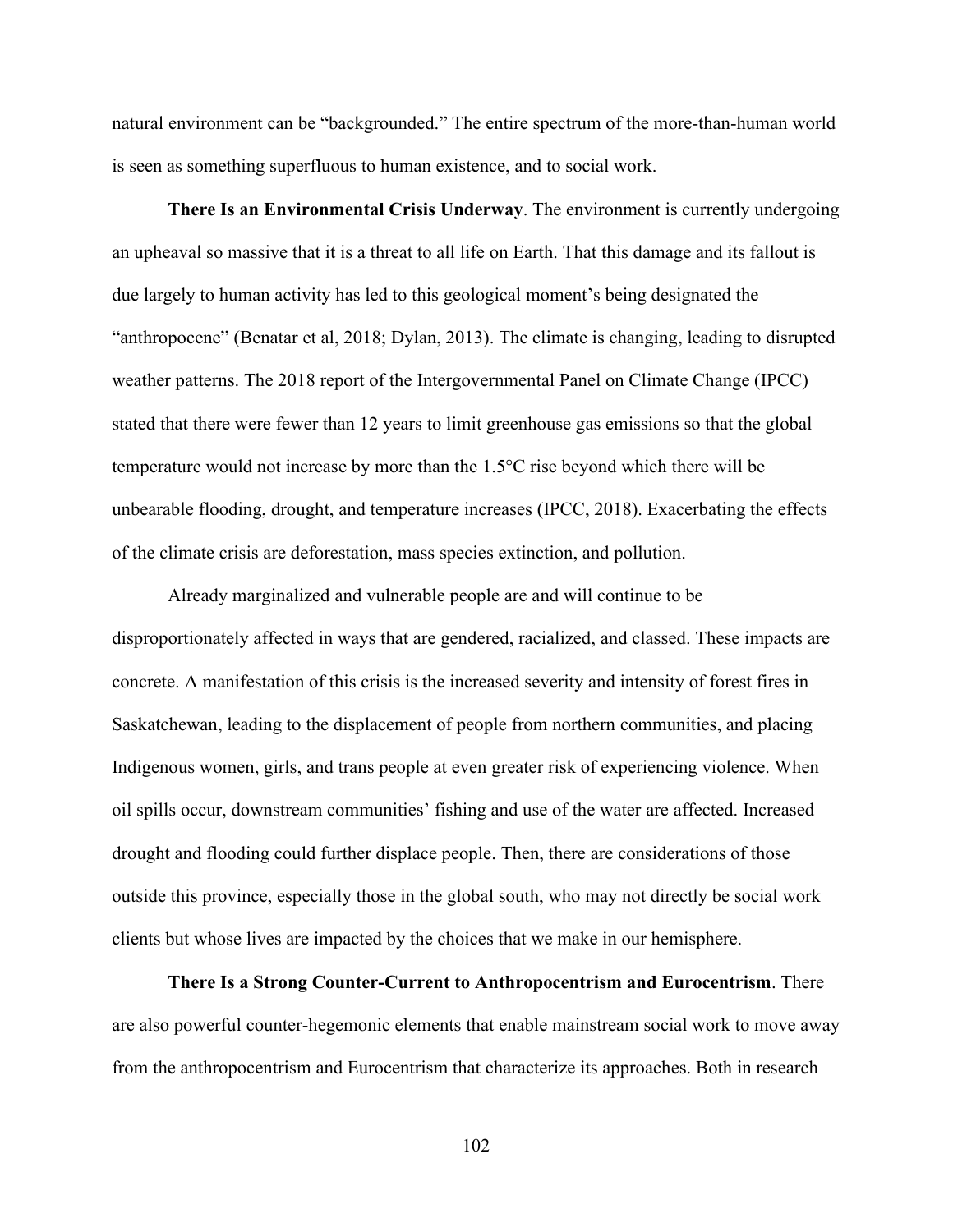and in action, ecofeminism, decolonizing movements, Indigenous resurgence, and environmental activism stand in opposition to narratives in which the natural environment is subjugated or overlooked. Scientific evidence of the importance of the multi-faceted impacts of the natural environment on well-being and the need for reciprocity in relationships between humans and the more-than-human world underline its importance to social work.

Space is created for redefining well-being according to Indigenous or other models that are not rooted in individual adaptation to oppressive systems, narrow definitions of "welfare" and the incidental existence of the natural environment. There is resistance to white supremacy, climate change, violence, and poverty in ways that are interconnected and link social work to the natural environment. Even where it has not been a leader on matters of the natural environment, some social workers bring elements of this counter-narrative to their practice, decision-making, and education.

The CASW's webinars on natural environment topics and its recent position paper on climate change and social work (Schibli, 2020) are promising steps in generating awareness and a sense of responsibility for social work to consider climate change in their work. The SASW's 2019 annual meeting workshop, the presence of relevant, if limited, coursework, at the U of R's FSW, and other events outlined in the trends analysis section, demonstrate that there is movement toward making connections between the profession and the natural environment. Further, growing awareness in mainstream social work of Indigenous concepts of well-being and other re-conceptualizations of well-being focus on relationships and kinship, harmony with the more-than-human world, community, balance, and sustainability, rather than the more typical neoliberal framework of mainstream social work which emphasizes individual adaptation to oppressive systems, and concerns itself with financial success or security. The U of R's (n.d.)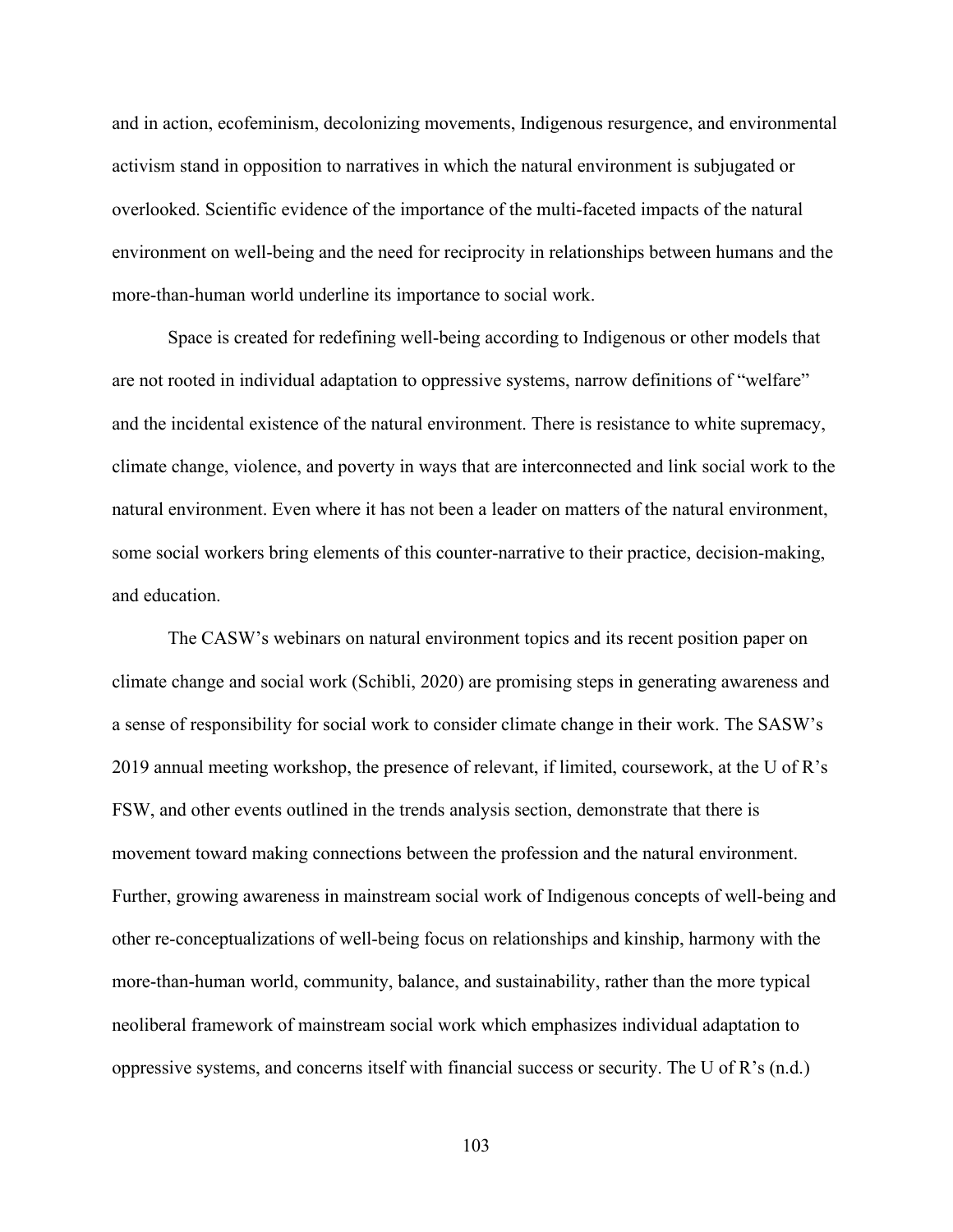strategic plan and the anticipated changes to the CASW's (2005a) "Code of Ethics" to be grounded in principles of the Truth and Reconciliation Commission's (2015) recommendations (Phelps, 2019), orient the profession away from the strictly anthropocentric and Eurocentric.

Taken together, these conditions explain the imposition of constraints upon social workers and their practice, but also how, in some instances, they choose and are able to navigate outside of limitations imposed by Eurocentrism, anthropocentrism, and the environmental crisis linked to them, to consider and incorporate the natural environment in their work. Beyond individual social workers, there are also those in positions of decision-making, research, education, and policy development who understand the importance of the natural environment to the profession, and take action to rectify its previous (near-)erasure from the profession.

Anthropocentrism, Eurocentrism, the environmental crisis, and counter-currents to them, explain and are supported by participant data. These findings contextualize mainstream social work's limited definitions of well-being and social justice in which both can be achieved without consideration of the natural environment, to detrimental effect (Besthorn, 2014; Boetto, 2017; Coates, 2003; Dominelli, 2012). They describe, in part, mainstream social work's hegemonic position regarding the natural environment.

An anthropocentric focus, criticized by many social work scholars, is twinned with Eurocentric traditions that mark social work in Saskatchewan. Consequently, participants find their exposure to the topic of the natural environment, as well as their choices to incorporate (or even consider) it in practice, limited by blindspots (Plumwood, 2002), and fiscal/time/resource constraints (Boetto, 2017; Coates, 2003). Despite the anthropo- and Eurocentric traditions of mainstream social work, some participants resist them, carving out space to acknowledge or consider the importance of the natural environment in their practice.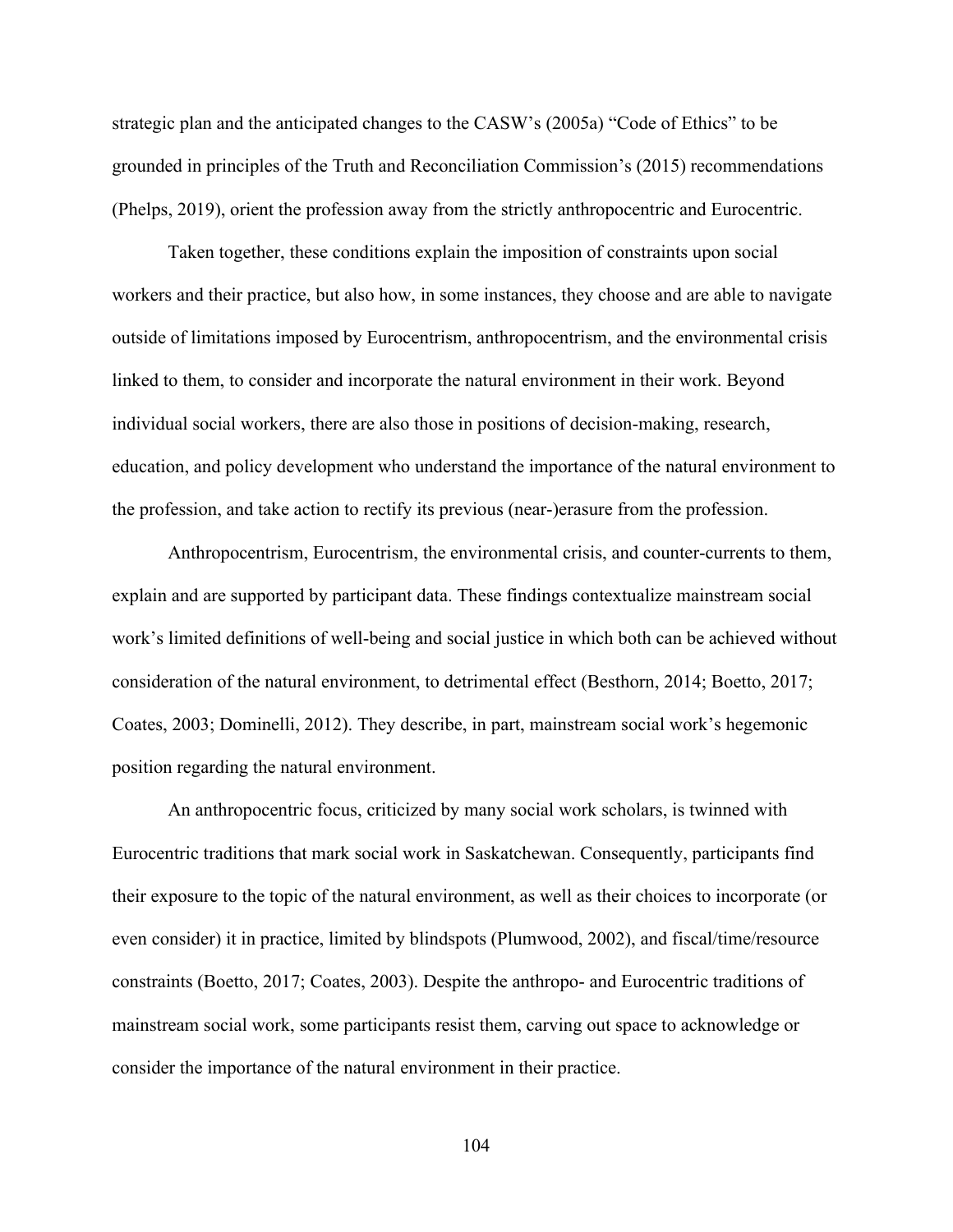## **Problem Identification (Objective 3)**

The findings of this research demonstrate that while some progress is being made by social work scholars, policy-makers and practitioners in considering the importance of the natural environment in the profession, there remain key gaps between aspirational statements and on-the ground practice. These gaps stem from the underlying conditions of anthropocentrism and Eurocentrism. The fallout from these systemic conditions is that social work has been slow to prioritize the natural environment, resulting in major gaps in policy, education, and practice.

## *Policy Gap*

This research demonstrates a lack of policy regarding the natural environment and social work. The CASW's (2005a) "Code of Ethics" does not make explicit reference to the natural environment, and its "Guidelines for Ethical Practice" (2005b) makes a brief and undefined reference to it. Its position paper on climate change and the profession (Schibli, 2020) is a positive stance for the association to have taken, but it is not necessarily directive. For six of seven participants, organizational (workplace) culture also did not provide policy about considering the natural environment in practice. For these participants, if the natural environment was brought to the workplace, it was through their own initiative or interest, rather than through formal policy.

## *Education Gap*

The University of Regina, the only social work degree-granting institution in Saskatchewan, occasionally offers courses on the natural environment and about social work and animals; however, courses on the topic are not mandatory according to the CASWE. It is also not yet a core component of all courses, such as anti-oppressive practice. Three out of seven participants say that they did not learn about social work and the natural environment in a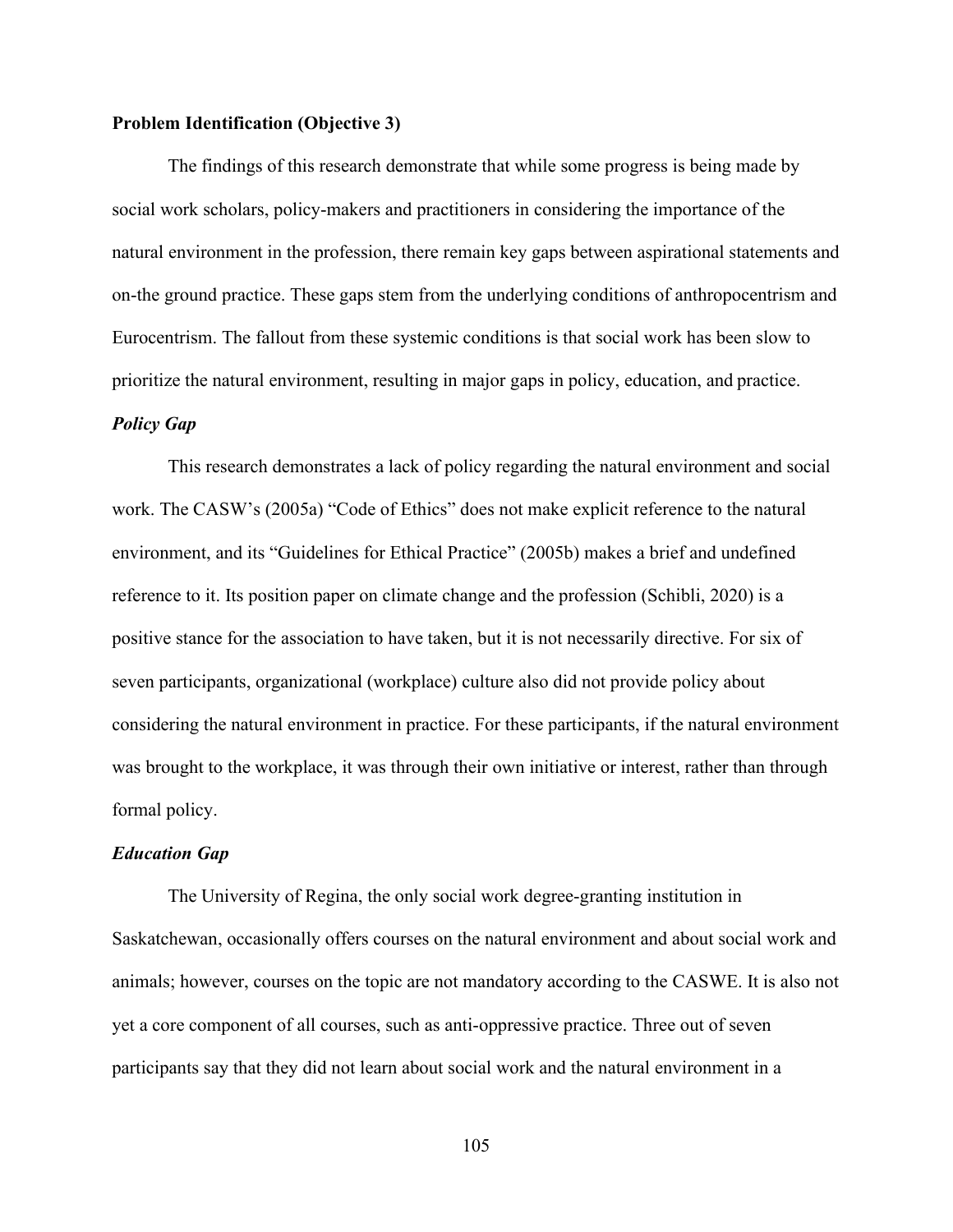university course. Further, responses to other interview questions indicate that the topic was not necessarily prominent even for participants who say that they learned about it in their program, suggesting that whatever they were exposed to had limited impact.

While there have been some recent improvements with continuing education opportunities on social work and the natural environment, including CASW webinars and the SASW workshop in 2019 (noted in the Trends section in Chapter 4), these events are optional and can be easily be missed as they are not mandatory. Social workers may also miss such continuing education offerings for many reasons. As one participant noted, without a larger supporting frame prioritizing the natural environment in the profession, such opportunities are piecemeal and may be missed if someone did not open a particular email. Even when social workers identify the natural environment as being of personal or professional interest, they may not take advantage of continuing education opportunities that are provided.

## *Practice Gap*

Participants unearthed many reasons for the gap between theory and practice in social work regarding the natural environment in the barriers they identified. Barriers fall into three different categories. The first type of barrier arises from the natural environment's generally not being on practitioners' radar (1). The other key types of barriers, logistical (2) and attitudinal (3), seem to be relevant for those participants who already link social work and the natural environment, or for those who wish to increase its incorporation into their practice.

The first type of barriers manifests in responses indicating that participants have not heard of connections between social work and the natural environment. Mainstream social work, focusing on social (human – human) realms, can be successfully conceived of and practiced without considering the natural environment. If the natural environment is not a part of social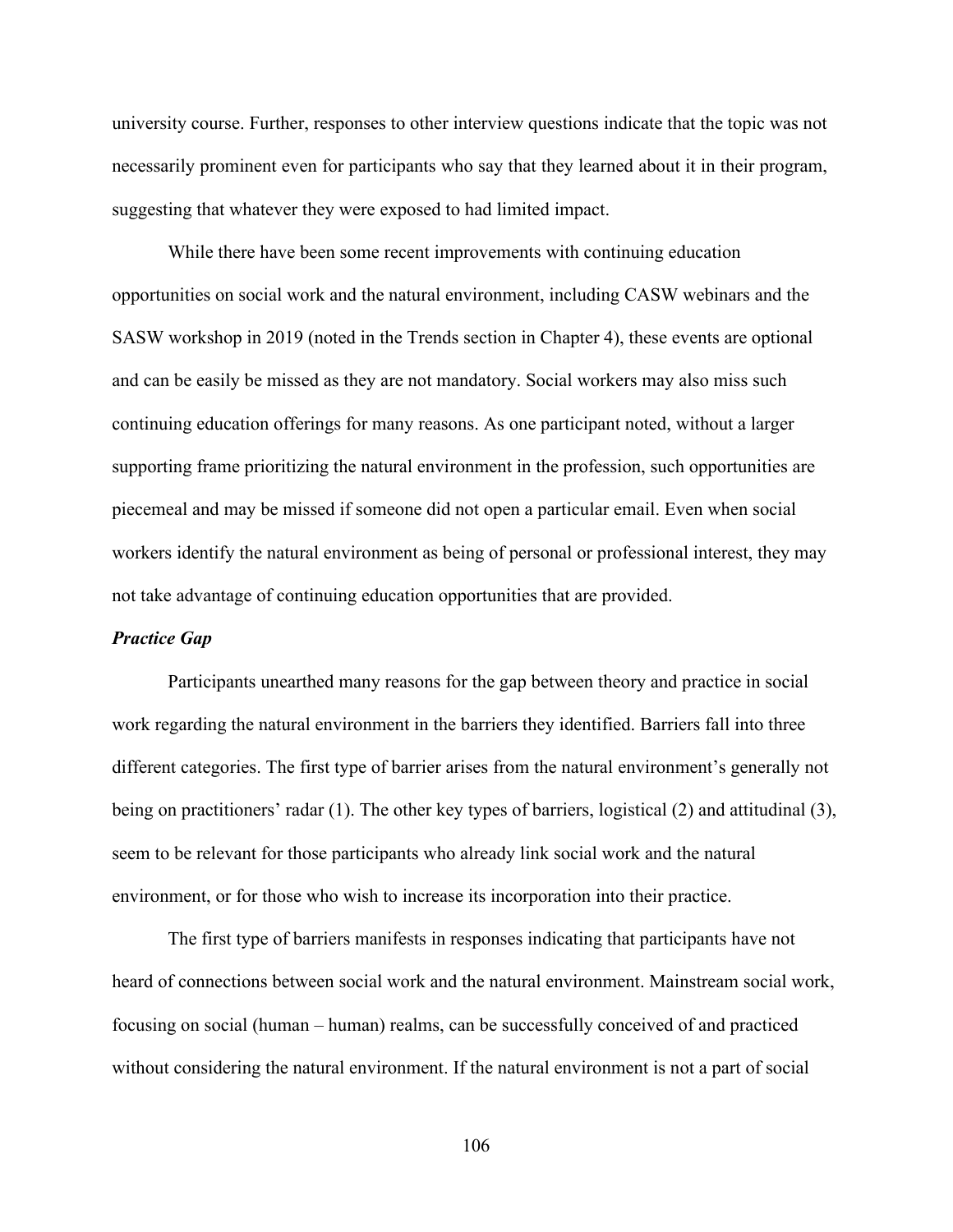work discourse, if co-workers and places of work and learning institutions do not speak of its central role in client well-being and social justice, it can simply be missed.

The second type of barriers, logistical, concerns the day-to-day realities of practice. If they do think about connections, participants may still not see where and/or how the natural environment could be incorporated into their work. In looking at the integration of HAI into practice, Chalmers et al. (2020) identify this stumbling block as the "'how to'" piece that needs addressing. Workplace setting role, time/resources, or client type constrain participants' ability to see how the natural environment fits into practice, or how they might make it fit.

If social workers lack a personal pro-environmental orientation, they will not be sent the message that consideration of the natural world is a workplace expectation or an essential part of robust practice. Many barriers to incorporating the natural environment in practice such as time, resources, and support, were shared by participants in Marlow and Van Rooyen (2015) and Nesmith and Smyth's (2015) studies. These results reflect Boetto's (2017) belief that "Welfare organisations are increasingly constrained by reduced resources and funding, which may ultimately reduce the capacity of social workers to practice in an ecologically mindful way" (p. 64).

Thirdly, participants mention attitudinal barriers, in which they have either experienced or are concerned that their attention to the natural environment, notably to the importance of animals, is not taken seriously by others. There is a sense of trepidation in bringing up the natural environment with colleagues or supervisors in case it is seen as a superfluous or even weird thing to mention or explore. They are bound up in the culture of mainstream social work (anthropoand Eurocentrism), in which the topic of the natural environment is (or could be) considered (according to two participants) "fluffy," and that to give voice to them seriously could undermine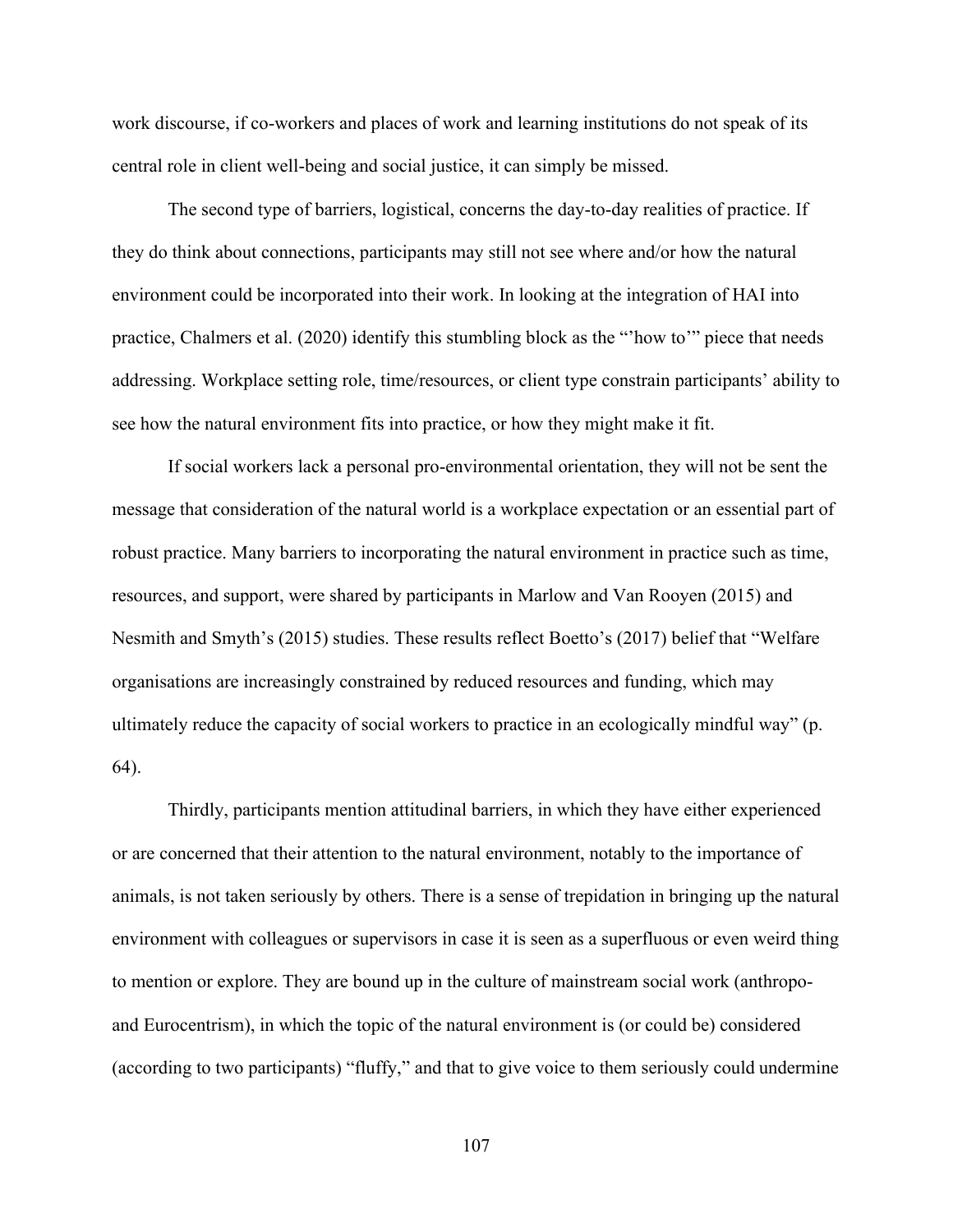one's credibility. The tension that participants feel between their personal environmentalism and how (or whether) to express this at work echoes that of some of McKinnon's (2013) participants. They also found that the topic of the natural environment is not considered "legitimate" or that people with whom they work do not find it "relevant," leading them to be "effectively silenced in the workplace in regard to an issue that is personally very important to them, and which they see as relevant to professional practice" (McKinnon, 2013). A lack of credibility has also been noted by people who use AAI in their work (Anna-Belle & Dell, 2015; Legge, 2016).

It is not the norm to discuss and consider the natural environment in social work in Saskatchewan, and it is not made a priority in a uniform and comprehensive way in education or by professional associations, workplace organizations, or in everyday collegial exchanges. There continue to be social workers who do not encounter mention of the natural environment in university, in continuing education, at work, or with colleagues. This absence in professional discourse can make it difficult for social workers to feel that environmental consideration is supported, normal, and expected in their practice.

In discussing the position of spirituality and human-animal studies on the "periphery" of social work in Canada, Hanrahan (2017) could be speaking of the plight of the natural environment in social work generally:

. . . This is the case regarding the education of social workers and practice, wherein spiritually sensitive work is left up to the inclination of individual practitioners, agencies and faculty members. The realm of the spiritual is generally not professionally viewed as a critical dimension of life, additional and complementary to the physiological, psychological and social spheres of a person's development, which make up the scope of professional practice (p. 80).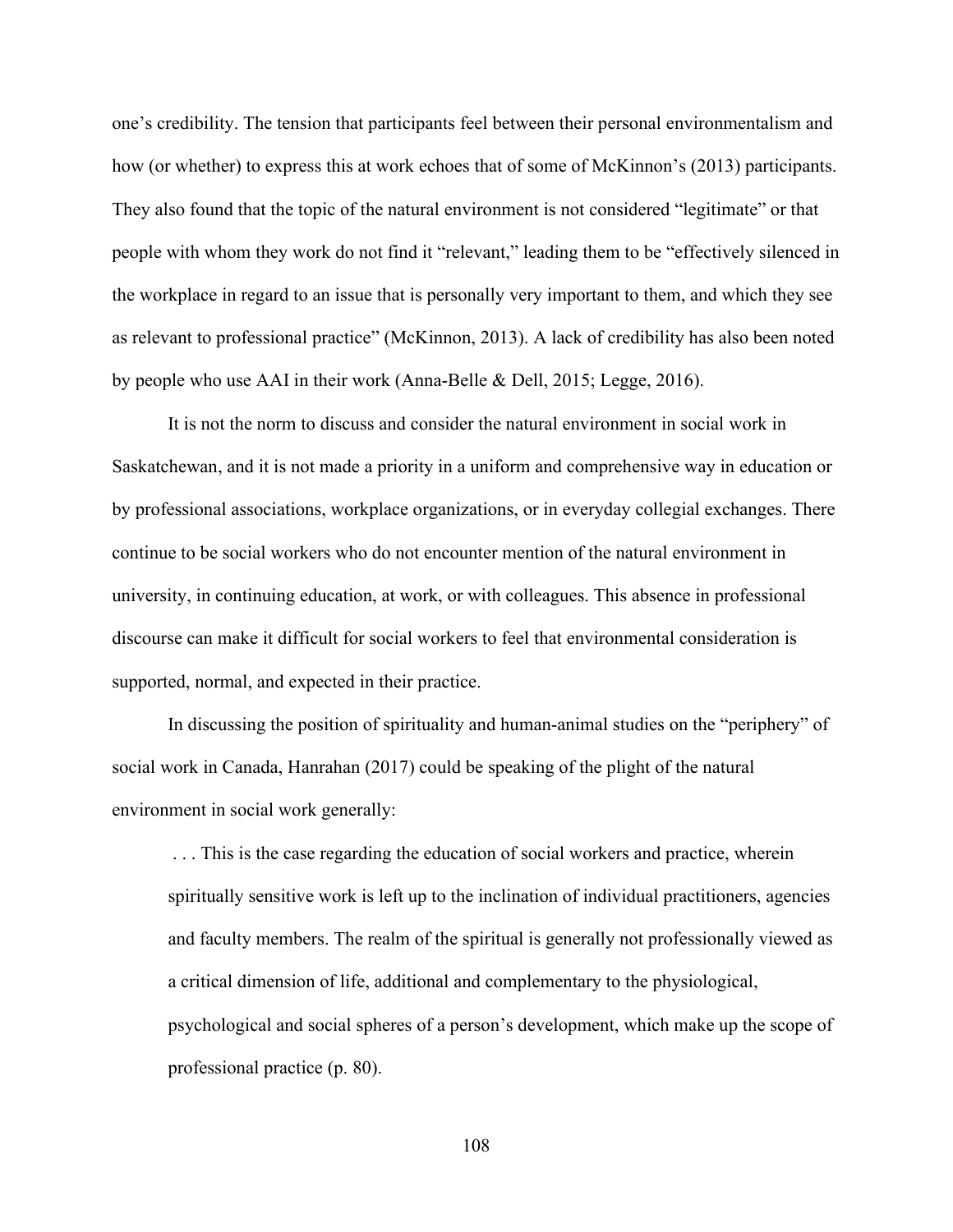Hanrahan's (2017) ably describes how topics marginal to social work can be overlooked, creating gaps to client service that are often not even recognized as such.

## **An Observational Standpoint Note on Recommendations**

These recommendations are of the "bolt-on" variety, a term mentioned in Jones (2013, p. 217) in relation to education but applicable more broadly to this research. Unlike transformative change, "bolt-on" improvements require minimal change to the system, and there is valid contention that such approaches do not do enough to address the urgency of ecological collapse (Jones, 2013, 217). More desirable but, as this research has demonstrated, more elusive, are truly "transformative" solutions (Jones, 2013, 219).

In the spirit of transparency, I confess that I feel that at best, enaction of these recommendations alone will be too little, too late. At worst, "bolt[ed] on[to]" (Jones, 2013, 217) existing institutions of the hegemon, they will serve as an innocuous – and insufficient – offering that may appease some while failing to address the root conditions of anthropocentrism and Eurocentrism (Gramsci, 1971; Plumwood, 2002). I do not mean to be bleak, and I make the above the recommendations with certainty that they would begin the de-centering of humans in the profession and have positive effects on some individual animals, plants, and people. However, I share Jones' (2013) belief that asking what social work students or practitioners need to know about the natural environment to practice social work is asking the wrong question. A better question, perhaps the only question from which productive answers will fall, is "[W]hat do we need to know in order to survive on this fragile planet?" (Jones, 2013, p. 219).

#### **Recommendations (Objective 4)**

The idea behind the following recommendations is not that every social worker will be forced to integrate the natural environment into practice regardless of situation and context;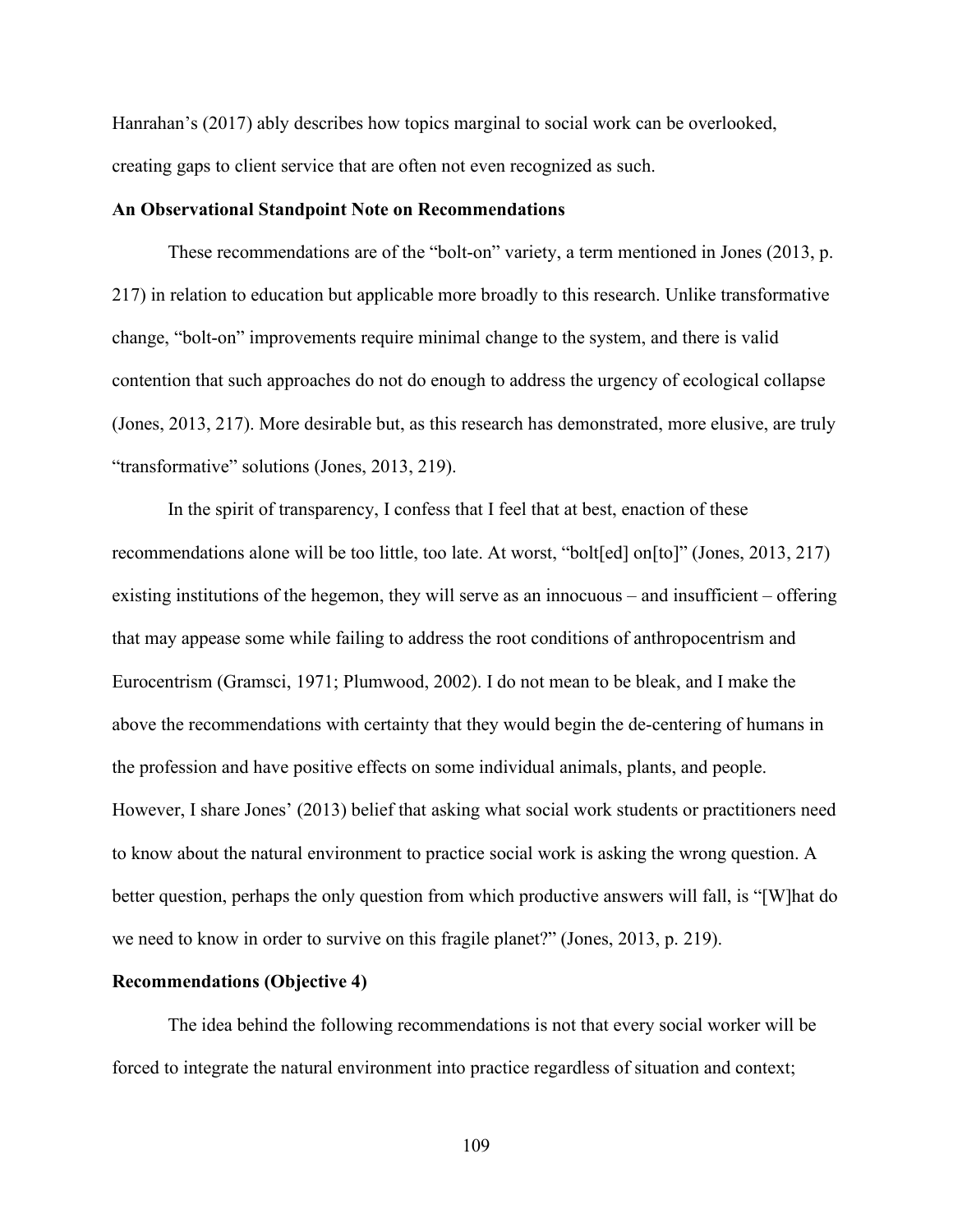rather, the goal is that all social workers have exposure to the importance of the natural environment to their profession. Given the urgency of the environmental crisis, as well as the demonstrated importance of the natural environment to well-being, many different approaches must be taken by social work(ers). This includes "Acknowledging the inter-dependence between personal, individual, collective, community and political dimensions of eco-social practice provides the opportunity for social workers to identify a range of strategies conducive to transformative change within the profession and broader society" (p. 62). In this spirit, the aims of the recommendations are that:

1. Social workers will have "ecoliteracy" (Jones, 2013), including at least a rudimentary understanding of the interconnectedness of humans and the rest of the natural environment. By extension, being an ecoliterate social worker means knowing about the natural environment's importance in issues of social justice, advocacy, decolonization, and client well-being,

2. Social workers will be given tools and a tangible understanding of how meaningfully to integrate the natural environment in practice,

3. Social workers will understand that there is an ethical imperative to consider the natural environment in practice, and that part of attending to client well-being is to consider its multi-faceted significance as a potential source of strength, resilience, tension, joy, grief, identity, and pain,

4. Social workers will be aware of the opportunity to offer clients invitations to explore aspects of this topic in assessment (automatically) and planning (if relevant to client goals),

5. Social workers will have among themselves and with colleagues across disciplines, both locally and globally, an understanding of the importance of the natural environment to client well-being, policy development, and education, and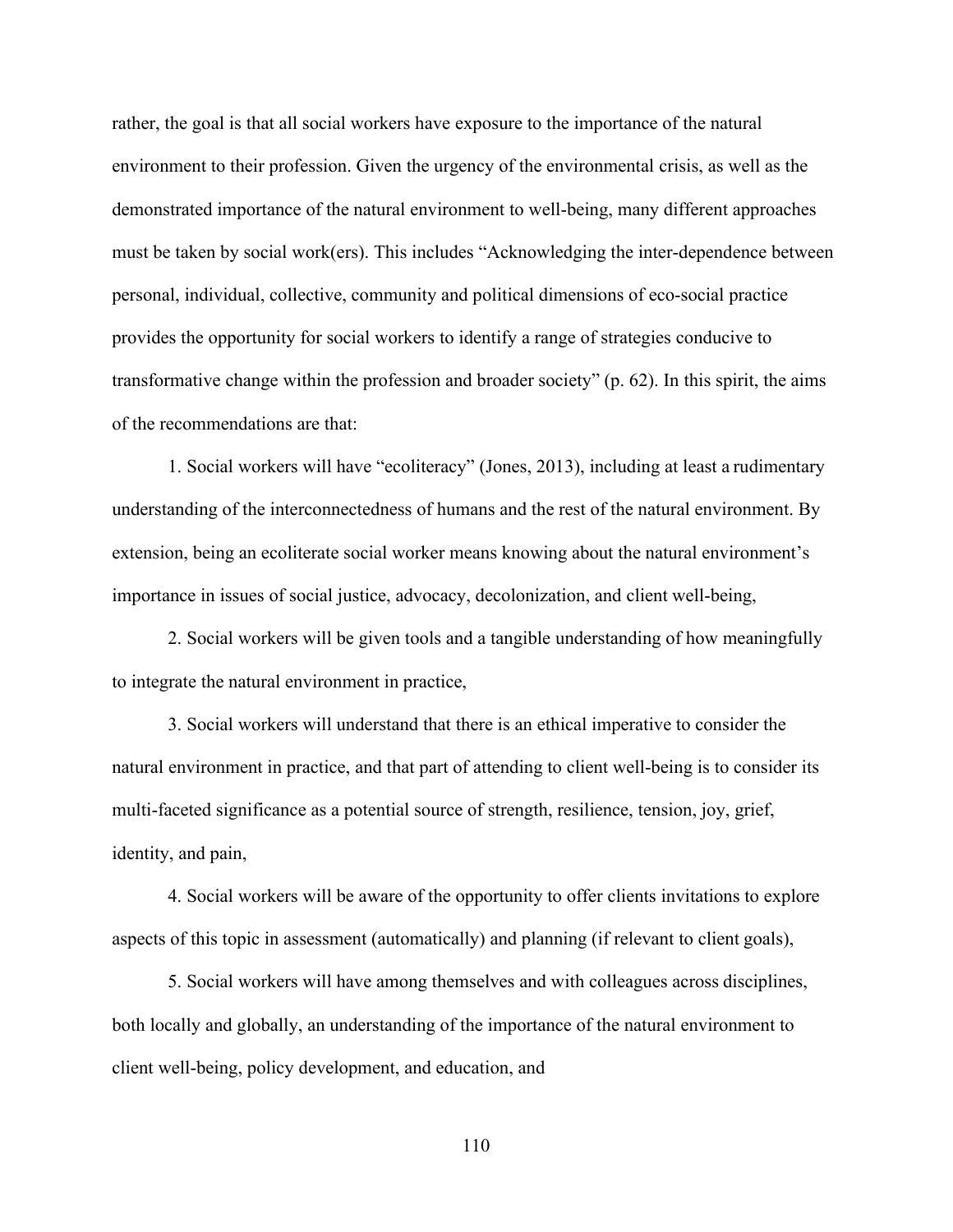6. Social workers will be exposed to the concept of their professional and personal responsibility to the natural environment, and that the natural environment has inherent, rather than strictly instrumental, value.

Together, these elements provide a fluency and responsive competency for social workers. With them in mind, looking at the trends and conditions analysis, the social process, and knowing some of the entities involved in the decision process on this topic, I make the following recommendations:

### *Policy:*

- Convene key stakeholders (as identified in the decision process) to discuss next steps, including people from CASW, SASW, CASWE, the University of Regina, FNUniv, and key major employers in the province such as the Saskatchewan Health Authority and the Ministries of Justice and Social Services.
- Strengthen guidelines and policies defining and recommending natural environment integration into social work by:
	- o updating documents: CASW's (2005a) "Code of Ethics" and "Guidelines for Ethical Practice" to include explicit references to the centrality of the natural environment (an update is happening soon, but it is difficult to know how much the natural environment will appear)<sup>13</sup>.

<sup>&</sup>lt;sup>13</sup> If, as CASW's Executive Director Fred Phelps (2019) suggests, the upcoming revision of the CASW's code of ethics is to be "grounded" in the Truth and Reconciliation Commission's (TRC's)(2015) report, and given the report's stated importance of the natural world to reconciliation between Indigenous and non-Indigenous peoples, the new code presents a major opportunity. Using the TRC's (2015) report as a central component of the revised code of ethics could serve to address, in part, social work's anthropo- and Eurocentrism. Conversely, to omit explicit and significant mention of the natural environment would signify a failure to take the principles into full consideration.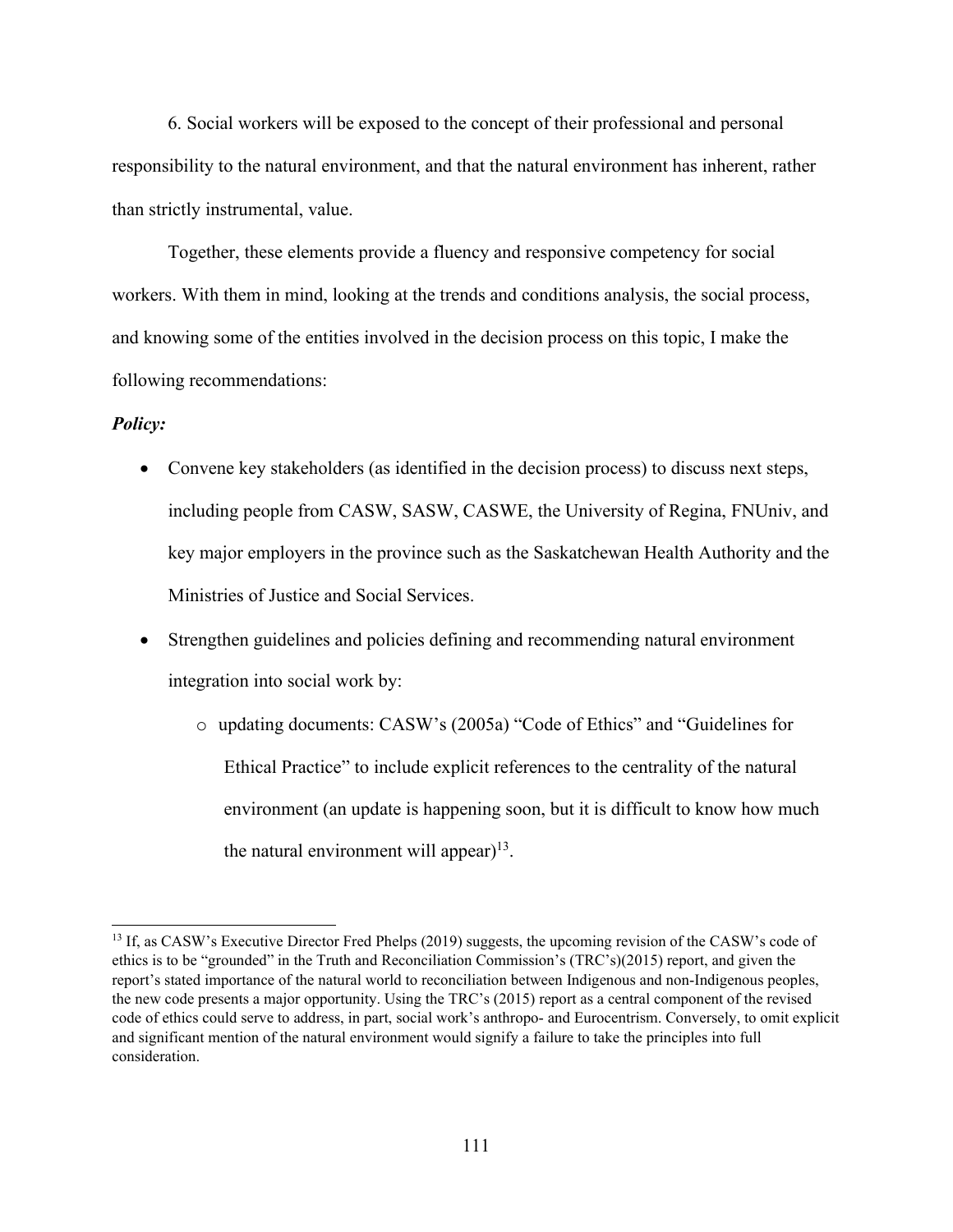- o developing and implementing an educational action plan where the CASW and SASW taking a leadership role in teaching about this topic via webinars, book recommendations, newsletter articles, providing ideas about how to incorporate the natural environment across job sites and roles, and
- o CASW's and SASW's taking a leadership role in taking public/community action on this topic – increased presence in themed weeks and initiatives

# *Education:*

- Strengthen and standardize education on the topic at the BSW, MSW, and PhD levels (CASWE) This can be done by integrating the topic meaningfully into all courses, as with anti-oppressive practice and making a course on the environment a core (mandatory) part of the program
- Provide students with the skills to be critically self-reflective about their practice, their personal lives, and the alignment between them
- Provide continuing education and mandate continuing education hours dedicated to this topic
- Encourage the establishment of a specialized association of social workers that serves as a hub for education, resource sharing, and networking about environmental issues<sup>14</sup>

# *Practice:*

• Encourage agencies/places of work to create organizational cultures that support social workers to consider the natural environment in their work by:

<sup>&</sup>lt;sup>14</sup> Other professions have such associations, including the Canadian Association of Physicians for the Environment (CAPE) and the Canadian Association of Nurses for the Environment (CANE)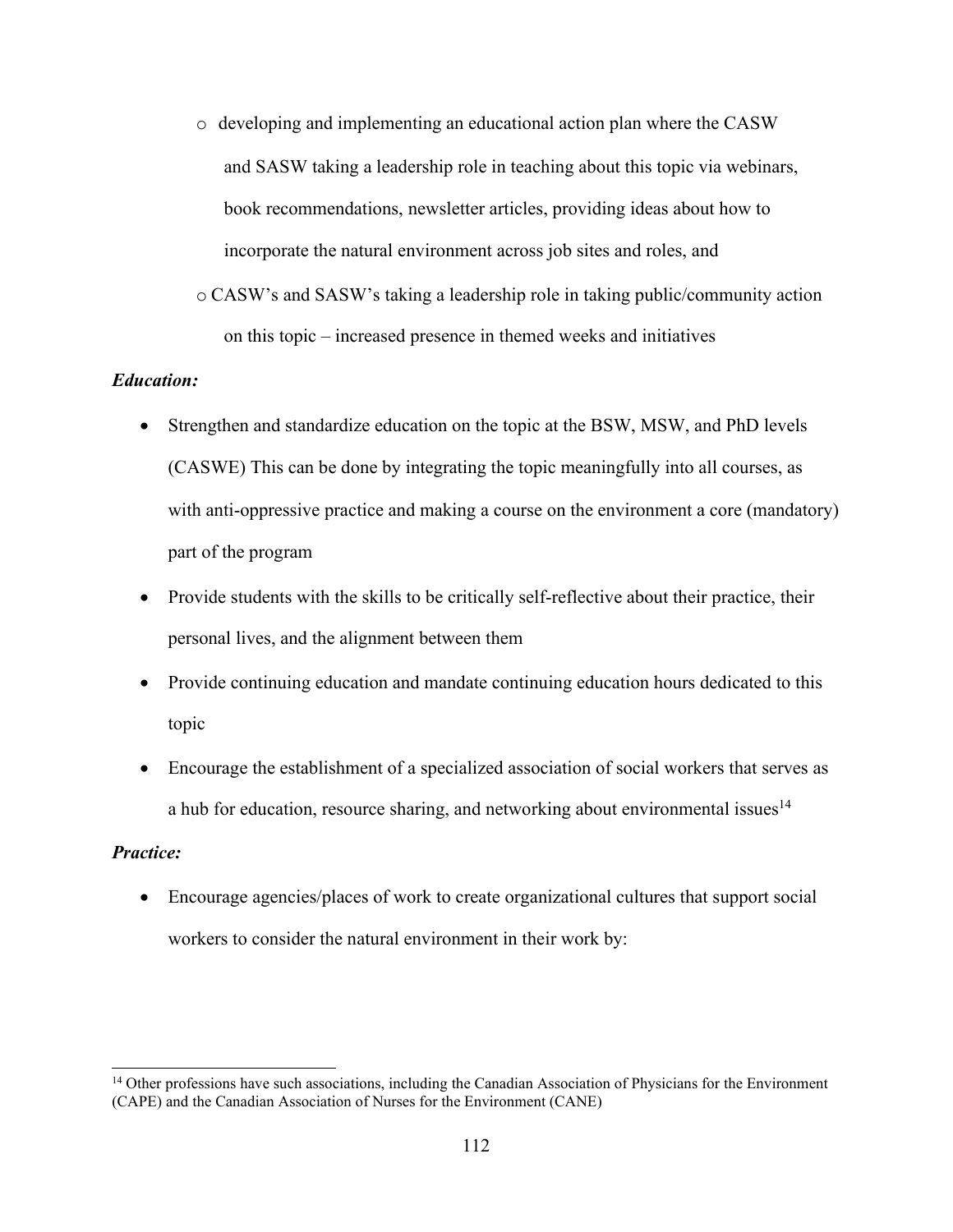- o revising intake forms and protocols to include mention pets or other beings considered part of the family
- o ensuring that assessments, interviews, and interventions include invitations to discuss or explore the natural environment clients' lives, as sources of strength or as barriers to well-being
- o expecting that, as a matter of course, social workers will be prepared to explore the natural environment in client planning
- o providing resources for ongoing training and education on the natural environment in practice for social workers
- o encouraging collaboration with other disciplines to increase awareness of potential areas of shared action regarding the natural environment, such as connecting social work with healthcare professions regarding climate change or ecotherapies

Many of these recommendations are in alignment with the literature, such as Ryan's (2011) call for professional codes of ethics to expand to include animals and the "natural world" (p. 166), Boetto's (2016) incorporation of the natural environment at every stage of the client/practitioner relationship, and a plea for collaboration and working across disciplines (Dominelli, 2012, 2018; Laing, 2020). The recommendations' originality lies in their rootedness in the local with possible implications for the country and internationally, contextualized by data gathered using the PSF. They have been generated by integrating participant data alongside an examination of trends and conditions in this province and beyond and keeping in mind the key organizations that have influence on the decision process in Saskatchewan. The PSF has been instrumental in contextualizing social workers' understanding and incorporation of the natural environment and their work.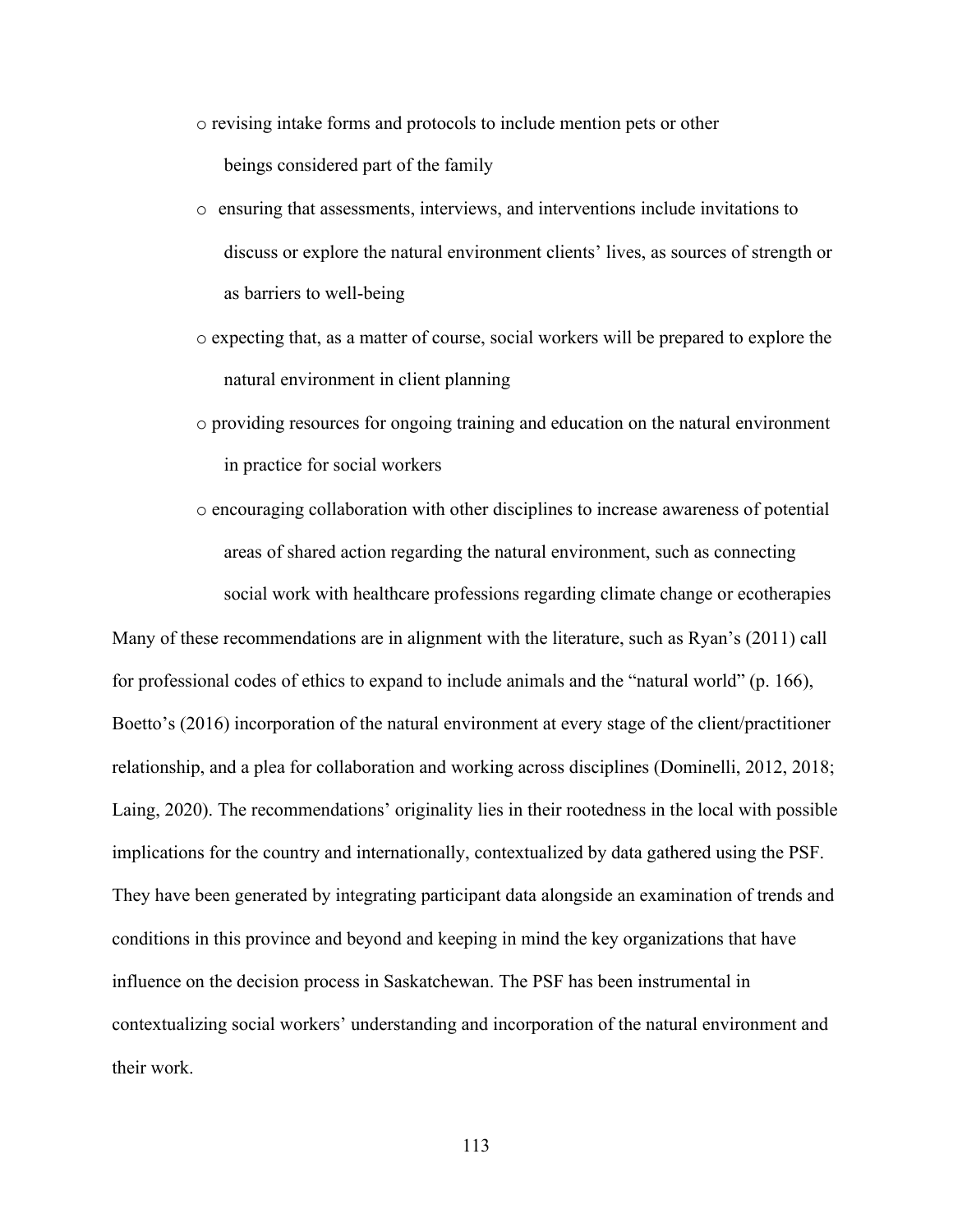If implemented, these recommendations would, hopefully, improve client well-being and social justice; they also have implications for the fields of sustainability and the environment. Their realization would mobilize social work as a profession that acknowledges and addresses the environmental crisis. Having gained a heightened awareness of the importance of the natural environment through social work education, policy, and practice could lead social workers themselves to be more mindful of it and to apply their tools in addressing environmental crisis.

This research underlines that a shift from piecemeal individualistic application to wholesale attention to the environment is crucial if social work is to be an active agent of change regarding the natural environment. Participant data, together with the underlying conditions, render visible the systemic nature of social work. While it is important for individual social workers to be reflective about their own practice, it is clear that that this individual action will be insufficient to bring about meaningful professional change. Indeed, even the profession itself is operating within systems that have particular notions of well-being, fiscal priorities, and the relevance of the natural environment to humans.

Based on the multi-pronged approaches needed in addressing the environmental crisis, the recommendations from this thesis focus not only on personal awareness and reflection but also on the need for greater leadership at the policy and educational levels.

## **Review of Research Objectives Met**

This qualitative research used a counter-hegemonic theoretical lens, as well as the theory of Val Plumwood, and a policy sciences framework to meet 4 objectives:

1. Articulate contextual factors, including current trends and underlying conditions within the profession,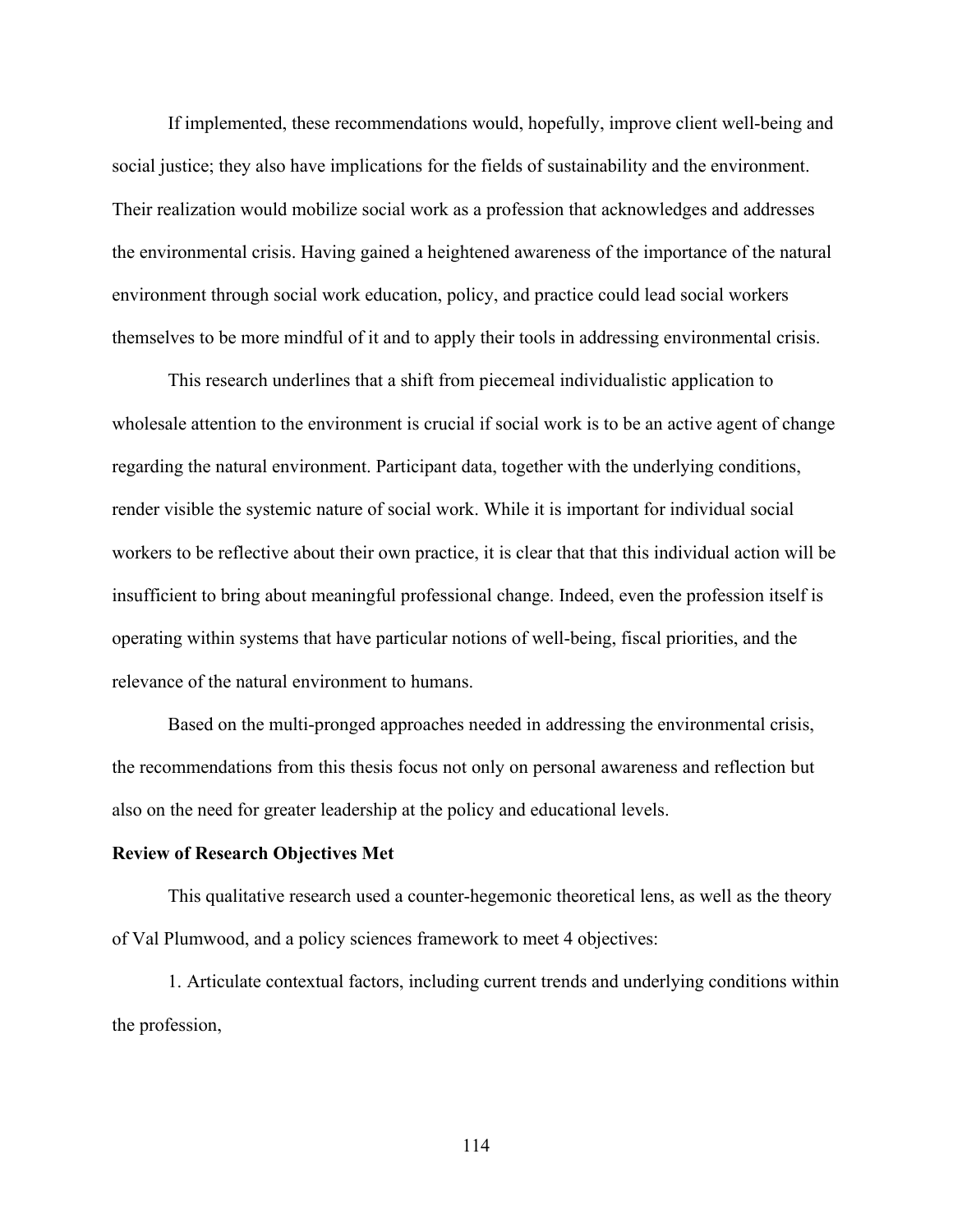2. Describe and analyze study participants' current understandings and practice related to the role of the natural environment in social work by:

a. determining participants' levels of understanding of the connections between social work and the natural environment,

b. learning what participants do to connect the natural environment to their social work practice, and

c. identifying, from participants' perspectives, what factors might increase social workers' incorporation of the natural environment into their work,

3. Identify the problems that result in the gap between the call for greater professional emphasis on the natural environment and social work reality, and

4. Make recommendations to address the gap that exists between the stated importance of the natural environment in social work literature and the inconsistency in policy, education, and practice in Saskatchewan.

| Table 5.1                           |                                           |                   |                       |                       |                                     |  |  |
|-------------------------------------|-------------------------------------------|-------------------|-----------------------|-----------------------|-------------------------------------|--|--|
| Summary of objectives met using PSF |                                           |                   |                       |                       |                                     |  |  |
|                                     | <b>Problem Orientation</b>                |                   |                       |                       |                                     |  |  |
| Objective                           | Observational<br>Standpoint <sup>15</sup> | Trend<br>Analysis | Condition<br>Analysis | <b>Social Process</b> | <b>Decision Process</b><br>Analysis |  |  |
|                                     | X                                         | X                 | X                     | X                     | X                                   |  |  |
| $\overline{2}$                      | X                                         |                   | X                     | X                     | X                                   |  |  |
| 3                                   | X                                         | $\mathbf{X}$      | X                     | $\overline{X}$        | $\rm X$                             |  |  |
| 4                                   | $\overline{X}$                            | $\mathbf{X}$      | $\mathbf{X}$          | X                     | X                                   |  |  |

Table 5.1: Summary of objectives met using PSF

<sup>&</sup>lt;sup>15</sup> Note that I consider the observational standpoint to have mediated this research at every stage, through every objective. As noted in previous sections, I have done my best to represent participants' perspectives and the contextual picture as accurately as I can, but I acknowledge that my own lenses are present throughout.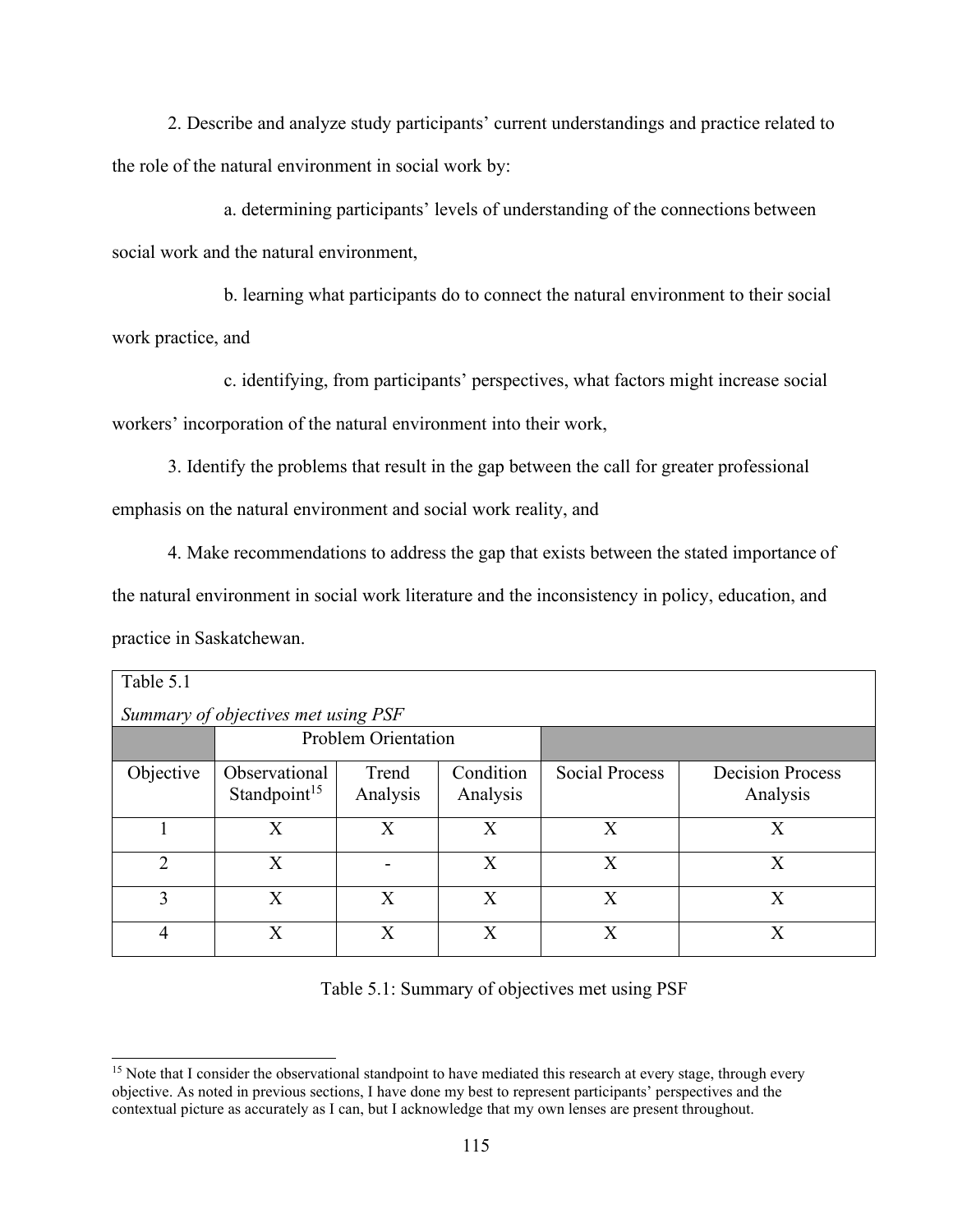# **Limitations**

## *Interview Sample Composition*

The homogeneity of participant ethnicity is a deeply disappointing feature of this research, as I believe that diversity of voices is important in research. Specifically, I feel that the inclusion of Indigenous participants is essential in research about social work, the natural environment, and the twinning of the two topics. One of my participants preferred not to state their ethnicity, and none of the rest identified as Indigenous or as a person of colour. I feel a responsibility as a social worker, as a settler, and as a researcher, especially in this province and in a time when we know so much about the pain and damage that colonialism has had and continues to have on Indigenous peoples, to include their voices whenever possible. Without meaning to collapse all Indigenous perspectives into a preconceived whole, my experiences while reading and learning about some common Indigenous ways of knowing suggest that the study would likely have had an additional richness of perspectives had it included Indigenous participants' perspectives. I believe there must always be a place setting at the table for Indigenous participants in shaping the future of social work.

Further to this point, I made a deliberate choice to limit the sample to registered social workers because their requisite adherence to Canadian "Code of Ethics" (CASW, 2005a) and the "Guidelines for Ethical Practice" (CASW, 2005b) presents a compelling challenge for them to consider the natural environment as part of their practice (in order to provide optimum support to clients). The unfortunate tradeoff of this restriction is the reality that the participant pool might have been *ipso facto* preventing those with BSWs who specifically do not identify with mainstream social work from responding to recruitment attempts. While I appreciate much about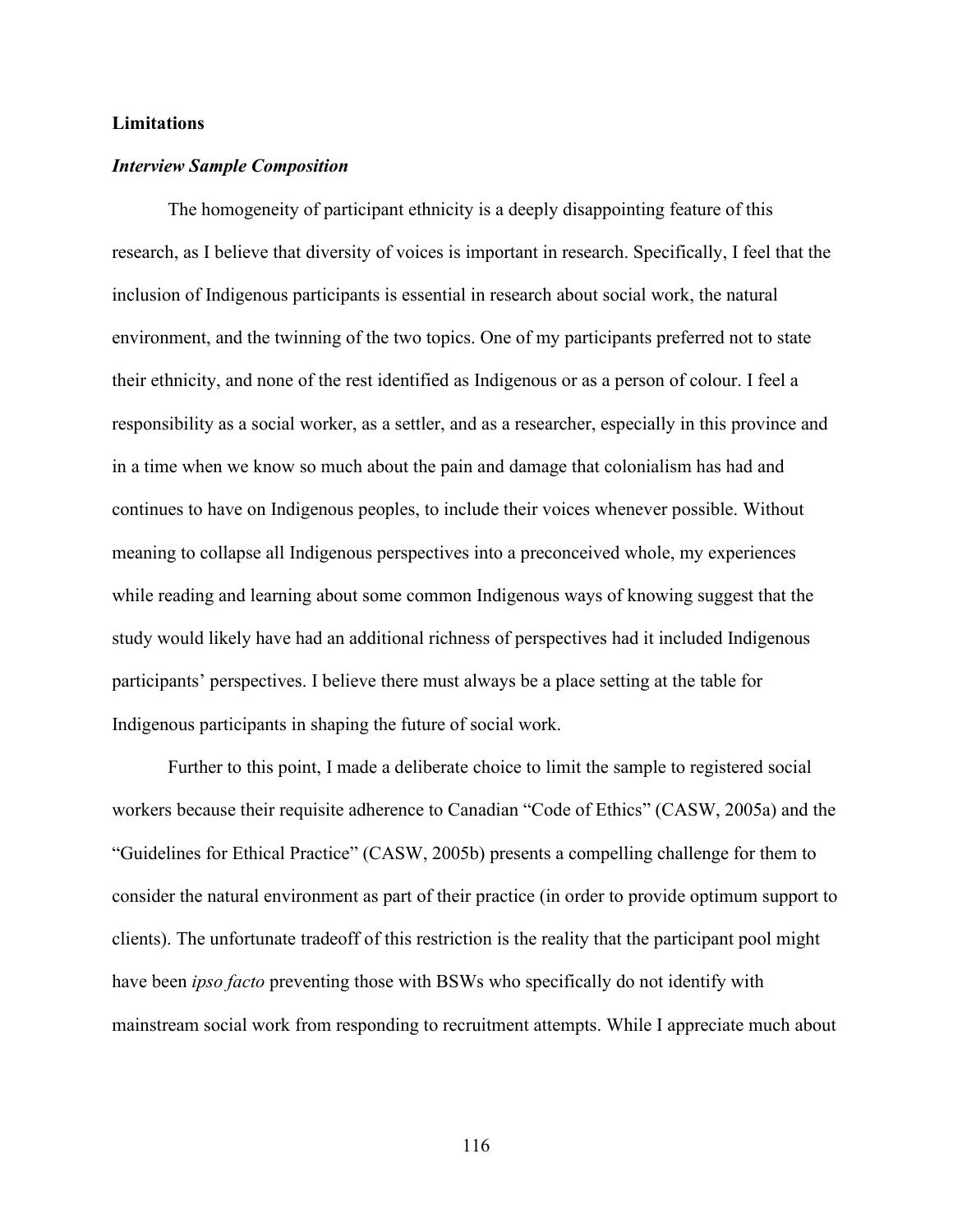the SASW's role in protecting the public and in regulating the profession, I share the concerns of Collins et al. (2002) who suggest that:

Opponents . . . argue that legal regulation of social work creates elitist groups and erects inequitable and discriminatory barriers against professional status for minority groups. Barriers to regulation therefore discriminate against minority groups who are less likely to possess the established educational credentials" (p. 211).

Thus, while comfortable with this inclusion criterion, I recognize the possible consequences of having made that choice on the research.

# *A Note on Consistency*

This section is perhaps the most confusing for me to discuss, as it is about incongruities in participant responses. Significantly, discrepancies were apparent between participants' initial statements about how they incorporation the natural environment in practice and later responses, when they identified specific ways they incorporated it. For example, in the chart summarizing possible choices (Table 4.3), some participants such as Alison and Sean, who earlier reported that the natural environment did not play a major role in their practice, nonetheless said that they did all but three (S) and two (A) of the tick-box items with clients at least sometimes. I would have expected such frequencies of incorporation of the natural environment by participants for whom it was a major consideration, but these participants' responses were not supported elsewhere in the interview. I have considered several possible reasons for these discrepancies:

1. Question sequence, as when broad questions led to the more specific, and participants were simply becoming more familiar with the topic or being prompted by examples,

2. Practices that participants might not have initially considered to incorporate the natural environment were revealed to be relevant in later questions,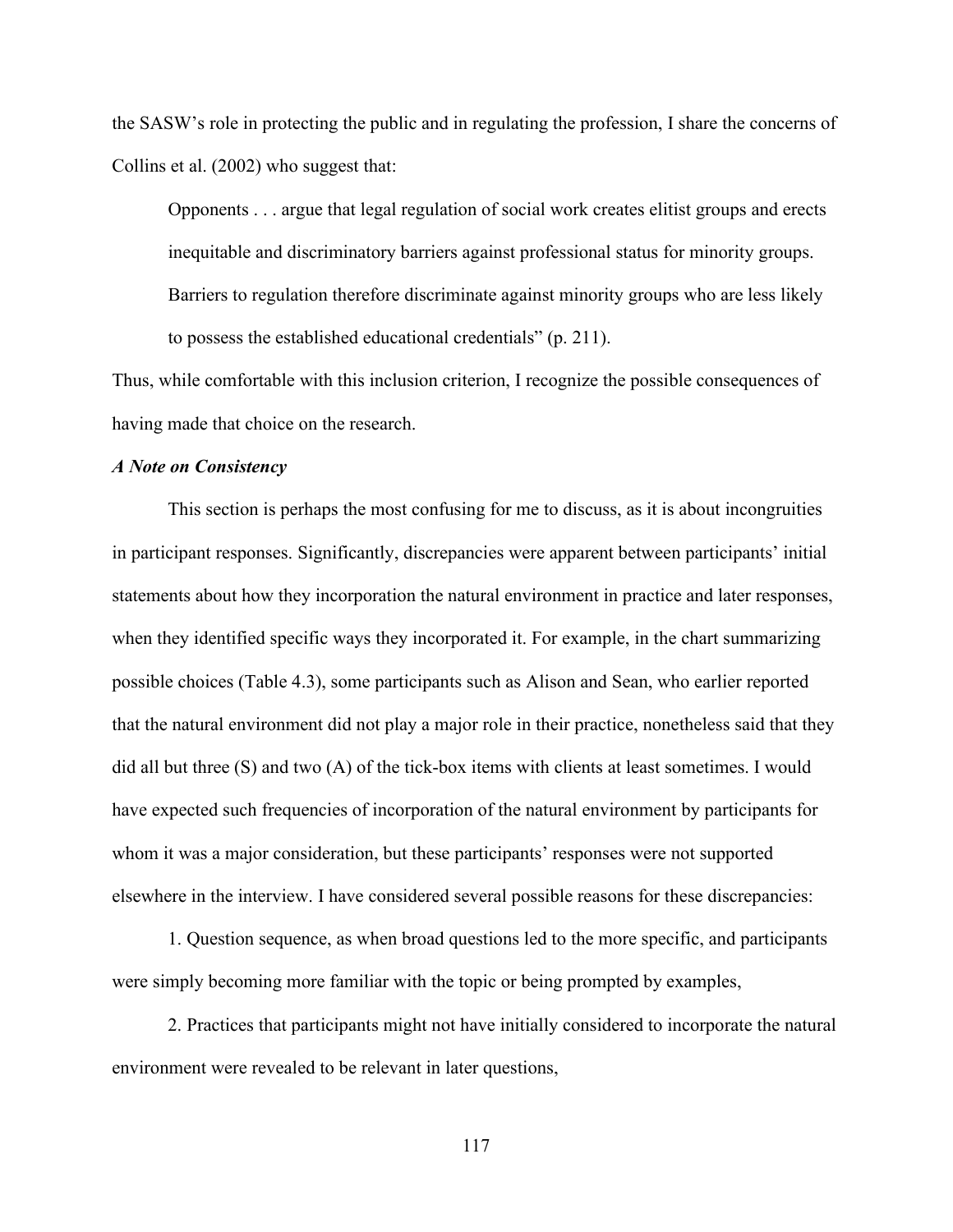3. These questions were simply to respond in the affirmative, as they were single-word answers and, while elaboration was invited, it was not required, and/or

4. "Social desirability" (Lavakras, 2008), whereby participants, especially those who had earlier expressed that they felt they should know more about the topic, were inspired to answer some questions as they felt they *should,* or as they felt I would want them to.

Some participants expressed a wish to have known more, or to have been more helpful, regardless of how often I tried to reassure them that all responses were valuable. Such exchanges indicate that despite my attempts to show no negative (nor overly positive) judgements, participants were feeling some tension to respond in particular ways. I acknowledge that I struggled at times striking a balance between setting a positive tone with participants and being overly enthusiastic when, for example, they described their relationships with animals. I feel concern that if I were less effusive about a later question, that participants would read this as an indication of feeling less supported by me.

# **Directions for Future Research**

There are many relevant and important directions for future research to build on this study, including:

- expanding the research to include more participants to increase diversity of voices
- expanding the research to include more participants identifying as Indigenous
- expanding the research to include more participants identifying as persons of colour
- adding to the research by exploring participants' own feelings about the topic
- further exploring the importance of reciprocity, specifically the responsibility of the social work profession to the natural environment as well as to clients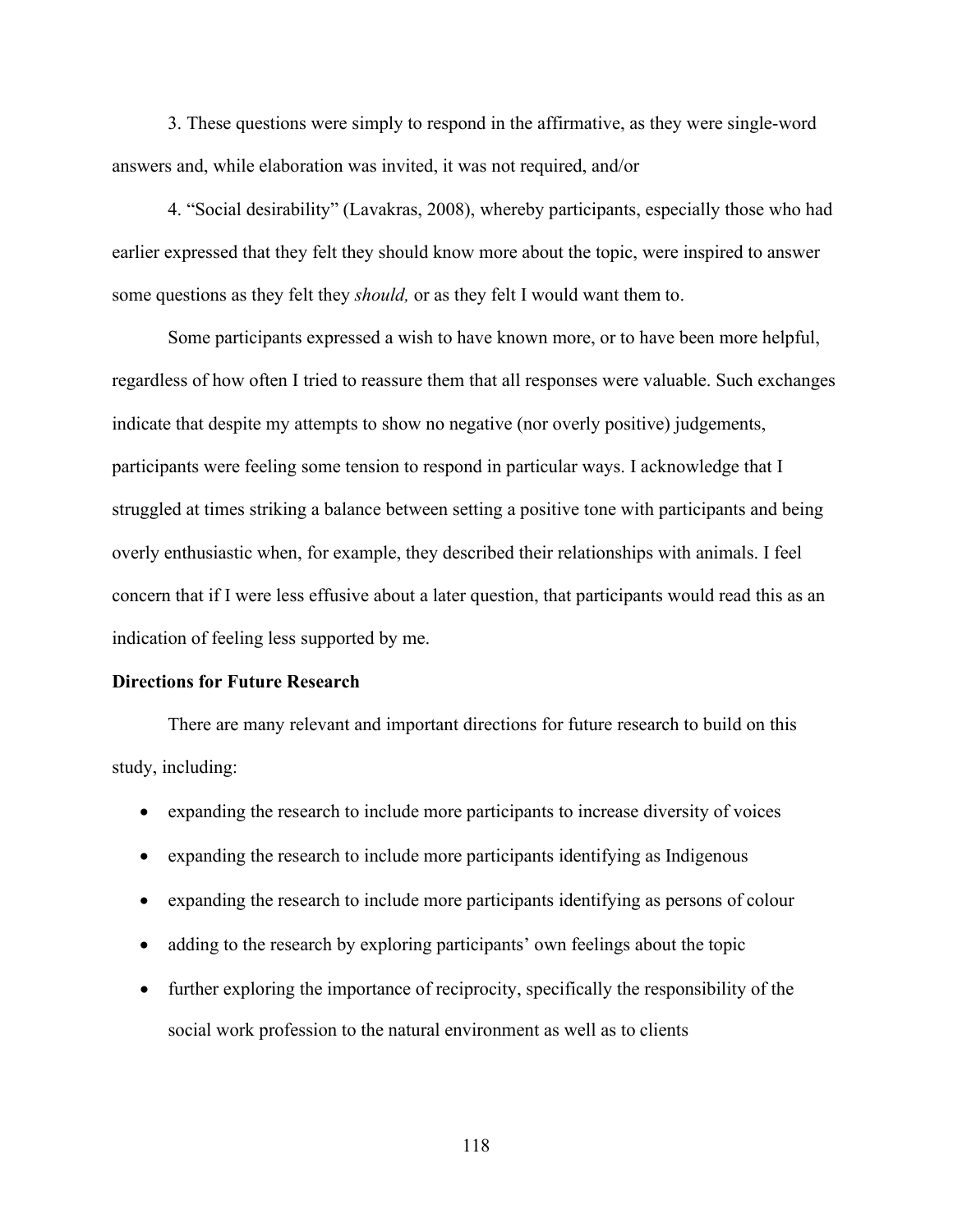## **Dissemination**

This information provided by this study, while necessarily incomplete from a PSF perspective (see methodology section), has significant value in providing an analysis of the context for the issue and by giving voice to social workers. In addition to this thesis's being available at the University of Saskatchewan library, I hope to publish some of the findings in a widespread journal, such as the *International Journal of Social Work* or *Canadian Social Work Review.*

In addition to adding to academic publications, a summary of findings will be shared with relevant decision-makers, notably professional organizations. Convening a meeting or workshop involving key people who will be able to identify, prioritize, and be able to implement both short- and long-term solutions to address the research gap is planned for the future.

## **Conclusions**

This research asked: "What will it take to standardize consideration of the natural environment in social work practice in Saskatchewan?" Answering this question is relevant given the natural environment's importance to client well-being, social justice, and the health of the planet. Due to an explosion of literature on the topic, social work can no longer feign ignorance, but until very recently, the profession in Saskatchewan (and Canada) has been a laggard in prioritizing the natural environment in policy, education, and practice. This study used a policy sciences framework (PSF) for the organization and contextualization of research data,so that it can be used as a stepping-stone for further research and action.

Data included a literature review; an environmental scan of trends and underlying conditions; interviews with seven social workers; and identification of key players in social work decision-making processes. Results provide decision-makers with key data and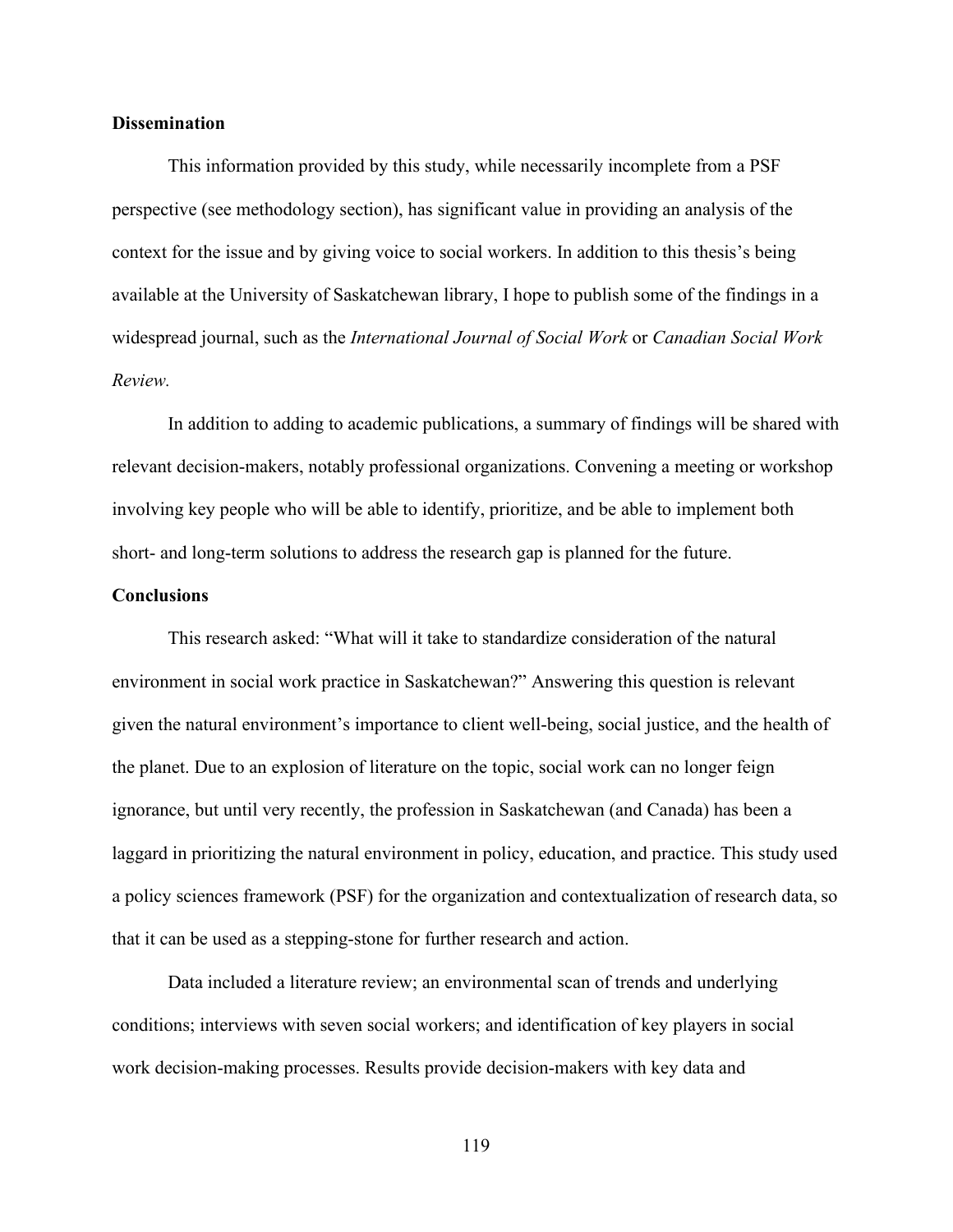recommendations for discussion and action. A trends analysis revealed that social work in Saskatchewan has been taking modest steps toward prioritizing the natural environment, but the trends' pace does not match the urgency of either the literature or the environmental crisis.

Four conditions were identified as having a push/pull effect on the speed and quality of social work's actions regarding the natural environment: that mainstream social work is anthropocentric, that it is Eurocentric, that we are experiencing an environmental crisis, and that there is a strong counter-current to the first three conditions. The first two conditions have led to a kind of social work in which the importance of the natural environment is understood, taught, and applied inconsistently, in non-standard ways, or not at all. Anthropo- and Eurocentric societies are blind to or in denial of humans' impacts on the natural environment, subscribing to neoliberalism, creating binary categories in which one group subjugates another, and denying humans' interrelationships with and interdependence on, the more-than-human world. Social work that has arisen in such a society has a constricted notion of what constitutes a relationship, an environment, social justice, and well-being.

On the other hand, the fourth condition describes the profession's recognition of the importance of the natural environment. Movement towards a more standard consideration of the natural environment is driven from within the profession by specific researchers, faculty members, or practitioners who prioritize it. Scholars from other disciplines, activists, and communities have also generated research or taken actions that impact social work. The recent publication of the CASW's position statement on climate change and social work is significant and positive. The need for movement is also applied externally by the urgency of the environmental crisis, whose impacts will be disproportionately borne by social work's marginalized and vulnerable clients.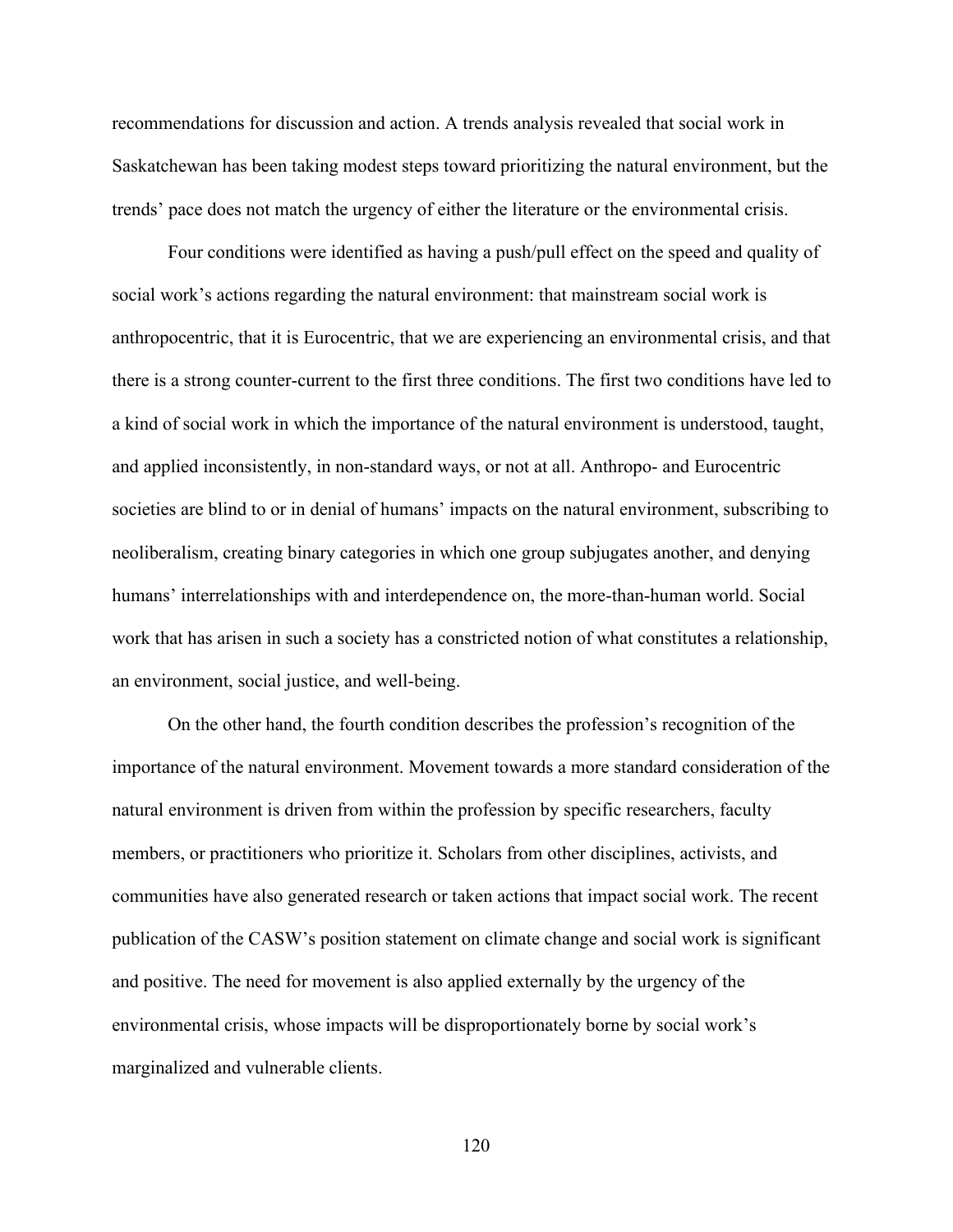Participant interviews bore out the realities of anthropo- and Eurocentrism, as there was great variation in their understanding of the importance of the natural environment to their work and in their incorporation of it in practice. Limited leadership about the natural environment in their education, by professional organizations, and in workplaces has resulted in social workers' feeling isolated in their experiences with the natural environment, in practice. Absent a robust place in social work discourse, the natural environment is relegated to the documents, offices, and classrooms of individuals who consider it essential to social work.

Research findings indicate that social work's consideration of the natural environment in Saskatchewan has been piecemeal and may rely on a particular social worker's interest in it, rather than resulting from significant and multi-faceted exposure to topics relating to the natural environment. Limited professional leadership, education, and discourse on the natural environment leaves gaps in consistent consideration of the natural environment. However, recent movements by the CASW in its climate change statement suggests that at the national level, social work is making a move towards stronger leadership, and could potentially a role model for other professions in making the natural environment a pivotal part of professional codes of ethics.

This research provides a snapshot of social work's engagements with the natural environment in Saskatchewan. It provides concrete data to inform decision-makers and leaders as they consider generating next steps or models to address how the profession can standardize the consideration of the natural world. The stage is hopefully set for social work to embrace the natural environment as a core part of practice, to recognize its central role in client well-being and social justice, and to accept its responsibilities to the more-than-human world.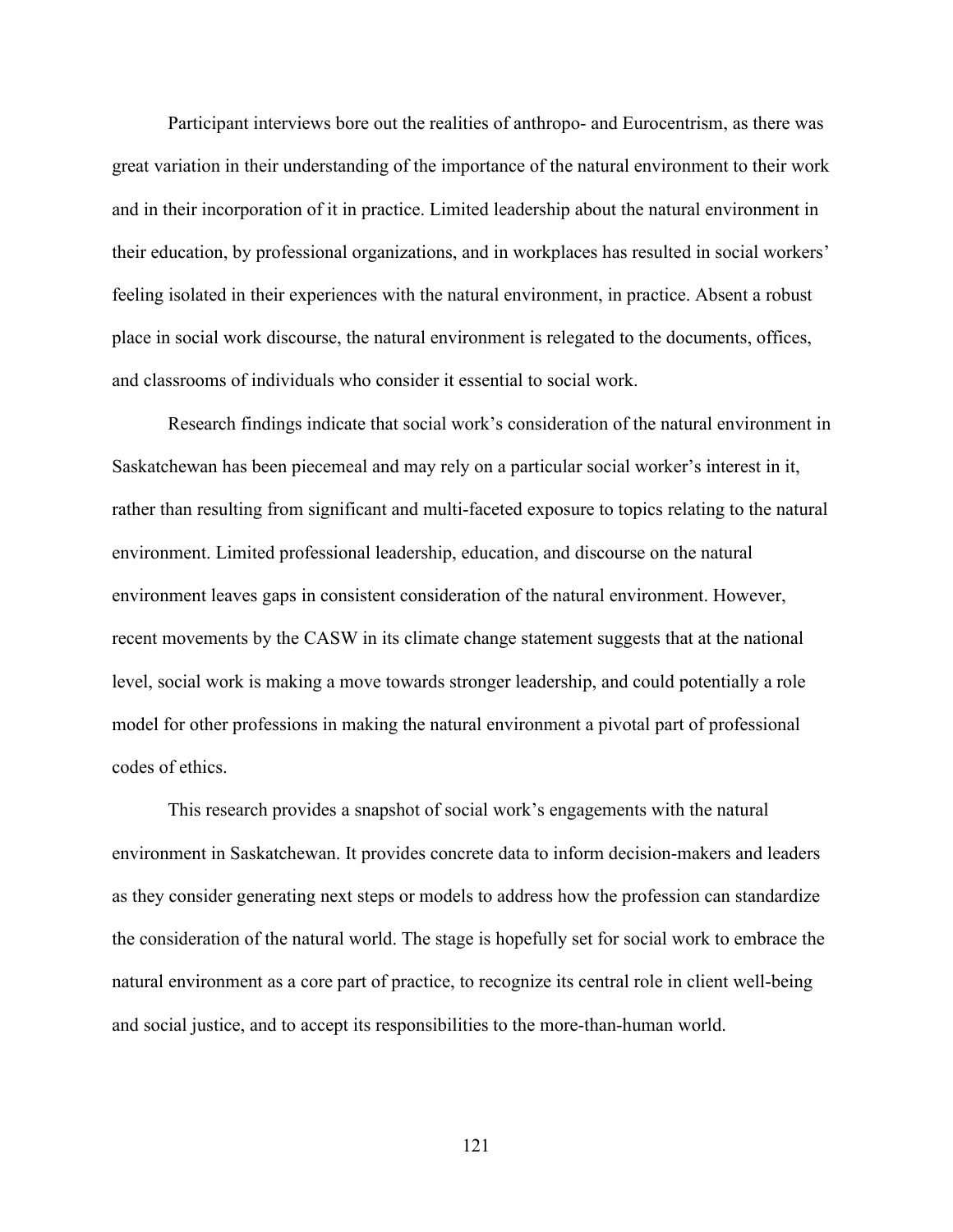## **References**

Albrecht, G. (2005). "Solastalgia": A new concept in health and identity. *PAN, 3*, 41-55.

- Alston, M. (2013). Environmental social work: Accounting for gender in climate disasters. *Australian Social Work, 66*(2), 218-233. DOI: 10.1080/0312407X.2012.738366
- Alston, M. (2020). Social work and environmental advocacy. In S. Todd & J. Drolet (Eds.), *Community practice and social development in social work* (pp. 1-18). Retrieved from: https://link.springer.com/content/pdf/10.1007/978-981-13-1542-8\_9-1.pdf
- Anna-Belle & Dell, C. A. (2015). Questioning "Fluffy": A dog's eye view of animal-assisted interventions (AAI) in the treatment of substance misuse. *Substance Use and Misuse, 50*(0), 1148-1152.
- Aotearoa New Zealand Association of Social Workers (2019). Code of ethics. Retrieved from: https://anzasw.nz/wp-content/uploads/Code-of-Ethics-Adopted-30-Aug-2019.pdf
- Ascione, F. R., Weber, C. V., Thompson, T. M., Heath, J., Maruyama, M., & Hayashi, K. (2007). Battered pets and domestic violence: Animal abuse reported by women experiencing intimate violence and by nonabused [sic] women. *Violence Against Women, 13*(4), 354-373.
- Australian Association of Social Workers (2010). Code of ethics. Canberra: Australian Association of Social Workers.
- Bai, H. (2009). Reanimating the universe: Environmental education and philosophical animism. In M. McKenzie, H. Bai, P. Hart & B. Jickling (Eds.), *Fields of green: Restorying culture, environment, and education* (pp. 135–151). New Jersey: Hampton Press.
- Benatar, S., Upshur, R., & Gill, S. (2018). Understanding the relationship between ethics, neoliberalism and power as a step towards improving the health of people and our planet.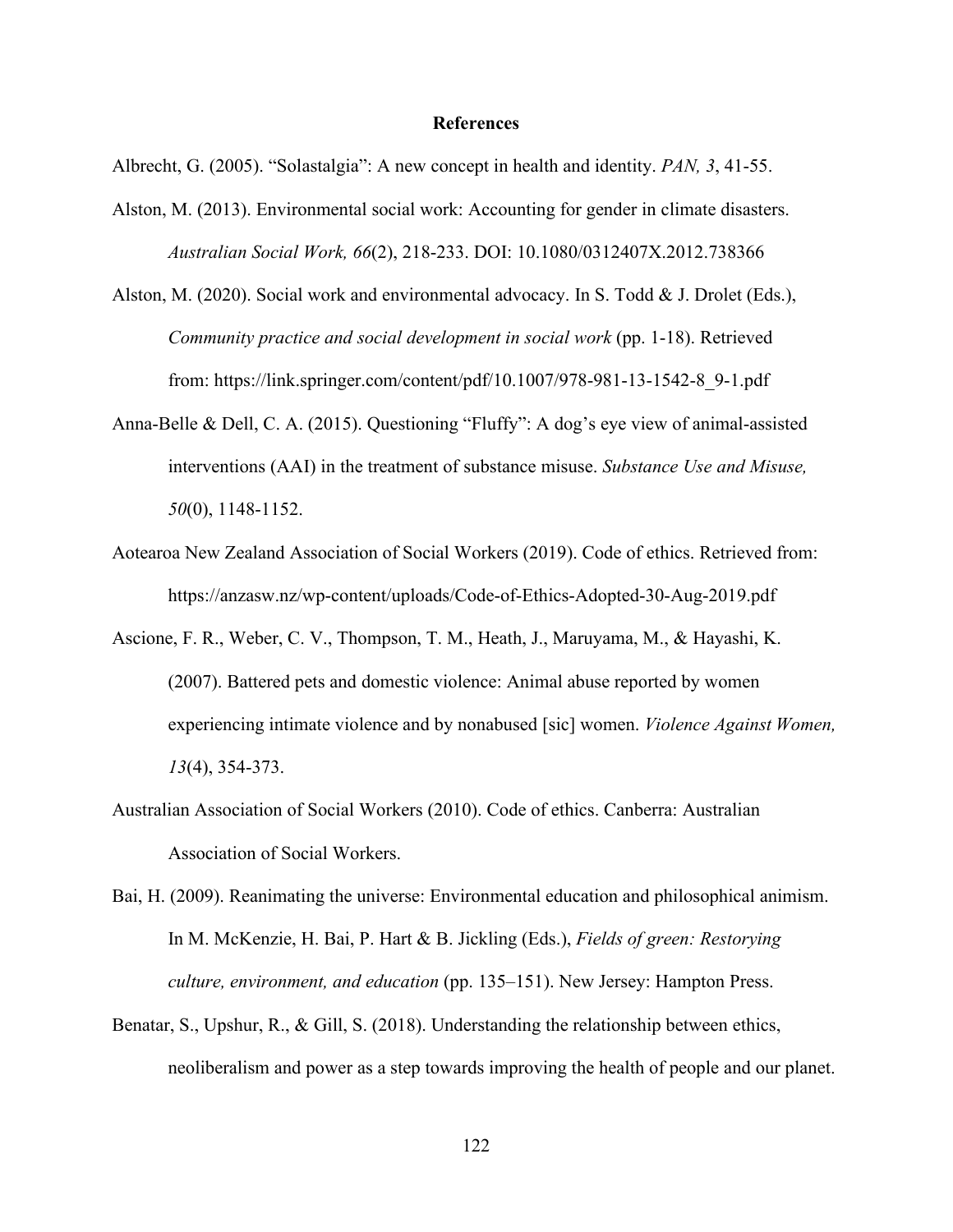*The Anthropocene Review*, 1-22. DOI: 10.1177/2053019618760934

- Beetz, A., Unväs-Moberg, K., Julius, H., & Kotrschal, K. (2012). Psychosocial and psychophysiological effects of human-animal interactions: The possible role of oxytocin. *Frontiers in Psychology, 3*, 1-15.
- Berry, T., & Tucker, M. (2006). *Evening thoughts: Reflecting on earth as sacred community*. San Francisco: Sierra Club Books.
- Besthorn, F. H. (2011). Deep ecology's contribution to social work: A ten-year retrospective. *International Journal of Social Welfare, 21*(3), 248-259.
- Besthorn, F. H. (2013). Radical equalitarian ecological justice: A social work call to action. In M. Gray, J. Coates, & T. Hetherington (Eds.), *Environmental social work* (pp. 31- 45). New York, NY: Routledge.
- Besthorn, F. H. (2014a). Ecopsychology, meet ecoscocialwork: What you might not know  $-A$ brief overview and reflective comment. *Ecopsychology, 6*(4), 199-206.
- Besthorn, F. H. (2014b). Deep ecological "Insectification": Integrating small friends with social work. In T. Ryan (Ed.), *Animals in social work: Why and how they matter* (pp. 3-17). New York, NY: Palgrave Macmillan.
- Besthorn, F. H., Wulff, D., & St. George, S. (2010). Eco-spiritual helping and postmodern therapy: A deeper ecological framework. *Ecopsychology, 2*(1), 23-32.
- Besthorn, F. H., & Canda, E. R. (2002). Revisioning environment: Deep ecology for education and teaching in social work. *Journal of Teaching in Social Work, 22*(1-2), 79-101.
- Besthorn, F. H., & McMillen, D. (2002). The oppression of women and nature: Ecofeminism as a framework for an expanded ecological social work. *Families in Society: The Journal of Contemporary Human Services, 83*(3), 221-232.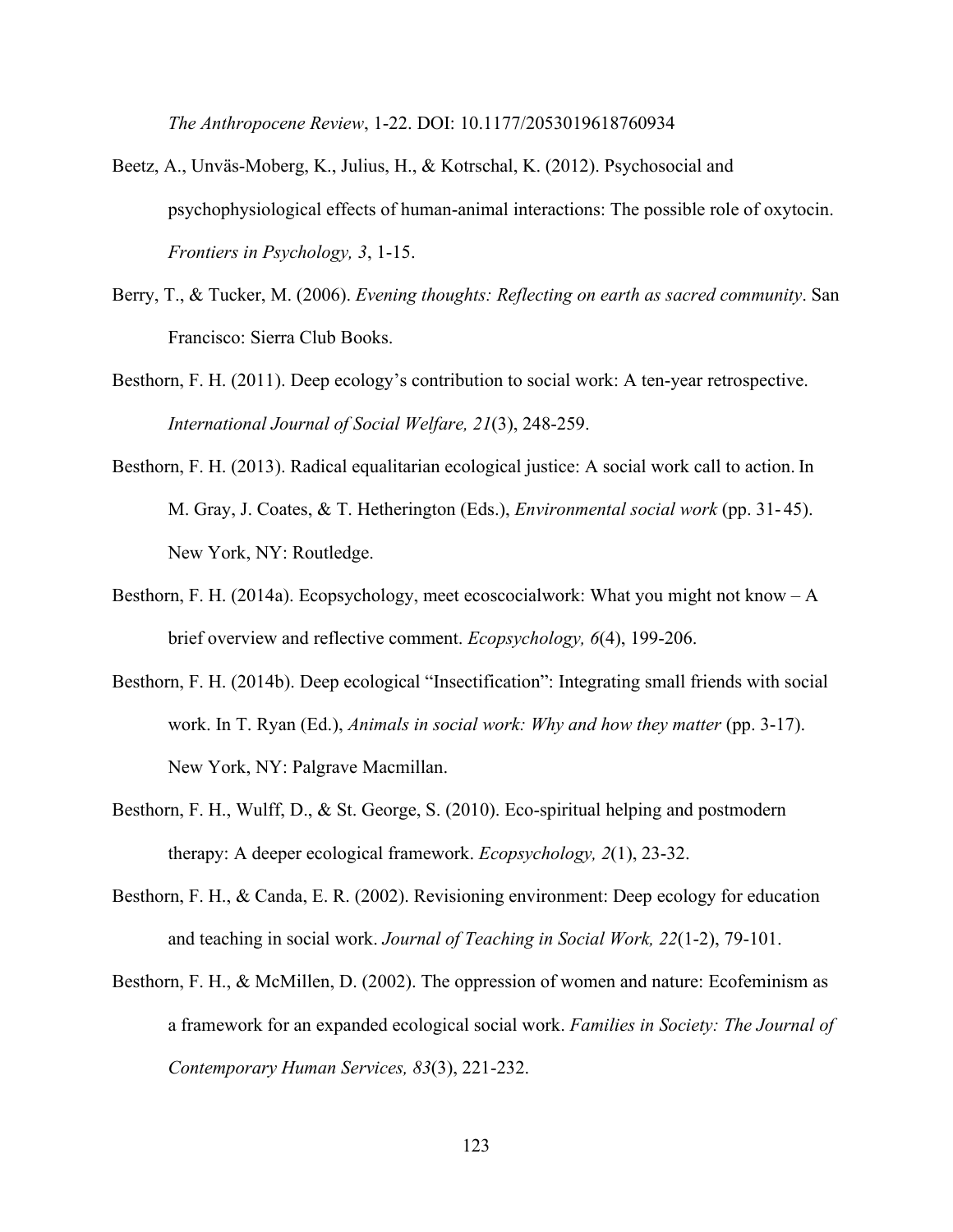- Besthorn, F. H., Koenig, T. L., Spano, R., & Warren, S. L. (2016). A critical analysis of social and environmental justice: Reorienting social work to an ethic of ecological justice. In R. Hugman & J. Carter (Eds.), *Rethinking values and ethics in social work* (pp. 146-163). London: Palgrave.
- Billiot, S., Beltrán, R., Brown, D., Mitchell, F. M., & Fernandez, A. (2019). Indigenous perspectives for strengthening social responses to global environmental problems: A response to the social work grand challenge of environmental change. *Journal of Community Practice, 27*(3-4), 296-316.
- Boetto, H. (2016). Developing ecological social work for micro-level practice. In J. McKinnon & M. Alston (Eds*.), Ecological social work: Towards sustainability* (pp. 59-77). London: Palgrave.
- Boetto, H. (2017). A transformative eco-social model: Challenging modernist assumptions in social work. *British Journal of Social Work, 47*, 48-67.
- Boetto, H. (2019). Advancing transformative eco-social change: Shifting from modernist to holistic foundations. *Australian Social Work, 72*(2), 139-151.
- British Association of Social Workers (2014). The Code of Ethics for Social Work. Birmingham: BASW. Retrieved from: https:/[/www.basw.co.uk/system/files/](http://www.basw.co.uk/system/files/) resources/Code%20of%20Ethics%20Aug18.pdf
- Brookfield, S. (1995). *Becoming a critically reflective teacher.* San Francisco: Jossey-Bass Publishers.
- Buzzell, L. (2016). The many ecotherapies. In M. Jordan & J. Hinds (Eds.), *Ecotherapy: Theory, research and practice* (pp. 20-82). London: Palgrave.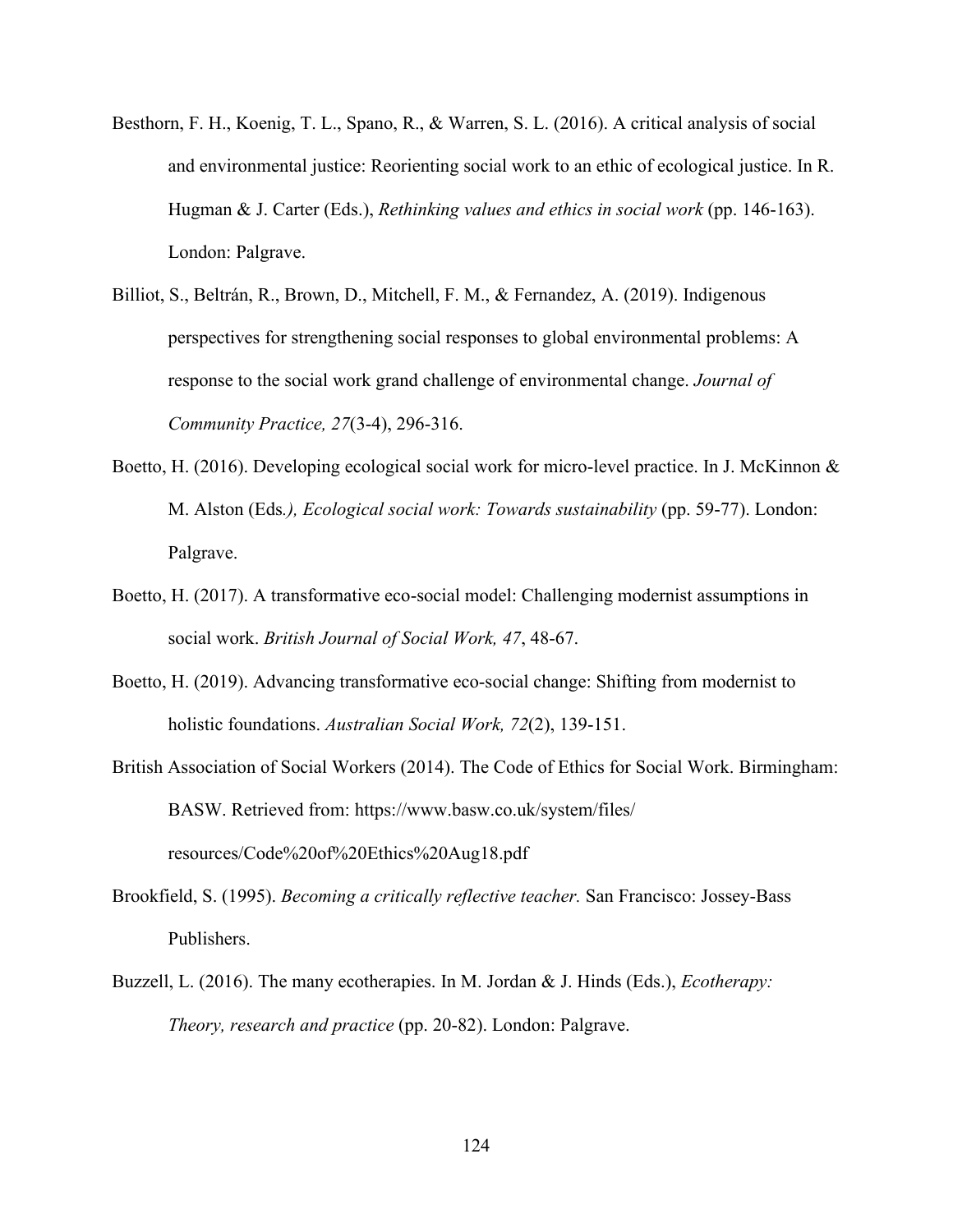- Case, R. (2016). Social work and the moral economy of water. *Critical Social Work, 17*(1), 60- 81.
- Case, R. (2017). Eco-social work and community resilience: Insights from water activism in Canada. *Journal of Social Work, 17*(4), 391-412.
- Canadian Association of Social Workers (2005a). Code of ethics. Ottawa, ON: Canadian Association of Social Workers.
- Canadian Association of Social Workers (2005b). Guidelines for ethical practice. Ottawa, ON: Canadian Association of Social Workers.
- Canadian Association for Social Work Education (n.d.). Website Home. Retrieved July 14, 2020 from: https://caswe-acfts.ca/
- Canadian Association for Social Work Education (2019). Conference call for proposals. Retrieved August 8, 2019 at

https://caswe-acfts.ca/wp-content/uploads/2019/02/Call-for-Proposals-2019.pdf

- Case, R. A. (2016). Social work and the moral economy of water: Community-based water activism and its implications for eco-social work. *Critical Social Work, 17*(2), 60-81.
- Case, R. A. (2017). Eco-social work and community resilience: Insights from water activism in Canada. *Journal of Social Work, 17*(4), 391-412.
- Case, R. A., & Zeglen, L. (2018). Exploring the ebbs and flows of community engagement: The pyramid of engagement in two Canadian cities. *Journal of Community Practice, 26*(2), 184-203. Retrieved from: https://doi.org/10.1080/10705422.2018.1449044
- Chalmers, D., & Dell, C. (2015). Applying "One Health" to the study of animal-assisted Interventions. *Ecohealth 12*(4), 560-562.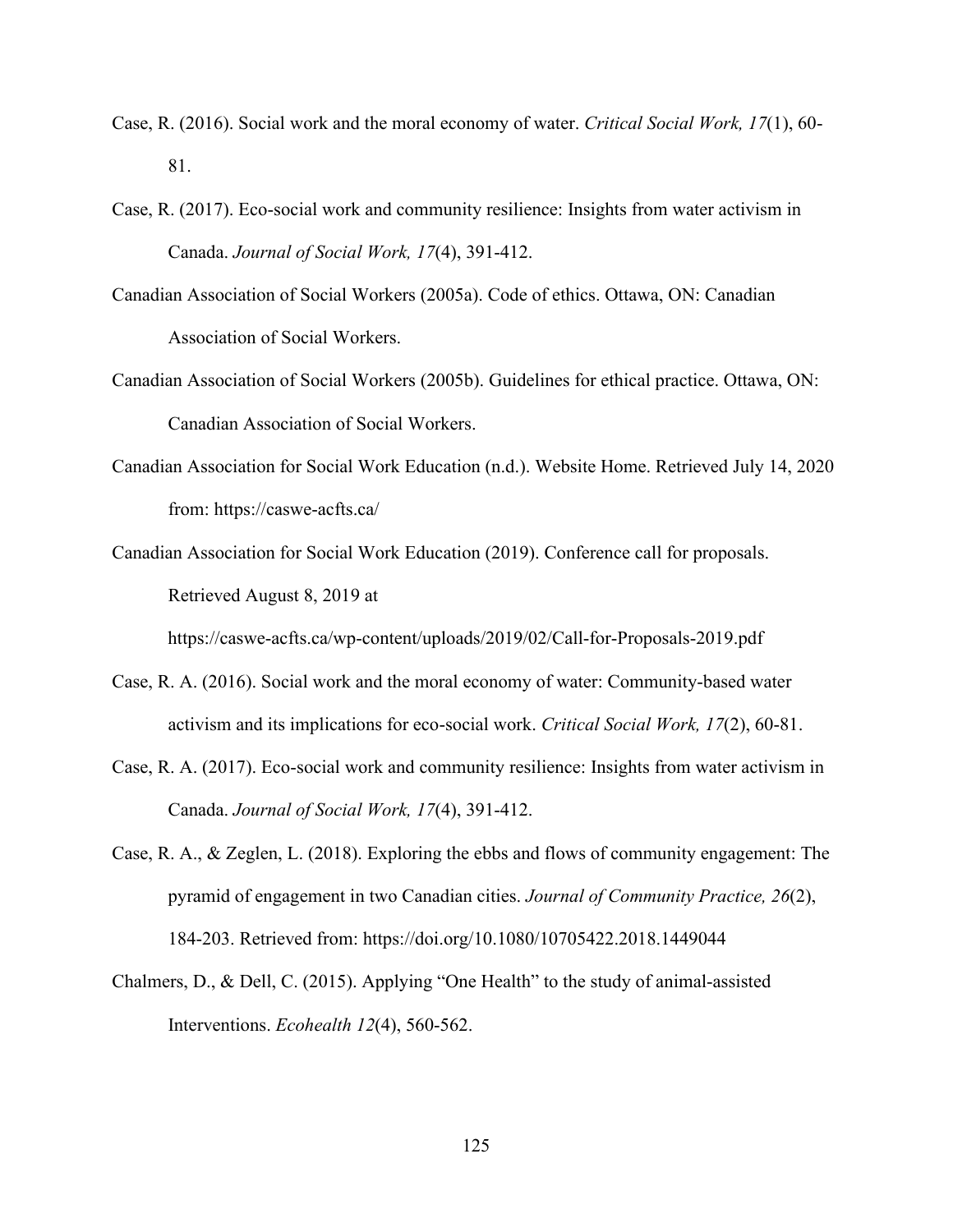- Chalmers, D., & Dell, C. (2017, January 10). Why do dogs make us feel better? Exploring the therapeutic bonds between humans and animals. Presentation for the Bringing One Health to Life – 2017 One Health Discussion Series. University of Saskatchewan. Link:https://artsandscience.usask.ca/news/articles/704/One\_Health\_ Discussion Series Why do dogs make us feel better
- Chalmers, D., Dell, C., Rohr, B., Dixon, J., Dowling, T., & Hanrahan, C. (2020). Recognizing animals as an important part of helping: A survey exploring knowledge and practice among Canadian social workers. *Critical Social Work, 21*(1), 2-29.
- Chalquist, C. (2009). A look at the ecotherapy research evidence. *Ecopsychology, 1*(2), 64-74.
- Clark, T. (2002). The policy process: A practical guide for natural resource professionals. New Haven and London: Yale University Press.
- Clark, T. W., Rutherford, M. B., Ziegelmayer, K., & Stevenson, M. J. (2001). Conclusion: Knowledge and skills for professional practice. In T. W. Clark, M. J. Stevenson, K. Ziegelmayer & M. B. Rutherford (Eds.), *Species and ecosystem conservation: An interdisciplinary approach* (253-276)*.* Yale Forestry and Environmental Studies Bulletin [105. http://environment.yale.edu/publication-series/792.html](http://environment.yale.edu/publication-series/792.html)
- Clatworthy, J., Hinds, J., & Camic, P. M. (2013). Gardening as a mental health intervention: A review. *Mental Health Review Journal, 18*(4), 214-225.
- Coates, J. (2003). *Ecology and social work: Toward a new paradigm*. Black Point, NS: Fernwood Publishing.
- Coates, J. (2007a). Introduction. In J. Coates, J. R. Graham, B. Swartzentruber, with B. Oullette (Eds.), *Spirituality and social work* (pp. 1-15). Toronto, ON: Canadian Scholars' Press.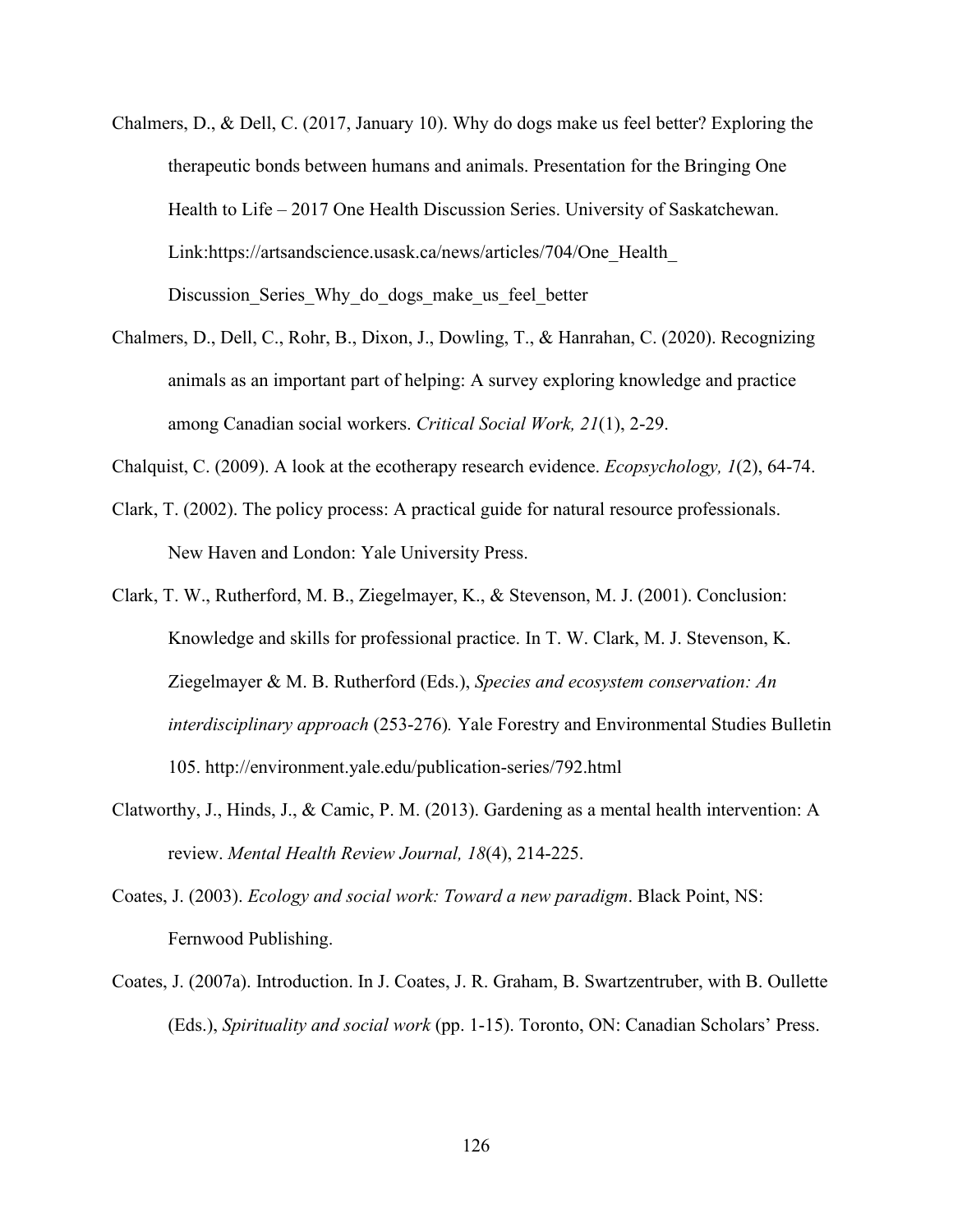- Coates, J. (2007b). From ecology to spirituality and social justice. In J. Coates, J. R. Graham, B. Swartzentruber, with B. Oullette (Eds.), *Spirituality and social work* (pp. 216-228). Toronto, ON: Canadian Scholars' Press.
- Coates, J. (2013). Ecospiritual approaches: A path to decolonizing social work. In M. Gray, J. Coates, M. Yellow Bird & T. Hetherington (Eds.), *Decolonizing social work*, pp. 63- 86, Farnham, England: Ashgate Publishing Limited.
- Coates, J. (2019, March 20). Social work for a sustainable future: The deep impact of environmentalism for social work. Webinar, CASW. Retrieved from: https:[//www.casw-acts.ca/en/webinar/social-work-sustainable-future-deep-impact](http://www.casw-acts.ca/en/webinar/social-work-sustainable-future-deep-impact-)environmentalism-social-work-le-travail-social
- Coates, J., Gray, M., & Hetherington, T. (2006). An 'ecospiritual' perspective: Finally, a place for Indigenous approaches. *British Journal of Social Work, 36*, 381-399.
- Collins, D., Coleman, H., & Miller, P. (2002). Regulation of social work: A confusing landscape. *Canadian Social Work Review, 19*(2), 205-225.
- Corbin Dwyer, S., & Buckle, J. L. (2009). The space between: On being an insider-outsider in qualitative research. *International Journal of Qualitative Methods, 8*(1), 54-63.
- Creswell, J. W. (2016). *30 essential skills for the qualitative researcher*. Thousand Oaks, CA: Sage Publications, Inc.
- Crews, D., & Besthorn, F. H. (2016). Ecosocialwork and transformed consciousness: Reflections on eco-mindfulness engagement with the silence of the natural world. *Journal of Religion and Spirituality in Social Work: Social Thought, 35*(1-2), 91-107.
- Crotty, M. (2002). *The foundations of social research: Meaning and perspective in the research process*. Washington, DC: Sage Publication, Inc.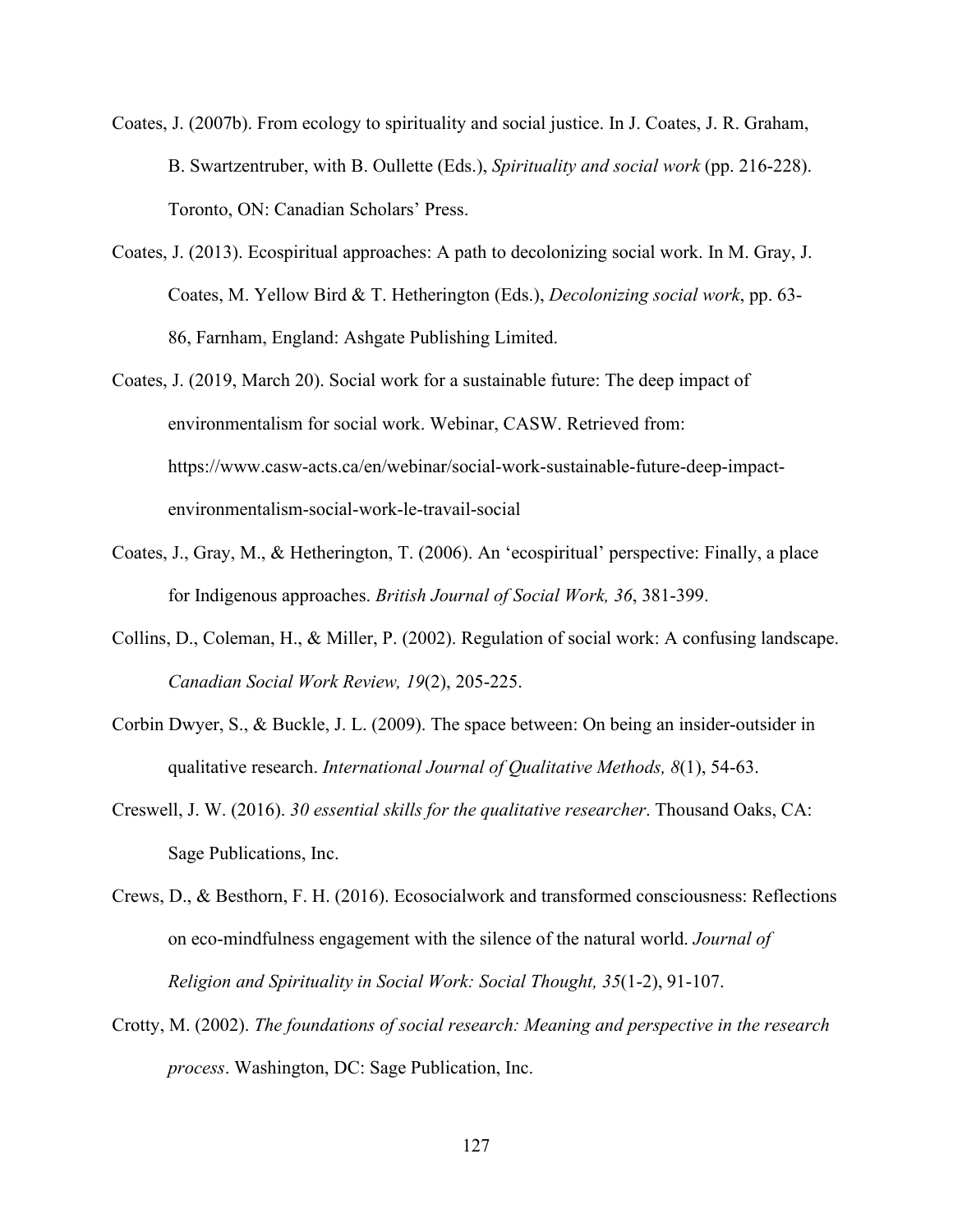- Dhillon, C., & Young, M. G. (2010). Environmental racism and First Nations: A call for socially just public policy development. *Journal of Humanities and Social Sciences, 1*(1), 23-37.
- Diabo, R. (2017, September 13). Nothing for Indigenous people in Canada to celebrate 10 years into UN declaration. CBC News. Retrieved from: https:[//www.cbc.ca/news/indigenous/opinion-10th-anniversary-of-undrip-1.4286449](http://www.cbc.ca/news/indigenous/opinion-10th-anniversary-of-undrip-1.4286449)
- Dinh, V. (2016, December 2). Mondays with Murphy: Therapy Dog Calms Saskatoon ER Patients. CBC News. Retrieved from: [www.cbc.ca/news/canada/saskatoon/therapy-dog](http://www.cbc.ca/news/canada/saskatoon/therapy-dog-)emergency-room-saskatoon-1.3877698
- Doherty, T. J. (2013). Preface. In M. Gray, J. Coates & T. Hetherington (Eds.), *Environmental social work* (pp. xvii-xx). New York: Routledge.
- Dominelli, L. (2012). *Green social work: From environmental crises to environmental justice.* Cambridge: Polity Press.
- Dominelli, L. (2013). Social work education for disaster relief work. In M. Gray, J. Coates, & T. Hetherington (Eds.), *Environmental social work* (pp. 280-297). New York: Routledge.
- Dominelli, L., Nikku, B. R., & Ku, H. B. (2018). Conclusions: Towards a green society and mainstreaming green social work in social work education and practice. In L. Dominelli (Ed.), *Routledge Handbook of Green Social Work* (pp. 569-572). New York, NY: Routledge.
- Dylan, A. (2013). Environmental sustainability, sustainable development, and social work. In M. Gray, J. Coates, & T. Hetherington (Eds.), *Environmental social work* (pp. 62-87). New York: Routledge.
- Faith, E. (2010). Indigenous social work education: A project for all of us? In M. Gray, J. Coates, and M. Yellow Bird (Eds.). *Indigenous social work around the world* (pp. 245-255).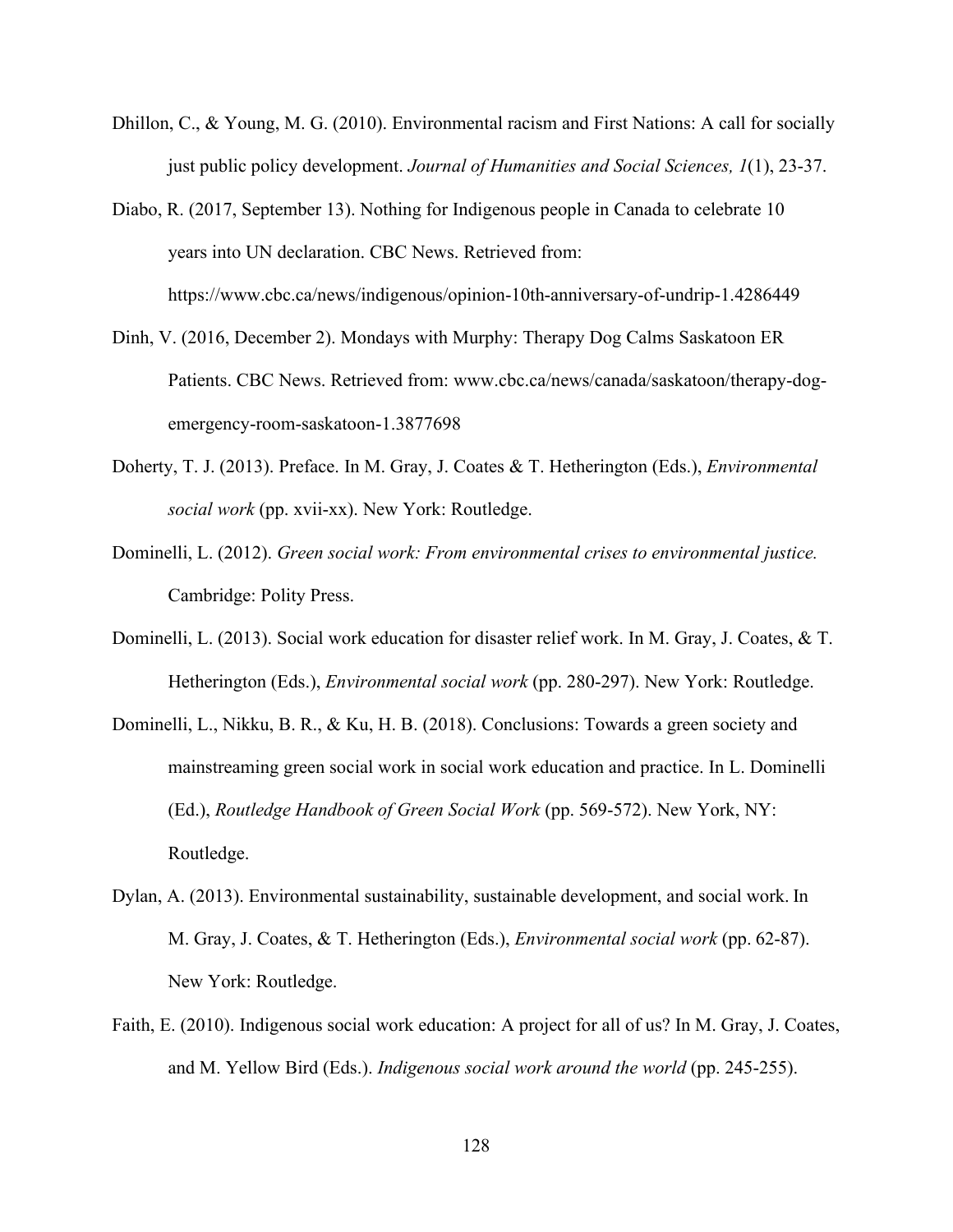- Firang, D. (2018, May). Joining the call to incorporate sustainability in social work practice. Presented at Canadian Association for Social Work Education – Association canadienne pour la formation en travail social annual conference, Regina, SK.
- First Nations University of Canada (n.d). "ôtê níkân in the future": 2019-2024 Strategic Plan. Retrieved from: [www.fnuniv.ca/wp-](http://www.fnuniv.ca/wp-)

content/uploads/FNUniv.StrategicPlan.FinalVersionWeb2019.pdf

- Flynn, C. P. (2000). Woman's best friend: Pet abuse and the role of companion animals in the lives of battered women. *Violence Against Women, 6*(2), 162-177.
- Fortier, C., & Hon-Sing Wong, E. (2019). The settler colonialism of social work and the colonialism of settler social work. *Settler Colonial Studies, 19*(4), 437-456. Retrieved from: ht[tps://www.tandfonline.com/doi/abs/10.1080/2201473X.2018.1519962](http://www.tandfonline.com/doi/abs/10.1080/2201473X.2018.1519962)
- Gamble, D. (2012). Well-being in a globalized world: Does social work know how to make it happen? *Journal of Social Work Education, 48*(4), 669-689.
- Government of Canada (n.d.-a). Short-term drinking water advisories: First Nations south of 60. Retrieved from: [www.canada.ca/en/indigenous-services-canada/services/short-term](http://www.canada.ca/en/indigenous-services-canada/services/short-term-)drinking-water-advisories-first-nations-south-60.html
- Government of Canada (n.d.-b). Women and climate change. Retrieved from: [www.canada.ca/en/environment-climate-change/services/climate-change/women.html](http://www.canada.ca/en/environment-climate-change/services/climate-change/women.html)
- Gramsci, A. (1971). Hegemony, intellectuals and the state. In J. Storey (Ed.), *Cultural theory and popular culture: A reader* (2<sup>nd</sup> ed., pp. 210-216). Harlow, England: Pearson Prentice Hall.
- Gray, M., & Coates, J. (2012). Environmental ethics for social work: Social work's responsibility to the non-human world. *Journal of Social Welfare, 21*, 239-247.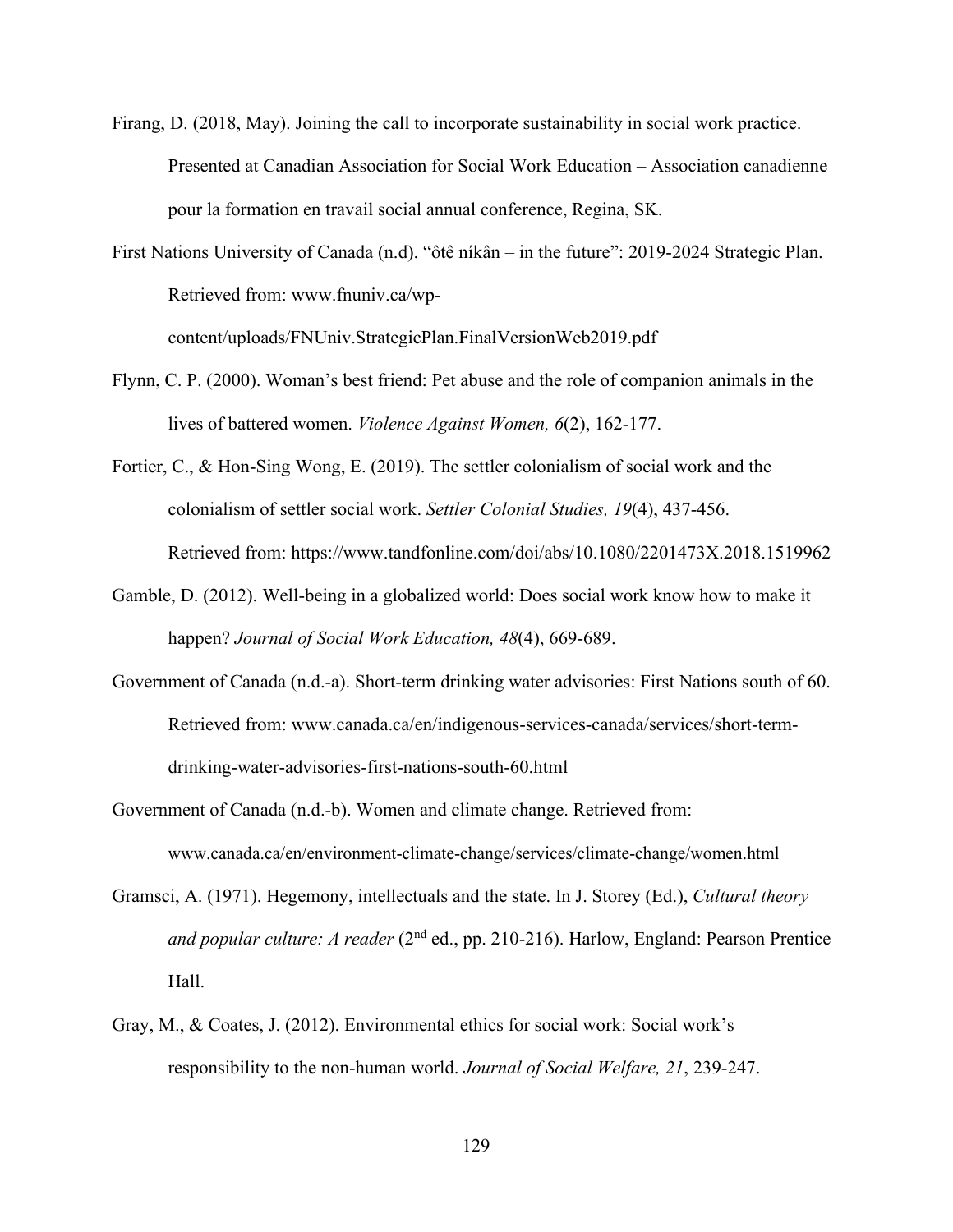- Gray, M., Coates, J., & Hetherington, T. (2007). Hearing Indigenous voices in mainstream social work. *Families in Society: The Journal of Contemporary Social Services, 88*(1), 55-66.
- Gray, M., Coates, J., & Hetherington, T. (2013a). Introduction: Overview of the last ten years and typology of ESW. In M. Gray, J. Coates & T. Hetherington (Eds.), *Environmental social work* (pp. 1-28). New York: Routledge.
- Gray, M., Coates, J., & Hetherington, T. (2013b). *Environmental social work* (Eds.). New York, NY: Routledge.
- Gray, M., Yellow Bird, M., & Coates, J. (2010). Towards an understanding of Indigenous social work. In M. Gray, J. Coates, & M. Yellow Bird (Eds.), *Indigenous social work around the world* (pp. 49-58).
- Greenleaf, A. T., Bryant, R. M., & Pollock, J. B. (2014). Nature-based counselling: Integrating the healing benefits of nature into practice. *International Journal of the Advancement of Counseling, 36*, 162-174.
- Hanrahan, C. (2011). Challenging anthropocentrism in social work through ethics and spirituality: Lessons from studies in human-animal bonds. *Journal of Religion and Spirituality in Social Work: Social Thought, 30*, 272-293. DOI: 10.1080/15426432.2011.587387
- Hanrahan, C. (2013). Social work and human animal bonds and benefits in health research: A provincial study. *Critical Social Work, 14*(1), 63-79.
- Hanrahan, C. (2014). Integrative health thinking and the "One Health" initiative: Is social work all for "one" or "one" for all? In T. Ryan (Ed.), *Animals in social work: Why and how they matter* (pp. 32-47). New York, NY: Palgrave Macmillan.

Hanrahan, C. (2017). Being different with different beings. In L. Beres (Ed.), *Practicing*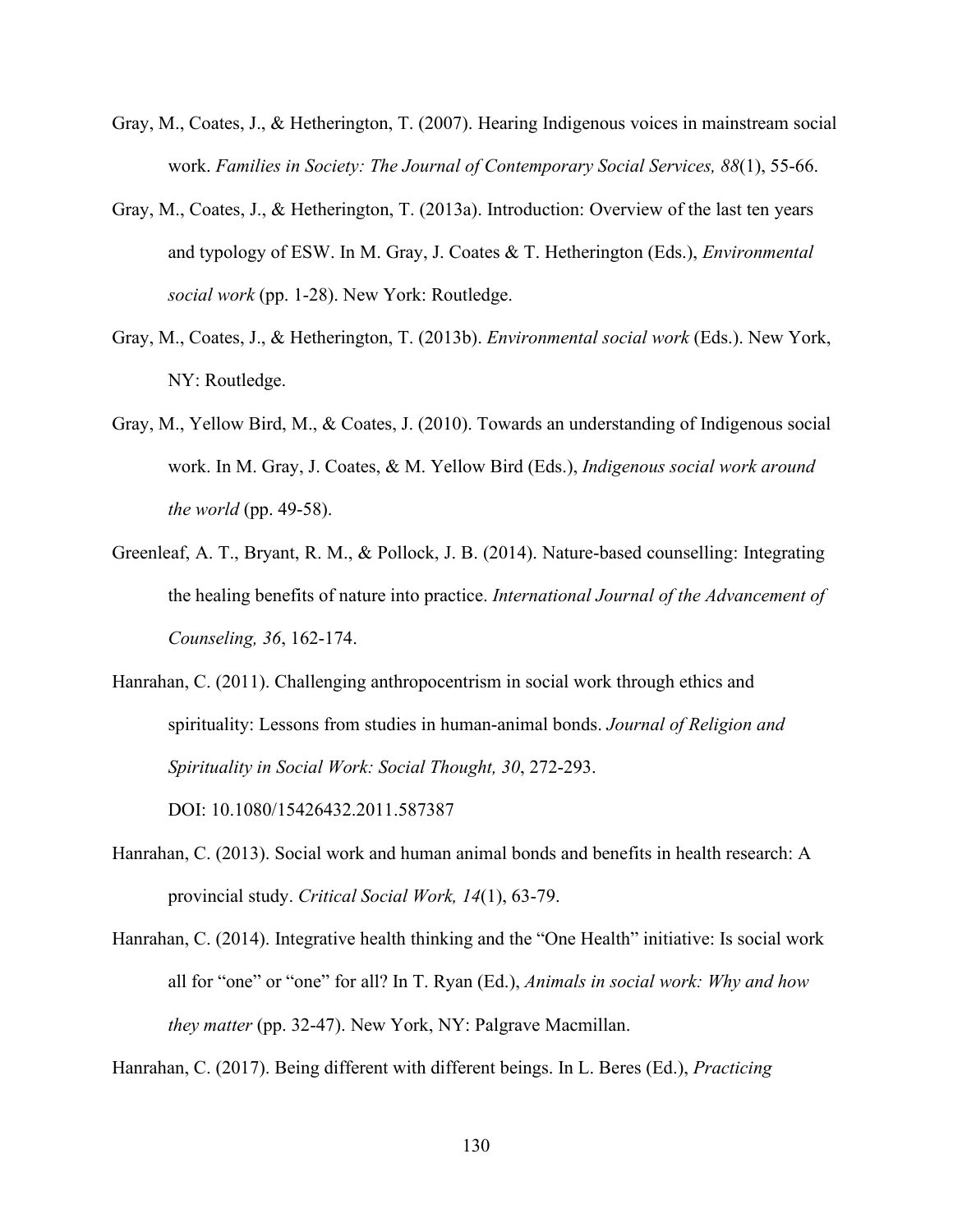*spirituality* (pp. 79-97). England, UK: Palgrave. Harris, C. & Boddy, J. (2017). The natural environment in social work education: A content analysis of Australian social work courses*. Australian Social Work*. doi:

<http://dx.doi.org/10.1080/0312407X.2016.1263352>

- Hart, M. A. (Kaskitemahikan). (2009). Anti-colonial Indigenous social work: Reflections on an Aboriginal approach. In R. Sinclair (Ótiskewápíwskew), M. A. Hart (Kaskitémahikan), & G. Bruyere (Amawaajbitang) (Eds.), *Wicihitowin: Aboriginal social work in Canada* (pp. 25-41). Blackpoint, NS: Fernwood Publishing.
- Hasbach, P. (2016). Prescribing nature: Techniques, challenges and ethical considerations. In M. Jordan & J. Hinds (Eds.), *Ecotherapy: Theory, research and practice* (pp. 138-147). London: Palgrave.
- Hays, D. G., & Singh, A. A. (2012). *Qualitative inquiry in clinical and educational settings.* New York, NY: The Guilford Press.
- Helne, T., & Hirvilammi, T. (2015). Wellbeing and sustainability: A relational approach. *Sustainable Development, 23*, 167-175.
- Helne, T., & Hirvilammi, T. (2017). The relational conception of well-being as a catalyst for the ecosocial transition. In A. Matthies & K. Nähri (Eds.), *The ecosocial transition of societies: The contribution of social work and social policy* (pp. 36-53). London and New York: Routledge.
- Hetherington, T., & Boddy, J. (2013). Ecosocial work with marginalized populations: Time for action on climate change. In M. Gray, J. Coates, & T. Hetherington (Eds.), *Environmental social work* (pp. 46-61). New York: Routledge.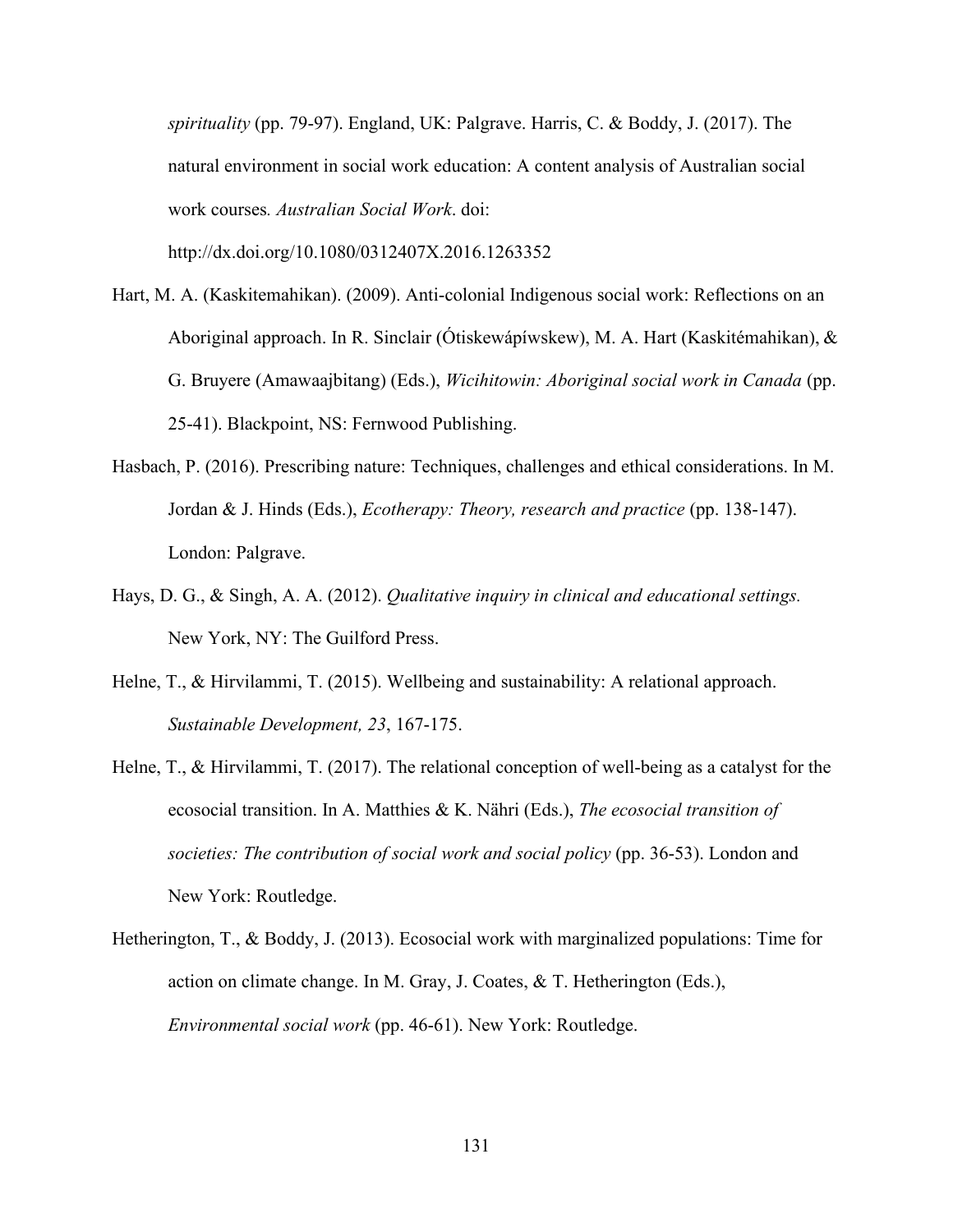- Hicks, S. (2015). Social work and gender: An argument for practical accounts. *Qualitative Social Work, 14*(4), 471-478.
- Hick, S., & Stokes, J. (2017). *Social work in Canada* (4th ed.). Toronto: Thompson Educational Publishing, Inc.
- Hiller, C., & Carlson, E. (2018). These are Indigenous lands: Foregrounding settler colonialism and Indigenous sovereignty as primary contexts for Canadian environmental social work. *Canadian Social Work Review 35*(1), 45-70.
- Hodgson, K., & Darling, M. (2011). Zooeyia: An essential component of "One Health." *Canadian Veterinary Journal, 52*, 189-191.
- Hodgson, K., Barton, L., Darling, M., Antao, V., Kim, F. A., & Monavvari, A. (2015). Pets' impact on your patients' health: Leveraging benefits and mitigating risk. *Journal of the American Board of Family Medicine, 28*, 526-534. doi:10.3122/jabfm.2015.04.140254
- Hoff., M. D., & McNutt, J. G. (1994). *The global environmental crisis: Implications for social welfare and social work*. Brookfield, VT: Avebury.

Idle No More. (n.d.). The vision. Retrieved from: [www.idlenomore.ca/vision](http://www.idlenomore.ca/vision)

Indigenous Services Canada. (2018, August 2). Update on long-term drinking water advisories on public systems on reserve through July. *Government of Canada*. Retrieved from:

[www.canada.ca/en/indigenous-services-canada/news/2018/08/update-on-long-term](http://www.canada.ca/en/indigenous-services-canada/news/2018/08/update-on-long-term-)drinking-water-advisories-on-public-systems-on-reserve-through-july-2018.html

Indigenous Services Canada. (n.d.). Ending long-term drinking water advisories in First Nations Communities. *Government of Canada*. Retrieved from: [www.sac-isc.gc.ca/eng/15](http://www.sac-isc.gc.ca/eng/15) 06514143353/1533317130660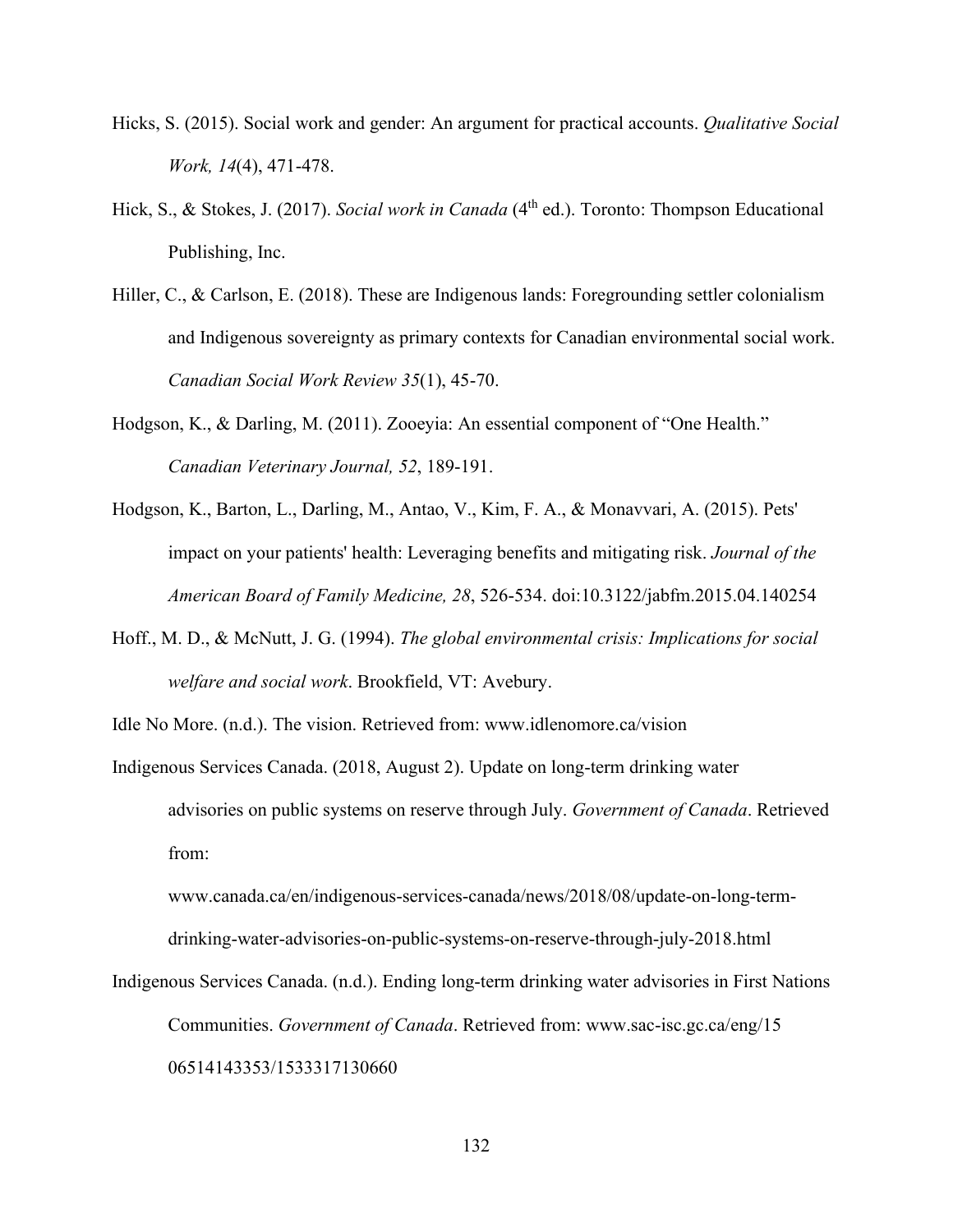- Intergovernmental Panel on Climate Change. (2018). Summary for policymakers. In: Global warming of 1.5°C. An IPCC special report on the impacts of global warming of 1.5°C above pre-industrial levels and related global greenhouse gas emission pathways, in the context of strengthening the global response to the threat of climate change, sustainable development, and efforts to eradicate poverty (V. Masson-Delmotte, P. Zhai, H.-O. Pörtner, P. Roberts, J. Skea, P. R. Shukla, A. Pirani, W. Moufouma-Okia, C. Péan, R. Pidcock, S. Connors, J.B.R. Matthews, Y. Chen, X. Zhou, M.I. Gomis, E. Lonnoy, T. Maycock, M. Tignor, and T. Waterfield (Eds.). Link: ht[tps://www.ipcc.ch/site/](http://www.ipcc.ch/site/) assets/uploads/sites/2/2019/05/SR15\_SPM\_version\_report\_LR.pdf
- International Association of Schools of Social Work, International Council on Social Welfare, and International Federation of Social Workers. (2012). *Global agenda for social work and social development commitment to action*. Retrieved from:

<http://cdn.ifsw.org/assets/globalagenda2012.pdf>

- International Association of Schools of Social Work & International Federation of Social Workers (July 2014). Global definition of social work. IASSW and IFSW. Retrieved from:<http://ifsw.org/get-involved/global-definition-of-social-work/>
- International Federation of Social Workers (n.d.-a). Climate justice program. Retrieved from: ht[tps://www.ifsw.org/social-work-action/climate-justice-program/introduction/](http://www.ifsw.org/social-work-action/climate-justice-program/introduction/)
- International Federation of Social Workers (n.d.-b) What we do. Retrieved July 14, 2020 from: https:/[/www.ifsw.org/about-ifsw/what-we-do/#:~:text=The%20International%](http://www.ifsw.org/about-ifsw/what-we-do/#%3A%7E%3Atext%3DThe%20International%25) 20Federation%20of%20Social,the%20facilitation%20of%20international %20cooperation.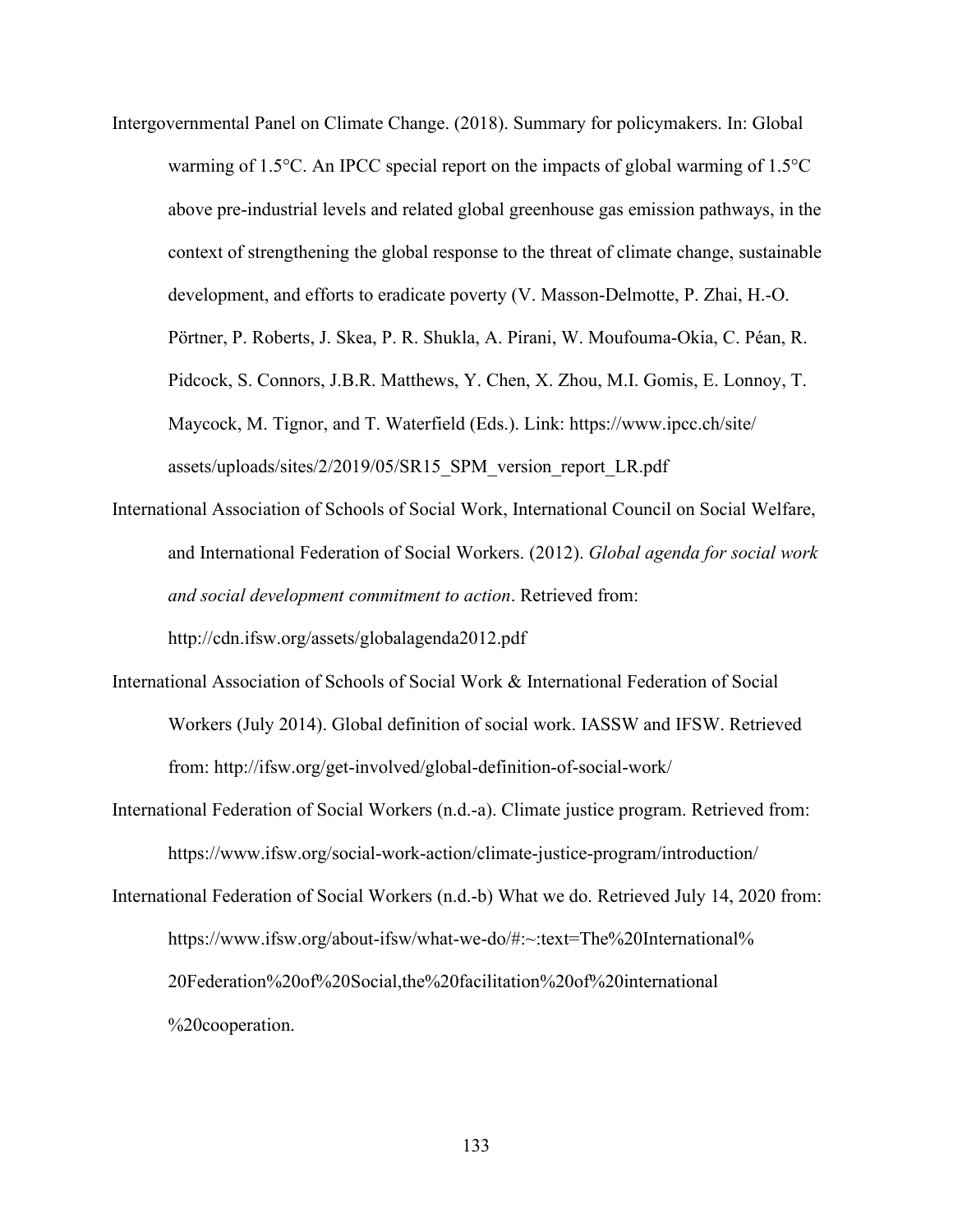- International Federation of Social Workers (2004). Ethics in social work: Statement of principles. Geneva, Switzerland: International Federation of Social Workers (IFSW). Retrieved f[rom: https://www.ifsw.org/wp-content/uploads/2018/06/13-Ethics-](https://www.ifsw.org/wp-content/uploads/2018/06/13-Ethics-%09Commission-Consultation-Document-1.pdf)[Commission-Consultation-Document-1.pdf](https://www.ifsw.org/wp-content/uploads/2018/06/13-Ethics-%09Commission-Consultation-Document-1.pdf)
- International Federation of Social Workers (February 23, 2012). Globalisation and the environment. International Federation of Social Workers. <http://ifsw.org/policies/globalisation-and-the-environment>
- Jeffery, D. (2014). Environmentalism in social work: What shall we teach? *Journal of Women and Social Work, 29*(4), 492-498.
- Jones, P. (2013). Transforming the curriculum: Social work education and ecological consciousness. In M. Gray, J. Coates & T. Hetherington (Eds.), *Environmental social work* (pp. 213-230). New York: Routledge.
- Kemp, S. P. (2011). Recentering environment in social work practice: Necessity, opportunity, challenge. *British Journal of Social Work, 41*, 1198-1210.
- Kennedy, E. (2018). Historical trends in calls to action: Climate change, pro-environmental behaviours and green social work. In L. Dominelli (Ed.), *Routledge handbook of green social work* (pp. 409-419). New York, NY: Routledge.
- Koch, L. F. (2008). *Equine therapy: What impact does owning or riding a horse have on the emotional well-being of women* (Doctoral dissertation)? Retrieved from ProQuest Dissertations and Theses. (Accession Order No. UMI 3291950)
- Kominetsky, K. (2018). Poised for change: Saskatchewan undergraduate social work students' understanding of the environment. [Master's thesis, University of Regina]. oURspace. Retrieved f[rom: http://hdl.handle.net/10294/8816](http://hdl.handle.net/10294/8816)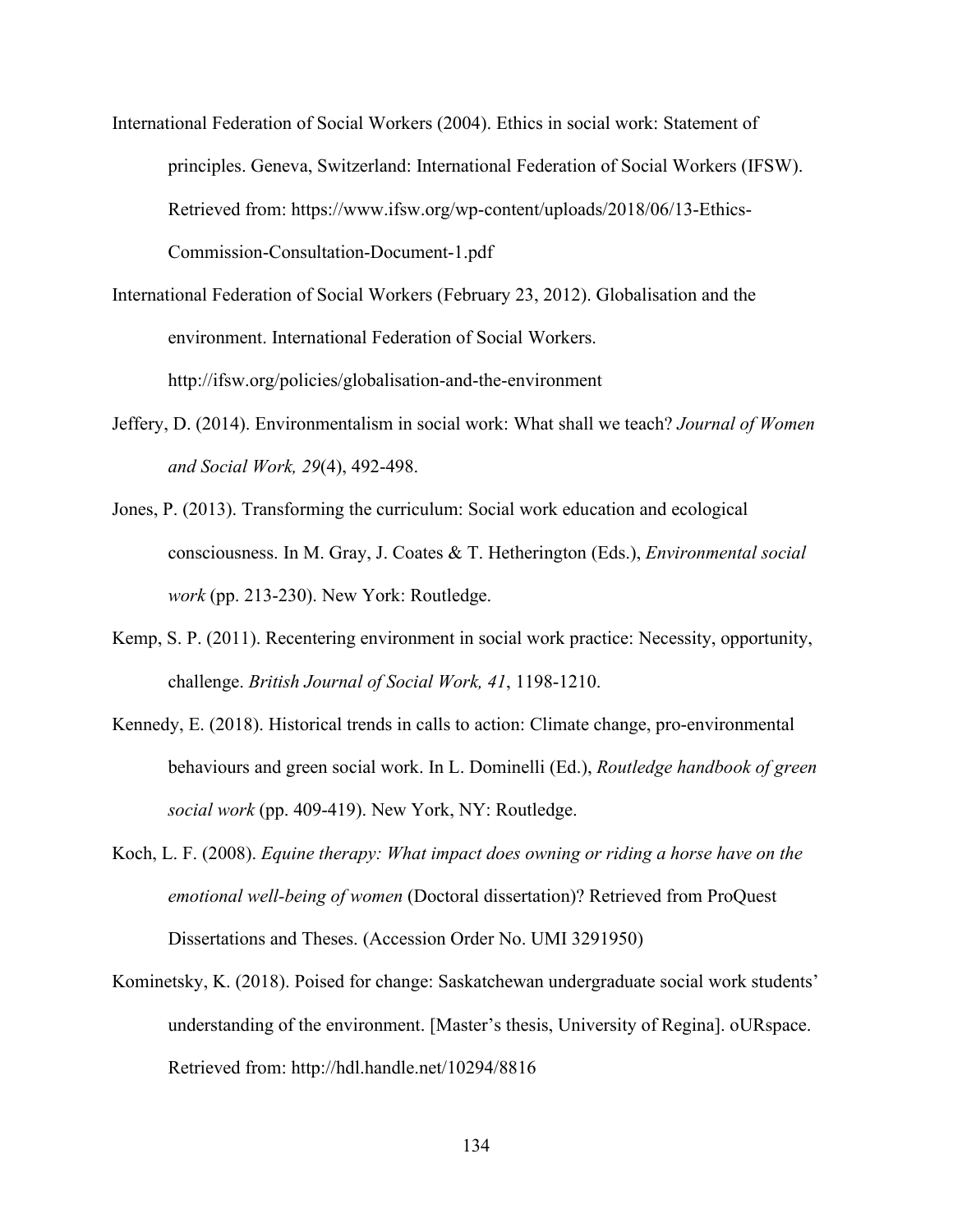Krings, A., Victor, B. G., Mathias, J., & Perron, B. E. (2018). Environmental social work in the disciplinary literature, 1991-2015. Retrieved from Loyola eCommons, School of Social Work, Faculty Publications and Other Works.

<http://dx.doi.org/10.1177/0020872818788397>

- Laing, M. (2020). On being posthuman in human spaces: Critical posthumanist social work with interspecies families. *International Journal of Sociology and Social Policy*. Ahead of print. https://doi.org/10.1108/IJSSP-09-2019-0185
- Lasswell, H. D. (1970). The emerging conception of the policy sciences. *Policy Sciences, 1*(1), 3-14.
- Lavrakas, P. J. (2008). Social desirability. *Encyclopedia of Survey Research Methods*. SAGE. DOI: https://dx.doi.org/10.4135/9781412963947.n537
- Lee, J., Park, B.-J., Tsunetsugu, Y., Ohira, T., Kagawa, T., & Miyazaki, Y. (2011). Effect of forest bathing on physiological and psychological responses in young Japanese male subjects. *Public Health, 125*, 93-100.
- Legge, M. M. (2016). The role of animal-assisted interventions in anti-oppressive social work practice. *British Journal of Social Work, 46*, 1926-2941. doi:10.1093/bjsw/bcv133
- Li, D., Larsen, L., Yang, Y., Wang. L., Zhai, Y., & Sullivan, W. C. (in press). Exposure to nature for children with autism spectrum disorder: Benefits, caveats, and barriers. *Health and Place*, in press. Retrieved from:

ht[tps://www.sciencedirect.com/science/article/abs/pii/S1353829218305756?via%3Dihub](http://www.sciencedirect.com/science/article/abs/pii/S1353829218305756?via%3Dihub)

Lincoln, Y. S., Lynham, S. A., & Guba, E. G. (2011). Paradigmatic controversies, contradictions, and emerging confluences, revisited. In N. K. Denzin & Y. S. Lincoln (Eds.), *The Sage*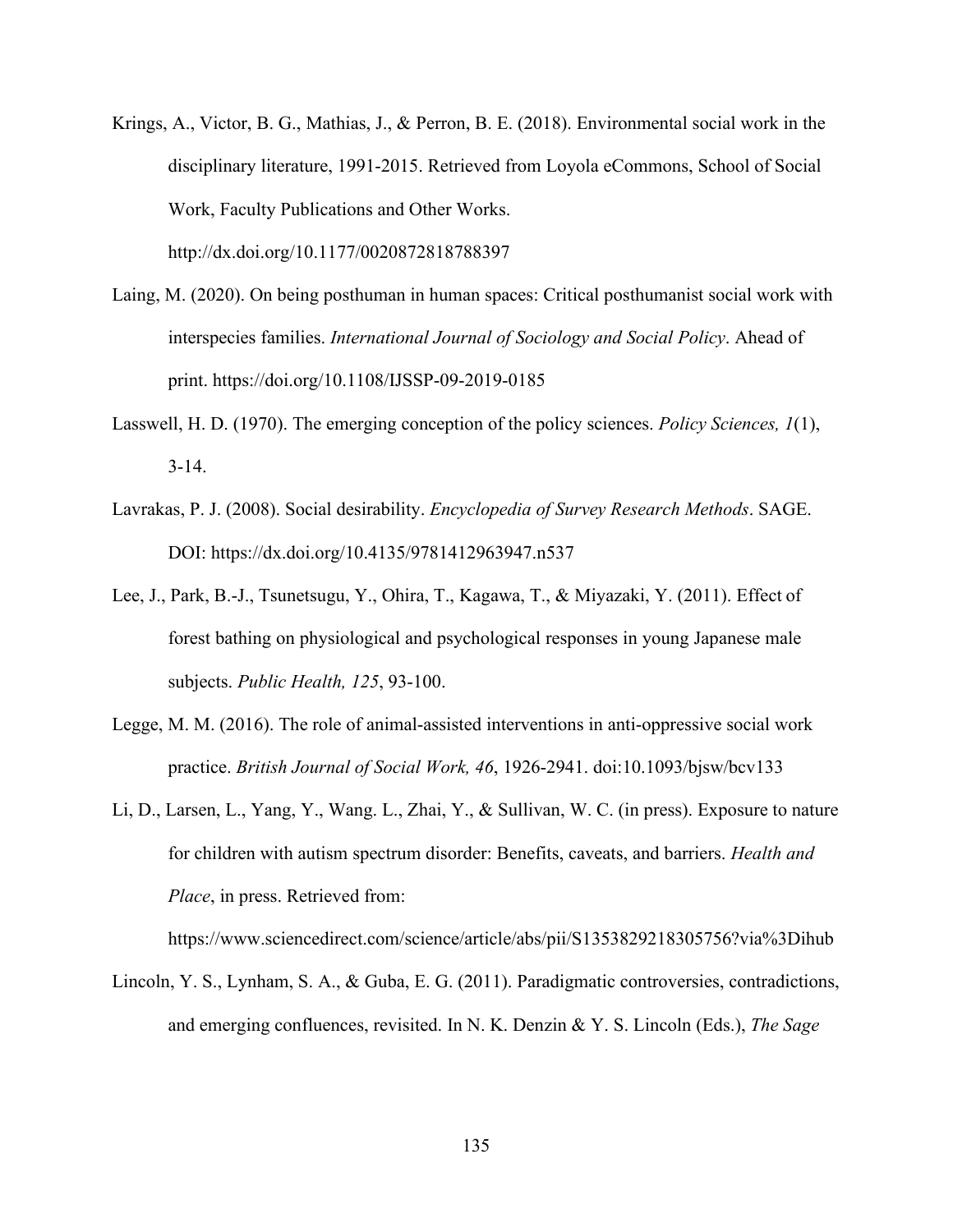*handbook of qualitative research* (pp. 97-138). Thousand Oaks, CA: Sage Publications, Inc.

- Louv, R. (2009). Do our kids have nature-deficit disorder? *Health and Learning, 67*(4), 24-30. Retrieved f[rom: http://www.forestschoolportfolio.com/wp-content/uploads/](http://www.forestschoolportfolio.com/wp-content/uploads/) 2015/08/DoOurKidsHaveNature-DeficitDisorderLouv.pdf
- Lysack, M. (2009). From environmental despair to the ecological self: Mindfulness and community action. In S. F. Hicks, (Ed.), *Mindfulness and social work* (pp. 202-218). Chicago, IL: Lyceum Books.
- Lysack, M. (2010). Environmental decline, loss, and biophilia: Fostering commitment in environmental citizenship. *Critical Social Work, 11*(3), 48-66.
- Lysack, M. (2013). Emotions, ethics, and fostering committed environmental citizenship. In M. Gray, J. Coates, & T. Hetherington (Eds.), *Environmental social work* (pp. 231- 245). New York: Routledge.
- Lysack, M. (2015). Effective policy influencing and environmental advocacy: Health, climate change, and phasing out coal. *International Social Work, 58*(3), 435-447.
- Macewan University (n.d.). Bachelor of social work page. Accessed at: [www.](http://www/) macewan.ca/wcm/SchoolsFaculties/HCS/Programs/BachelorofSocialWork/index.htm
- Macy, J., & Brown, M. (2014). *Coming back to life*. Gabriola Island, BC: New Society Publishers.
- Macy, J., & Johnstone, C. (2012). *Active hope: How to face the mess we're in without going crazy*. Novato, CA: New World Library.
- Marlow, C., & Van Rooyen, C. (2001). How green is the environment in social work? *International Social Work, 44*(2), 241-254.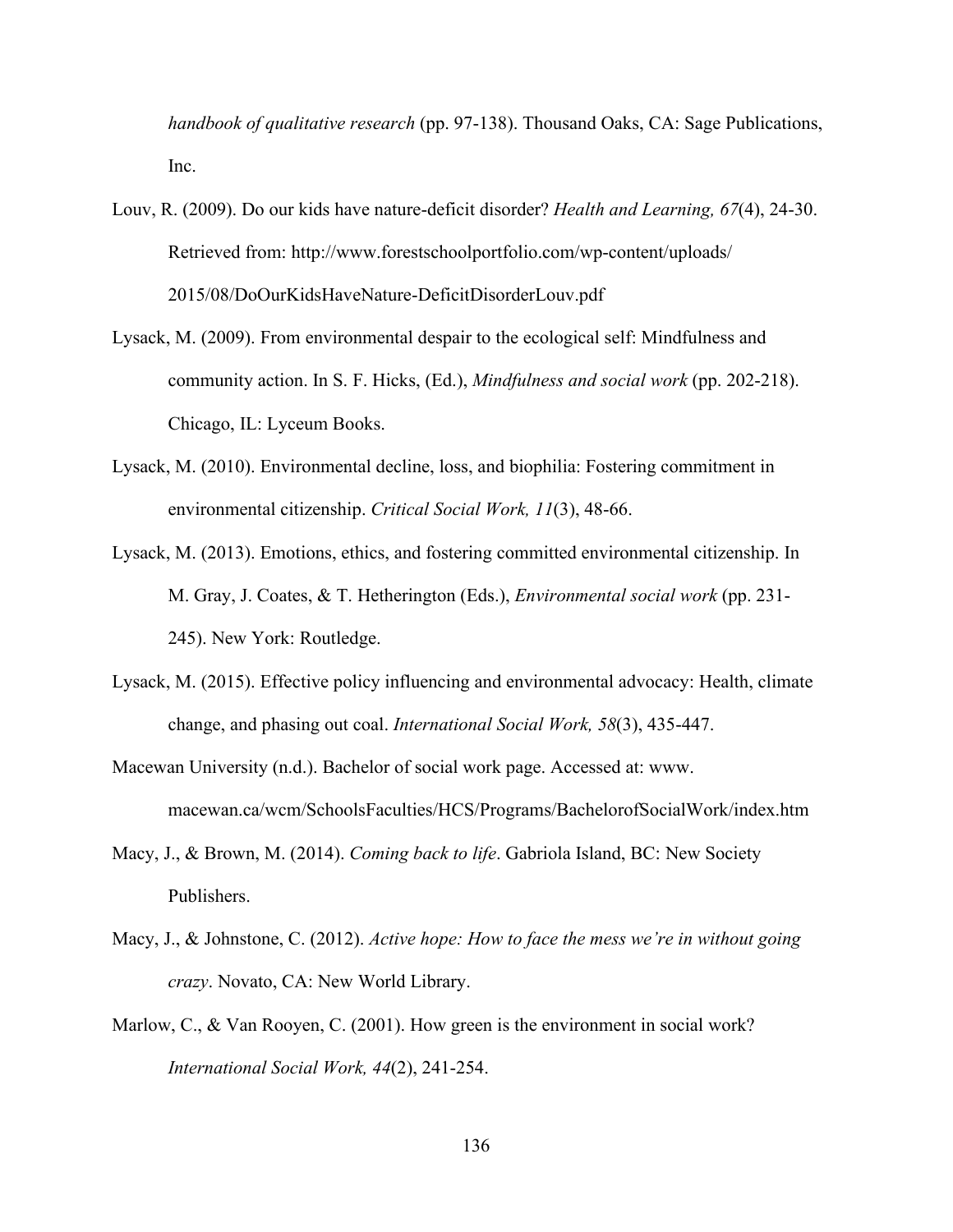- Matthies, A.-L., & Närhi, K. (Eds.). (2017). *The ecosocial transition of societies: The contribution of social work and social policy*. New York, NY: Routledge.
- Matsuoka, A., & Sorenson, J. (2014). Social justice beyond human beings: Trans-species social justice. In T. Ryan (Ed.), *Animals in social work: Why and how they matter* (pp. 64-790. New York, NY: Palgrave Macmillan.
- Matsuoka, A., & Sorenson, J. (2018, May). Revitalizing and transforming practice to reflect trans-species social justice: Taking the situation of VAW shelters and companion animals. Presented at Canadian Association for Social Work Education- Association Canadienne pour la formation en travail social annual conference, Regina, SK.
- McKinney, B. L. (2012). *Therapist's perceptions of walk and talk therapy: A grounded study*  (Doctoral dissertation). Retrieved from ProQuest Dissertations and Theses. (Accession Order No. UMI 3504560)
- McKinnon, J. (2013). The environment: A private concern or a professional practice issue for Australian social workers? *Australian Social Work, 66*(2), 156-170.
- McKinnon, J., & Alston, M. (Eds.). (2016). *Ecological social work: Towards sustainability*. New York, NY: Palgrave.
- McLafferty Bell, F., Dennis, M. K., & Krings, A. (2019). Collective survival strategies and anticolonial practice in ecosocial work. *Journal of Community Practice, 27*(3-4), 279-295. https://doi.org/10.1080/10705422.2019.1652947
- Molyneux, R. (2010). The practical realities of ecosocial work: A review of the literature. *Critical Social Work, 11*(2), 61-69.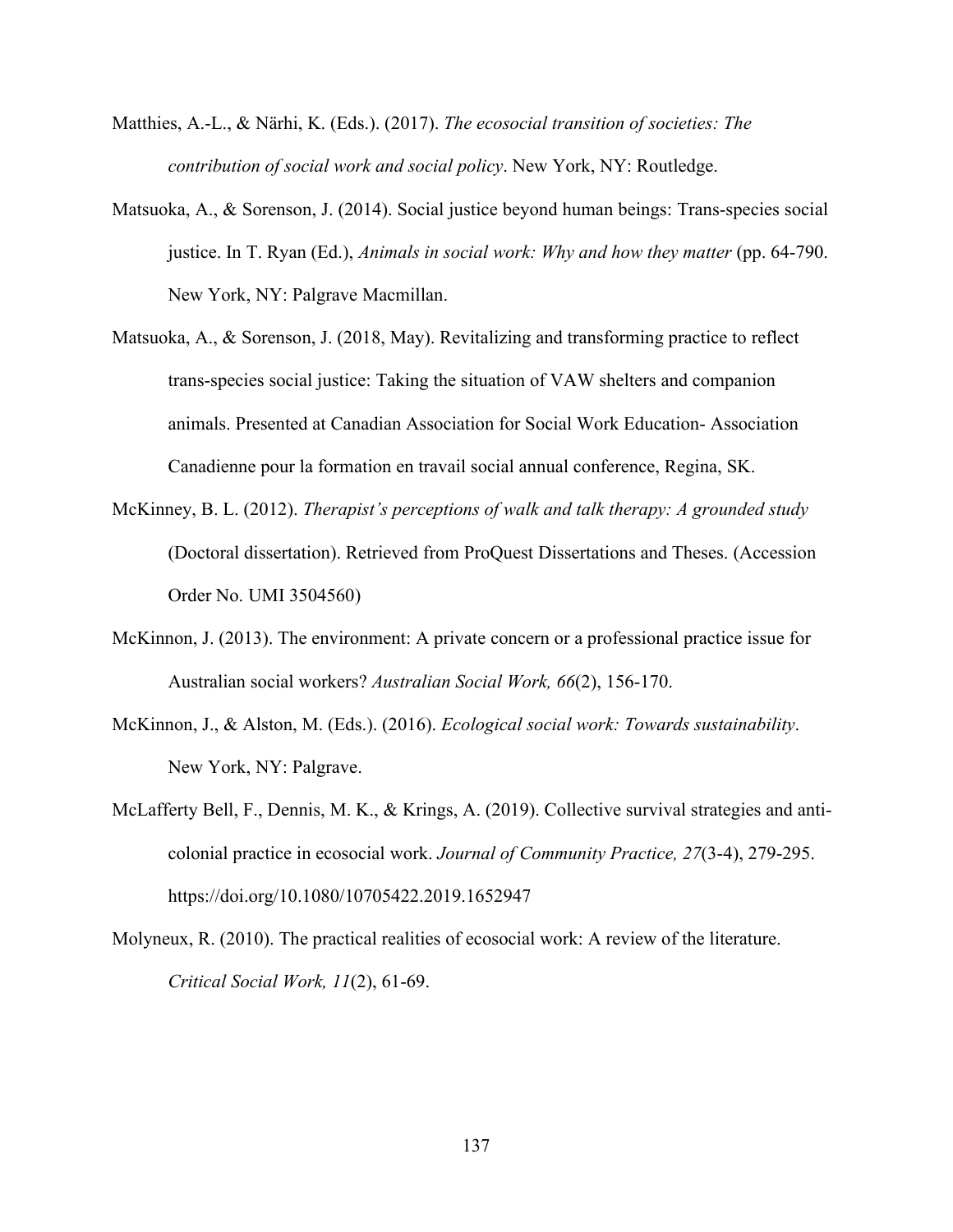Morin, B. (2017, September 13). Where does Canada sit 10 years after the UN Declaration on the Rights of Indigenous People. CBC News. Retrieved from:

[www.cbc.ca/news/indigenous/where-does-canada-sit-10-years-after-undrip-1.4288480](http://www.cbc.ca/news/indigenous/where-does-canada-sit-10-years-after-undrip-1.4288480)

- National Association of Social Workers (1999, August). Environmental policy. Statement accepted by Delegate Assembly. Retrieved from: ht[tps://www.socialworkers.org/assets/](http://www.socialworkers.org/assets/) secured/documents/da/da2008/referred/Envir\_mentalPolicy.pdf
- National Association of Social Workers (2016). NASW standards for social work practice in health care settings. ht[tps://www.socialworkers.org/practice/standards/nasw](http://www.socialworkers.org/practice/standards/nasw) healthcarestandards.pdf
- National Association of Social Workers (2017 revision). Code of Ethics. Washington: National Association of Social Workers (NASW).
- National Inquiry into Missing and Murdered Indigenous Women and Girls (2019, June 3). Reclaiming power and place – Executive summary of the final report. Accessed at: ht[tps://www.mmiwg-ffada.ca/wp-content/uploads/2019/06/Executive\\_Summary.pdf](http://www.mmiwg-ffada.ca/wp-content/uploads/2019/06/Executive_Summary.pdf)
- Nesmith, A., & Smyth, N. (2015). Environmental justice and social work education: Social workers' professional perspectives. *Social Work Education, 34*(5), 484-501.
- Norgaard, K. M., & Reed, R. (2017). Emotional impacts of environmental decline: What can Native cosmologies teach sociology about emotions and environmental justice? *Theory and Society, 46*(6), 463-495
- Norton, C. L. (2009). Ecopsychology and social work: Creating an interdisciplinary framework for redefining person-in-environment. *Ecopsychology, 1*(3), 136-145.
- Norton, C. L. (2012). Social work and the environment: An ecosocial approach. *Journal of Social Welfare, 21*, 299-308.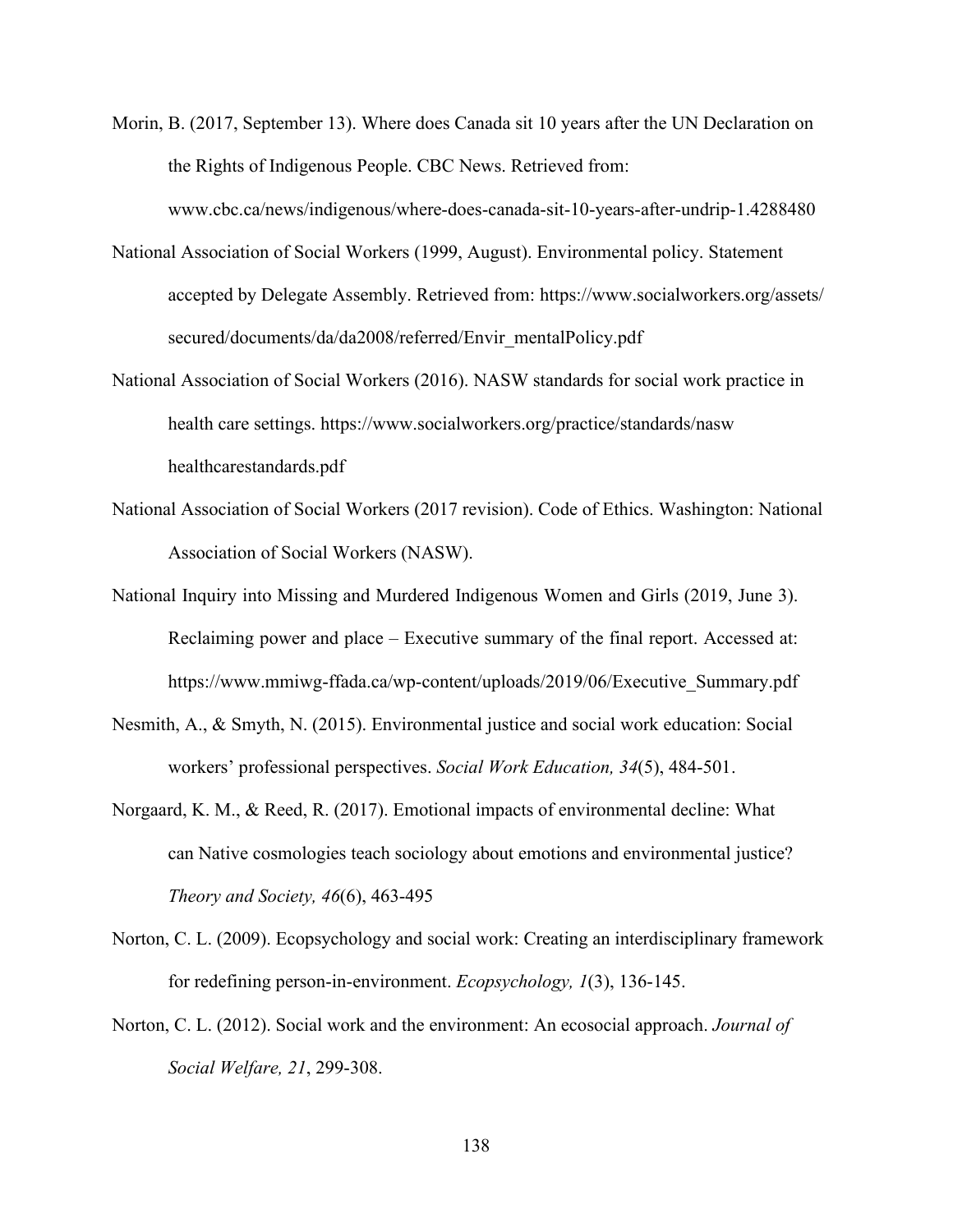- Nutsford, D., Pearson, A. L., Kingham, S., & Reitsma, F. (2016). Residential exposure to visible blue space (but not green space) associated with lower psychological distress in a capital city. *Health and Place, 39*, 70-78.
- Palsdottir, A. M., Persson, D., Persson, B., & Grahn, P. (2014). The journey of recovery and empowerment embraced by nature - Clients' perspectives on nature-based rehabilitation in relation the role of the natural environment. *International Journal of Environmental Research and Public Health, 11*, 7095-7115.
- Papazian, N. (2014). No one ever asked me that: The value of social work inquiry into the human-animal bond. In T. Ryan (Ed.), *Animals in social work: Why and how they matter*  (pp. 167-181). New York, NY: Palgrave Macmillan.
- Pihkala, P. (2018). The wicked problem of climate change. *Zygon, 53*(2), 545-569.
- Plotkin, B. (2008). *Nature and the human soul: Cultivating wholeness and community in a fragmented world.* Novato, CA: New World Library.
- Plumwood, V. (1993). *Feminism and the mastery of nature*. London: Routledge.
- Plumwood, V. (2002). *Environmental culture: The ecological crisis of reason*. London: Routledge.
- Rambaree, K., Powers, M. C. F., & Smith, R. J. (2019). Ecosocial work and social change in community practice*. Journal of Community Practice, 27*,(1-2), 205-212. Retrieved from: ht[tps://www.tandfonline.com/doi/full/10.1080/10705422.2019.1660516](http://www.tandfonline.com/doi/full/10.1080/10705422.2019.1660516)
- Ramsay, S., & Boddy, J. (2017). Environmental social work: A concept analysis. *British Journal of Social Work, 47*(1), 68-86.
- Randour, M. L., Smith-Blackmore, M., Blaney, N., DeSousa, D., & Guyony, A.-A. (2019).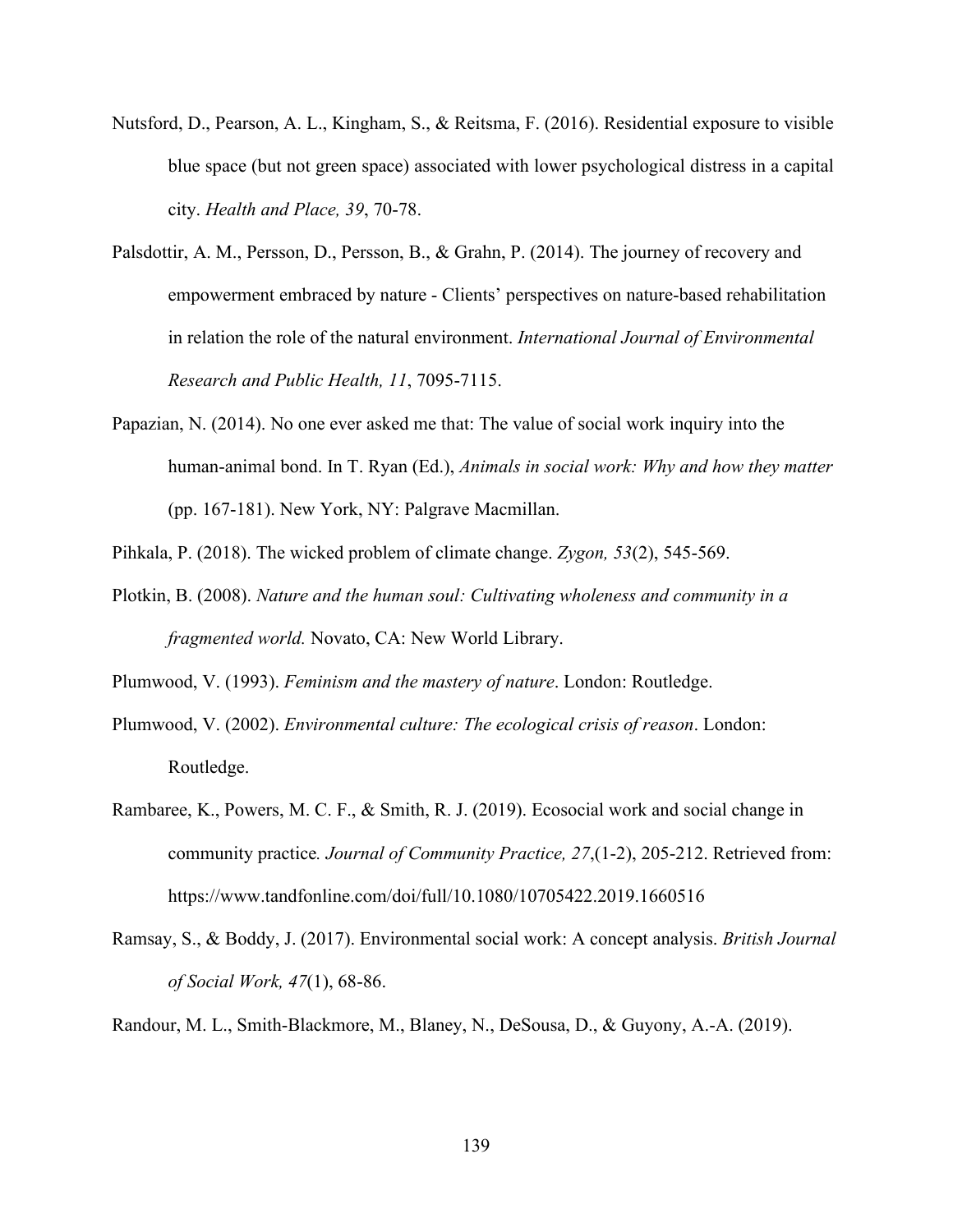Animal abuse as a type of trauma: Lessons for human and animal service professionals. *Trauma, Violence and Abuse, XX*(X), 1-12. DOI: 10.1177/1524838019843197

- Rauh, S. (2019, March 25). Global warming: A social work response. Webinar for the Canadian Association of Social Workers. Link: ht[tps://www.casw-acts.ca/en/webinar/global](http://www.casw-acts.ca/en/webinar/global-)warming-social-work-response
- Reddon, J. R., & Durante, S. B. (2018). Nature exposure sufficiency and insufficiency: The benefits of environmental preservation. *Medical Hypotheses, 110*, 38-41. Retrieved from: https://www-clinicalkey-com.cyber.usask.ca/#!/content/journal/1-s2.0- S0306987717310083?indexOverride=GLOBAL
- Reddon, J. R., & Durante, S. B. (2019). Prisoner exposure to nature: Benefits for wellbeing and citizenship. *Medical Hypotheses, 123*, 13-18. Retrieved from: https://doi.org/10.1016/j.mehy.2018.12.003
- Rauh, S. (2019, March 19). Global warming: A social work response. Webinar, Canadian Association of Social Workers. Retrieved from:

ht[tps://www.casw-acts.ca/en/webinar/global-warming-social-work-response](http://www.casw-acts.ca/en/webinar/global-warming-social-work-response)

- Ryan, T. (2011). Animals and Social Work: A Moral Introduction. New York, NY: Palgrave Macmillan.
- Ryan, T. (2013). Social work, animals, and the natural world. In M. Gray, J. Coates, & T. Hetherington (Eds.), *Environmental social work* (pp. 156-172). New York: Routledge.
- Ryan, T. (Ed.). (2014). *Animals in social work: Why and how they matter*. New York, NY: Palgrave Macmillan.

Sahlin, E., Ahlborg, G., Matuszczyk, J. V., & Grahn, P. (2014). Nature-based stress management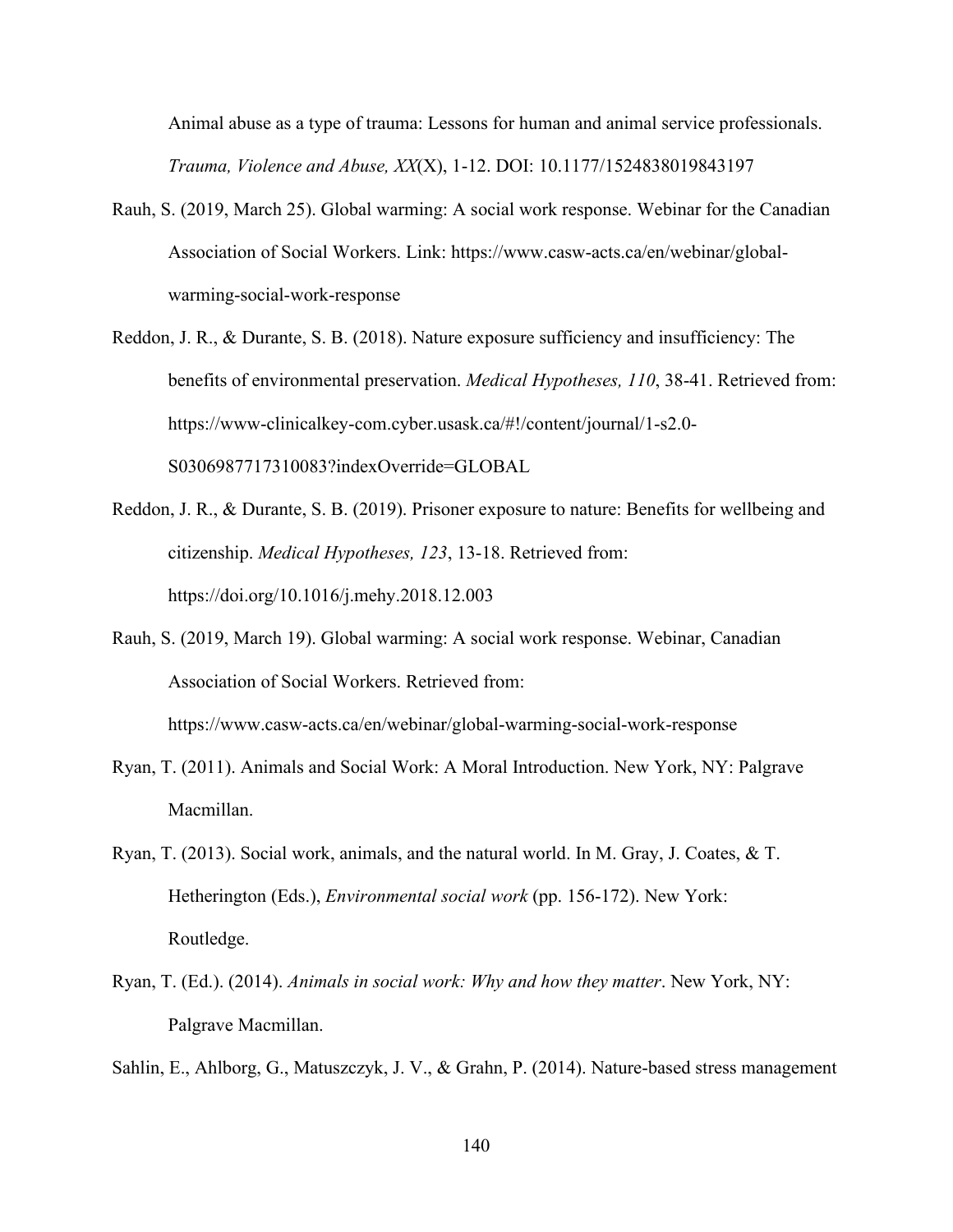course for individuals at risk of adverse health effects from work-related stress—Effects on stress related symptoms, workability and sick leave. *International Journal of Environmental Research and Public Health, 11*, 6586-6611.

- Saskatchewan Association of Social Workers (2015, November). Executive Director/Registrar's Message. *Saskatchewan Social Worker, 26*(3), 4.
- Saskatchewan Association of Social Workers (2016, November). Dean's message. S*askatchewan Social Worker, 27*(2), 15.
- Saskatchewan Association of Social Workers (2019, June). Sustaining health: The Saskatoon branch conference. *Saskatchewan Social Worker, 30*(2), 1 & 3.
- Saskatchewan Association of Social Workers (2020). Standards of practice for registered social workers in Saskatchewan. Retrieved from: [www.sasw.ca/document/5075/Approved%20](http://www.sasw.ca/document/5075/Approved) Standards%20Document%20eff%20March%201%202020.pdf
- Shaw, T. V. (2011). Is social work a green profession? An example of environmental beliefs. *Journal of Social Work, 13*(1), 3-29.
- Scheuer, J. L. & Clark, T. W. (2011). Conserving biodiversity in Hawai'i: What is the policy problem? In T. W. Clark, M.J. Stevenson, K. Ziegelmayer, & M/ B. Rutherford (Eds.), *Species and Ecosystem Conservation: An Interdisciplinary Approach* (pp. 159-183). Yale Forestry and Environmental Studies Bulletin 105. <http://environment.yale.edu/publication-series/792.html>
- Shepard, B. (2013). Creative gardens, creative community organizing, and environmental activism. In M. Gray, J. Coates, & T. Hetherington (Eds.), *Environmental social work*  (pp. 121-134). New York: Routledge.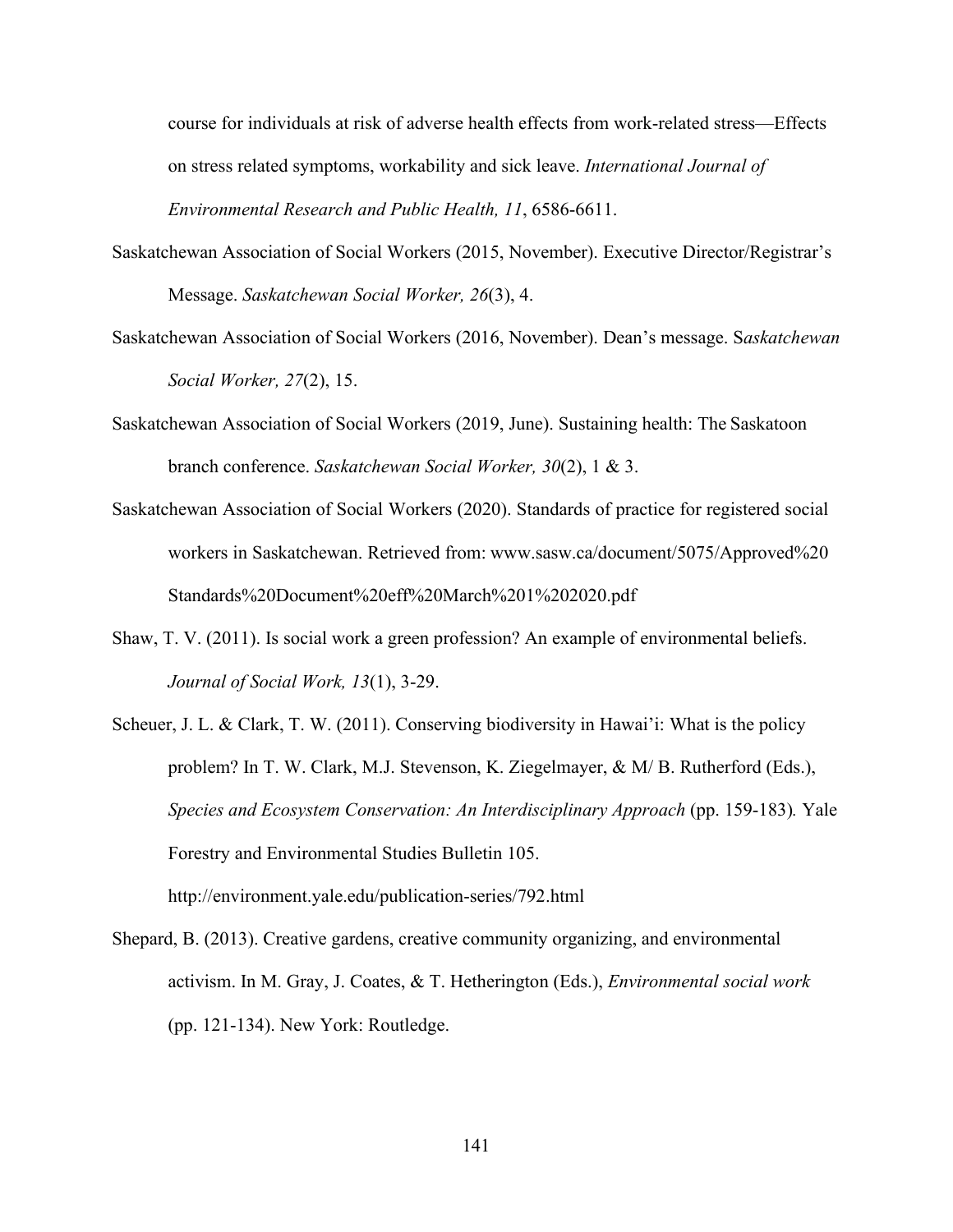- Sinclair, R. (2009). Identity or racism? Aboriginal transracial adoption. In R. Sinclair (Ótiskewápíwskew), M. A. Hart (Kaskitémahikan), & G. Bruyere (Amawaajbitang) (Eds.), *Wicihitowin: Aboriginal social work in Canada* (pp. 89-113). Blackpoint, NS: Fernwood Publishing.
- Slatter, J., Lloyd, C., & King, R. (2012). Homelessness and companion animals: More than just a pet? *British Journal of Occupational Therapy, 75*(8), 377-383.
- Snell, T. L. & Simmonds, J. G. (2012). "Being in that environment can be very therapeutic": Spiritual experiences in nature. *Ecopsychology, 4*(4), 326-335.
- Staples, K., Chavez-Ortiz, M., Barrett, M. J., & Clark, D. A. (2013). Fixing land use planning in the Yukon before it really breaks: A case study of the Peel Watershed. *The Northern Review*, 143-165.
- Taylor, N., & Fraser, H. (2019). Foregrounding companion animals' experience of domestic violence. In N. Taylor & H. Fraser (Eds), *Companion animals and domestic violence: Rescuing me, rescuing you*. Palgrave Studies in Animals and Social Problems, https://doi.org/10.1007/978-3-030-04125-0\_5
- Tester, F. (2013). Climate change as a human rights issue. In M. Gray, J. Coates, & T. Hetherington (Eds.), *Environmental social work* (pp. 102-118). New York: Routledge.

United Nations (2008, March). United Nations Declaration on the Rights of Indigenous Peoples.

Truth and Reconciliation Commission of Canada (2015). Honouring the Truth, Reconciling for t the Future Summary of the Final Report of the Truth and Reconciliation Commission of Canada. Retrieved from:<http://nctr.ca/assets/reports/> Final%20Reports/Executive\_Summary\_English\_Web.pdf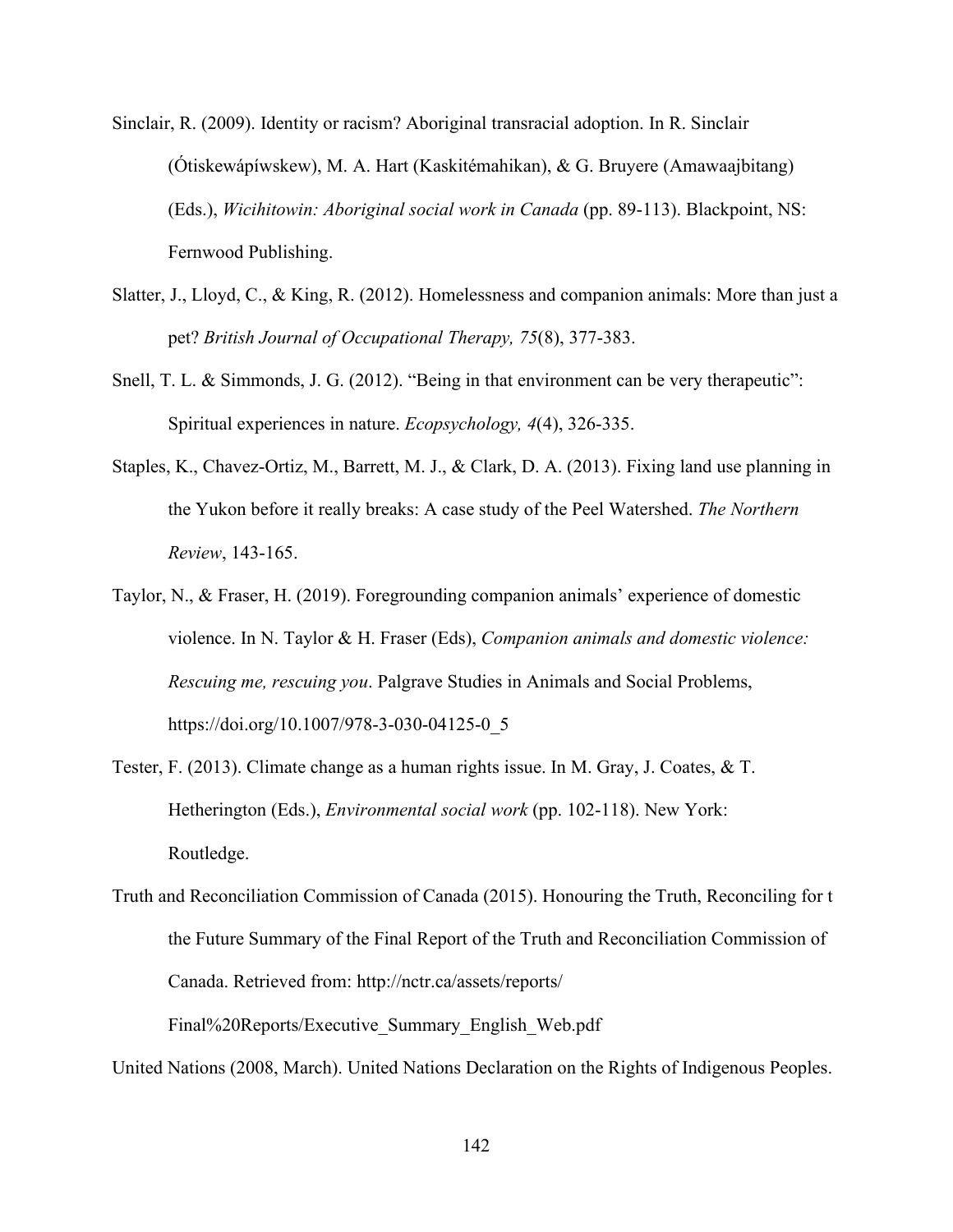Retrieved from: [www.un.org/development/desa/indigenouspeoples/declaration-on](http://www.un.org/development/desa/indigenouspeoples/declaration-on-)the-rights-of-indigenous-peoples.html

- United Nations (2015) General Assembly Resolution A/RES/70/1. Transforming Our World, the 2030 Agenda for Sustainable Development. Retrieved from: https://sustainabledevelopment.un.org/content/documents/21252030%20Agenda%20for %20Sustainable%20Development%20web.pdf
- United Nations Department of Economic and Social Affairs (n.d.) Sustainable development knowledge platform. United Nations. Retrieved from: https://sustainabledevelopment. un.org/post2015/transformingourworld
- United Nations Framework Convention on Climate Change (n.d.). What is the Paris agreement? United Nations. Retrieved from: https://unfccc.int/process/the-paris-agreement/what-isthe-paris-agreement-0
- United Nations General Assembly (1989, November). Convention on the Rights of the Child. United Nations Human Rights Office of the High Commissioner. Retrieved from: ht[tps://www.ohchr.org/EN/ProfessionalInterest/Pages/CRC.aspx](http://www.ohchr.org/EN/ProfessionalInterest/Pages/CRC.aspx)
- University of Regina (n.d.). "2020-2025 Strategic plan: All our relations kahkiyaw kiwâhkômâkaninawak." Retrieved f[rom: https://www.uregina.ca/strategic](http://www.uregina.ca/strategic-)plan/assets/docs/pdf/uofr-2020-2025-strategic-plan.pdf
- University of Regina Faculty of Social Work (n.d.). Mission statement. Retrieved June 16, 2016 from: <http://www.uregina.ca/socialwork/about/mission.html>
- University of Regina Faculty of Social Work (2015). *Faculty of Social Work Strategic Plan 2015-2020*. Retrieved June 16, 2016 from: <http://www.uregina.ca/socialwork/>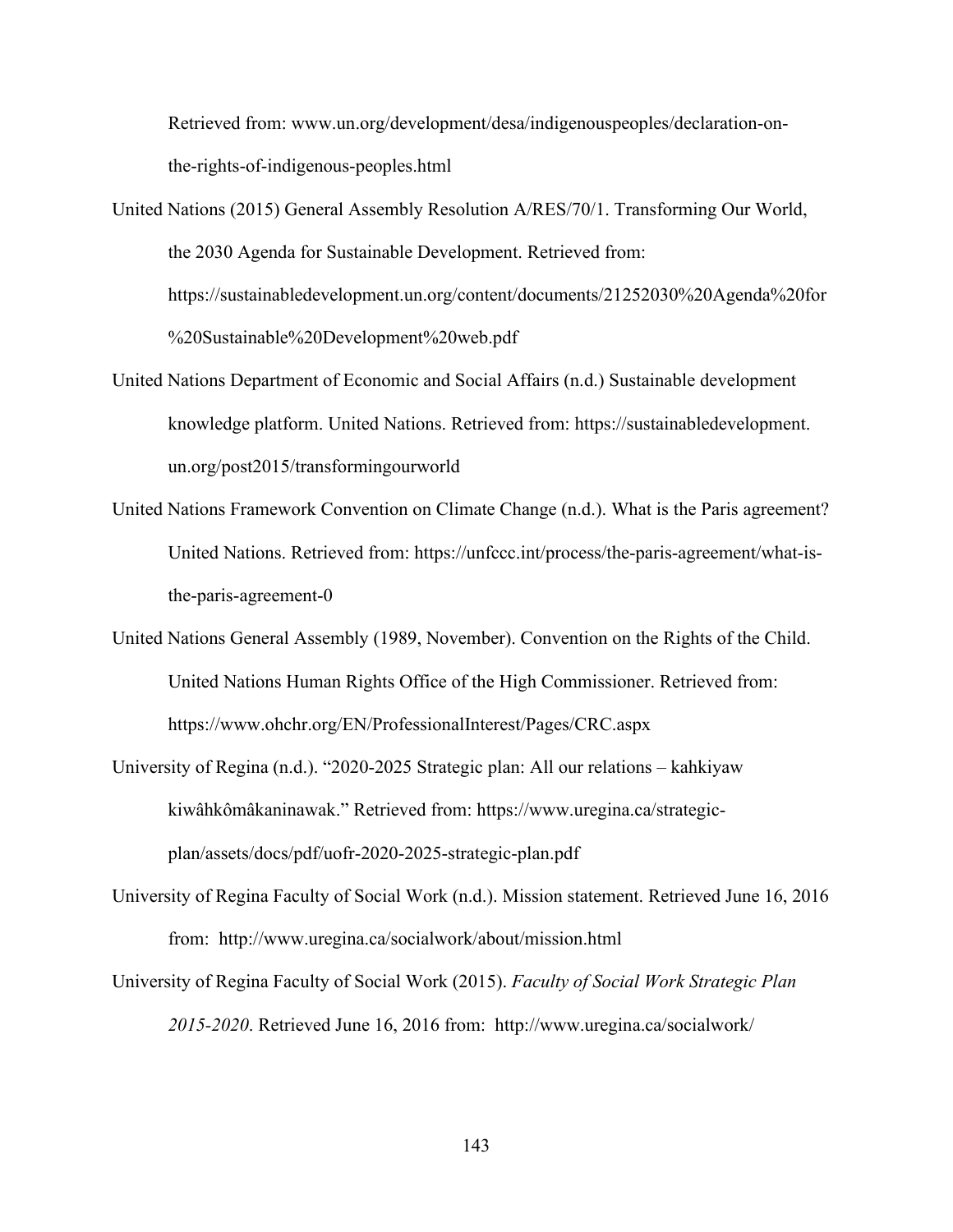assets/docs/pdf/Strategic%20Plan%202015-20%20approved%20at%20FC%2 0Nov.%2018,% 202015%20FINAL.pdf

- Van den Hoonaard, D. K. (2012). *Qualitative research in action: A Canadian primer*. Don Mills: Oxford University Press.
- Vásquez-Fernáandez, A. M., & Ahenakew, C. (pii tai poo taa). (2020). Resurgence of relationality: Reflections on decolonizing and indigenizing "sustainable development." *Current Opinion in Environmental Sustainability, 43*, 65-70.
- Wade, L. (2020, March 17). Animal-assisted interventions: Partnering with animals in practice. Webinar, Canadian Association of Social Workers. Link: https://www.casw-a acts.ca/fr/node/3618
- Walsh, D. (2014). Domestic violence and companion animal welfare: The issues, risks and implications for practice. In T. Ryan (Ed.), *Animals in social work: Why and how they matter* (pp. 215-228). New York, NY: Palgrave Macmillan.
- Wang, D. & Glicksman, A. (2012). "Being grounded": Benefits of gardening for older adults in low-income housing. *Journal of Housing for the Elderly, 27*, 89-104.
- Wasson, E. (2018, May). The missed opportunity in social work? Assessing for the animal: Animals as indicators, barometers, and protective mechanisms. Presented at Canadian Association of Social Work Education - Association Canadienne pour la formation en travail social annual conference, Regina, SK.

Watts-Powless, V. (2014). Indians, animals, dirt: Place-thought and agency [Video]. YouTube. From the Learning to Inherit in Colonized and Ecologically Challenged Lifeworlds Symposium, Victoria. Retrieved from: ttps:[//www.youtube.com/watch?v=0G\\_5HzzA\\_vk](http://www.youtube.com/watch?v=0G_5HzzA_vk)

Weaver, H. N. (2016). Ethics and settler societies: Reflections on social work and Indigenous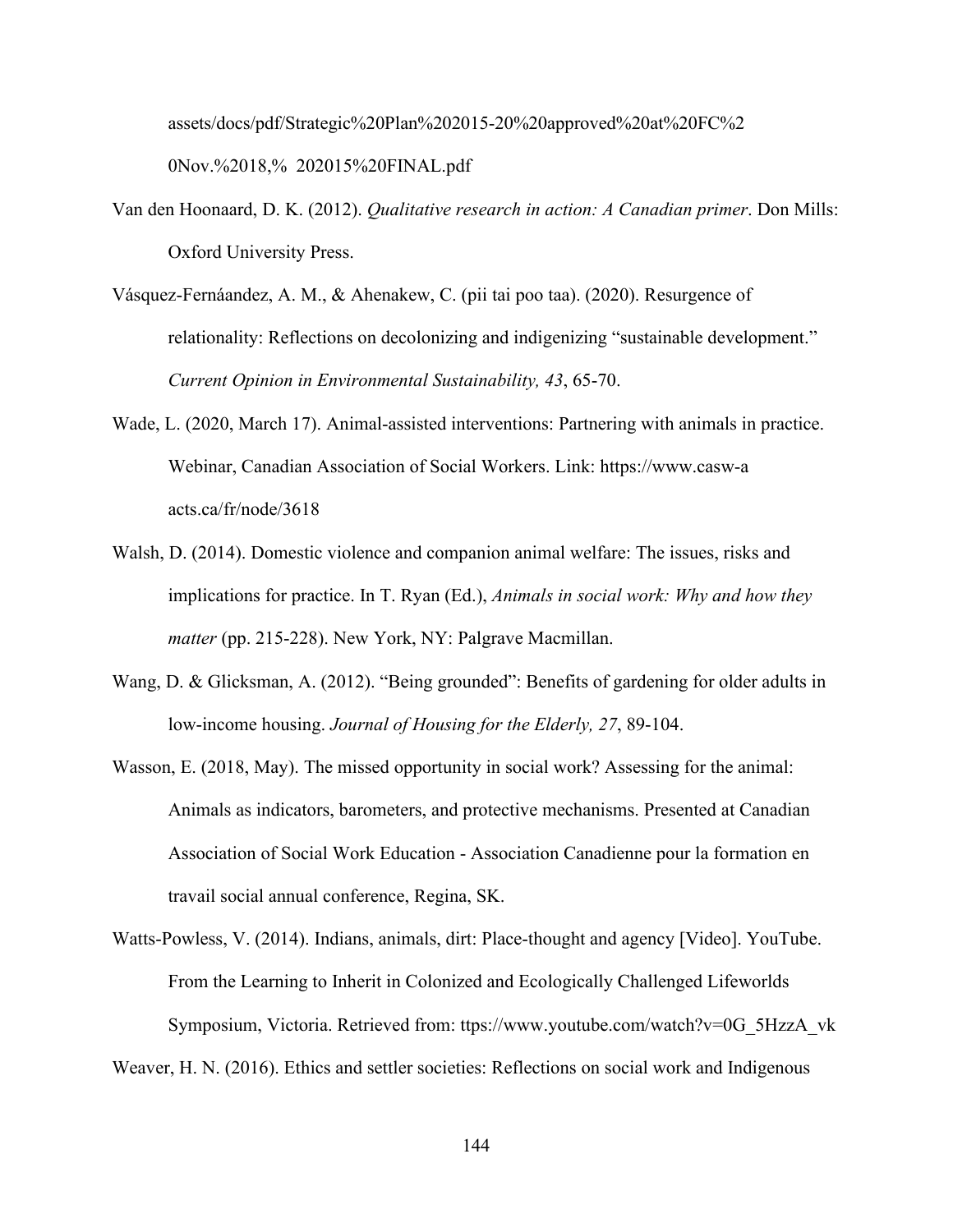Peoples. In R. Hugman & J. Carter (Eds.), *Rethinking values and ethics in social work* (pp. 129-145). London: Palgrave.

- White, P. (2011). A phenomenological self-inquiry into ecological consciousness. *Ecopsychology, 3*(1), 41-50.
- White, P. (2013). An autophenomenographical investigation of nature connections: A transpersonal focus. *Ecopsychology, 5*(4), 242-254.
- Wilson, S. (2008). *Research is ceremony: Indigenous research methods*. Black Point, NS: Fernwood Publishing.
- Windhorst, E. & Williams, A. (2015). Growing up, naturally: The mental health legacy of early nature affiliation. *Ecopsychology, 7*(3), 115-125.
- Windle, P. (1995). The ecology of grief. In T, Roszak, M. E. Gomes, & A. D, Kanner (Eds.), *Ecopsychology* (pp. 136-145). San Francisco, CA: Sierra Club Books.
- Worthy, K. (2008). Modern institutions, phenomenal dissociations, and destructiveness toward humans and the environment. *Organization and Environment, 21*(2), 148-170.
- Wuerch, M., Knutson, T., Wach, F., McKendrick, R., Giesbrecht, C., Beingessner, N., & Miller-Schroeder, P. (2016, March 1). *The Link: Interpersonal violence and abuse and animal safekeeping.* Saskatchewan Towards Offering Partnership Solutions (STOPS) to Violence and Saskatchewan Society for the Prevention of Cruelty to Animals. Retrieved from: https://bc6f3b57-5372-4857-86ed-3e9d59241073.filesusr.com/ugd/f9f2f2\_fff434f28a2140908b3ed1c3a60d9490.pdf
- Yip, K.-S. (2016). Shifting from a rights-based social work to a responsibility-based social work: An initial articulation. In R. Hugman & J. Carter (Eds.), *Rethinking values and ethics in social work* (pp. 113-128). London: Palgrave.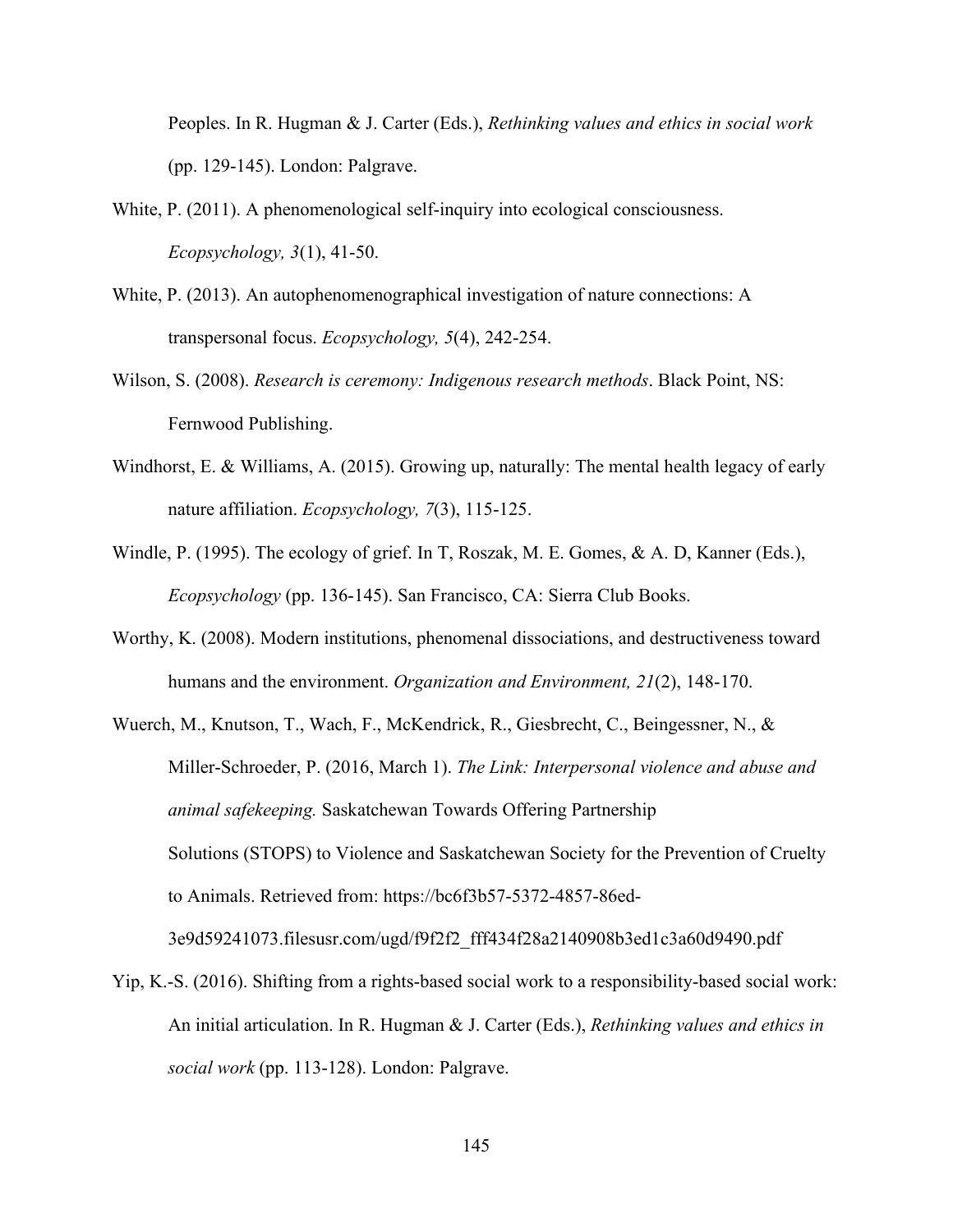Zapf, M. K. (2010). Social work and the environment: Understanding people and place*. Critical Social Work, 11*(3), 30-36. Retrieved from: https://ojs.uwindsor.ca/index.php/csw/article/ view/5831/4793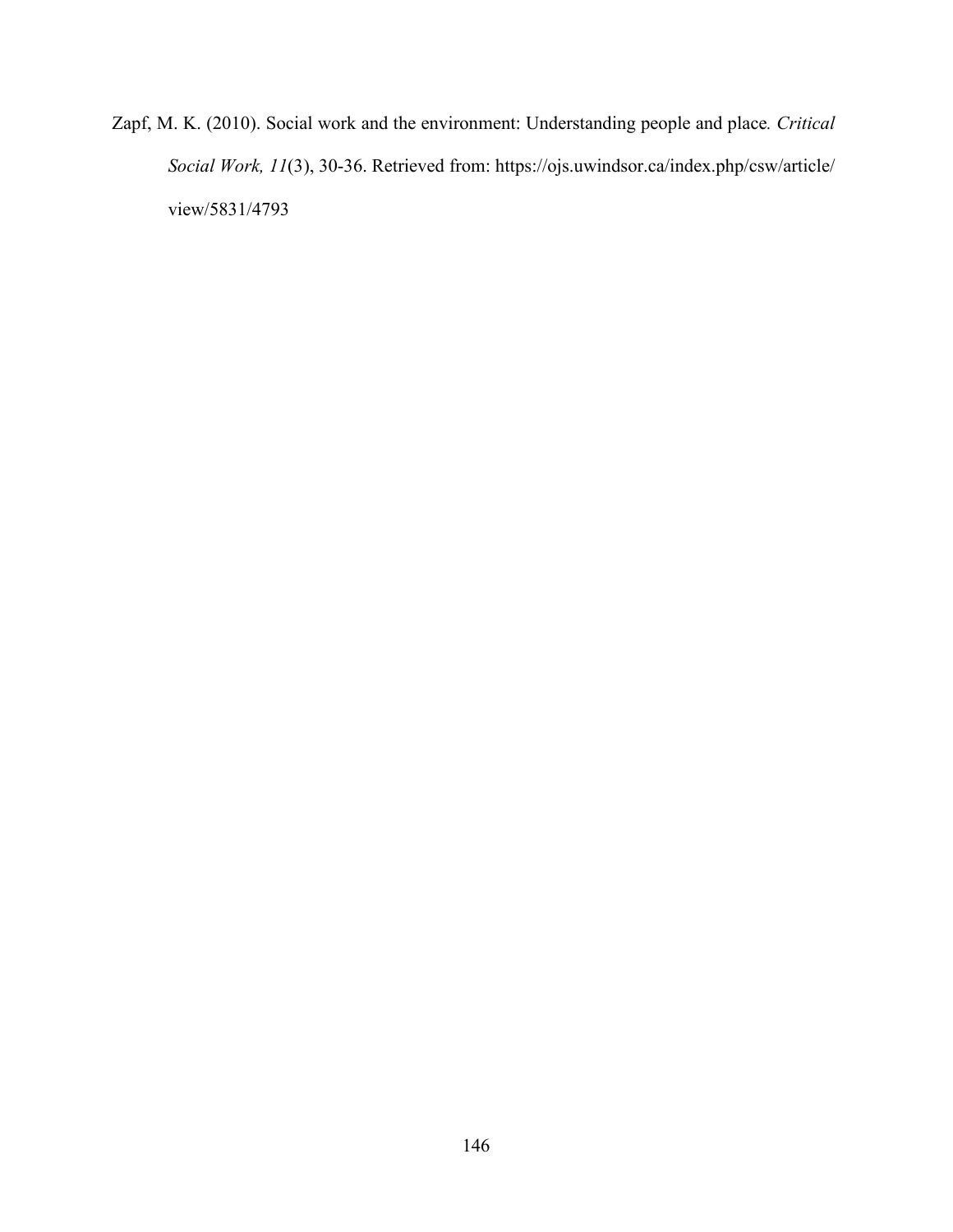## **Appendix**

Social Work and the Natural Environment in Saskatchewan Interview Guide

# **Question 1**

What are your PRIMARY and (if applicable) SECONDARY fields in your current social work

job(s)?

- Counselling
- Education
- Social services
- Justice
- Advocacy
- Medical
- Program development
- Research
- Family violence
- Policy creation
- Community development
- Child protection
- Other

# **Question 2**

How many years have you practiced as a social worker?

# **Question 3**

I identify my gender as:

• Female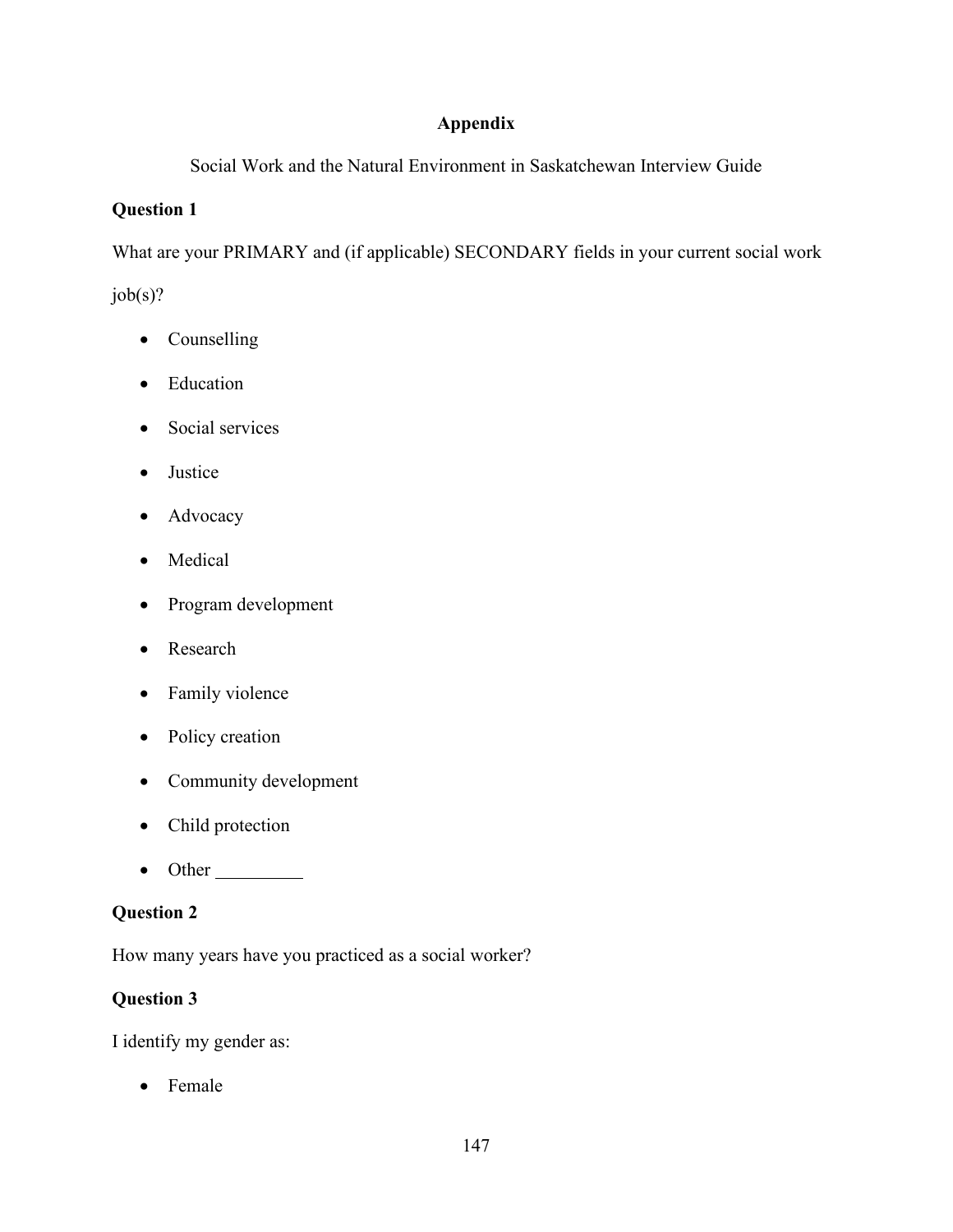- Male
- Transgender
- Other (please specify) \_
- Prefer not to say

### **Question 4**

What is the ethnicity with which you most closely identify?

- African
- Indigenous
- Caribbean
- European/Caucasian
- East Asian
- South Asian
- Latino/Latina
- Middle Eastern
- Chinese
- Mixed ethnicity/ancestry
- Something else not mentioned (please specify) \_\_\_\_\_\_\_\_\_\_\_\_\_\_\_\_\_\_\_\_\_\_\_\_\_\_\_\_\_\_\_\_
- Prefer not to say

### **Question 5**

Can you please tell me what have you heard about the role of the natural environment in social

work practice?

### **Question 6**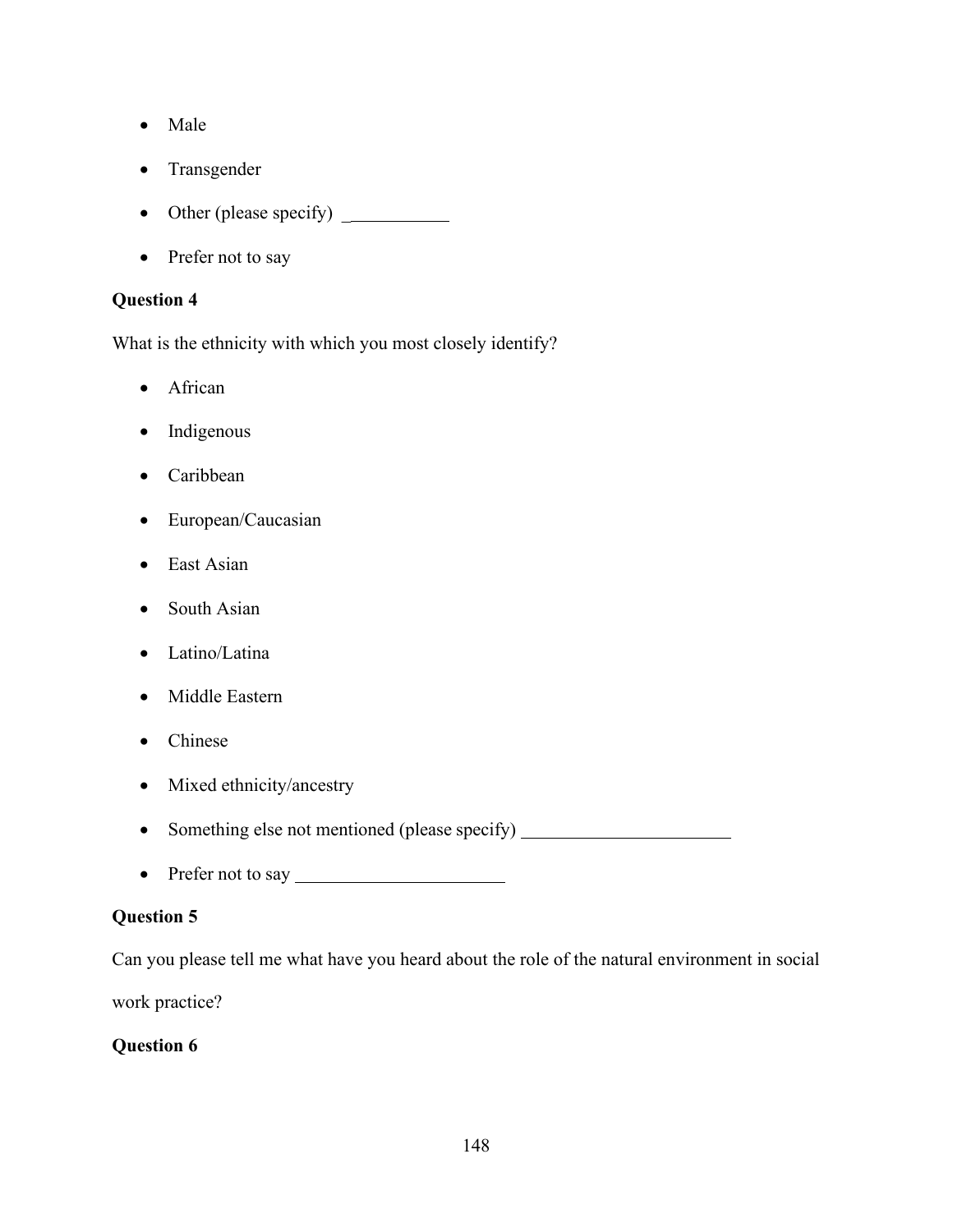What sources have helped develop your understanding of the links between social work and the natural environment?

- A university course
- A workshop, lecture, or public event
- The Saskatchewan Association of Social Workers
- The Canadian Association of Social Workers
- The International Federation of Social Workers
- Social work colleagues/peers
- Social work educators
- Books, articles, or other reading materials
- A pre-existing tendency to consider the natural environment in your life
- Other (please specify)
- None

#### **Question 7a**

Section 8.5.1 of the CASW's (2005) Guide to Ethical Practices (Advocate for the environment) states that "[s]ocial workers endeavour to advocate for a clean and healthy environment and advocate for the development of environmental strategies consistent with social work principles and practices" (p. 25). **Previous to my reading this question to you, were you aware of this guideline**?

#### **Question 7b**

If yes above, has this guideline influenced your practice?

#### **Question 7c**

What does this guideline mean to you as a social worker?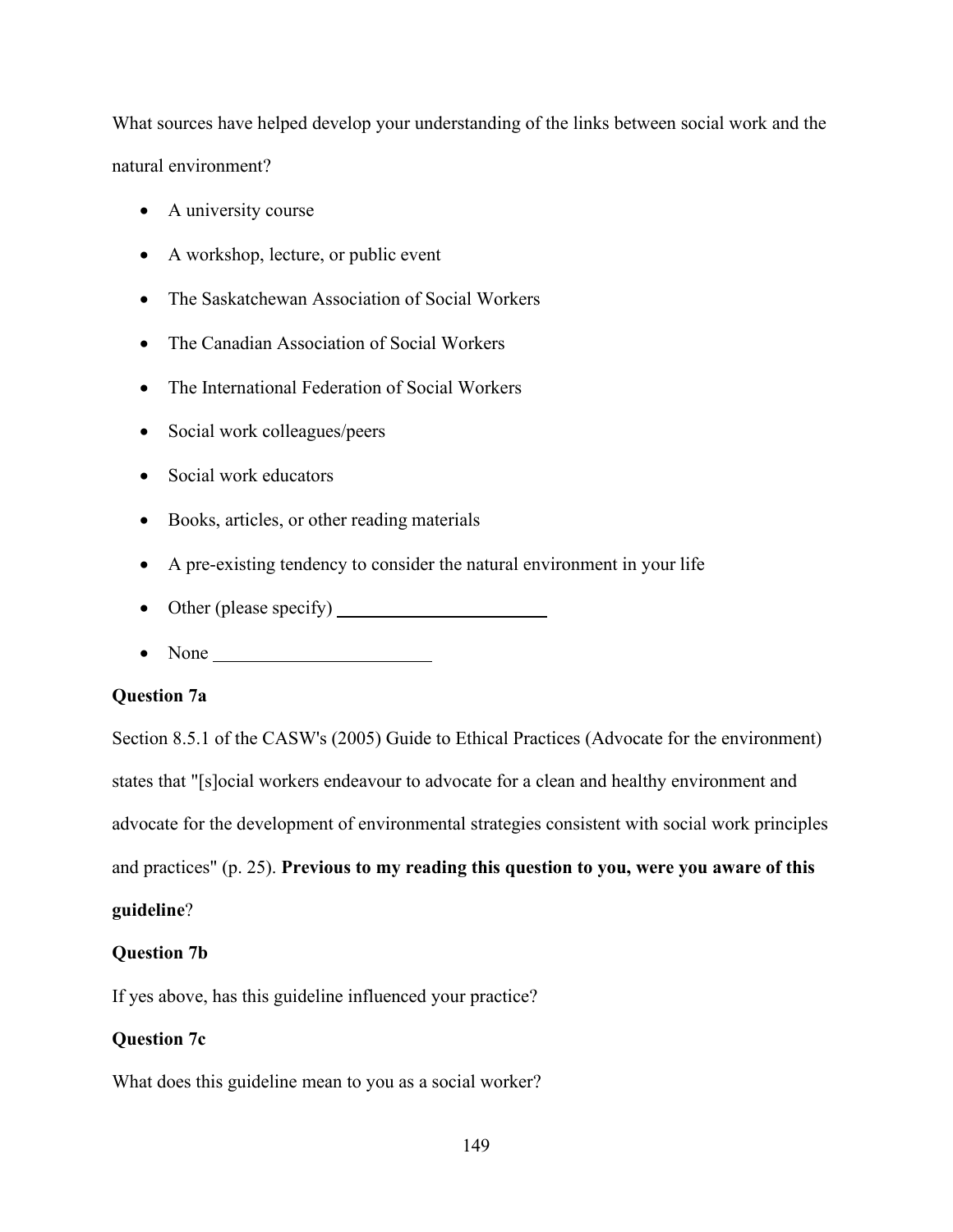### **Question 8**

How do you purposefully apply the natural environment in your social work (including, for example, in client assessment and planning), if at all?

#### **Question 9**

What is the connections between the natural environment and well-being?

### **Question 10**

What, in your view, is the role of social work in responding to the impacts of environmental damage and crisis in clients' lives?

### **Question 11**

How has the role of the natural environment been made explicit in your workplace, if at all?

### **Question 12a**

Have the following been a part of your social work practice? (Never, sometimes, usually, always)

- Incorporating nature into your work/practice space (such as plants or water features)
- Exploring (intentionally) the importance of places, animals, or plants with clients/students
- Where applicable, encouraging "homework" that involves time in/with nature
- Where applicable, making links between environmental justice and human violence/racism/injustice explicit to clients
- Where applicable, supporting clients with (or referring them to resources involving) animal-assisted therapy or animal-assisted activities

Participating in a nature-based activity (such as walking or gardening) with clients during sessions (or referring them to resources that facilitate this)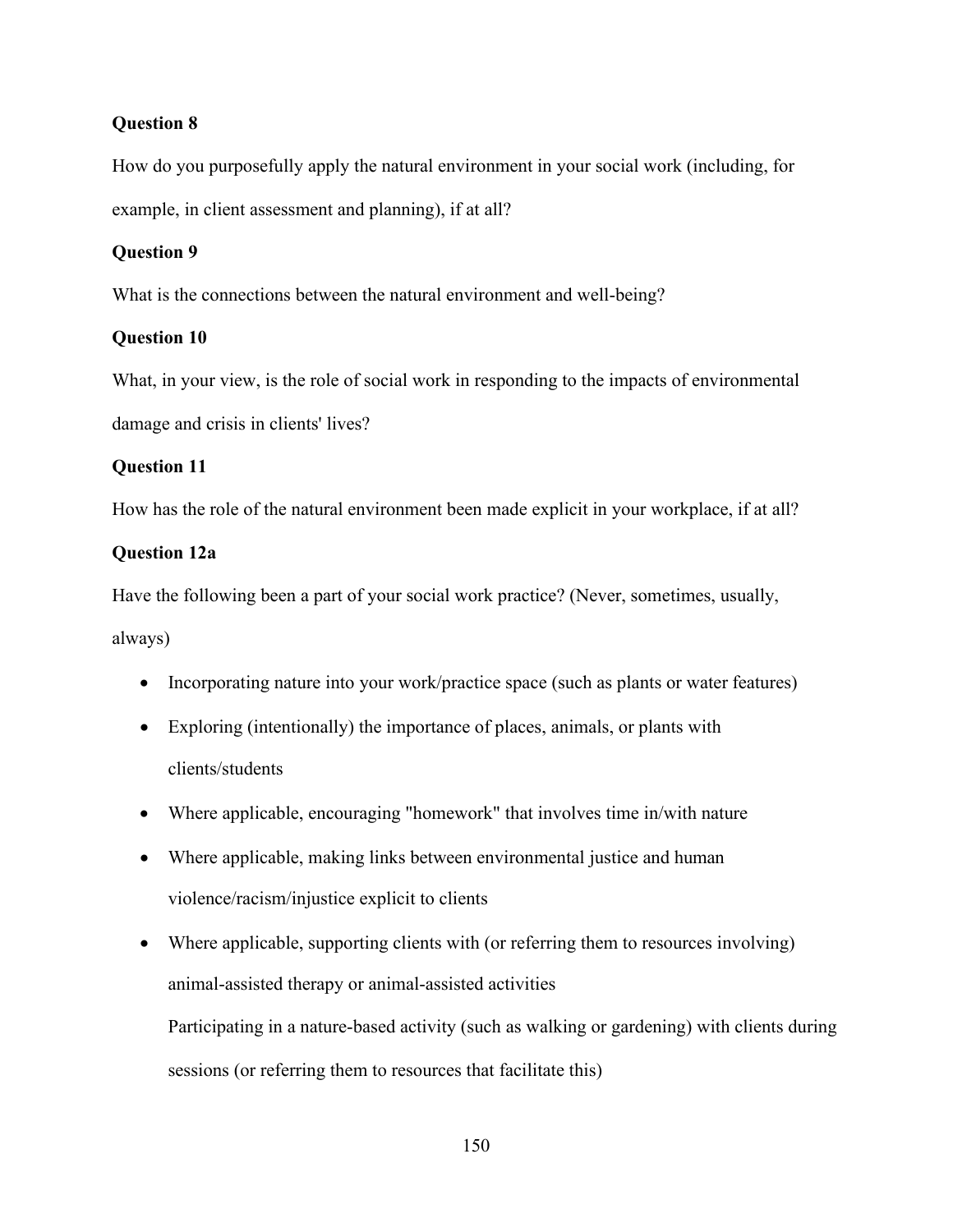- Where applicable, advocating for a client in a situation involving the natural environment (such as chemical contamination or water/land issues)
- Where applicable, exploring any pain or trauma a client experiences that may be related to environmental damage or an environmental crisis

### **Question 12b**

Please describe any examples of the above interventions that you think are relevant to this topic. Please include additional interventions or actions in your practice that include the natural environment if I didn't mention them above.

### **Question 12c**

Can you describe a time when a client's presenting problem or significant reason for seeking counselling was grief over the loss of an animal, pet, or space, or negative feelings about what is happening to the natural world?

#### **Question 13**

Do you personally know of any social work programs or colleagues that involve the natural environment somehow? If yes, please describe.

### **Question 14a**

I am interested in hearing your thoughts about how the following might support you in connecting your social work practice with the natural environment.

- Social work educators
- Your agency or place of work
- Your social work colleagues and peers
- The Saskatchewan Association of Social Workers
- The Canadian Association of Social Workers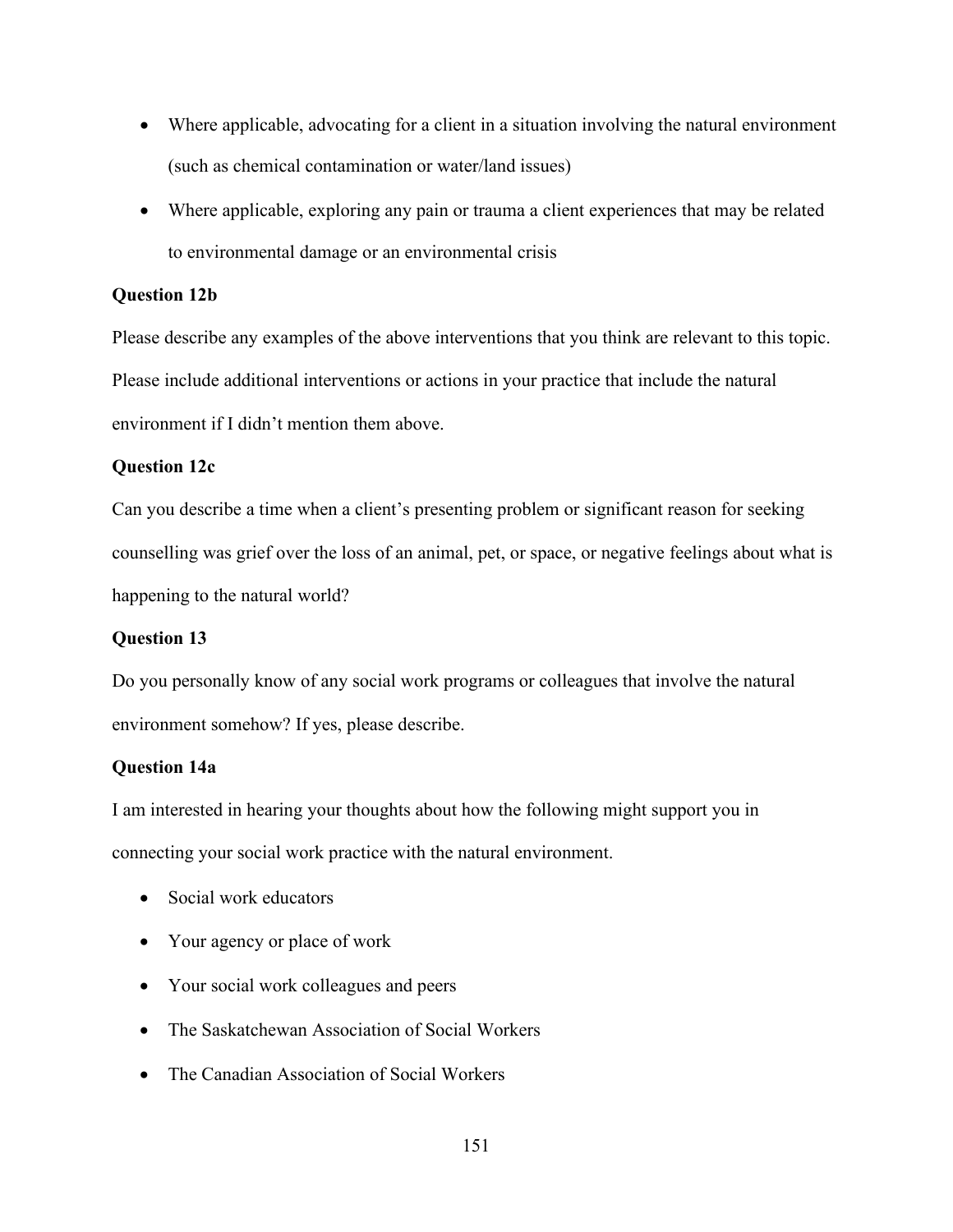- The International Federation of Social Workers
- Other (please specify)

#### **Question 14b**

If you are no longer a social work student, how might your social work program at university have supported you in connecting your social work practice with the natural environment?

#### **Question 15**

If you do not make purposeful connections between the natural environment and your social work practice, or if you do so less than you would like, can you think of reasons?

#### **Question 16a**

The framework that I am using for this research outlines eight principal values that people hold.

**Thinking of yourself in your role as a social worker**, which three values do you consider most important?

Paraphrased and quoted from Clark (2002, p. 34), they include:

**power** – "is to have the capacity to make and carry out decisions."

**enlightenment** – "is to have knowledge."

**wealth** – "is to have money or its equivalent."

**well-being** – "is to have health, physical and psychic."

skill – "is to have special abilities."

**affection** – "is to have family, friends, and warm community relationships."

**respect** – "is to show and receive deference."

**rectitude** – "is to have ethical standards" and be motivated by issues of justice.

Clark, T. W. (2002). *The policy process: A practical guide for natural resource professionals*. New Haven and London: Yale University Press. **Question 16b**

In the context of your role as a social worker, which three of these do you have lots of?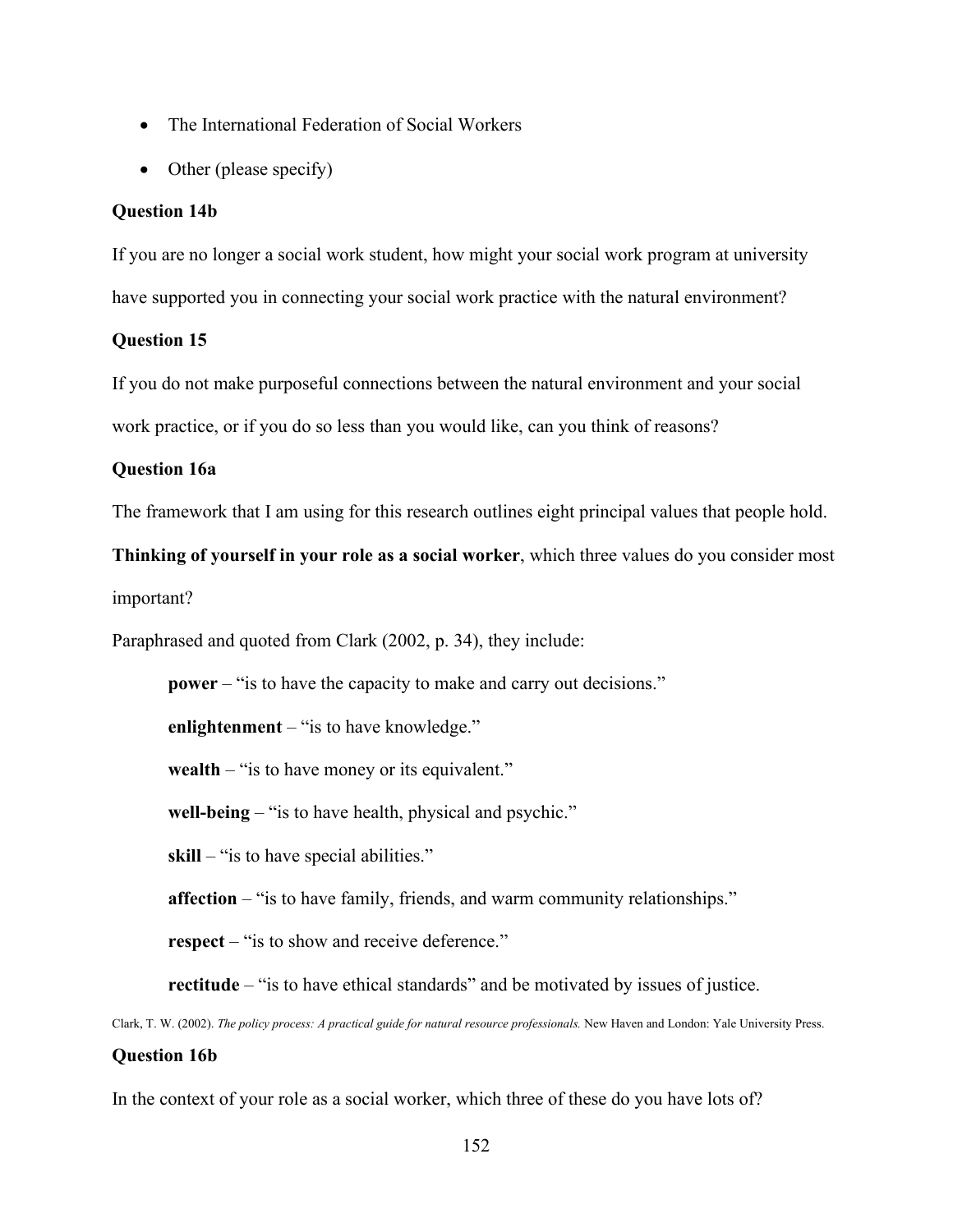#### **Question 16c**

In the context of your role as a social worker, which three do you desire more of?

#### **Question 17a**

Please consider the following two orientations to the world: anthropocentric and ecocentric. On a scale of 1 to 5, with 1 being wholly anthropocentric and 5 being wholly ecocentric where would you place yourself?

a) **Anthropocentrism** – The belief that humans are the dominant species, and "human interests are central in environmental matters. . . It is the evaluation of all reality and all action through an exclusively human perspective" (p. 319).

b) **Ecocentrism** - A belief in "a nature-centered, as opposed to human-centered, system of values" (Gray, Coates, & Hetherington, 2013, p. 320). It is the evaluation of all reality with an understanding that there is no division or hierarchy between humans and other entities of nature and that all entities in the natural world have intrinsic worth or value.

Definitions adapted from Gray, M., Coates, J., & Hetherington, T. (2013). *Environmental social work*. New York, NY: Routledge.

#### **Question 17b**

What factors influenced your decision to place yourself there?

#### **Question 18**

Can you please describe your relationship with the natural environment? Please include anything you consider relevant, such as special places, time spent in nature, having animal friends, caring for plants, significant childhood experiences or mentors, or participating in environmental activism).

#### **Question 19**

To what extent do you agree that the planet is experiencing an environmental crisis?

153